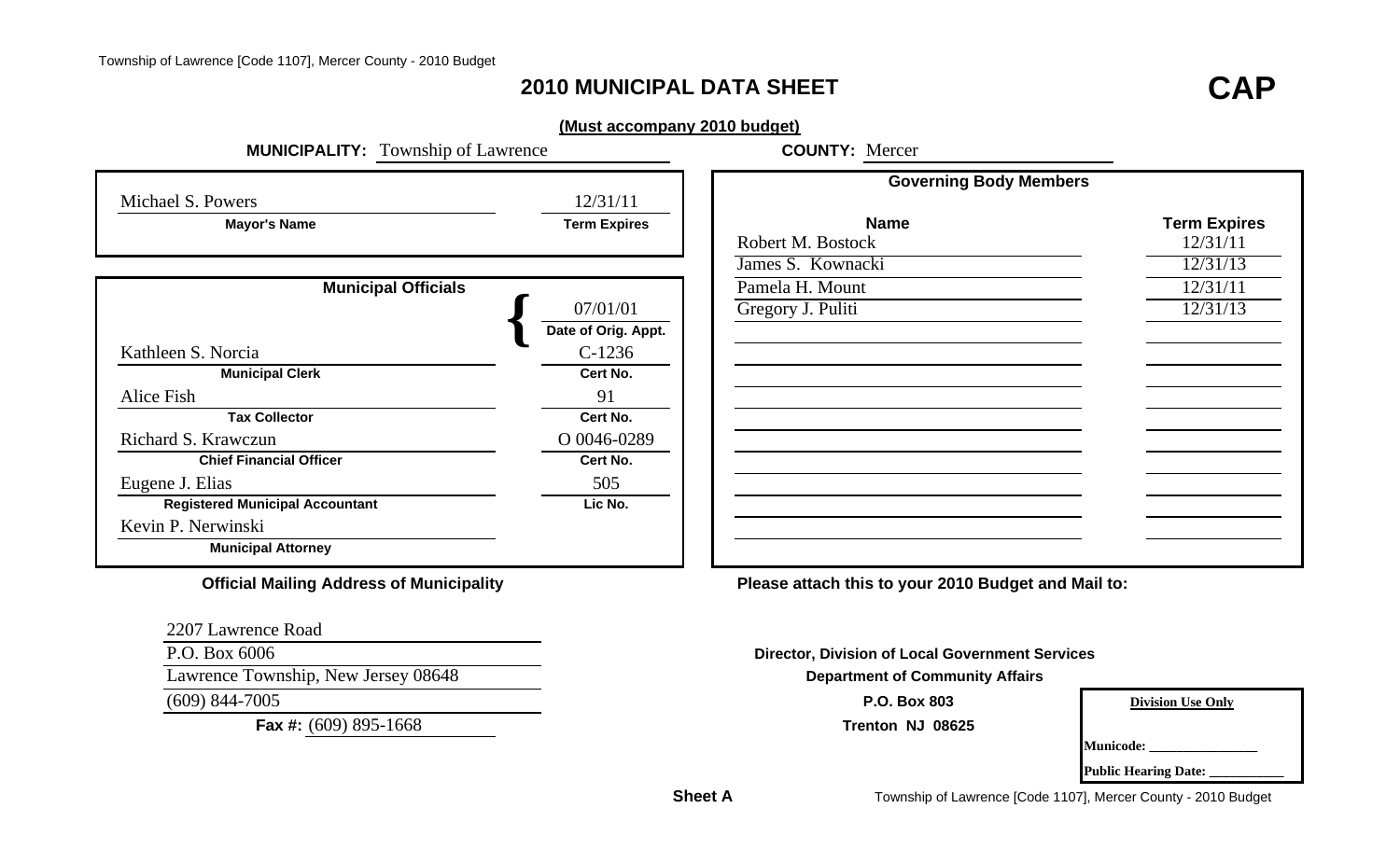## **2010 MUNICIPAL BUDGET**

| Municipal Budget of the Township                                                                                                                                                                                                                                                                                                     |                                                                                                 |        | of Lawrence                                                                                                                   |              |                                          | , County of Mercer                                         |        |                                          |                                |                                                                                  | for the Fiscal Year 2010.                                                                                                                                                                                                                                                                  |
|--------------------------------------------------------------------------------------------------------------------------------------------------------------------------------------------------------------------------------------------------------------------------------------------------------------------------------------|-------------------------------------------------------------------------------------------------|--------|-------------------------------------------------------------------------------------------------------------------------------|--------------|------------------------------------------|------------------------------------------------------------|--------|------------------------------------------|--------------------------------|----------------------------------------------------------------------------------|--------------------------------------------------------------------------------------------------------------------------------------------------------------------------------------------------------------------------------------------------------------------------------------------|
|                                                                                                                                                                                                                                                                                                                                      | It is hereby certified that the Budget and Capital budget annexed hereto and hereby made a part |        |                                                                                                                               |              |                                          |                                                            |        |                                          |                                |                                                                                  |                                                                                                                                                                                                                                                                                            |
| hereof is a true copy of the Budget and Capital Budget approved by resolution of the Governing Body on the                                                                                                                                                                                                                           |                                                                                                 |        |                                                                                                                               |              |                                          |                                                            |        |                                          |                                | Clerk                                                                            |                                                                                                                                                                                                                                                                                            |
|                                                                                                                                                                                                                                                                                                                                      |                                                                                                 |        |                                                                                                                               |              |                                          |                                                            |        |                                          |                                | 2207 Lawrence Road                                                               |                                                                                                                                                                                                                                                                                            |
| 4th<br>day of                                                                                                                                                                                                                                                                                                                        | May                                                                                             |        | , 2010                                                                                                                        |              |                                          |                                                            |        |                                          |                                | <b>Address</b>                                                                   |                                                                                                                                                                                                                                                                                            |
| and that public advertisement will be made in accordance with the provisions of N.J.S. 40A:4-6 and                                                                                                                                                                                                                                   |                                                                                                 |        |                                                                                                                               |              |                                          |                                                            |        |                                          |                                |                                                                                  | Lawrence Township, New Jersey 08648                                                                                                                                                                                                                                                        |
| N.J.A.C. 5:30-4.4(d).                                                                                                                                                                                                                                                                                                                |                                                                                                 |        |                                                                                                                               |              |                                          |                                                            |        |                                          |                                | <b>Address</b>                                                                   |                                                                                                                                                                                                                                                                                            |
|                                                                                                                                                                                                                                                                                                                                      | Certified by me, this 5th                                                                       |        |                                                                                                                               | day of       | May                                      |                                                            | , 2010 |                                          | $(609)844 - 7005$              |                                                                                  |                                                                                                                                                                                                                                                                                            |
|                                                                                                                                                                                                                                                                                                                                      |                                                                                                 |        |                                                                                                                               |              |                                          |                                                            |        |                                          |                                | <b>Phone Number</b>                                                              |                                                                                                                                                                                                                                                                                            |
| It is hereby certified that the approved Budget annexed hereto and hereby made a part<br>is an exact copy of the original on file with the Clerk of the Governing Body, that all additions<br>are correct, all statements contained herein are in proof and the total of anticipated revenues<br>equals the total of appropriations. |                                                                                                 |        |                                                                                                                               |              |                                          |                                                            |        |                                          |                                | equals the total of appropriations and the budget is in full compliance with the | It is hereby certified that the approved Budget annexed hereto and hereby made a part<br>is an exact copy of the original on file with the Clerk of the Governing Body, that all additions<br>are correct, all statements contained herein are in proof, the total of anticipated revenues |
| Certified by me, this                                                                                                                                                                                                                                                                                                                | 5th                                                                                             | day of | May                                                                                                                           |              | , 2010                                   |                                                            |        | Local Budget Law, N.J.S. 40A:4-1 et seq. |                                |                                                                                  |                                                                                                                                                                                                                                                                                            |
|                                                                                                                                                                                                                                                                                                                                      |                                                                                                 |        |                                                                                                                               |              |                                          | Certified by me, this                                      |        | 5th                                      |                                | dav of                                                                           | May                                                                                                                                                                                                                                                                                        |
| Eugene J. Elias, CPA, RMA                                                                                                                                                                                                                                                                                                            |                                                                                                 |        | P.O. Box 7648                                                                                                                 |              |                                          |                                                            |        |                                          |                                |                                                                                  |                                                                                                                                                                                                                                                                                            |
| Registered Municipal Accountant                                                                                                                                                                                                                                                                                                      |                                                                                                 |        |                                                                                                                               | Address      |                                          |                                                            |        | Richard S. Krawczun                      |                                |                                                                                  |                                                                                                                                                                                                                                                                                            |
| Princeton, New Jersey 08543-7648                                                                                                                                                                                                                                                                                                     |                                                                                                 |        | $(609)689-9700$                                                                                                               |              |                                          |                                                            |        |                                          | <b>Chief Financial Officer</b> |                                                                                  |                                                                                                                                                                                                                                                                                            |
| Address                                                                                                                                                                                                                                                                                                                              |                                                                                                 |        |                                                                                                                               | Phone Number |                                          |                                                            |        |                                          |                                |                                                                                  |                                                                                                                                                                                                                                                                                            |
|                                                                                                                                                                                                                                                                                                                                      |                                                                                                 |        |                                                                                                                               |              |                                          | DO NOT USE THESE SPACES                                    |        |                                          |                                |                                                                                  |                                                                                                                                                                                                                                                                                            |
|                                                                                                                                                                                                                                                                                                                                      |                                                                                                 |        |                                                                                                                               |              |                                          |                                                            |        |                                          |                                |                                                                                  |                                                                                                                                                                                                                                                                                            |
|                                                                                                                                                                                                                                                                                                                                      |                                                                                                 |        |                                                                                                                               |              |                                          |                                                            |        |                                          |                                |                                                                                  |                                                                                                                                                                                                                                                                                            |
|                                                                                                                                                                                                                                                                                                                                      |                                                                                                 |        |                                                                                                                               |              |                                          |                                                            |        |                                          |                                |                                                                                  |                                                                                                                                                                                                                                                                                            |
|                                                                                                                                                                                                                                                                                                                                      | <b>CERTIFICATION OF ADOPTED BUDGET</b>                                                          |        |                                                                                                                               |              | Do Not Advertise This Certification Form |                                                            |        |                                          |                                |                                                                                  | <b>CERTIFICATION OF APPROVED BUDGET</b>                                                                                                                                                                                                                                                    |
| It is hereby certified that the amount to be raised by taxation for local purposes has been compared<br>with the approved Budget previously certified by me and any changes required as a condition to<br>such approval have been made. The adopted budget is certified with respect to the foregoing only.                          |                                                                                                 |        |                                                                                                                               |              |                                          | of law, and approval is given pursuant to N.J.S. 40A:4-79. |        |                                          |                                |                                                                                  | It is hereby certified that the Approved Budget made part hereof complies with the requirements                                                                                                                                                                                            |
|                                                                                                                                                                                                                                                                                                                                      |                                                                                                 |        | <b>STATE OF NEW JERSEY</b><br><b>Department of Community Affairs</b><br>Director of the Division of Local Government Services |              |                                          |                                                            |        |                                          |                                | <b>STATE OF NEW JERSEY</b><br><b>Department of Community Affairs</b>             | Director of the Division of Local Government Services                                                                                                                                                                                                                                      |
| Dated:                                                                                                                                                                                                                                                                                                                               | 2010                                                                                            | By:    |                                                                                                                               |              |                                          | Dated:                                                     |        |                                          | 2010                           | By:                                                                              |                                                                                                                                                                                                                                                                                            |

Township of Lawrence [Code 1107], Mercer County - 20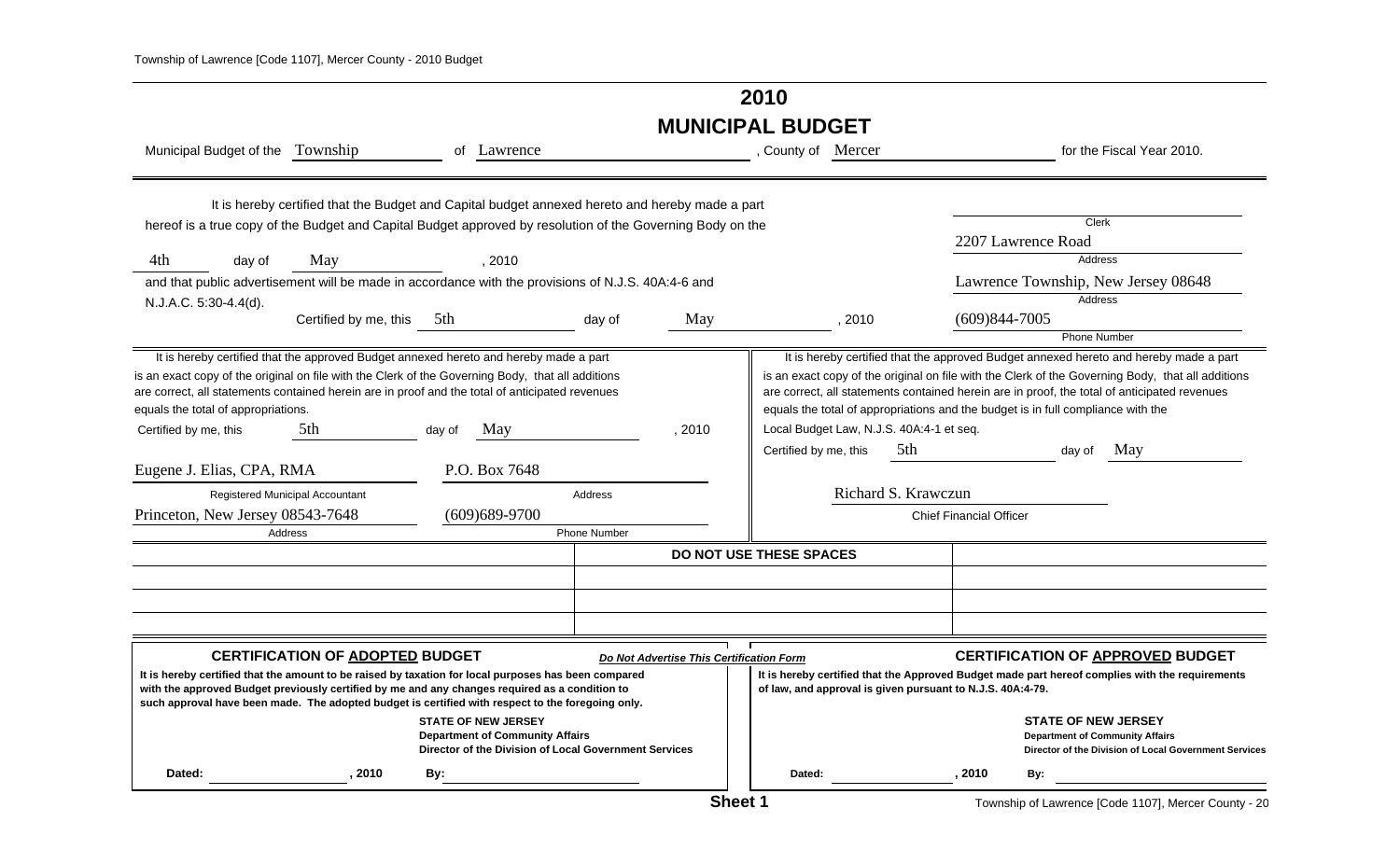#### **COMMENTS OR CHANGES REQUIRED AS A CONDITION OF CERTIFICATION OF DIRECTOR OF LOCAL GOVERNMENT SERVICES**

**The changes or comments which follow must be considered in connection with further action on this budget**

Township **of** Lawrence **, County of** Mercer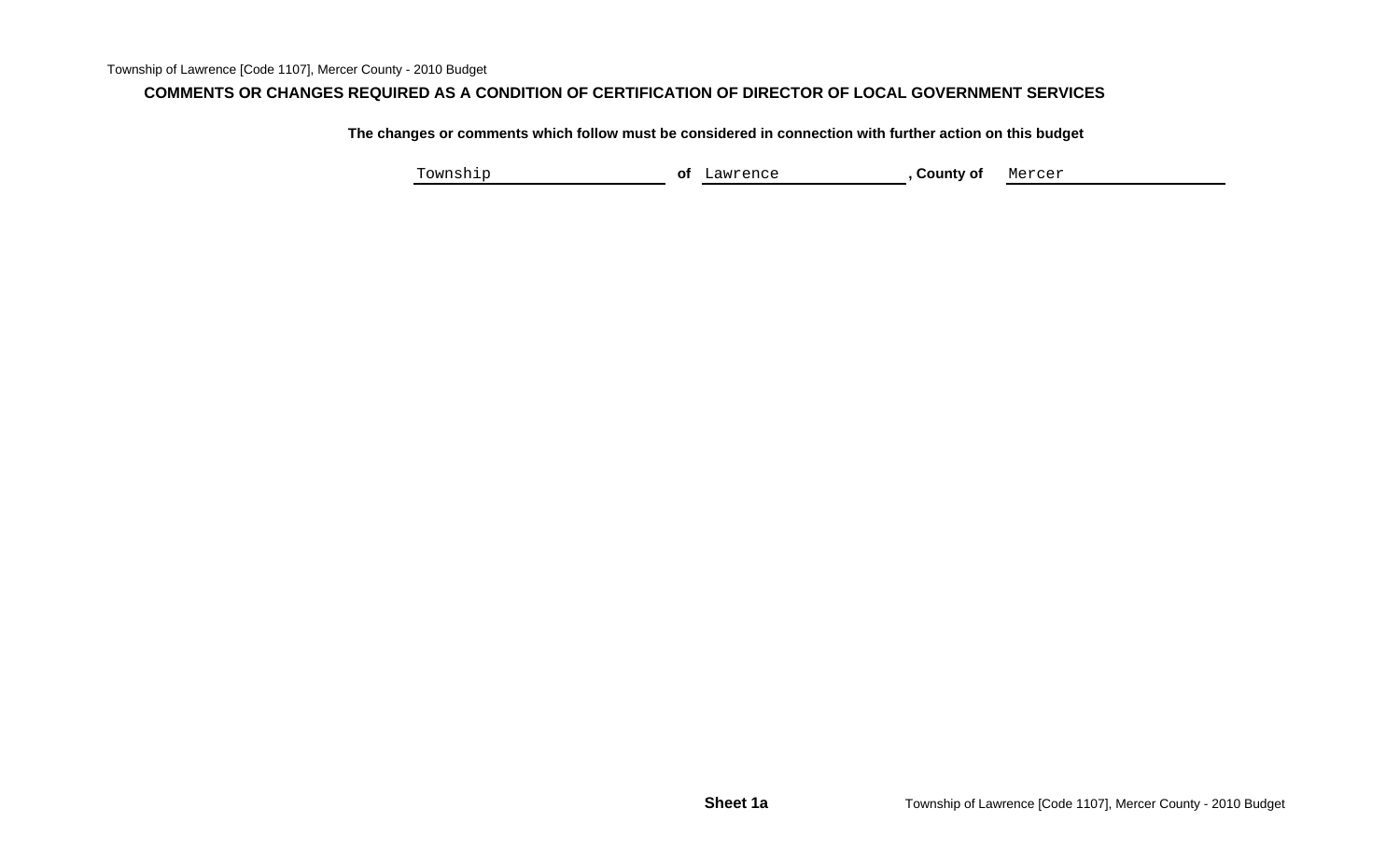## **MUNICIPAL BUDGET NOTICE**

#### **Section 1.**

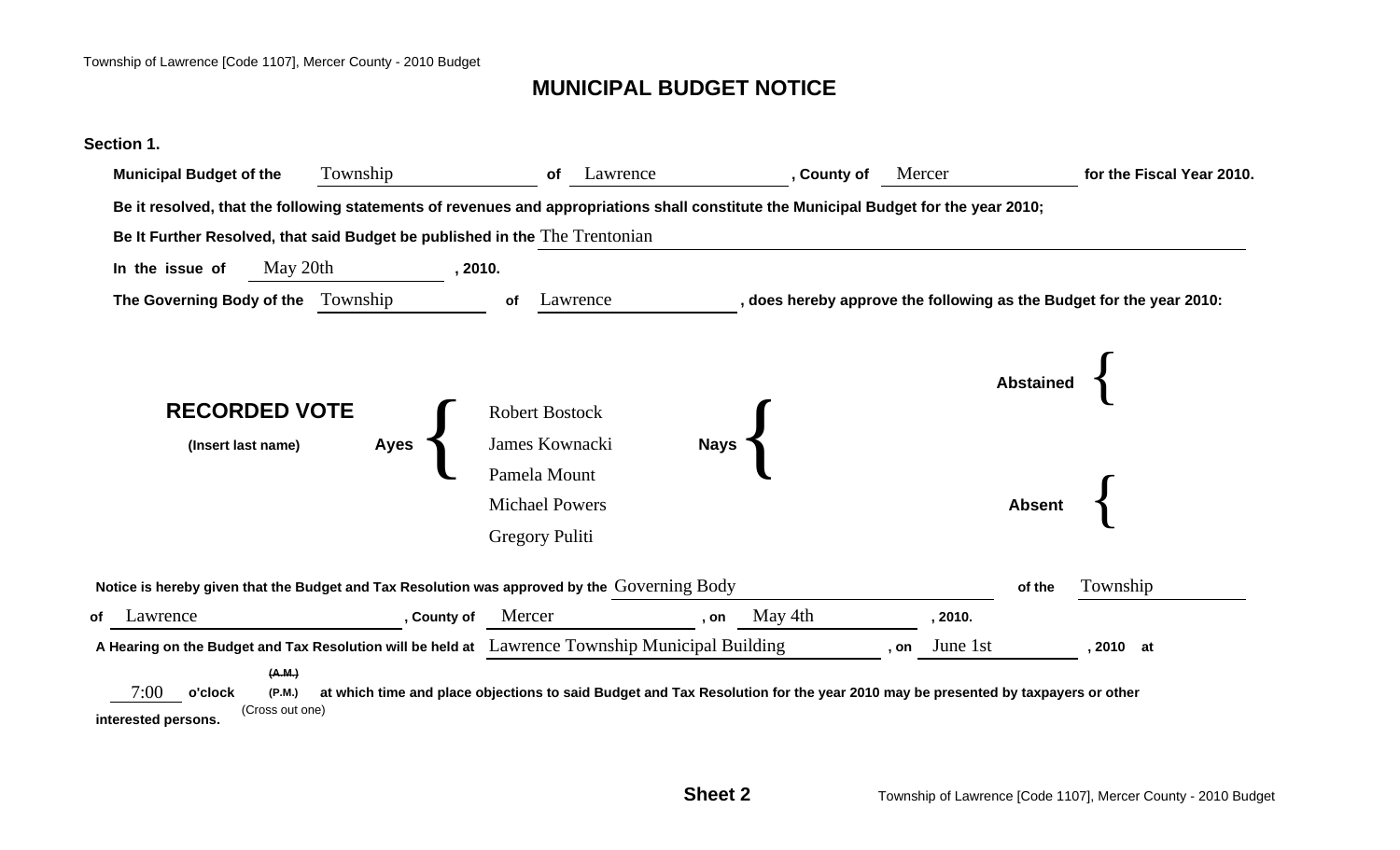| <b>EXPLANATORY STATEMENT</b>                       |  |
|----------------------------------------------------|--|
| SUMMARY OF CURRENT FUND SECTION OF APPROVED BUDGET |  |

|                                                                                                                                                               |                                                        |                          |              | <b>YEAR 2010</b>    |
|---------------------------------------------------------------------------------------------------------------------------------------------------------------|--------------------------------------------------------|--------------------------|--------------|---------------------|
| General Appropriations For: (Reference to item and sheet number should be omitted in advertised budget)                                                       |                                                        |                          |              | XXXXXXXXX.XX        |
| 1. Appropriations within "CAPS"                                                                                                                               |                                                        |                          |              | <b>XXXXXXXXX.XX</b> |
| (a) Municipal Purposes {(Item H-1, Sheet 19)(N.J.S. 40A:4-45.2)}                                                                                              |                                                        |                          |              | 27,466,814.00       |
| 2. Appropriations excluded from "CAPS"                                                                                                                        |                                                        |                          |              | <b>XXXXXXXXX.XX</b> |
| (a) Municipal Purposes {(Item H-2, Sheet 28)(N.J.S. 40A:4-45.3 as amended)}                                                                                   |                                                        |                          |              | 9,158,617.42        |
| (b) Local School District Purposes in Municipal Budget (Item K, Sheet 29)                                                                                     |                                                        |                          |              | 0.00                |
| Total General Appropriations excluded from "CAPS" (Item O, Sheet 29)                                                                                          |                                                        |                          |              | 9,158,617.42        |
| 3. Reserve for Uncollected Taxes (Item M, Sheet 29) - Based on Estimated                                                                                      | 96.27% Percent of Tax Collections                      |                          |              | 4,205,946.35        |
| 4. Total General Appropriations (Item 9, Sheet 29)                                                                                                            | <b>Building Aid Allowance</b><br>for Schools-State Aid | $2010 - $$<br>$2009 - $$ | 0.00<br>0.00 | 40,831,377.77       |
| 5. Less: Anticipated Revenues Other Than Current Property Tax (Item 5, Sheet 11)<br>(i.e. Surplus, Miscellaneous Revenues and Receipts from Delinquent Taxes) |                                                        |                          |              | 20,520,582.42       |
| 6. Difference: Amounts to be Raised by Taxes for Support of Municipal Budget (as follows)                                                                     |                                                        |                          |              | XXXXXXXXX.XX        |
| (a) Local Tax for Municipal Purposes Including Reserve for Uncollected Taxes (Item 6(a), Sheet 11)                                                            |                                                        |                          |              | 20,310,795.35       |
| (b) Addition to Local District School Tax (Item 6(b), Sheet 11)                                                                                               |                                                        |                          |              | 0.00                |
|                                                                                                                                                               |                                                        |                          |              |                     |
|                                                                                                                                                               |                                                        |                          |              |                     |
|                                                                                                                                                               |                                                        |                          |              |                     |
|                                                                                                                                                               |                                                        |                          |              |                     |
|                                                                                                                                                               |                                                        |                          |              |                     |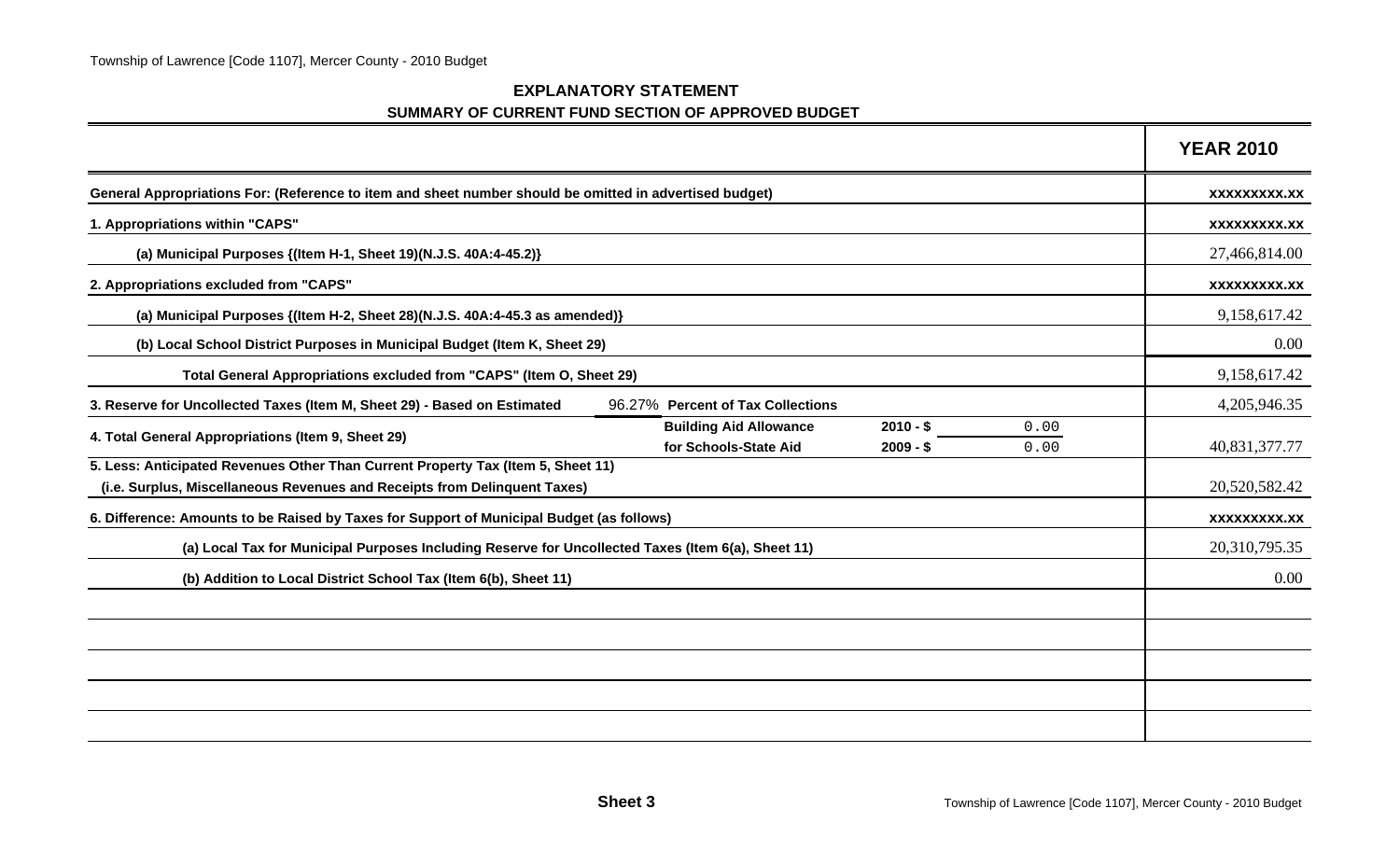## **EXPLANATORY STATEMENT - (Continued)**

#### **SUMMARY OF 2009 APPROPRIATIONS EXPENDED AND CANCELED**

|                                                                                             | <b>General Budget</b> | <b>Water Utility</b> | Second<br><b>Utility</b> | Third<br><b>Utility</b> | Fourth<br><b>Utility</b> |
|---------------------------------------------------------------------------------------------|-----------------------|----------------------|--------------------------|-------------------------|--------------------------|
| <b>Budget Appropriations - Adopted Budget</b>                                               | 40,841,156.77         | $0.00\degree$        | 0.00                     | $0.00\,$                | 0.00                     |
| Budget Appropriations Added by N.J.S. 40A:4-87                                              | 651,971.52            | $0.00\degree$        | 0.00                     | $0.00\,$                | $0.00\,$                 |
| <b>Emergency Appropriations</b>                                                             | $0.00\,$              | $0.00\degree$        | 0.00                     | 0.00                    | 0.00                     |
| <b>Total Appropriations</b>                                                                 | 41,493,128.29         | $0.00\degree$        | 0.00                     | $0.00\,$                | 0.00                     |
| <b>Expenditures:</b><br>Paid or Charged (Including Reserve for<br><b>Uncollected Taxes)</b> | 39,509,668.19         | 0.00                 | 0.00                     | 0.00                    | 0.00                     |
| <b>Reserved</b>                                                                             | 1,983,460.10          | $0.00\degree$        | 0.00                     | $0.00\,$                | $0.00\,$                 |
| <b>Unexpended Balances Cancelled</b>                                                        | $0.00\,$              | $0.00\degree$        | 0.00                     | 0.00                    | $0.00\,$                 |
| <b>Total Expenditures and Unexpended</b>                                                    |                       |                      |                          |                         |                          |
| <b>Balances Cancelled</b>                                                                   | 41,493,128.29         | 0.00                 | 0.00                     | 0.00                    | 0.00                     |
| Overexpenditures *                                                                          |                       | $0.00\degree$        | 0.00                     | 0.00                    | 0.00                     |

 **\* See Budget appropriation Items so marked to the right of column "Expended 2009 Reserved."**

**Explanation of Appropriations for "Other Expenses"**

**The amounts appropriated under the title of "Other Expenses" are for operating costs other than "Salaries & Wages"**

**Some of the items included in "Other Expenses" are:**

**Materials, supplies and non-bondable equipment;**

**Repairs and maintenance of buildings, equipment, roads, etc.,**

**Contractual services for garbage and trash removal, fire hydrant service, aid to volunteer fire companies, etc.;**

**Printing and advertising, utility services, Insurance and many other items essential to the services rendered by municipal government.**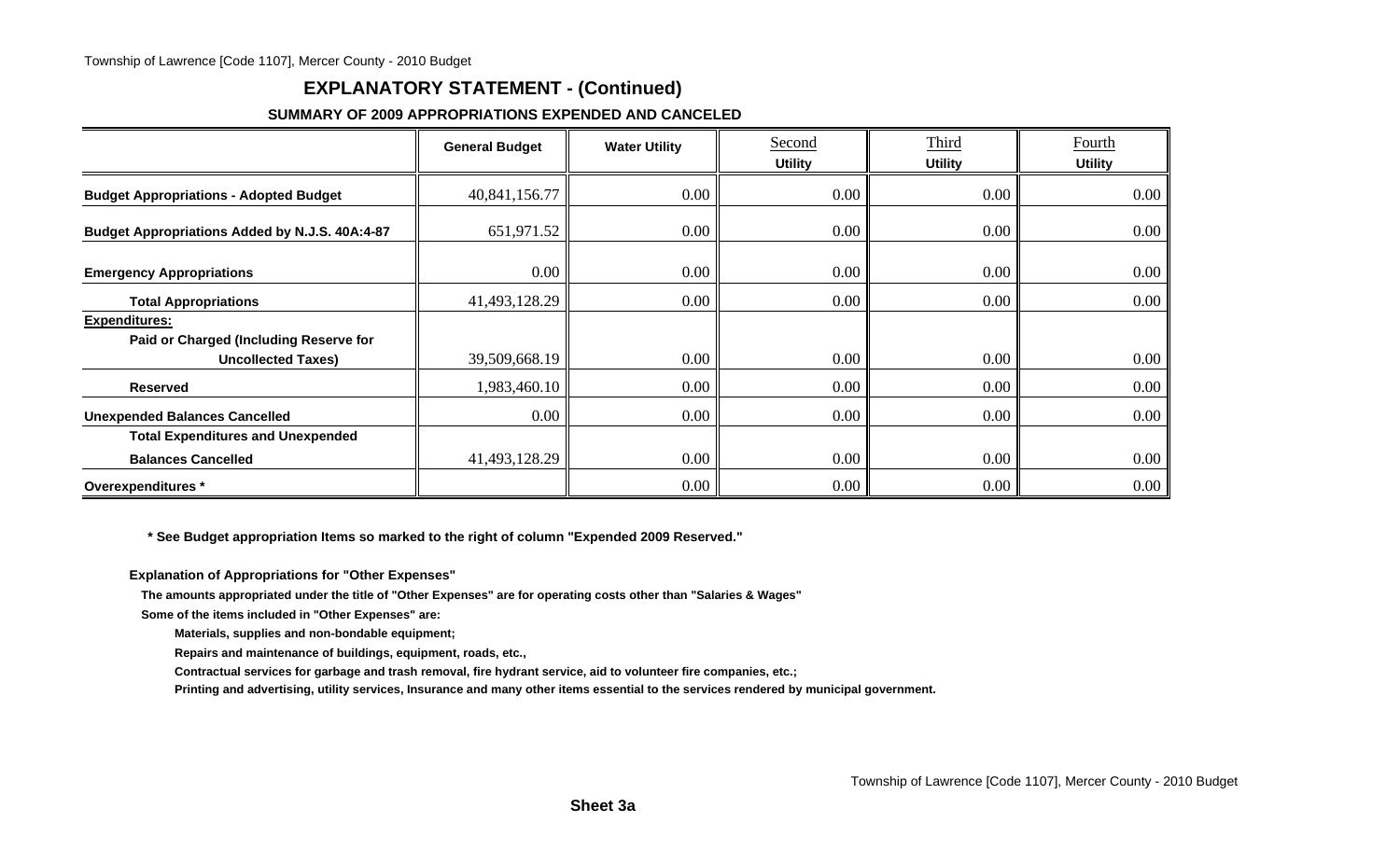#### [Extra Sheet] **EXPLANATORY STATEMENT – (Continued) BUDGET MESSAGE**

REVENUES

Office of Township Manager 609.844.7005 E-mail: manager@lawrencetwp.com

#### **2010 MUNICIPAL BUDGET RECOMMENDATION**

The recommended 2010 Lawrence Township Municipal Budget is <sup>a</sup> stark portrayal of economic and fiscal realities currently confronting the municipality. Simultaneously the recommendations contained herein also take into full consideration that these burdensome fiscal conditions will have <sup>a</sup> long term influence upon budgets into the foreseeable future. These conditions are not unique to Lawrence Township as an organization; they affect equally the residents of our community.

As both <sup>a</sup> policy statement and financial document the 2010 municipal budget was carefully crafted to balance the impact of these financial conditions, but it is nonetheless <sup>a</sup> somber compilation of unfavorable fiscal news. The recommended budget includes contractions in levels of personnel, adjustment to services, <sup>a</sup> reduction of available reserves for inclusion as revenues, diminishing surplus, <sup>a</sup> decline in assessed valuations and finally an increase in the municipal tax rate. Each of these conditions will be further elaborated upon later in this message.

The budget process is significantly regulated by New Jersey law. These laws regulate the level of appropriation increases, amounts that may be anticipated as revenue and the amount that may be raised by taxation. As <sup>a</sup> public sector entity the multitude of laws dictate what we must do as <sup>a</sup> local unit of government. This budget complies with the mandates of those regulatory requirements.

The following are explanations of revenues and appropriations recommended in the 2010 municipal budget.

#### Municipal budget revenues may be realized from multiple sources but fall into one of four categories. The four categories are Surplus, Miscellaneous Revenues, Delinquent Real Estate Taxes and Current Real Estate Taxes. The maximum amount of revenue that may be anticipated in <sup>a</sup> municipal budget is regulated by statute. Surplus is restricted to the amount available in cash, miscellaneous revenues are restricted to no more than the amount realized in cash in the immediately preceding fiscal year, delinquent and current taxes are limited to the collection percentages realized in cash against receivable balances. There are also practical considerations to weigh when anticipating revenues. Anticipated revenue receipt levels should not jeopardize future budgets with over aggressive utilization of revenue in current planning. The interdependence of the four categories of revenue is critical to budget development, due to the fact that <sup>a</sup> decrease in one category can demand an increase from another. The default category to make up any shortfall is property taxes. Anticipated 2010 revenues are recommended to minimize negative, but will not avoid, future impact.

The source of anticipated surplus as <sup>a</sup> revenue in the municipal budget results from the fiscal activity of the immediate prior fiscal year. The amount of available cash surplus is <sup>a</sup> known amount at the close of the preceding fiscal year. Credits from excess anticipated revenues, delinquent taxes and current taxes add to the surplus balance. Additional credits result from the lapsing of 2008 appropriation reserves and miscellaneous revenues not anticipated complete the main sources. Ideally conservative budget management practice anticipates surplus at <sup>a</sup> level that can be regenerated for utilization in subsequent budgets.

The amount of surplus applied to the 2009 municipal budget was \$6,150,000. Lawrence Township was unsuccessful in regenerating that amount. At the close of the 2009 fiscal year cash surplus declined by \$1,161,000, resulting in an unaudited surplus balance of \$8,223,377. Contributing to the shortfall were less excess tax revenues (\$53,629), <sup>a</sup> decline in lapsing appropriation reserves (\$257,196) and most notably <sup>a</sup> reduction in excess miscellaneous anticipated revenues (\$841,303) and other operating adjustments. The 2010 municipal budget recommends \$5,870,000 as revenue from available cash surplus, <sup>a</sup> reduction of \$280,000. Anticipated surplus is <sup>14</sup> % of total revenues, <sup>a</sup> 1% decrease from the prior year.

**NOTE: Sheet 3b-i** [Extra Sheet] **MANDATORY MINIMUM BUDGET MESSAGE MUST INCLUDE A SUMMARY OF: The superior of Lawrence [Code 1107], Mercer County – 2010 Budget** 

**1. HOW THE LEVY AND APPROPRIATION "CAP" WAS CALCULATED, (Explain in words what the "CAPS" mean and show the figures.)** 

**2. A SUMMARY BY FUNCTION OF THE APPROPRIATIONS THAT ARE SPREAD AMONG MORE THAN ONE OFFICIAL LINE ITEM (e.g. if Police S & W appears in the regular section and also under "Operations Excluded from "CAPS"" section, combine the** (See Management section of Budget Manual) **figures for purposes of citizen understanding.)**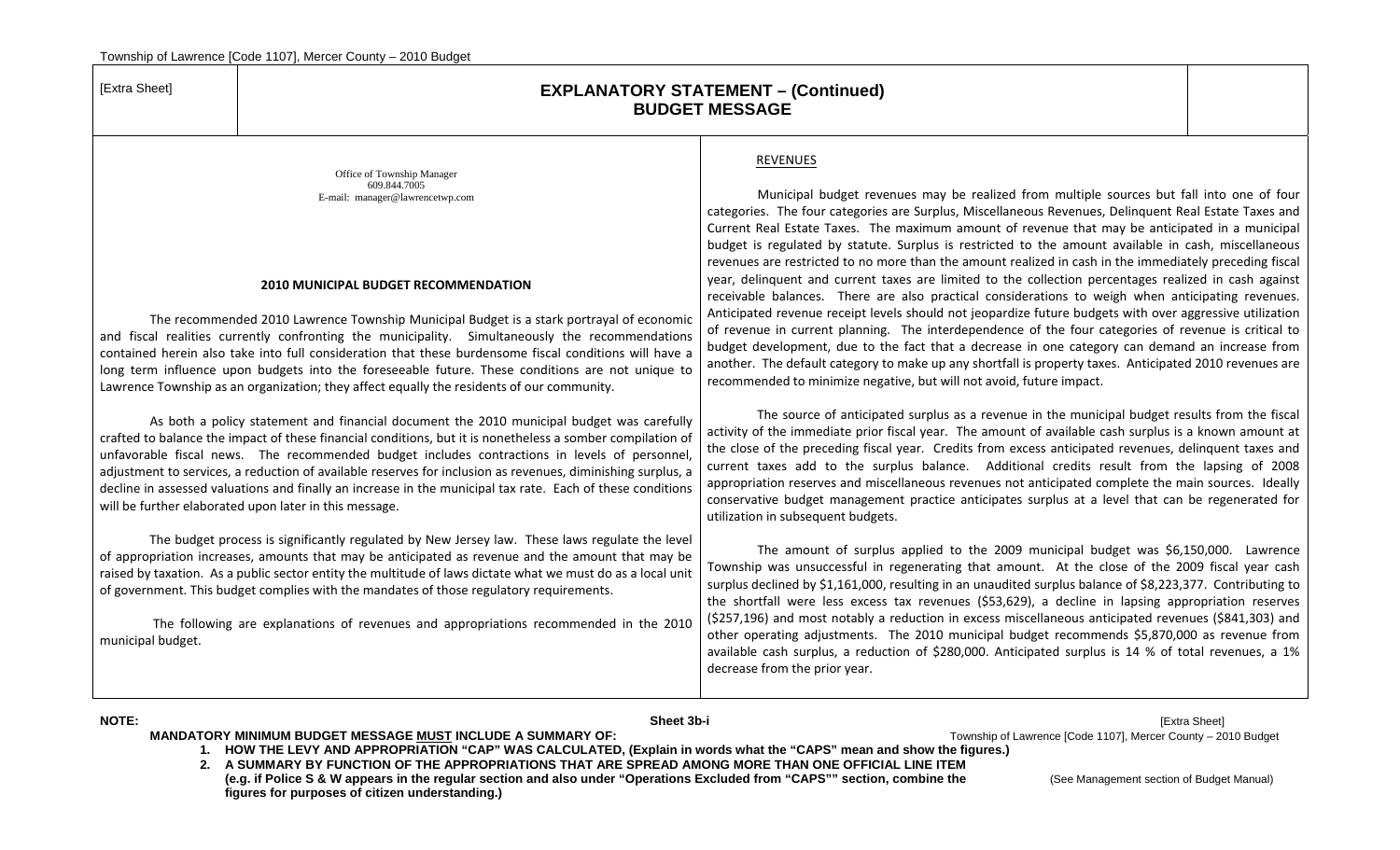#### [Extra Sheet] **EXPLANATORY STATEMENT – (Continued) BUDGET MESSAGE**

The Miscellaneous Category groups together revenues from known and recurring sources. The sources include locally generated revenues, such as fees, court fines, reserve funds, interest income, state aid and various grants. The amount of individual revenue sources categorized as miscellaneous may only be anticipated up to the amount realized in cash from that same source in the preceding fiscal year. That requirement is demanded by the New Jersey State Budget Law. One notable item of miscellaneous revenue which declined was "Interest on Investments". The single year drop was \$232,781, which results in <sup>a</sup> restriction on the level of interest income that may be anticipated as revenue in the 2010 budget. Again, <sup>a</sup> decrease in one category can demand an increase from another source or category. As recently as 2006 investment income was \$996,000 versus the 2009 total of \$151,000.

In order to offset the decline in available surplus and decrease of interest income other individual items of miscellaneous revenue have been anticipated at higher amounts. Anticipating these higher amounts may negatively impact the total of excess revenue available to regenerate the surplus applied in the 2010 municipal budget. Anticipated revenue from Ambulance Service Fees is being increased to account for twelve months of full‐time service.

Revenue received from the State of New Jersey having no offsetting appropriation is applied to reducing the amount of taxation. State Aid has decreased \$1,023,000 from the prior year. Miscellaneous Revenue totals \$13,799,582 or 34% of all budget revenues, <sup>a</sup> 1% decrease from the prior year.

The next category of revenue is Receipts from Delinquent Taxes. The source of these receipts is the outstanding balances of unpaid taxes and municipally held tax title liens at the close of the prior fiscal year. The statutory limit applicable to this item of revenue is calculated by applying the percentage of delinquent taxes collected in the prior year to the receivable balance. The balance for taxes receivable has increased from \$1,360,000 to \$1,682,000 or <sup>a</sup> change of \$322,000. For the second consecutive year the amount of revenue being anticipated from delinquent tax receipts is increasing, for 2010 the change is \$58,000. The total of anticipated delinquent tax revenue is \$851,000 or 2% of total budget revenues, the same as the prior year.

The last category of revenue is Current Real Estate Taxes. Current taxes also referred to as the "Amount to be Raised by Taxation" is the difference between the total of all budget appropriations less the total of anticipated revenues. The tax revenues are adjusted to include the amount required for the appropriation of the "Reserve for Uncollected Taxes". The amount of Current Real Estate Taxes anticipated to support the 2010 municipal budget is \$20,310,795, an increase of \$956,463. The reason for the escalation in the level of taxation is not limited to spending or the contraction of revenues; the other contributor is the decrease in taxable property values to be described in the following paragraph. State law prohibits the increase of the municipal tax levy beyond four percent (4%) with certain exceptions. The proposed municipal levy is compliant with said law.

During the recent few months residents have been hearing about pending tax appeal cases and somber projections of what the impact of those appeals could have on the fiscal affairs of Lawrence Township. The success of those tax appeals has caused <sup>a</sup> precipitous drop in the taxable value of property. The taxable value of property in Lawrence Township for 2010 is \$2,603,782,710 compared to <sup>a</sup> 2009 taxable value of \$2,688,130,426, <sup>a</sup> decline of \$84,347,716. The 2010 value of one penny on the tax rate is \$260,378. This single year drop in taxable real estate values will be .02 of this year's overall tax rate, an increase of .06. The recommended tax rate for 2010 to support municipal operations is .78.

#### APPROPRIATIONS

Deliberative consideration was exercised when deciding on the apposite level of appropriations in the 2010 municipal budget. That process has resulted in recommendations that will be burdensome to the municipal organization and community residents alike. Continually it is repeated that the policy of setting the proper amount of appropriations has been to balance levels of service against the amount of taxation paid by businesses and residents. That policy has not been abandoned with the 2010 recommendations.

Lawrence Township, as well as all New Jersey municipalities, is restricted by law to limit designated appropriations by "2.5% or the cost of living adjustment, whichever is less." For fiscal year 2010 the cost of living adjustment was calculated to be 0%, in turn restricting those appropriations subject to the "CAP" limit to no increase. With use of prior year "CAP banking" the 2010 municipal budget will be compliant with the statutory language.

**NOTE: Sheet 3b-ii** [Extra Sheet] **MANDATORY MINIMUM BUDGET MESSAGE MUST INCLUDE A SUMMARY OF:** The manufacture of the manufacture of Code 1107], Mercer County – 2010 Budget

**1. HOW THE LEVY AND APPROPRIATION "CAP" WAS CALCULATED, (Explain in words what the "CAPS" mean and show the figures.)** 

**2. A SUMMARY BY FUNCTION OF THE APPROPRIATIONS THAT ARE SPREAD AMONG MORE THAN ONE OFFICIAL LINE ITEM** 

**(e.g. if Police S & W appears in the regular section and also under "Operations Excluded from "CAPS"" section, combine the** (See Management section of Budget Manual) **figures for purposes of citizen understanding.)**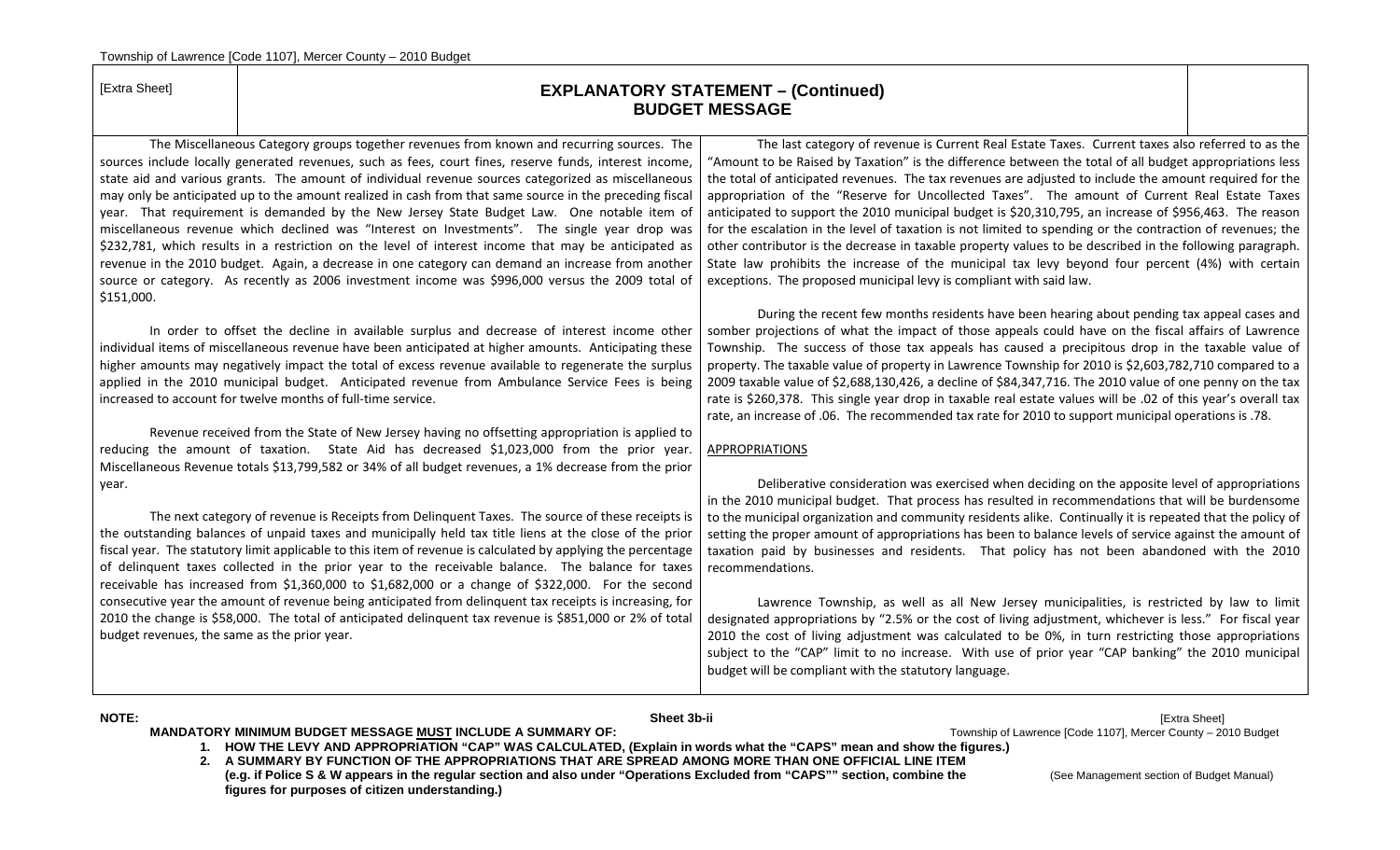| [Extra Sheet]                        | <b>EXPLANATORY STATEMENT - (Continued)</b><br><b>BUDGET MESSAGE</b> |                                                                                            |                                                                                                                                                                                               |  |  |
|--------------------------------------|---------------------------------------------------------------------|--------------------------------------------------------------------------------------------|-----------------------------------------------------------------------------------------------------------------------------------------------------------------------------------------------|--|--|
|                                      |                                                                     | A list of major increases and/or extraordinary changes in spending with explanations is as |                                                                                                                                                                                               |  |  |
| follows:                             |                                                                     |                                                                                            | The decrease in salaries from the prior fiscal year is the result of eliminating positions through                                                                                            |  |  |
| Appropriation                        | Increase/Decrease                                                   | Reason                                                                                     | attrition and direct work force reductions. The three positions eliminated through attrition were a                                                                                           |  |  |
|                                      |                                                                     |                                                                                            | Public Works Inspector from the Division of Engineering, a Laborer from the Division of Park                                                                                                  |  |  |
| Salaries                             | (5648,000)                                                          | <b>Wage Freezes</b>                                                                        | Maintenance and a Clerk position from the Office of the Tax Collector. The recommended budget also                                                                                            |  |  |
|                                      |                                                                     | <b>Reductions by Attrition</b>                                                             | eliminates two Police Officer vacancies. The School Resource Officer from the Lawrence Township Public                                                                                        |  |  |
|                                      |                                                                     | <b>Workforce Reductions</b>                                                                | Schools will return to regular duty assignments. Finally an additional position in the Construction<br>Division has been reduced from thirty-five hours per week to nine hours per week.      |  |  |
| <b>Health Benefits</b>               | 403,000                                                             | <b>State Health Benefits</b>                                                               |                                                                                                                                                                                               |  |  |
|                                      |                                                                     | Increase of Premium                                                                        | Additionally, a plan had been submitted to the New Jersey Civil Service Commission that would                                                                                                 |  |  |
|                                      |                                                                     | New Personnel                                                                              | provide for the reduction of the Lawrence Township workforce. The plan calls for the elimination of five                                                                                      |  |  |
|                                      |                                                                     |                                                                                            | positions and the permanent reduction of hours for two positions. The eliminated positions are two in                                                                                         |  |  |
| Pensions - Police & Fire             | 253,000                                                             | Contribution Increase                                                                      | the Division of Construction, two in the Division of Buildings and Grounds and one position in the                                                                                            |  |  |
| <b>Public Employees</b>              | 64,000                                                              | Contribution Increase                                                                      | Department of Health. The plan was approved and implemented.                                                                                                                                  |  |  |
| Unemployment Insurance               | 10,000                                                              | Experience/Rate Increase                                                                   | The recommended budget as presented does not propose any wage increases for municipal<br>employees. Simply, wages are proposed to remain "frozen" at the rate of pay an employee was          |  |  |
| <b>Fire Services</b>                 | 64,000                                                              | Two Additional Firefighters                                                                | receiving as of December 31, 2009. Implementation of this proposal is subject to final acceptance of the<br>collective bargaining agreements being negotiated with municipal employee unions. |  |  |
| <b>Apartment Complex Trash</b>       | (10,000)                                                            | <b>Audit Efficiencies</b>                                                                  |                                                                                                                                                                                               |  |  |
|                                      |                                                                     |                                                                                            | The escalation in the appropriation for health benefits is due to an increase in premiums                                                                                                     |  |  |
| <b>Special Events</b>                | (13,750)                                                            | Reduction                                                                                  | charged to Lawrence Township from the New Jersey State Health Benefits Plan (NJSHBP) and the                                                                                                  |  |  |
|                                      |                                                                     |                                                                                            | anticipated premium costs from the hiring of full-time emergency medical services personnel. The                                                                                              |  |  |
| Utilities                            | (30,000)                                                            | <b>Conservation/Fuel Costs</b>                                                             | second charge could change once the new hires select their coverage plan. During 2009 proposals were                                                                                          |  |  |
|                                      |                                                                     | Aggregate Energy Purchases                                                                 | sought to change the provider for health plan coverage but responses contained premium costs at rates                                                                                         |  |  |
|                                      |                                                                     |                                                                                            | higher than currently charged by the NJSHBP. The reason, the health benefit claims experience for                                                                                             |  |  |
| Capital Improvement Fund             | (60,000)                                                            | <b>Decreased Capital Budget</b>                                                            | employees exceed premium rates.                                                                                                                                                               |  |  |
| Debt Service                         |                                                                     | <b>Retirement of Debt</b>                                                                  |                                                                                                                                                                                               |  |  |
|                                      | (15,000)                                                            |                                                                                            | Lawrence Township employees are members of the Public Employee Retirement System (PERS)<br>or Police and Firemen's Retirement System (PFRS). Participation in both of these systems requires  |  |  |
| <b>Emergency Medical Services</b>    | (114,000)                                                           | Change to Full-Time Service                                                                | contributions from employees and the employer. The pension systems are fully administered by the                                                                                              |  |  |
|                                      |                                                                     |                                                                                            |                                                                                                                                                                                               |  |  |
| <b>Reserve for Uncollected Taxes</b> | 18,000                                                              | Increase Amount to be<br>Raised by Taxation                                                |                                                                                                                                                                                               |  |  |

**NOTE: Sheet 3b-iii** [Extra Sheet] MANDATORY MINIMUM BUDGET MESSAGE MUST INCLUDE A SUMMARY OF: **The Community of Lawrence [Code 1107]**, Mercer County – 2010 Budget

**1. HOW THE LEVY AND APPROPRIATION "CAP" WAS CALCULATED, (Explain in words what the "CAPS" mean and show the figures.)** 

**2. A SUMMARY BY FUNCTION OF THE APPROPRIATIONS THAT ARE SPREAD AMONG MORE THAN ONE OFFICIAL LINE ITEM (e.g. if Police S & W appears in the regular section and also under "Operations Excluded from "CAPS"" section, combine the** (See Management section of Budget Manual) **figures for purposes of citizen understanding.)**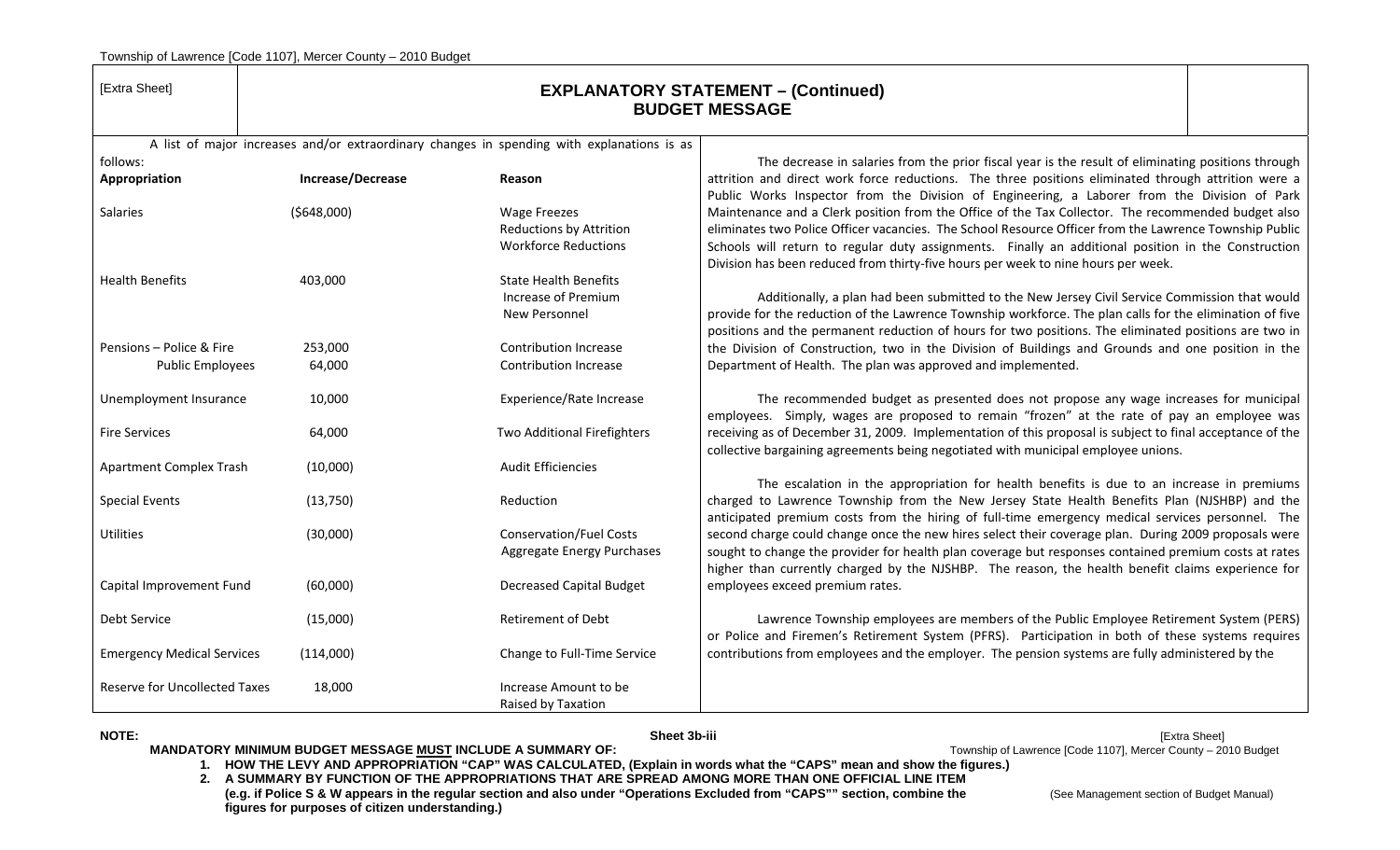| [Extra Sheet]             |                                                                                                                                                                                                                                                                                                                                                                                                                                                                                                                    | <b>EXPLANATORY STATEMENT - (Continued)</b><br><b>BUDGET MESSAGE</b>                                                                                                                                                                                                                                                                                                                                                                                                                                                                                                  |
|---------------------------|--------------------------------------------------------------------------------------------------------------------------------------------------------------------------------------------------------------------------------------------------------------------------------------------------------------------------------------------------------------------------------------------------------------------------------------------------------------------------------------------------------------------|----------------------------------------------------------------------------------------------------------------------------------------------------------------------------------------------------------------------------------------------------------------------------------------------------------------------------------------------------------------------------------------------------------------------------------------------------------------------------------------------------------------------------------------------------------------------|
| levels two years prior.   | State of New Jersey. Lawrence Township is billed annually for the amount of pension liability that must<br>be paid to the two systems for the employer share of the contribution. The systems are valued on wage<br>The total amount of funding required as contribution to the two pension systems is \$1,821,000.<br>PERS has risen from \$505,000 to \$569,000. The single year increase is \$64,000 or \$529 per employee.                                                                                     | The Utility budget is recommended at a reduction of \$60,000 and is possible due to<br>conservation efforts, a reduction in the cost of fuel and aggregate energy purchases. The appropriation<br>for the Capital Improvement Fund is also being reduced by \$30,000. The capital improvement program<br>is contemplated to be much lower than previous years, which in turn will reduce the amount of needed<br>down payments in capital improvement ordinances. The appropriation for Debt Service falls by \$15,000<br>as payments are adjusted for retired debt. |
| safety employee.          | PFRS has risen from \$1,503,000 to \$1,756,809. The single year increase is \$253,000 or \$3,776 per public<br>Lawrence Township is required to participate in the New Jersey Unemployment Insurance Trust                                                                                                                                                                                                                                                                                                         | With the shift in Emergency Medical Services from a combination public/private arrangement<br>to a full-time public operation there is a net reduction in costs for this service. A close examination will<br>show a rise in salaries and wages but a decrease in other expenses, this allows for the overall net                                                                                                                                                                                                                                                    |
| employers.                | Fund. The recommended appropriation for 2010 is for an increase of \$10,000 over the previous year to<br>account for the anticipation of growth in the level of claims experience and an increase of rates to                                                                                                                                                                                                                                                                                                      | decrease. The decrease comes from the elimination of the costs paid to the private ambulance provider.<br>The reserve for uncollected taxes is a non-spending appropriation mandated by state law to                                                                                                                                                                                                                                                                                                                                                                 |
|                           | The 2010 Fire Services appropriation recommends the addition of two full-time firefighter<br>positions. Demands on fire services and on the volunteers that provide this service are increasing<br>exponentially. Calls for service have grown, training mandates require more time of the volunteers and<br>recruits, operating and equipment costs have risen and personal demands upon the volunteers are all<br>placing an extraordinary load on the personnel. During 2009 a per-diem firefighter program was | ensure there is adequate cash collected through taxes for the tax levy requirements of the school,<br>county and municipality. The appropriation is needed to close the gap between the amount of current<br>taxes anticipated to be collected and one hundred percent (100%) being collected. The appropriation<br>may change since estimates were used to project the tax levies of the non-municipal tax entities.<br>The recommended budget presented to the Township Council and residents of Lawrence                                                          |
|                           | implemented and the success of that program warrants the permanent implementation of day time fire<br>personnel. Fire service is a fundamental obligation of the municipal government.                                                                                                                                                                                                                                                                                                                             | Township considered a host of options, many unpleasant, so as to meet the statutory mandate of the<br>budget being balanced, compliance with a zero percent increase on appropriations subject to the "CAP"<br>law and remaining below levels of the "CAP" on the municipal tax levy. Revenues had to be pushed to                                                                                                                                                                                                                                                   |
| reimbursement processing. | During the course of 2009 an internal audit was initiated to review the billings for<br>reimbursement to multi-family dwelling complexes for trash collection. The results of that audit<br>discovered opportunities for cost savings, \$10,000 this upcoming fiscal year and more efficient                                                                                                                                                                                                                       | levels which will undoubtedly have a negative effect on future municipal budgets and surplus balances.<br>Finally, all of these considerations were weighed against the amount of taxation required to balance the<br>budget and what impact the tax rate will have upon businesses and residents during these<br>unprecedented economic times.                                                                                                                                                                                                                      |
| Events budget.            | The reduction of the appropriation for Special Events in the amount of \$13,750 epitomizes the<br>depth of the impact of current fiscal conditions upon the 2010 budget. The effort is to continue offering<br>the community activities provided by this budget line item, but at a reduced level. Alternative funding<br>from sponsors is being sought to pay those costs associated with activities supported by the Special                                                                                     |                                                                                                                                                                                                                                                                                                                                                                                                                                                                                                                                                                      |

**NOTE: Sheet 3b-iv** [Extra Sheet] MANDATORY MINIMUM BUDGET MESSAGE MUST INCLUDE A SUMMARY OF: **The Community of Lawrence [Code 1107]**, Mercer County – 2010 Budget

- **1. HOW THE LEVY AND APPROPRIATION "CAP" WAS CALCULATED, (Explain in words what the "CAPS" mean and show the figures.)**
- **2. A SUMMARY BY FUNCTION OF THE APPROPRIATIONS THAT ARE SPREAD AMONG MORE THAN ONE OFFICIAL LINE ITEM**  (e.g. if Police S & W appears in the regular section and also under "Operations Excluded from "CAPS"" section, combine the **CAPS** (See Management section of Budget Manual) **figures for purposes of citizen understanding.)**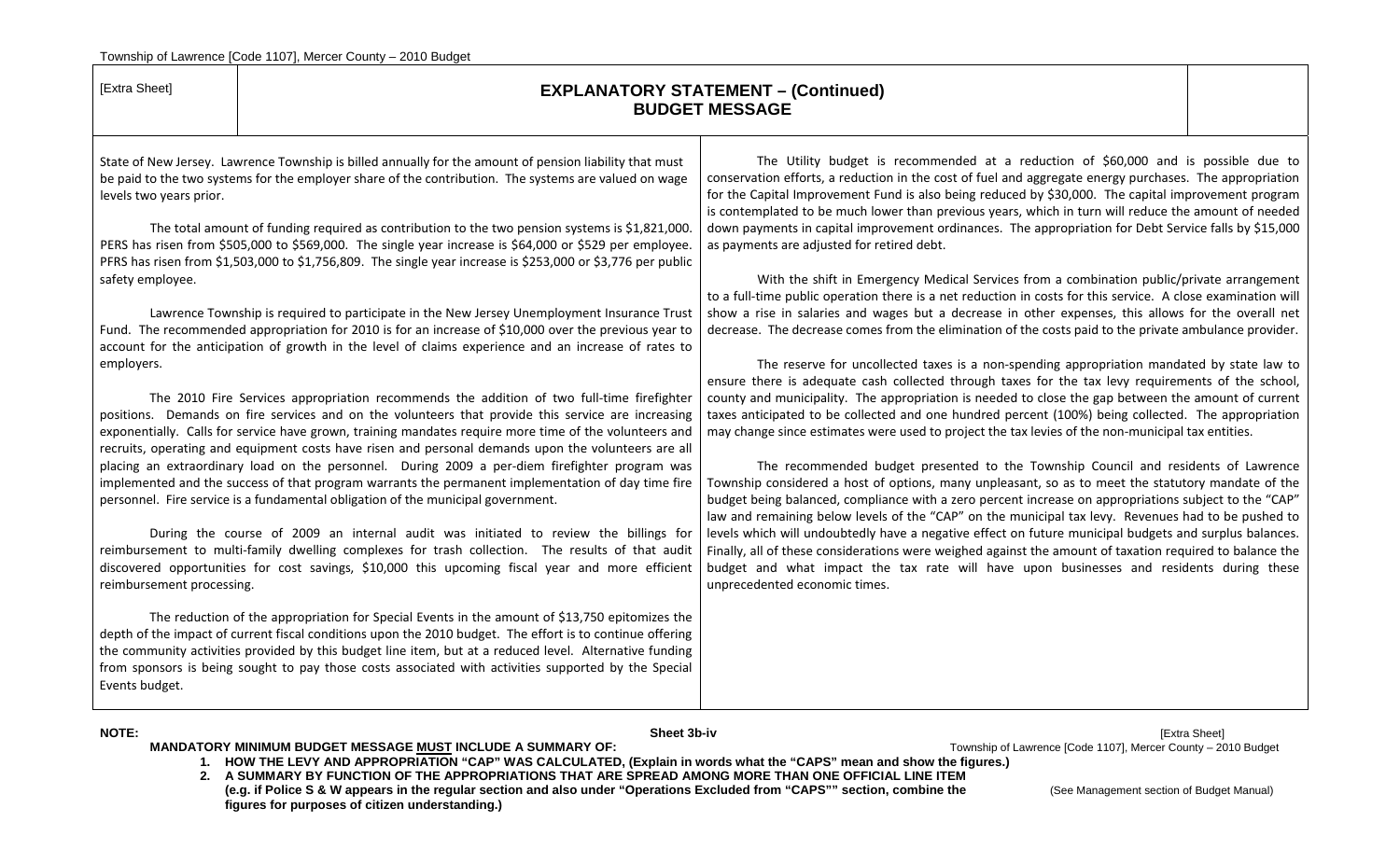| [Extra Sheet]          |                                                                                                                                                                                                                                                           | <b>EXPLANATORY STATEMENT - (Continued)</b><br><b>BUDGET MESSAGE</b>                                                                                                                                                                                                                                                                                                                                                                                                                                                                                  |  |  |
|------------------------|-----------------------------------------------------------------------------------------------------------------------------------------------------------------------------------------------------------------------------------------------------------|------------------------------------------------------------------------------------------------------------------------------------------------------------------------------------------------------------------------------------------------------------------------------------------------------------------------------------------------------------------------------------------------------------------------------------------------------------------------------------------------------------------------------------------------------|--|--|
| municipal departments. | In sum, the options considered and actions taken are:<br>A reduction and/or freeze at prior year levels of the operating budgets of<br>Elimination through attrition of three positions.<br>Elimination of vacancies for two positions of Police Officer. | The impact of the tax increase on the homeowner with the average assessed value of \$163,447<br>will be \$98.05 annually or \$8.17 per month.<br>I would like to thank the Township Department Directors, staff of the Division of Accounts and<br>Control and staff of the Municipal Manager's Office for their thorough and positive contributions in<br>developing the 2010 recommended budget. The Township Administration is prepared to fully<br>participate in the review of this proposal by the Township Council and members of the public. |  |  |
|                        | Implementation of a hiring freeze of non-public safety personnel.<br>Workforce reductions by eliminating five positions. Division of Construction (2),<br>Division of Buildings and Grounds (2), Department of Health (1).                                | Respectfully submitted,                                                                                                                                                                                                                                                                                                                                                                                                                                                                                                                              |  |  |
|                        | Reduction of employment hours for selected positions in the Department of<br>Community Development, Division of Construction and Division of Engineering.<br>A proposed wage freeze for all employees at 2009 salary levels.                              | Richard S. Krawczun, CMFO<br>Township Manager/CFO                                                                                                                                                                                                                                                                                                                                                                                                                                                                                                    |  |  |
| operations.            | Where legally permissible charges to grant programs for current                                                                                                                                                                                           |                                                                                                                                                                                                                                                                                                                                                                                                                                                                                                                                                      |  |  |
|                        | Continued non-funding of seasonal employment beyond the recreation programs and<br>a second year wage freeze for said recreation program employees.                                                                                                       |                                                                                                                                                                                                                                                                                                                                                                                                                                                                                                                                                      |  |  |
|                        | A decrease of \$280,000 in the amount of anticipated surplus as a revenue.<br>Adjustments of individual higher anticipated amounts of miscellaneous revenue items.                                                                                        |                                                                                                                                                                                                                                                                                                                                                                                                                                                                                                                                                      |  |  |
|                        | An increase to the municipal tax rate of six cents (.06). The municipal rate would<br>increase from .72 to .78 per \$100 of assessed value.                                                                                                               |                                                                                                                                                                                                                                                                                                                                                                                                                                                                                                                                                      |  |  |

**NOTE: Sheet 3b-v** [Extra Sheet]

**MANDATORY MINIMUM BUDGET MESSAGE <u>MUST</u> INCLUDE A SUMMARY OF:**  $\blacksquare$  Township of Lawrence [Code 1107], Mercer County – 2010 Budget **1. HOW THE LEVY AND APPROPRIATION "CAP" WAS CALCULATED, (Explain in words what the "CAPS" mean and show the figures.)** 

- **2. A SUMMARY BY FUNCTION OF THE APPROPRIATIONS THAT ARE SPREAD AMONG MORE THAN ONE OFFICIAL LINE ITEM**
- (e.g. if Police S & W appears in the regular section and also under "Operations Excluded from "CAPS"" section, combine the **(See Management section of Budget Manual) figures for purposes of citizen understanding.)**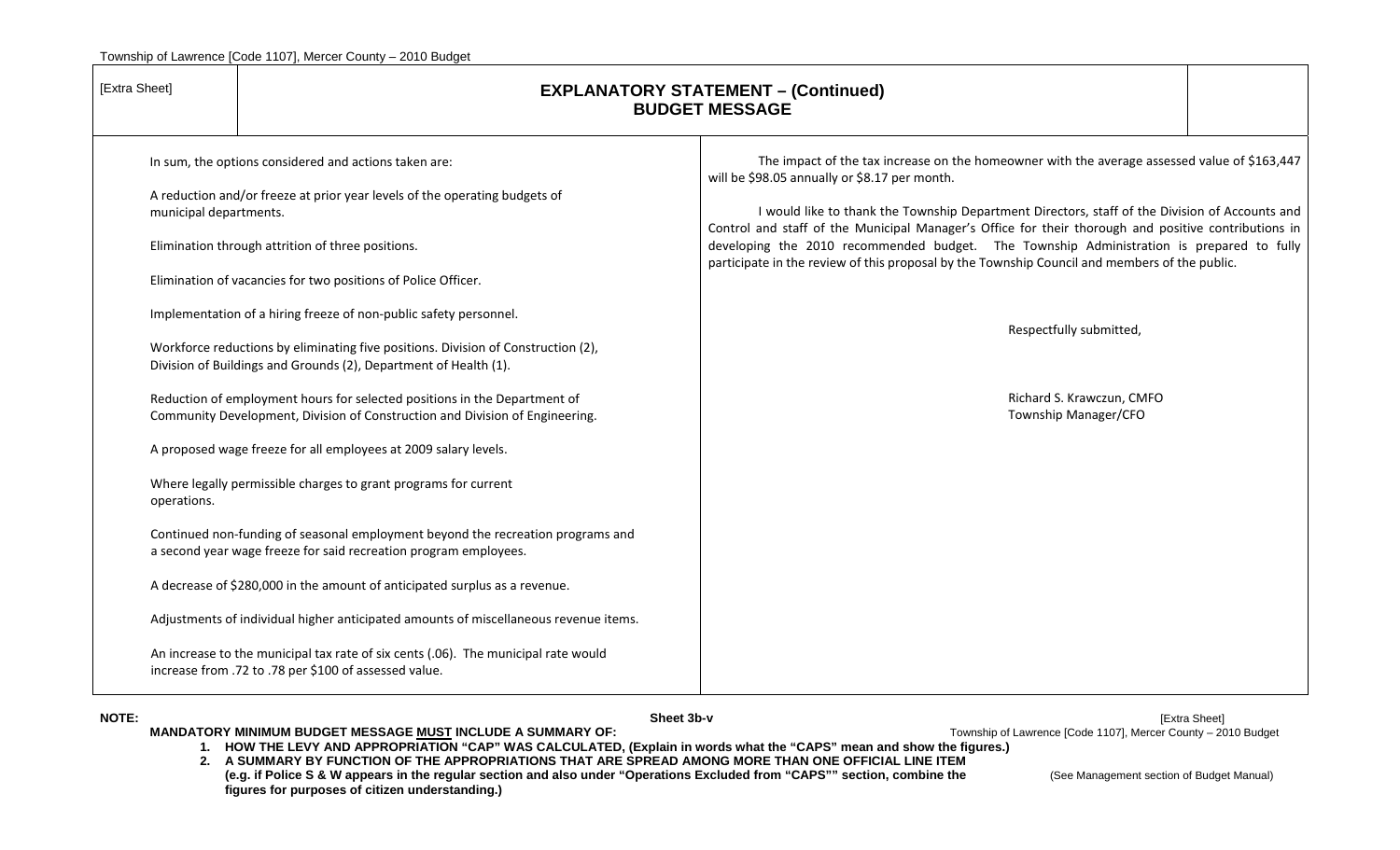|                                                                                                                                                          | <b>EXPLANATORY STATEMENT - (Continued)</b> |                                                                           |  |
|----------------------------------------------------------------------------------------------------------------------------------------------------------|--------------------------------------------|---------------------------------------------------------------------------|--|
|                                                                                                                                                          | <b>BUDGET MESSAGE</b>                      |                                                                           |  |
| The 2010 Budget was prepared to comply with P.L. 1990, C 389 "The Local Government<br>CAP Law" and the calculation of the allowable "CAP" is as follows: |                                            | <b>Balance Forward</b><br>\$27,553,871.00                                 |  |
| Total General Appropriations for 2009                                                                                                                    | \$40,841,157.00                            | Add: Assessed Valuation of<br>new construction                            |  |
| Less Items Excluded From "CAPS"<br><b>Total Other Operations</b>                                                                                         | \$4,786,980.00                             | (N.J.S.A. 40A:4-45.2a)<br>\$12,877,500.00                                 |  |
| <b>Total Additional Operations</b><br>S.<br>Total Public-Private Offset<br>S.<br>Total Capital Improvement<br>S.                                         | 345,000.00<br>149,501.00<br>105,000.00     | Prior Year Tax Rate .72 per<br>\$100 of Assessed Value<br>92,718.00<br>S. |  |
| Total Debt Service<br>Reserve for Uncollected Taxes                                                                                                      | \$3,713,345.00<br>\$4,187,460.00           | Allowable 2010 Operating<br>Appropriations Within "CAP" \$27,646,589.00   |  |
| <b>Total Exceptions</b>                                                                                                                                  | \$13,287,286.00                            | "CAP" Bank Utilized                                                       |  |
| Amount on which 0% "CAP" is applied                                                                                                                      | \$27,553,871.00                            | Sub-Total Allowable                                                       |  |
| 0% "CAP"                                                                                                                                                 | $\bf{0}$                                   | w/prior year "CAP" Bank<br>\$27,646,589.00                                |  |
| Allowable 2010 Operating Appropriations<br>before Additional Exceptions                                                                                  | \$27,553,871.00                            | 2010 Appropriations Authorized<br>Within "CAP"<br>\$27,466,814.00         |  |
|                                                                                                                                                          |                                            |                                                                           |  |
|                                                                                                                                                          |                                            |                                                                           |  |
|                                                                                                                                                          |                                            |                                                                           |  |
|                                                                                                                                                          |                                            |                                                                           |  |
| NOTE:                                                                                                                                                    |                                            | Sheet 3b vi                                                               |  |

MANDATORY MINIMUM BUDGET MESSAGE MUST INCLUDE A SUMMARY OF:

Township of Lawrence [Code 1107], Mercer County - 2010 Budget

1. HOW THE LEVY AND APPROPRIATION "CAP" WAS CALCULATED. (Explain in words what the "CAPS" mean and show the figures.) 2. A SUMMARY BY FUNCTION OF THE APPROPRIATIONS THAT ARE SPREAD AMONG MORE THAN ONE OFFICIAL LINE ITEM

(e.g. if Police S & W appears in the regular section and also under "Operations Excluded from "CAPS"" section, combine the figures for purposes of citizen understanding.)

(See Management secton of Budget Manual)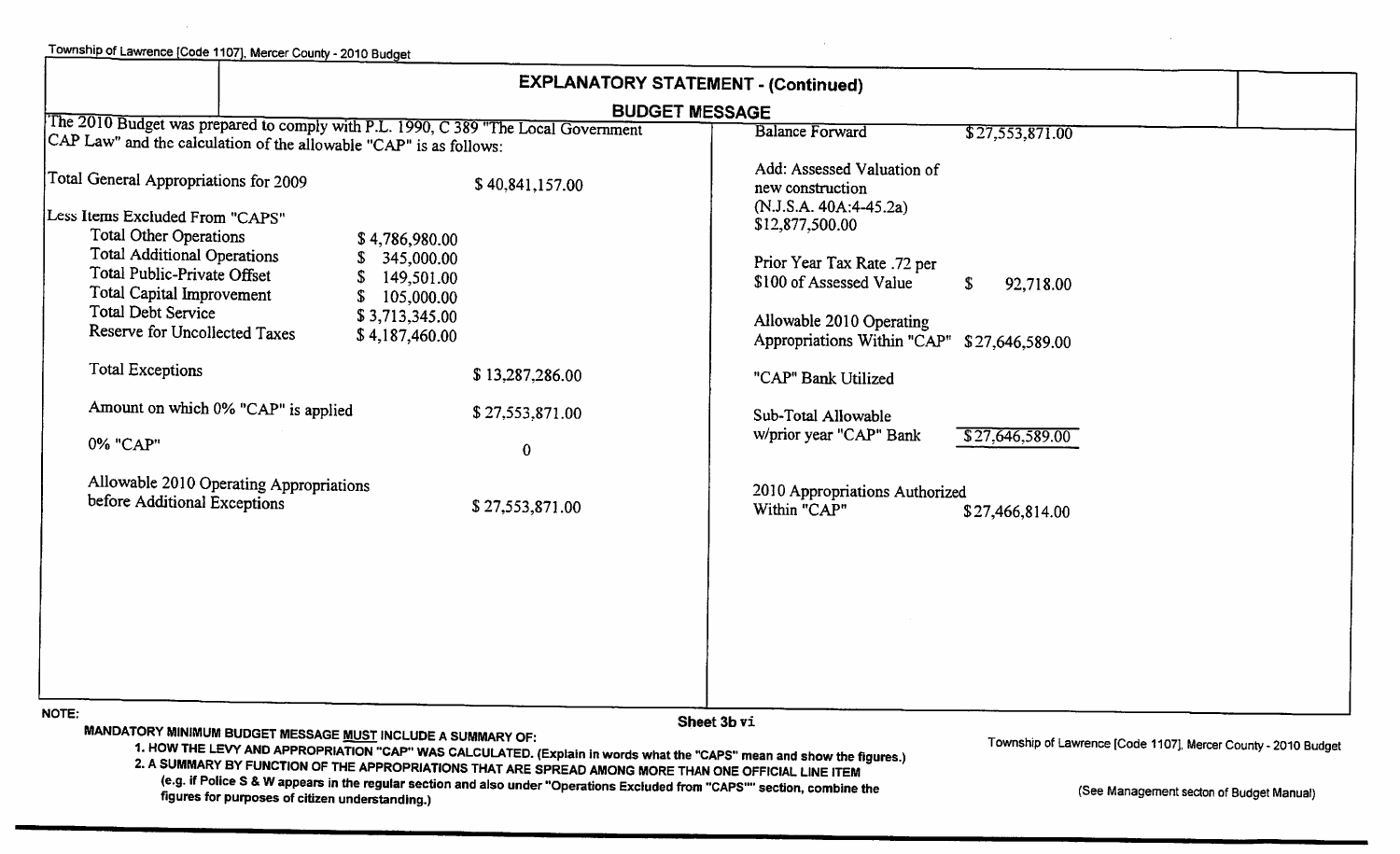Township of Lawrence [Code 1107], Mercer County - 2010 Budget Extra Sheet] **EXPLANATORY STATEMENT - (Continued) BUDGET MESSAGE Split Function Appropriations** Appropiraitions - Within "CAPS" Appropriations - Within "CAPS" Public Health Services (Board of Health) Other Expenses \$37,000.00 **Police Department** Salaries and Wages \$7,451,405.00 Appropriations - Excluded from "CAPS" **Other Expenses** \$239,000.00 **Public Health Priority Funding** Police Dispatch/911 Other Expenses \$ 5,033.00 Salaries and Wages \$ 380,493.00 Other Expenses S. 1,000.00 **Total Public Health** Other Expenses \$42,033.00 Appropriations - Excluded from "CAPS" Appropiraitions - Within "CAPS" Safe & Secure Communities Salaries and Wages \$ 60,000.00 Office of Emergency Management Other Expenses \$ 6,000.00 N.J. Body Armor Grant **Other Expenses**  $S$ 2.160.42 Appropriations - Excluded from "CAPS" Cops in Shops N.J. State Police Emergency Salaries and Wages \$ 4.600.00 Management Assistance Other Expenses \$9,987.00 Total Police Salaries and Wage \$7,896,498.00 Total Police Other Expenses \$ 242,160.42 **Total Emergency Management** Other Expenses \$15,987.00 NOTE: Sheet 3bvii **IExtra Sheeti** MANDATORY MINIMUM BUDGET MESSAGE MUST INCLUDE A SUMMARY OF: 1. HOW THE LEVY AND APPROPRIATION "CAP" WAS CALCULATED. (Explain in words what the "CAPS" mean and show the figures.) Township of Lawrence [Code 1107], Mercer County - 2010 Budget

2. A SUMMARY BY FUNCTION OF THE APPROPRIATIONS THAT ARE SPREAD AMONG MORE THAN ONE OFFICIAL LINE ITEM (e.g. if Police S & W appears in the regular section and also under "Operations Excluded from "CAPS"" section, combine the figures for purposes of citizen understanding.)

(See Management section of Budget Manual)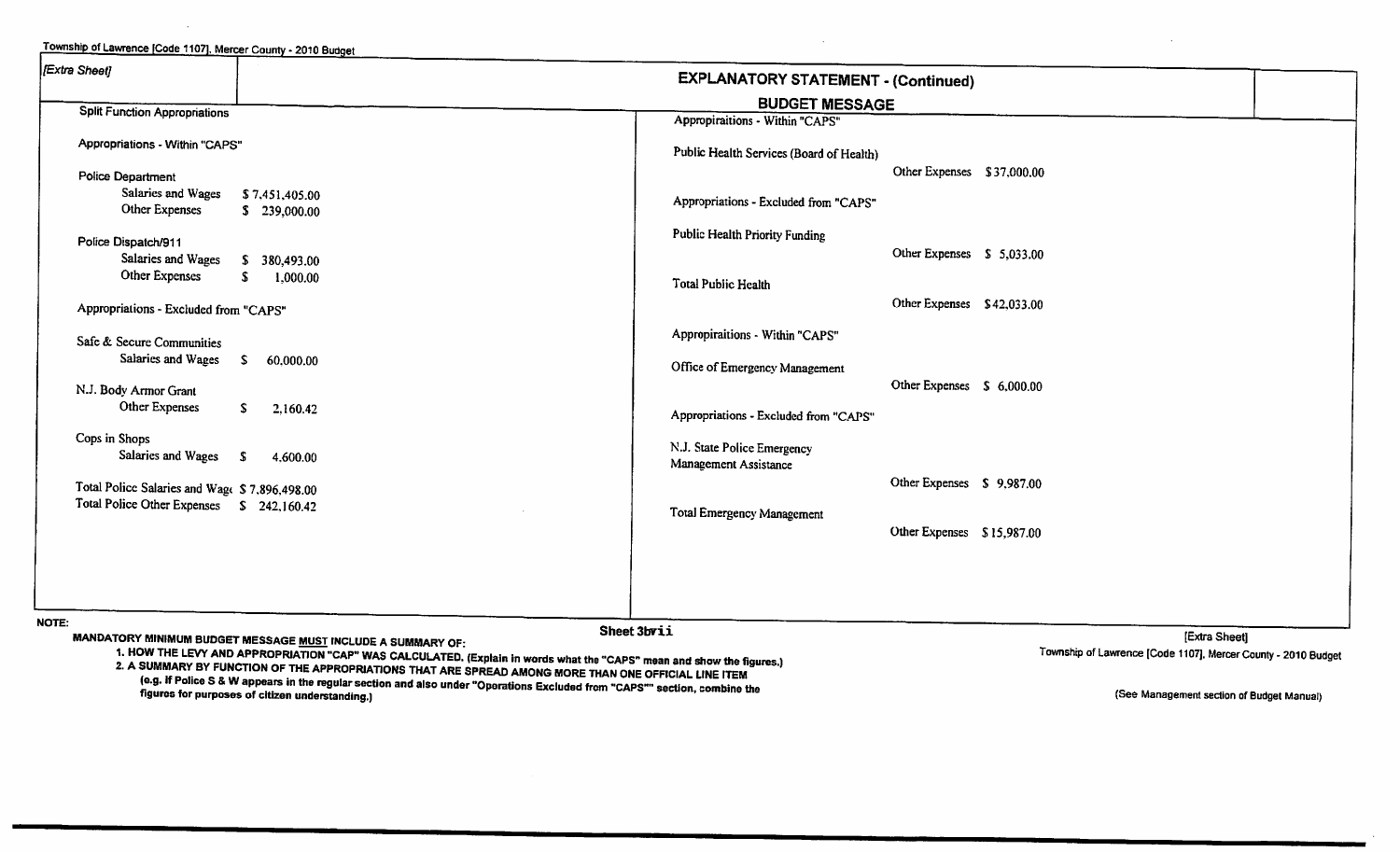| [Extra Sheet]                                        | <b>EXPLANATORY STATEMENT - (Continued)</b>                                                                                                                                                                                                                                                    |                                                               |  |  |  |  |
|------------------------------------------------------|-----------------------------------------------------------------------------------------------------------------------------------------------------------------------------------------------------------------------------------------------------------------------------------------------|---------------------------------------------------------------|--|--|--|--|
|                                                      |                                                                                                                                                                                                                                                                                               | <b>BUDGET MESSAGE</b>                                         |  |  |  |  |
| <b>Split Functions Continued</b>                     |                                                                                                                                                                                                                                                                                               |                                                               |  |  |  |  |
| Appropriations - Within "CAPS"                       |                                                                                                                                                                                                                                                                                               |                                                               |  |  |  |  |
| Housing                                              |                                                                                                                                                                                                                                                                                               |                                                               |  |  |  |  |
| Salaries and Wages \$1,064.00                        |                                                                                                                                                                                                                                                                                               |                                                               |  |  |  |  |
| Appropriations - Excluded from "CAPS"                |                                                                                                                                                                                                                                                                                               |                                                               |  |  |  |  |
| N.J. Housing Building Inspection                     |                                                                                                                                                                                                                                                                                               |                                                               |  |  |  |  |
| Salaries and Wages \$1,954.00                        |                                                                                                                                                                                                                                                                                               |                                                               |  |  |  |  |
| <b>Total Housing Inspections</b>                     |                                                                                                                                                                                                                                                                                               |                                                               |  |  |  |  |
| Salaries and Wages \$ 3,018.00                       |                                                                                                                                                                                                                                                                                               |                                                               |  |  |  |  |
| Appropriations - Within "CAPS"                       |                                                                                                                                                                                                                                                                                               |                                                               |  |  |  |  |
| Recreation, Education and<br>Senior Citizen Programs |                                                                                                                                                                                                                                                                                               |                                                               |  |  |  |  |
|                                                      |                                                                                                                                                                                                                                                                                               |                                                               |  |  |  |  |
| <b>Recreation Services</b><br>Other Expenses         | \$153,000.00                                                                                                                                                                                                                                                                                  |                                                               |  |  |  |  |
|                                                      |                                                                                                                                                                                                                                                                                               |                                                               |  |  |  |  |
| Appropriations - Excluded from "CAPS"                |                                                                                                                                                                                                                                                                                               |                                                               |  |  |  |  |
| Bristol Meyers Squibb                                |                                                                                                                                                                                                                                                                                               |                                                               |  |  |  |  |
| Safety Town Grant                                    |                                                                                                                                                                                                                                                                                               |                                                               |  |  |  |  |
| Other Expenses                                       | \$3,500.00                                                                                                                                                                                                                                                                                    |                                                               |  |  |  |  |
| <b>Total Receation</b>                               |                                                                                                                                                                                                                                                                                               |                                                               |  |  |  |  |
| Other Expenses                                       | \$156,500.00                                                                                                                                                                                                                                                                                  |                                                               |  |  |  |  |
| NOTE:                                                |                                                                                                                                                                                                                                                                                               | Sheet 3b viii<br>[Extra Sheet]                                |  |  |  |  |
|                                                      | MANDATORY MINIMUM BUDGET MESSAGE MUST INCLUDE A SUMMARY OF:<br>1. HOW THE LEVY AND APPROPRIATION "CAP" WAS CALCULATED. (Explain in words what the "CAPS" mean and show the figures.)<br>2. A SUMMARY BY FUNCTION OF THE APPROPRIATIONS THAT ARE SPREAD AMONG MORE THAN ONE OFFICIAL LINE ITEM | Township of Lawrence [Code 1107], Mercer County - 2010 Budget |  |  |  |  |
|                                                      | (e.g. if Police S & W appears in the regular section and also under "Operations Excluded from "CAPS"" section, combine the<br>figures for purposes of citizen understanding.)                                                                                                                 | (See Management section of Budget Manual)                     |  |  |  |  |

 $\sim$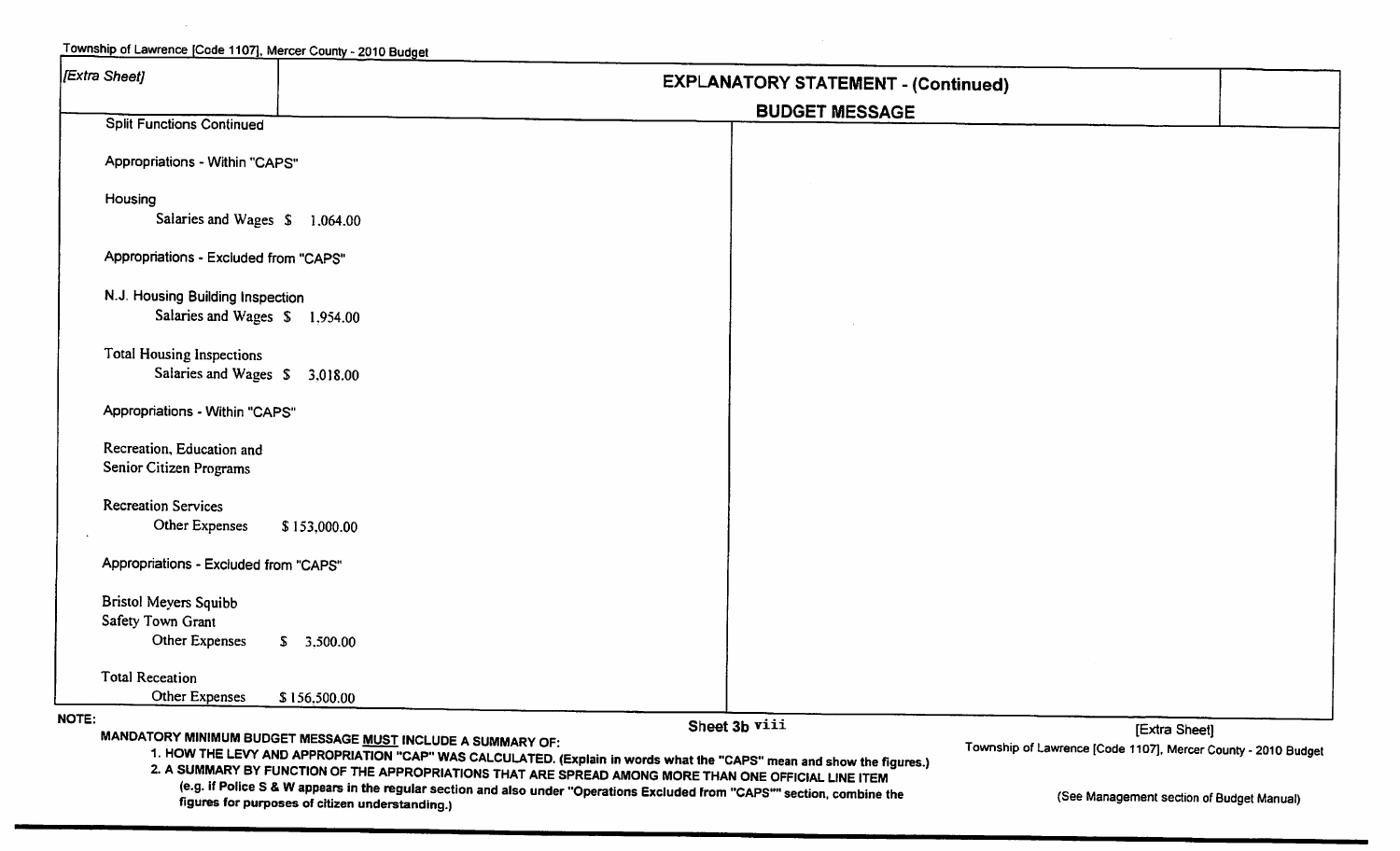|                                                                                                                                                                                                                                                                      | Township of Lawrence [Code 1107], Mercer County - 2010 Budget                                                                                                                                                                                                                                                                                                                                                                                                                                                                                                                                                                                                                                                                                                                                           |                                                                                                                                                                                                                                                |                                                                                                                                                                                                                                                                                                                                                                                                                                           |                                                                                                          |
|----------------------------------------------------------------------------------------------------------------------------------------------------------------------------------------------------------------------------------------------------------------------|---------------------------------------------------------------------------------------------------------------------------------------------------------------------------------------------------------------------------------------------------------------------------------------------------------------------------------------------------------------------------------------------------------------------------------------------------------------------------------------------------------------------------------------------------------------------------------------------------------------------------------------------------------------------------------------------------------------------------------------------------------------------------------------------------------|------------------------------------------------------------------------------------------------------------------------------------------------------------------------------------------------------------------------------------------------|-------------------------------------------------------------------------------------------------------------------------------------------------------------------------------------------------------------------------------------------------------------------------------------------------------------------------------------------------------------------------------------------------------------------------------------------|----------------------------------------------------------------------------------------------------------|
| [Extra Sheet]                                                                                                                                                                                                                                                        |                                                                                                                                                                                                                                                                                                                                                                                                                                                                                                                                                                                                                                                                                                                                                                                                         |                                                                                                                                                                                                                                                | <b>EXPLANATORY STATEMENT - (Continued)</b><br><b>BUDGET MESSAGE</b>                                                                                                                                                                                                                                                                                                                                                                       |                                                                                                          |
| Model Tax Levy Calculation Worksheet<br>Levy Cap Calculation<br><b>Adjusted Tax Levy Prior to Exclusions</b><br>Exclusions:<br>Allowable pension increases<br>Recycling Tax appropriation<br>Improvements<br><b>Add Total Exclusions</b><br><b>Adjusted Tax Levy</b> | Prior Year Amount to be Raised by Taxation for Municipal Purposes<br>Less: One Year Waivers<br>Less: Prior Year Capital Improvement Fund & Down Payments<br>Less: Prior Year Deferred Charges to Future Taxation Unfunded<br>Less: Prior Year Recycling Tax<br>Changes in Service Provider and Adjustments (+/-)<br>Net Prior Year Tax Levy for Municipal Purpose Tax for Cap Calculation<br>Plus: 4% Cap Increase<br>Change in debt service and existing county leases (+/-)<br>Offsets to State formula aid loss<br>Allowable increase in Reserve for Uncollected Taxes<br>Allowable increase in health costs<br>Capital Improvement Fund and/or Down Payment on<br>Deferred Charges to Future Taxation Unfunded<br>Less: Cancelled or Unexpended Waivers<br>Less: Cancelled or Unexpended Exclusions | <u>\$19,354,332</u><br>SΩ<br>\$105,000<br>-50<br>\$27,000<br>\$0<br>\$19,222,332<br>S768,893<br>\$19,991,225<br>$-$15,245$<br>S0<br>\$43,103<br>SO.<br>\$307,400<br>\$34,000<br>\$75,000<br>S <sub>0</sub><br>\$444,258<br>SO.<br>\$20,435,483 | <b>Balance Forward:</b><br>Additions:<br>New Ratables - Increase in Valuations (New Construction<br>and Additions)<br>Prior Year's Local Municipal Purpose Tax Rate (per \$100)<br>New Ratable Adjustment to Levy<br>LFB Approved Statewide Blanket Waivers<br>Amounts approved by Referendum<br>Waiver application amount<br>Maximum Allowable Amount to be Raised by Taxation<br>Amount to be Raised by Taxation for Municipal Purposes | \$20,435,483<br>\$12,877,500<br>\$0.720<br>\$92,718<br>SO.<br>SO.<br>\$0<br>\$20,528,201<br>\$20,310,795 |

#### NOTE:

Sheet 3b-ix

MANDATORY MINIMUM BUDGET MESSAGE <u>MUST</u> INCLUDE A SUMMARY OF:<br>1. HOW THE LEVY AND APPROPRIATION "CAP" WAS CALCULATED, (Explain in words what the "CAPS" mean and show the figures.)

2. A SUMMARY BY FUNCTION OF THE APPROPRIATIONS THAT ARE SPREAD AMONG MORE THAN ONE OFFICIAL LINE ITEM (e.g. if Police S & W appears in the regular section and also under "Operations Excluded from "CAPS"" section, combine the figures for purposes of citizen understanding.)

Township of Lawrence [Code 1107], Mercer County - 2010 Budget

(See Management section of Budget Manual)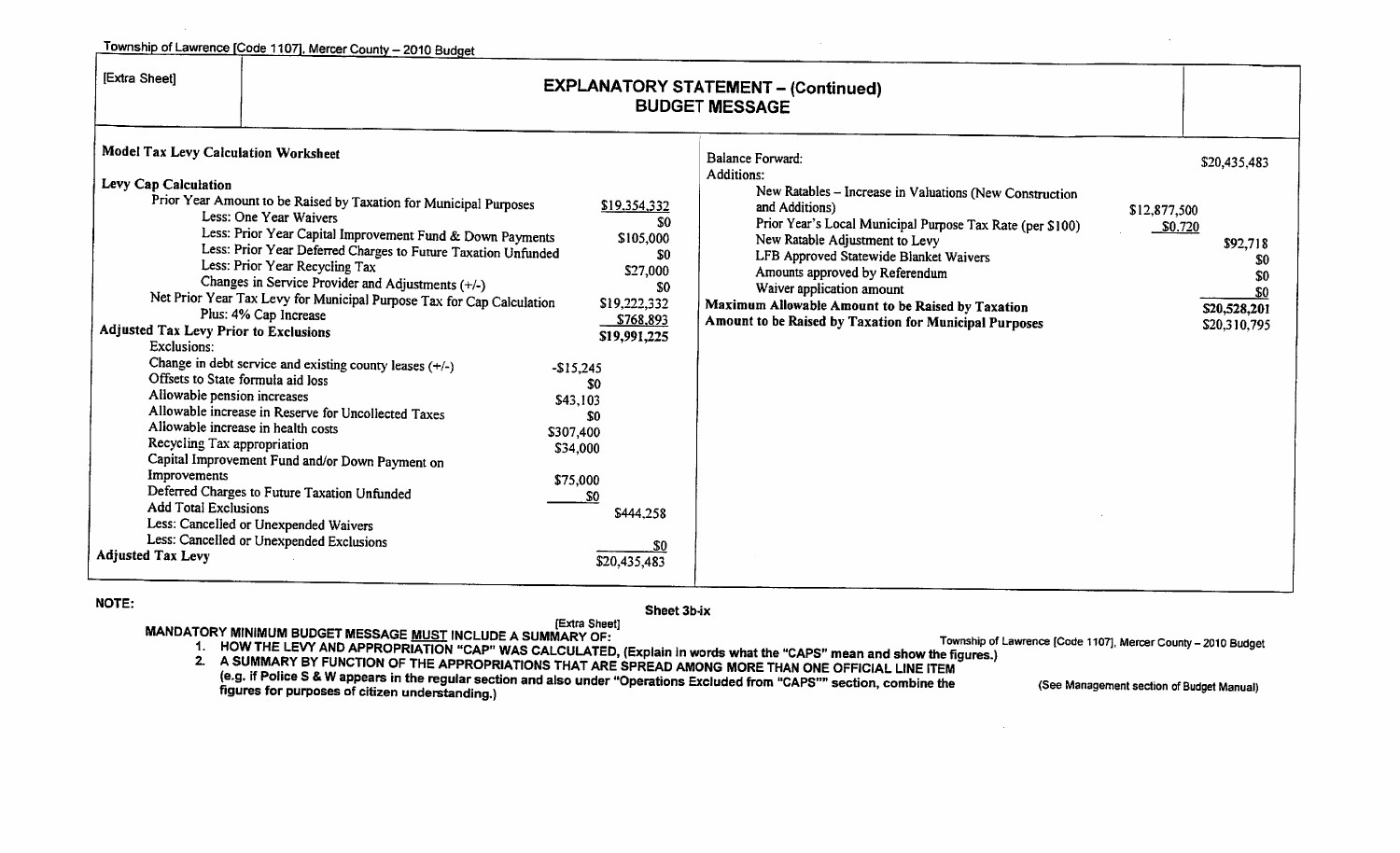Police

# **Budget Message**

## **Analysis of Compensated Absence Liability**

**Organization/Department Eligible for Benefit Gross Days of Accumulated AbsenceValue of Compensated AbsencesApproved Labor Agreement Local OrdinanceIndividual Employment Agreements** Municipal Clerk 312 41,590 X Managers Office 248 248 40,404 X Finance 489 59,999 X Tax Assessor 506 58,657 X Tax Collector 54 12,771 X 7905 1,373,216 X Dispatch 362 56,877 X Lawrence Township Fire Services **605** All the services of the service of the service of the services of the services of the service of the service of the services of the service of the service of the service of the service Division of Housing November 2012 15,000 November 2013 15,000 November 2013 15,000 November 2014 2022 15,000 No Emergency Management 24,324 X Fire Inspector 767 58,224 X Streets & Roads 1082 133,268 X Public Works Administration 373 50,819 X Maintenance of Vehicles **82,462** X **Buildings & Grounds** X 72,014 X Park Maintenance 2008 2009 12:00 2009 12:00 2009 12:00 2009 12:00 2009 12:00 2009 12:00 2009 12:00 2009 12:00 **Recreation**  507 198,422 X **(check applicable items)**

**Legal basis for benefit**

**Subtotal days 2,429,517 15,356 \$**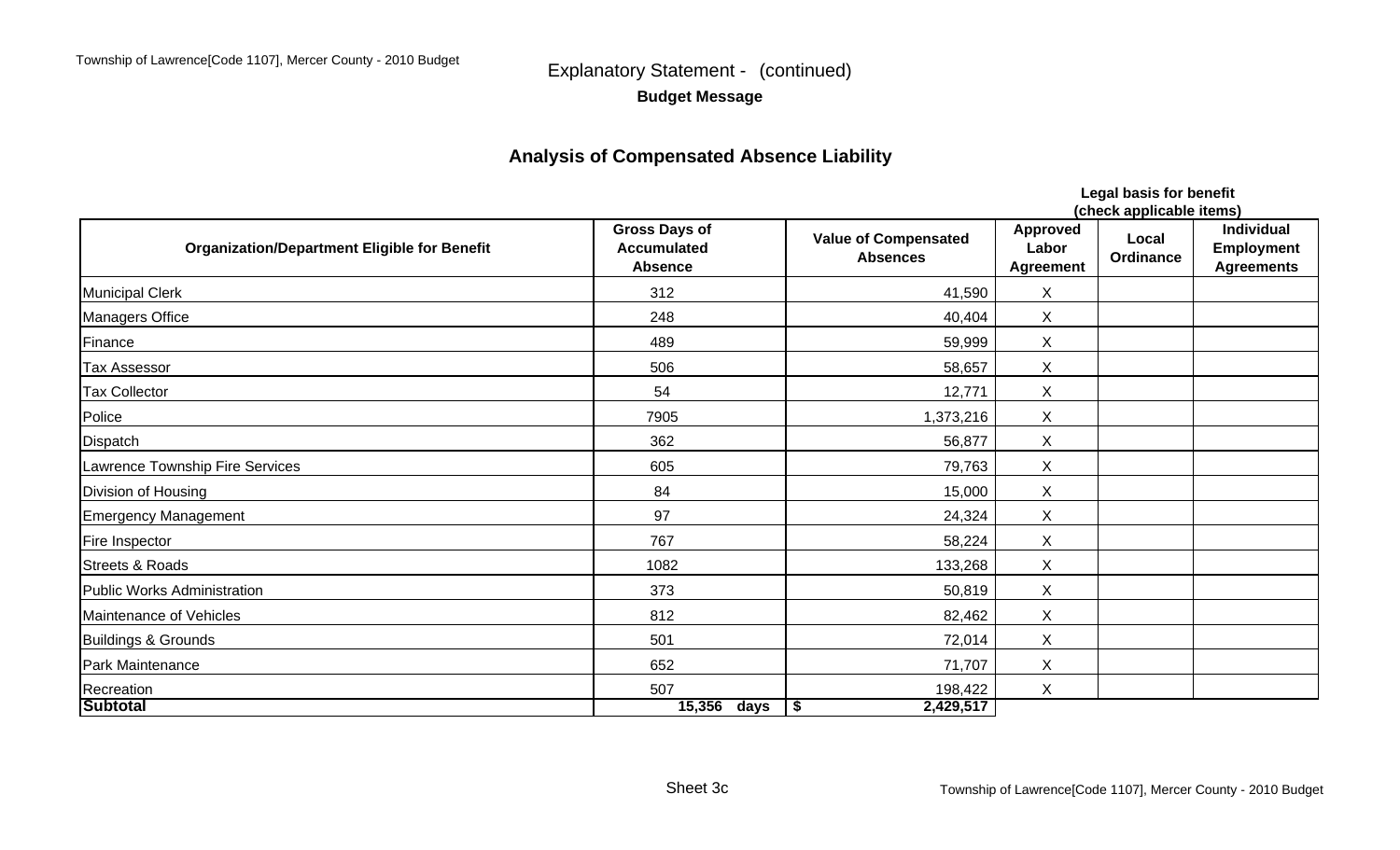### **Budget Message Analysis of Compensated Absence Liability**

|                                                     |                                                                                 |                                                | (check applicable items)                     |                    |                                                             |  |  |
|-----------------------------------------------------|---------------------------------------------------------------------------------|------------------------------------------------|----------------------------------------------|--------------------|-------------------------------------------------------------|--|--|
| <b>Organization/Department Eligible for Benefit</b> | <b>Gross Days of</b><br><b>Accumulated Absence</b>                              | <b>Value of Compensated</b><br><b>Absences</b> | <b>Approved</b><br>Labor<br><b>Agreement</b> | Local<br>Ordinance | <b>Individual</b><br><b>Employment</b><br><b>Agreements</b> |  |  |
| Office on Aging                                     | 181                                                                             | 29,074                                         | X                                            |                    |                                                             |  |  |
| Health                                              | 891                                                                             | 91,275                                         | X                                            |                    |                                                             |  |  |
| <b>Animal Control</b>                               | 187                                                                             | 19,876                                         | $\sf X$                                      |                    |                                                             |  |  |
| Community Development                               | 108                                                                             | 22,531                                         | X                                            |                    |                                                             |  |  |
| Engineering                                         | 263                                                                             | 49,983                                         | X                                            |                    |                                                             |  |  |
| Construction                                        | 935                                                                             | 101,142                                        | $\mathsf X$                                  |                    |                                                             |  |  |
| Planning & Development                              | 237                                                                             | 23,602                                         | $\sf X$                                      |                    |                                                             |  |  |
| Court                                               | 460                                                                             | 58,345                                         | X                                            |                    |                                                             |  |  |
| Emergency Management OT                             | 31                                                                              | 6,713                                          | $\sf X$                                      |                    |                                                             |  |  |
|                                                     |                                                                                 |                                                |                                              |                    |                                                             |  |  |
|                                                     |                                                                                 |                                                |                                              |                    |                                                             |  |  |
|                                                     |                                                                                 |                                                |                                              |                    |                                                             |  |  |
|                                                     |                                                                                 |                                                |                                              |                    |                                                             |  |  |
| <b>Subtotal</b>                                     | 3,293 days                                                                      | \$<br>402,541                                  |                                              |                    |                                                             |  |  |
| <b>Totals</b>                                       | 18,649 days                                                                     | \$<br>2,832,058                                |                                              |                    |                                                             |  |  |
|                                                     | Total Funds Reserved as of end of 2009:<br>Total Funds Appropriated in 2010: \$ | 309,276<br>1.00                                |                                              |                    |                                                             |  |  |

**Legal basis for benefit**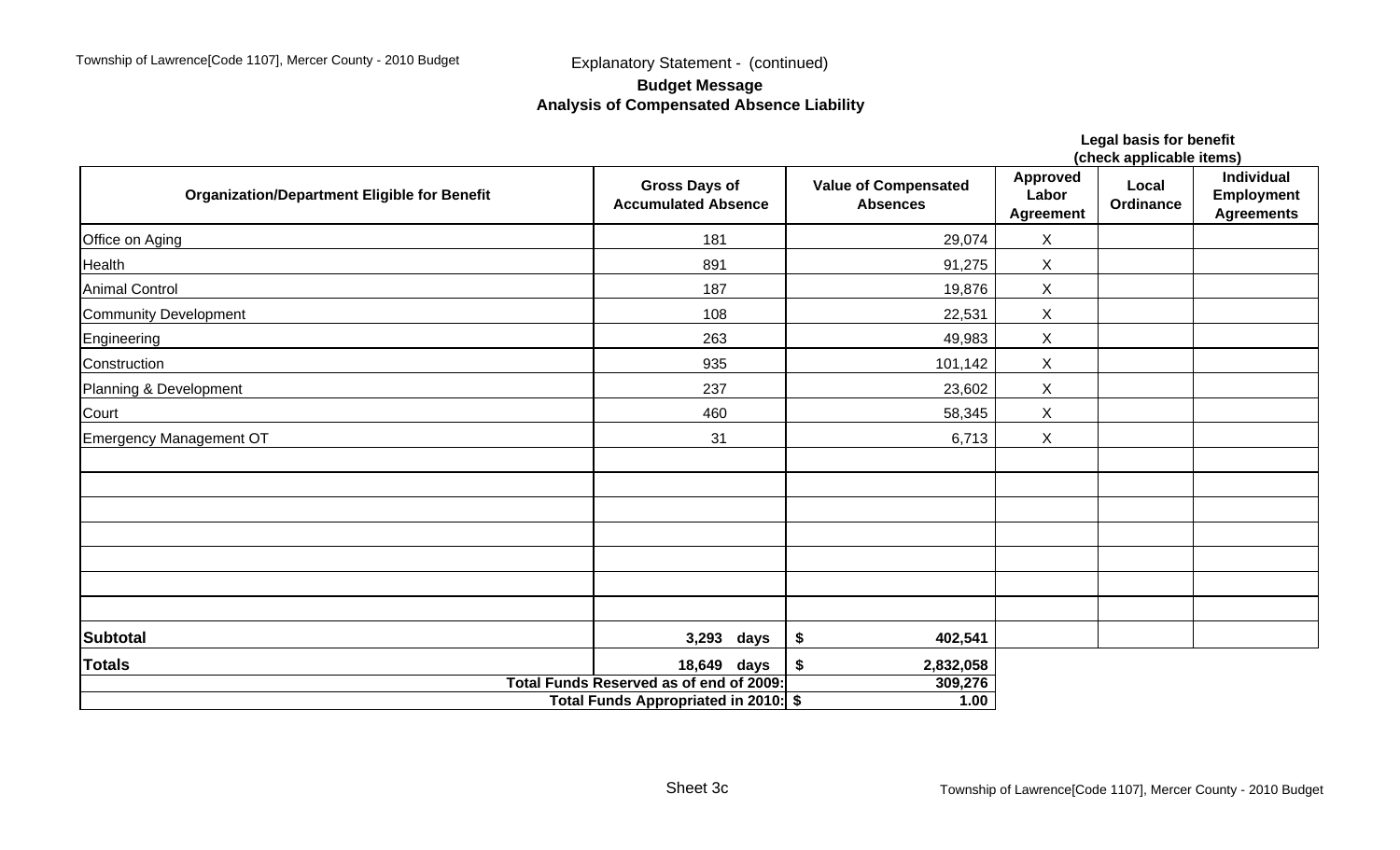### **CURRENT FUND - ANTICIPATED REVENUES**

| <b>GENERAL REVENUES</b>                                                                    |                 | Anticipated          | <b>Realized in</b>   |                     |
|--------------------------------------------------------------------------------------------|-----------------|----------------------|----------------------|---------------------|
|                                                                                            | <b>FCOA</b>     | 2010                 | 2009                 | Cash in 2009        |
| 1. Surplus Anticipated                                                                     | 08-101          | 5,870,000.00         | 6,150,000.00         | 6,150,000.00        |
| 2. Surplus Anticipated with Prior Written Consent of Director of Local Government Services | 08-102          |                      |                      |                     |
| <b>Total Surplus Anticipated</b>                                                           | 08-100          | 5,870,000.00         | 6,150,000.00         | 6,150,000.00        |
| 3. Miscellaneous Revenues - Section A: Local Revenues                                      | <b>XXXXXXXX</b> | <b>XXXXXXXXXX.XX</b> | <b>XXXXXXXXX.XX</b>  | xxxxxxxxxx.xx       |
| Licenses:                                                                                  | <b>XXXXXXXX</b> | <b>XXXXXXXXX.XX</b>  | <b>XXXXXXXXXX.XX</b> | <b>XXXXXXXXX.XX</b> |
| Alcoholic Beverages                                                                        | 08-103          | 40,000.00            | 35,000.00            | 49,935.62           |
| Other                                                                                      | 08-104          | 74,000.00            | 80,000.00            | 74,851.50           |
| Fees and Permits                                                                           | 08-105          | 180,000.00           | 170,000.00           | 208,497.36          |
| Fines and Costs:                                                                           | <b>XXXXXXXX</b> | xxxxxxxxxx.xx        | <b>XXXXXXXXXX.XX</b> | <b>XXXXXXXXX.XX</b> |
| <b>Municipal Court</b>                                                                     | 08-110          | 620,000.00           | 620,000.00           | 751,438.28          |
| Other                                                                                      | 08-109          |                      |                      |                     |
| Interest and Costs on Taxes                                                                | 08-112          | 312,000.00           | 232,000.00           | 433,931.91          |
| Interest and Costs on Assessments                                                          | 08-115          |                      |                      |                     |
| <b>Parking Meters</b>                                                                      | 08-111          |                      |                      |                     |
| Interest on Investments and Deposits                                                       | 08-113          | 150,000.00           | 384,000.00           | 151,218.18          |
| <b>Anticipated Utility Operating Surplus</b>                                               | 08-114          |                      |                      |                     |
| Revenue from Service Charges                                                               | 08-107          | 4,919,000.00         | 4,852,000.00         | 5,069,769.80        |
|                                                                                            |                 |                      |                      |                     |
|                                                                                            |                 |                      |                      |                     |
|                                                                                            |                 |                      |                      |                     |
|                                                                                            |                 |                      |                      |                     |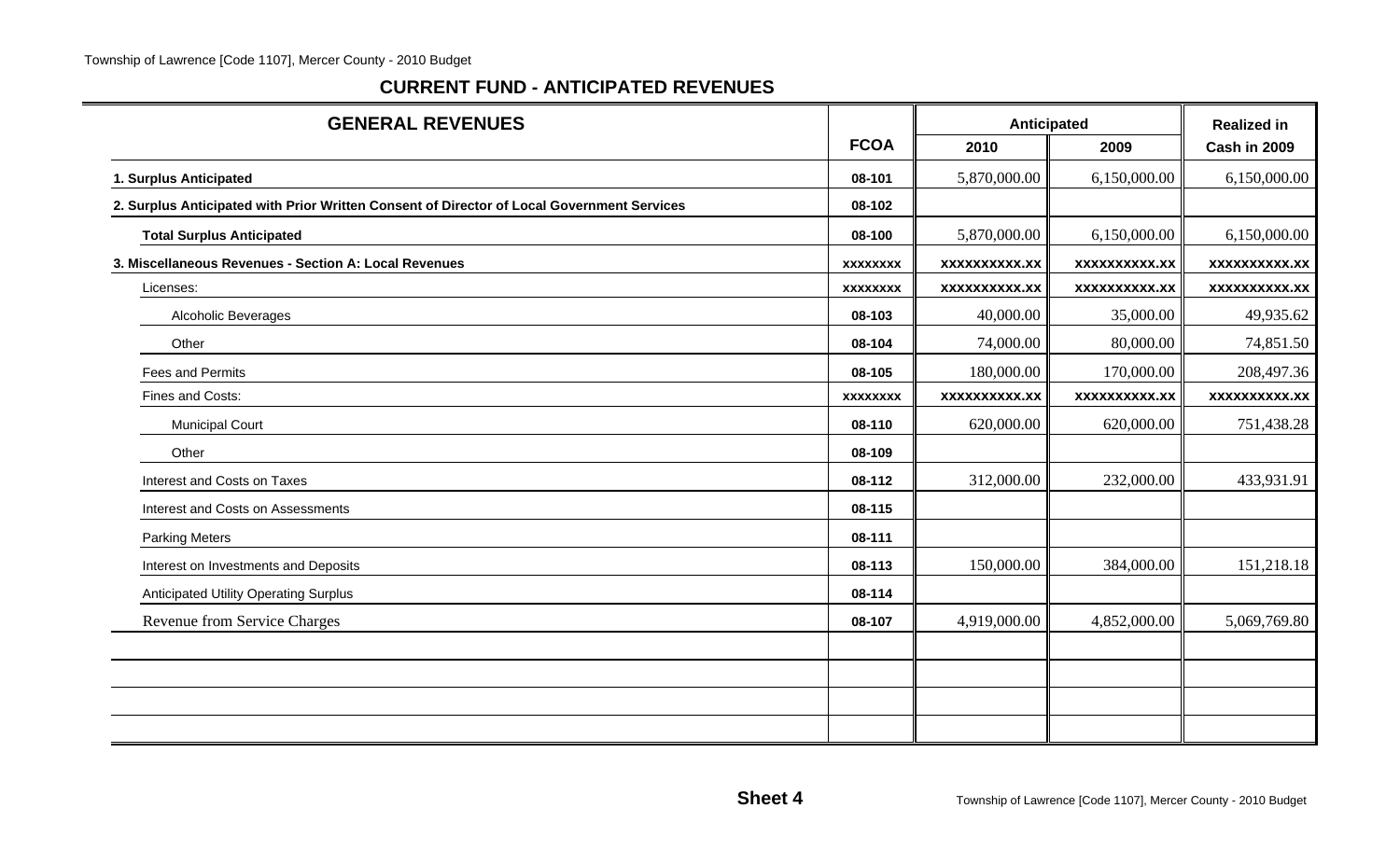| <b>GENERAL REVENUES</b>                                            |             | Anticipated  |              | <b>Realized in</b> |  |
|--------------------------------------------------------------------|-------------|--------------|--------------|--------------------|--|
|                                                                    | <b>FCOA</b> | 2010         | 2009         | Cash in 2009       |  |
| 3. Miscellaneous Revenues - Section A: Local Revenues (Continued): |             |              |              |                    |  |
| Payments in Lieu - Non-Profit Housing                              | 08-108      | 236,000.00   | 185,000.00   | 362,291.59         |  |
| Recreation Program Fees                                            | 08-108      | 275,000.00   | 271,000.00   | 316,073.28         |  |
| <b>CATV</b> Franchise Fees                                         | 08-108      | 96,000.00    | 100,000.00   | 96,920.39          |  |
|                                                                    |             |              |              |                    |  |
|                                                                    |             |              |              |                    |  |
|                                                                    |             |              |              |                    |  |
|                                                                    |             |              |              |                    |  |
|                                                                    |             |              |              |                    |  |
|                                                                    |             |              |              |                    |  |
|                                                                    |             |              |              |                    |  |
|                                                                    |             |              |              |                    |  |
|                                                                    |             |              |              |                    |  |
|                                                                    |             |              |              |                    |  |
|                                                                    |             |              |              |                    |  |
|                                                                    |             |              |              |                    |  |
|                                                                    |             |              |              |                    |  |
|                                                                    |             |              |              |                    |  |
|                                                                    |             |              |              |                    |  |
|                                                                    |             |              |              |                    |  |
|                                                                    |             |              |              |                    |  |
| <b>Total Section A: Local Revenue</b>                              | 08-001      | 6,902,000.00 | 6,929,000.00 | 7,514,927.91       |  |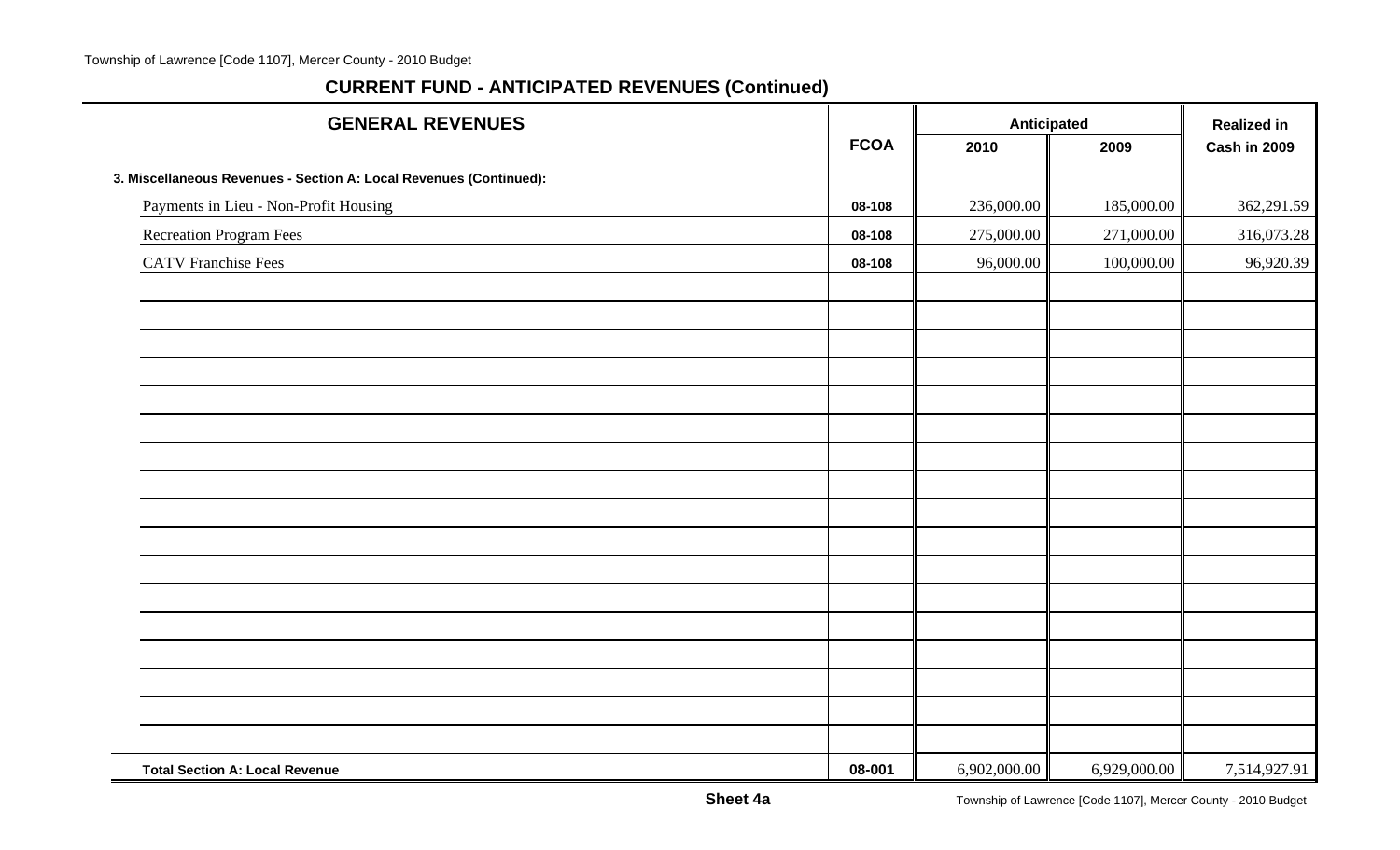| <b>GENERAL REVENUES</b>                                                            |             | Anticipated  |              | <b>Realized in</b> |
|------------------------------------------------------------------------------------|-------------|--------------|--------------|--------------------|
|                                                                                    | <b>FCOA</b> | 2010         | 2009         | Cash in 2009       |
| 3. Miscellaneous Revenues - Section B: State Aid Without Offsetting Appropriations |             |              |              |                    |
| Legislative Initiative Municipal Block Grant                                       | 09-201      |              |              |                    |
| Extraordinary Aid (N.J.S.A. 52:27D-118.35)                                         | 09-204      |              |              |                    |
| Consolidated Municipal Property Tax Relief Aid                                     | 09-200      | 231,099.00   | 487,610.00   | 487,610.00         |
| Energy Receipts Tax (P.L. 1997, Chapters 162 & 167)                                | 09-202      | 3,745,715.00 | 4,329,722.00 | 4,329,722.00       |
| Supplemental Energy Receipts Tax                                                   | 09-203      |              | 181,805.00   | 181,805.00         |
| Municipal Property Tax Assistance                                                  | 09-212      |              |              |                    |
| Municipal Homeland Security Assistance Aid                                         | 09-206      |              |              |                    |
| Garden State Trust Fund                                                            | 09-205      | 8,626.00     | 9,797.00     |                    |
|                                                                                    |             |              |              |                    |
|                                                                                    |             |              |              |                    |
|                                                                                    |             |              |              |                    |
|                                                                                    |             |              |              |                    |
|                                                                                    |             |              |              |                    |
|                                                                                    |             |              |              |                    |
|                                                                                    |             |              |              |                    |
|                                                                                    |             |              |              |                    |
|                                                                                    |             |              |              |                    |
|                                                                                    |             |              |              |                    |
|                                                                                    |             |              |              |                    |
| <b>Total Section B: State Aid Without Offsetting Appropriations</b>                | 09-001      | 3,985,440.00 | 5,008,934.00 | 4,999,137.00       |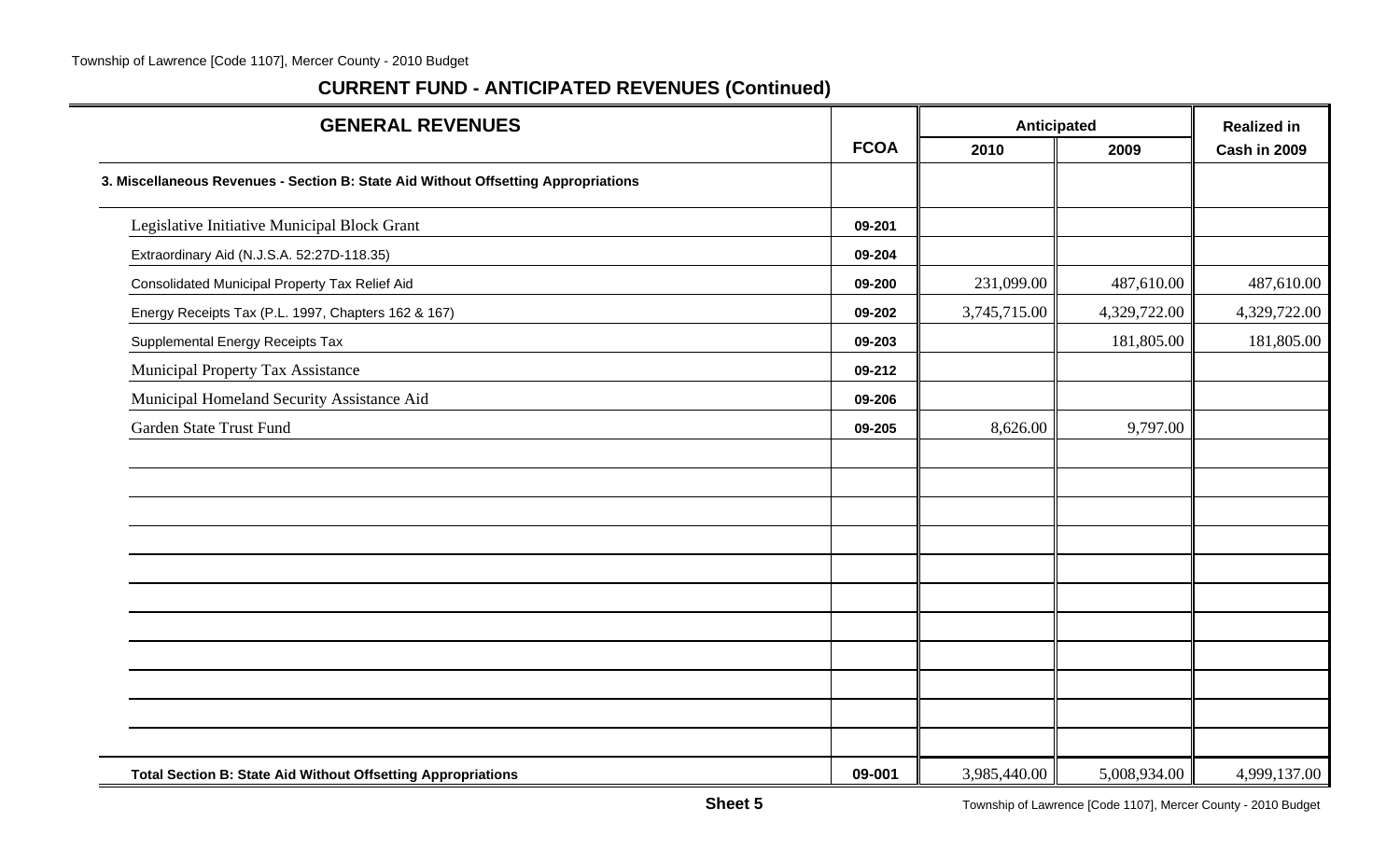| <b>GENERAL REVENUES</b>                                                                                                        |               |                      | Anticipated          |                      |
|--------------------------------------------------------------------------------------------------------------------------------|---------------|----------------------|----------------------|----------------------|
|                                                                                                                                | <b>FCOA</b>   | 2010                 | 2009                 | Cash in 2009         |
| 3. Miscellaneous Revenues - Section C: Dedicated Uniform Construction Code Fees                                                |               |                      |                      |                      |
| Offset with Appropriations (N.J.S. 40A:4-36 and N.J.A.C. 5:23-4.17)                                                            | <b>XXXXXX</b> | <b>XXXXXXXXXX.XX</b> | <b>XXXXXXXXXX.XX</b> | <b>XXXXXXXXXX.XX</b> |
| <b>Uniform Construction Code Fees</b>                                                                                          | 08-160        | 970,000.00           | 970,000.00           | 1,065,011.50         |
|                                                                                                                                |               |                      |                      |                      |
|                                                                                                                                |               |                      |                      |                      |
|                                                                                                                                |               |                      |                      |                      |
|                                                                                                                                |               |                      |                      |                      |
|                                                                                                                                |               |                      |                      |                      |
|                                                                                                                                |               |                      |                      |                      |
| Special Item of General Revenue Anticipated with Prior Written                                                                 |               |                      |                      |                      |
| <b>Consent of Director of Local Government Services:</b>                                                                       | <b>XXXXXX</b> | <b>XXXXXXXXXX.XX</b> | <b>XXXXXXXXXX.XX</b> | <b>XXXXXXXXXX.XX</b> |
| Additional Dedicated Uniform Construction Code Fees offset with Appropriations<br>(N.J.S. 40A:4-45.3h and N.J.S.A. 5:23-4.17): | <b>XXXXXX</b> | <b>XXXXXXXXXX.XX</b> | <b>XXXXXXXXXX.XX</b> | <b>XXXXXXXXXX.XX</b> |
| <b>Uniform Construction Code Fees</b>                                                                                          | 08-160        |                      |                      |                      |
|                                                                                                                                |               |                      |                      |                      |
|                                                                                                                                | 08-161        |                      |                      |                      |
|                                                                                                                                |               |                      |                      |                      |
|                                                                                                                                |               |                      |                      |                      |
|                                                                                                                                |               |                      |                      |                      |
|                                                                                                                                |               |                      |                      |                      |
|                                                                                                                                |               |                      |                      |                      |
| Total Section C: Dedicated Uniform Construction Code Fees Offset with Appropriations                                           | 08-002        | 970,000.00           | 970,000.00           | 1,065,011.50         |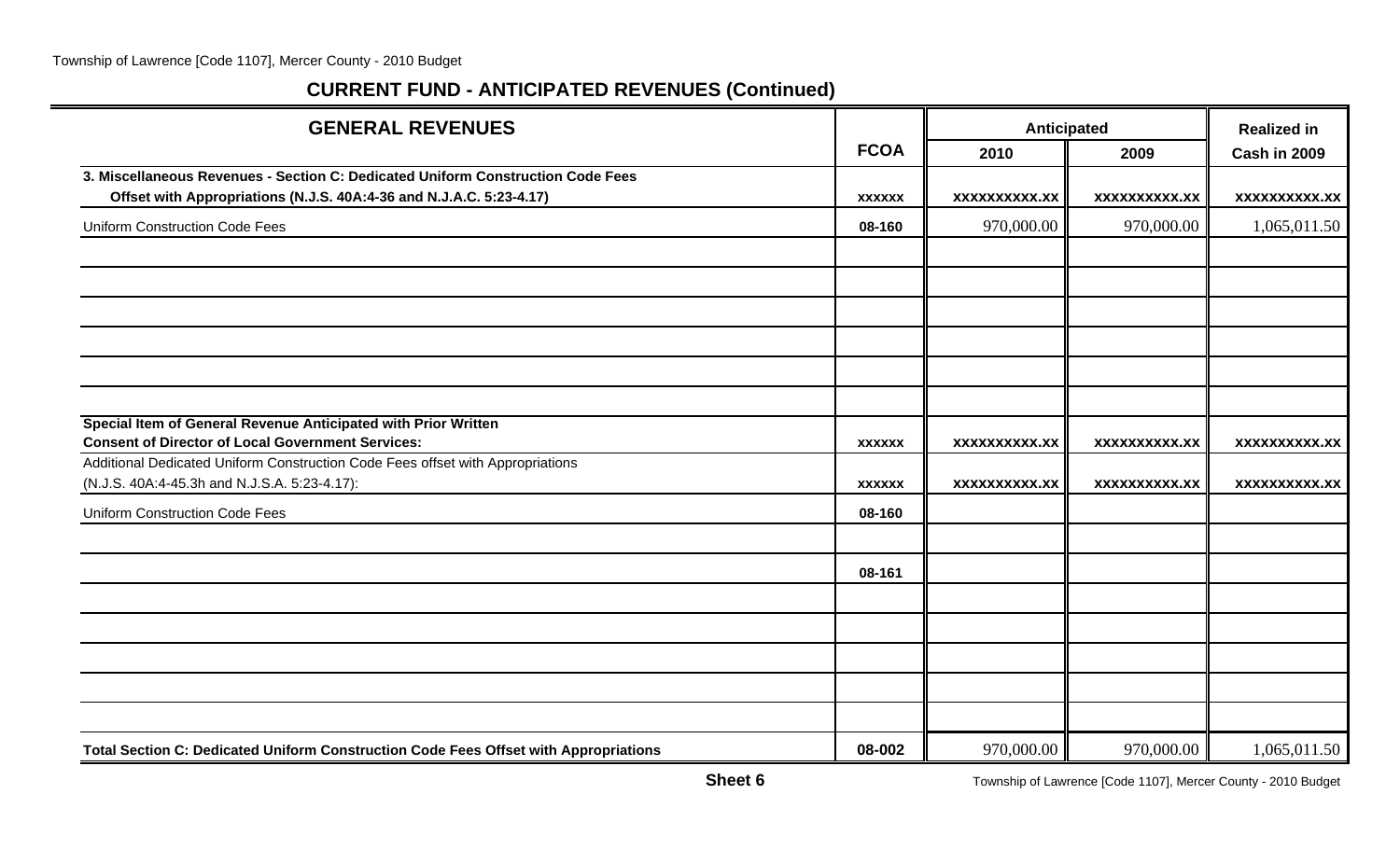| <b>GENERAL REVENUES</b>                                                                                                                                                                                                               |               | Anticipated  |                     | <b>Realized in</b> |
|---------------------------------------------------------------------------------------------------------------------------------------------------------------------------------------------------------------------------------------|---------------|--------------|---------------------|--------------------|
|                                                                                                                                                                                                                                       | <b>FCOA</b>   | 2010         | 2009                | Cash in 2009       |
| 3. Miscellaneous Revenues - Section E: Special Items of General Revenue Anticipated<br>with Prior Written Consent of Director of Local Government Services - Additional<br>Revenue Offset with Appropriations (N.J.S.A. 40A:4-45.3h): | <b>XXXXXX</b> | XXXXXXXXX.XX | <b>XXXXXXXXX.XX</b> | xxxxxxxxx.xx       |
| <b>Ambulance Service Fees</b>                                                                                                                                                                                                         |               | 600,000.00   | 430,000.00          | 478,196.40         |
|                                                                                                                                                                                                                                       |               |              |                     |                    |
|                                                                                                                                                                                                                                       |               |              |                     |                    |
|                                                                                                                                                                                                                                       |               |              |                     |                    |
|                                                                                                                                                                                                                                       |               |              |                     |                    |
|                                                                                                                                                                                                                                       |               |              |                     |                    |
|                                                                                                                                                                                                                                       |               |              |                     |                    |
|                                                                                                                                                                                                                                       |               |              |                     |                    |
|                                                                                                                                                                                                                                       |               |              |                     |                    |
|                                                                                                                                                                                                                                       |               |              |                     |                    |
|                                                                                                                                                                                                                                       |               |              |                     |                    |
|                                                                                                                                                                                                                                       |               |              |                     |                    |
|                                                                                                                                                                                                                                       |               |              |                     |                    |
|                                                                                                                                                                                                                                       |               |              |                     |                    |
|                                                                                                                                                                                                                                       |               |              |                     |                    |
|                                                                                                                                                                                                                                       |               |              |                     |                    |
|                                                                                                                                                                                                                                       |               |              |                     |                    |
| Total Section E: Special Item of General Revenue Anticipated with Prior Written                                                                                                                                                       | <b>XXXXXX</b> | xxxxxxxxx.xx | xxxxxxxxx.xx        | xxxxxxxxx.xx       |
| <b>Consent of Director of Local Government Services - Additional Revenues</b>                                                                                                                                                         | 08-003        | 600,000.00   | 430,000.00          | 478,196.40         |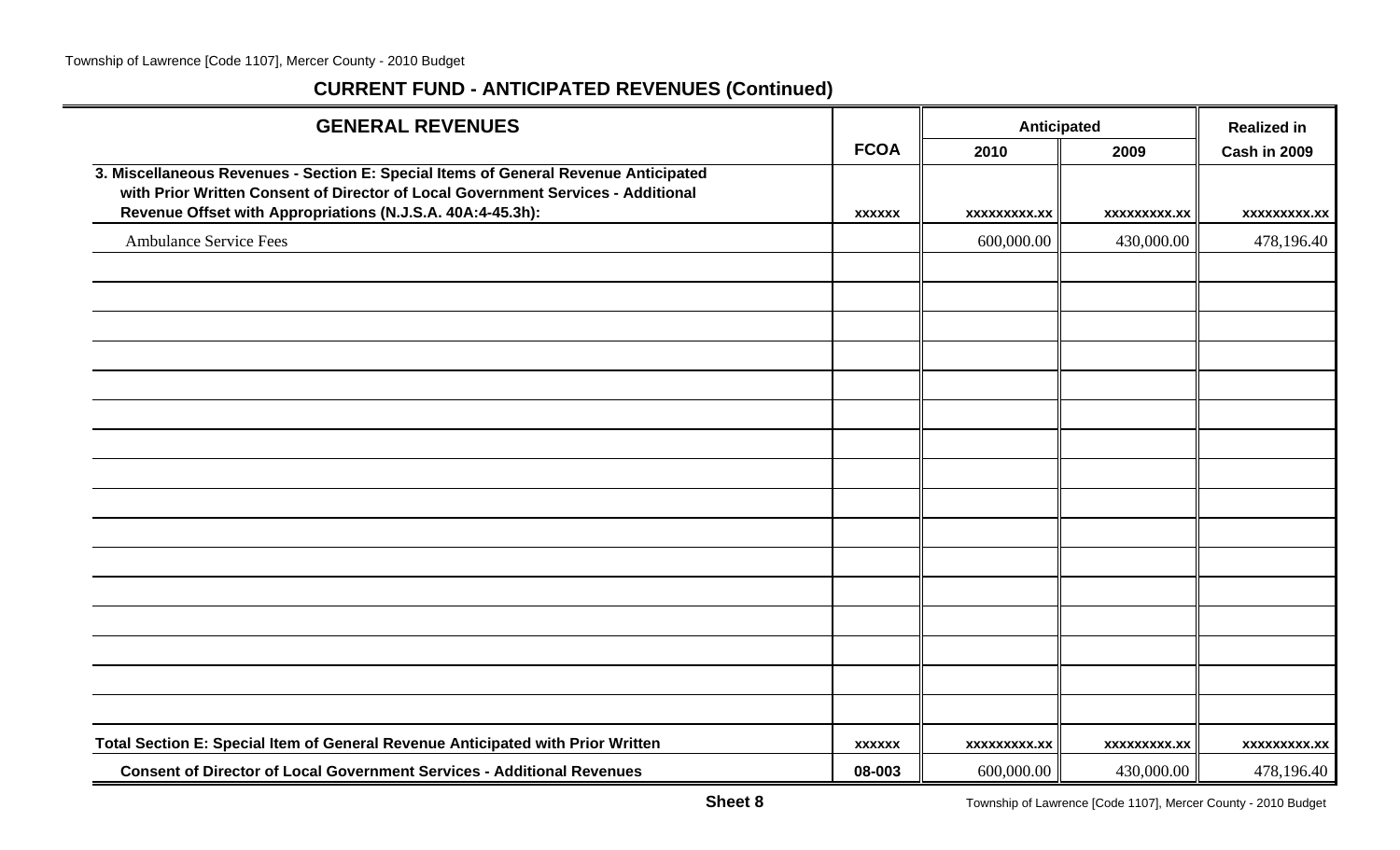| <b>GENERAL REVENUES</b>                                                                                                                                                                                                        |               | <b>Anticipated</b>  |                     | <b>Realized in</b>  |
|--------------------------------------------------------------------------------------------------------------------------------------------------------------------------------------------------------------------------------|---------------|---------------------|---------------------|---------------------|
|                                                                                                                                                                                                                                | <b>FCOA</b>   | 2010                | 2009                | Cash in 2009        |
| 3. Miscellaneous Revenues - Section F: Special Items of General Revenue Anticipated with<br>Prior Written Consent of Director of Local Government Services - Public and<br><b>Private Revenues Offset with Appropriations:</b> | <b>XXXXXX</b> | <b>XXXXXXXXX.XX</b> | <b>XXXXXXXXX.XX</b> | <b>XXXXXXXXX.XX</b> |
| Public Health Priority Funding - 1987                                                                                                                                                                                          | 10-785        | 5,033.00            | 9,880.00            | 9,880.00            |
| N.J. Transportation Trust Fund Authority Act                                                                                                                                                                                   | 10-865        |                     |                     |                     |
| <b>Recycling Tonnange Grant</b>                                                                                                                                                                                                | 10-701        |                     |                     |                     |
| Drunk Driving Enforcement Fund                                                                                                                                                                                                 | 10-745        |                     | 12,075.98           | 12,075.98           |
| <b>Clean Communities Program</b>                                                                                                                                                                                               | 10-770        |                     | 47,018.73           | 47,018.73           |
| Alcohol Education and Rehabilitation Fund                                                                                                                                                                                      | 10-702        |                     | 4,455.31            | 4,455.31            |
| Municipal Alliance on Alcoholism and Drug Abuse                                                                                                                                                                                | 10-703        | 21,682.00           | 21,682.00           | 21,682.00           |
| Safe and Secure Communities Program - P.L. 1994, Chapter 220                                                                                                                                                                   | 10-704        | 60,000.00           | 56,697.00           | 56,697.00           |
| N.J. Health and Senior Services H1N1 Mass Vacination                                                                                                                                                                           | 10-801        |                     | 86,276.00           | 86,276.00           |
| <b>ANJEC Smart Growth/Green Planning</b>                                                                                                                                                                                       | 10-813        |                     | 7,000.00            | 7,000.00            |
| N.J. DL&PS Division of Highway Traffic Safety Cell Phone Enforcement                                                                                                                                                           | 10-707        |                     | 4,000.00            | 4,000.00            |
| N.J. DL&PS Division of Highway Traffic Safety "Obey the Signs"                                                                                                                                                                 | 10-734        |                     | 4,000.00            | 4,000.00            |
| Mercer County CDBG Senior Center Grant                                                                                                                                                                                         | 10-828        |                     | 365,950.00          | 365,950.00          |
| N.J. DEP Recreation Trails Grant                                                                                                                                                                                               | 10-712        | 25,000.00           | 16,520.00           | 16,520.00           |
| New Jersey Housing - Building Inspections                                                                                                                                                                                      | 10-713        | 1,954.00            | 2,274.00            | 2,274.00            |
| N.J. State Police Hazardous Material Emergency Planning                                                                                                                                                                        | 10-820        |                     | 5,000.00            | 5,000.00            |
| N.J. Body Armor Grant                                                                                                                                                                                                          | 10-715        | 2,160.42            | 6,777.74            | 6,777.74            |
| N.J. Division of Highway Traffic Safety, Click It or Ticket                                                                                                                                                                    | 10-797        |                     | 4,000.00            | 4,000.00            |
| N.J. Heath Officers Communications Equipment Purchase Public Health Response                                                                                                                                                   |               |                     | 2,150.00            | 2,150.00            |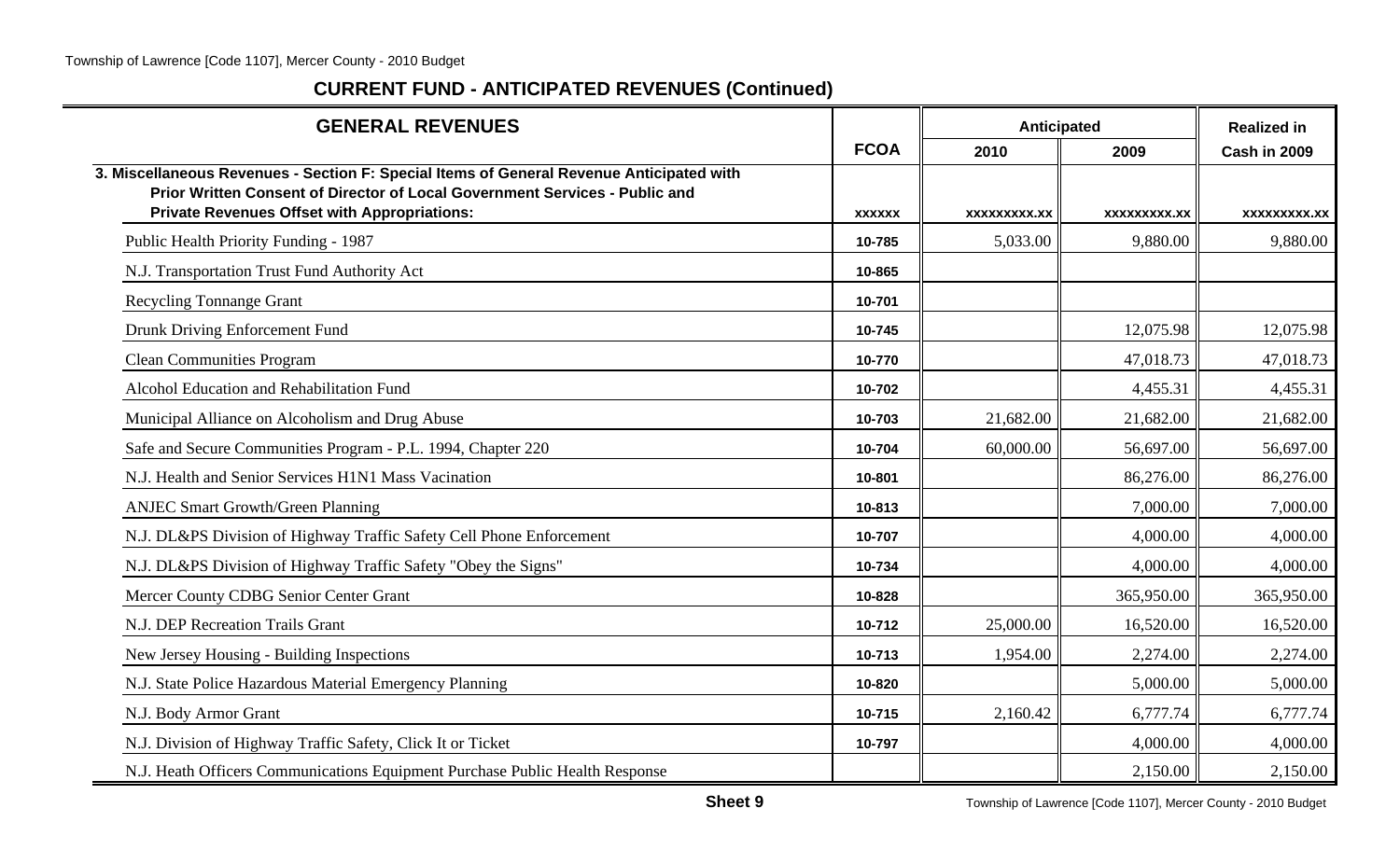| <b>GENERAL REVENUES</b>                                                                                                                                                                                                             |                         | Anticipated                       | <b>Realized in</b>                |                                   |
|-------------------------------------------------------------------------------------------------------------------------------------------------------------------------------------------------------------------------------------|-------------------------|-----------------------------------|-----------------------------------|-----------------------------------|
|                                                                                                                                                                                                                                     | <b>FCOA</b>             | 2010                              | 2009                              | Cash in 2009                      |
| 3. Miscellaneous Revenues - Section F: Special Items of General Revenue Anticipated with<br>Prior Written Consent of Director of Local Government Services - Public and<br>Private Revenues Offset with Appropriations (continued): | <b>XXXXXX</b>           | <b>XXXXXXXXX.XX</b>               | <b>XXXXXXXXX.XX</b>               | <b>XXXXXXXX.XX</b>                |
| N.J. Clean Energy Program                                                                                                                                                                                                           |                         |                                   | 15,050.25                         | 15,050.25                         |
| <b>DVRPC TCDI Grant</b>                                                                                                                                                                                                             |                         | 55,000.00                         |                                   |                                   |
| N.J. Dept HHS, Hepatitis B Immunizations                                                                                                                                                                                            | 10-831                  |                                   | 235.56                            | 235.56                            |
| N.J. Department of Transportation Safet Corridors to Schools                                                                                                                                                                        | 10-799                  |                                   | 46,079.15                         | 46,079.15                         |
| N.J. DEP Forest Services 2009 Business Stimulus Fund                                                                                                                                                                                |                         | 7,000.00                          |                                   |                                   |
| N.J. EDA Hazardous Discharge Remediation Municipal Grant                                                                                                                                                                            |                         | 65,200.00                         |                                   |                                   |
| N.J. Law and Public Safety Juvenile Justice Grant                                                                                                                                                                                   | 10-823                  |                                   | 57,930.00                         | 57,930.00                         |
| N.J. State Police Emergency Management Assistance                                                                                                                                                                                   | 10-810                  | 9,987.00                          | 5,000.00                          | 5,000.00                          |
| Bristol Meyers Squibb Safety Town Grant                                                                                                                                                                                             |                         | 3,500.00                          |                                   |                                   |
| N.J. Division of Highway Safety Over The Limit Under Arrest                                                                                                                                                                         | 10-825                  |                                   | 16,000.00                         | 16,000.00                         |
| N.J. Dept of Law and Public Safety Hazardous Materials Release                                                                                                                                                                      |                         | 9,000.00                          |                                   |                                   |
| N.J. Dept of Law and Public Safety Div of ABC Cops in Shops                                                                                                                                                                         |                         | 4,600.00                          |                                   |                                   |
|                                                                                                                                                                                                                                     |                         |                                   |                                   |                                   |
|                                                                                                                                                                                                                                     |                         |                                   |                                   |                                   |
|                                                                                                                                                                                                                                     |                         |                                   |                                   |                                   |
|                                                                                                                                                                                                                                     |                         |                                   |                                   |                                   |
| Total Section F: Special Item of General Revenue Anticipated with Prior Written<br><b>Consent of Director of Local Government Services - Public and Private Revenues</b>                                                            | <b>XXXXXX</b><br>10-001 | <b>XXXXXXXXX.XX</b><br>270,116.42 | <b>XXXXXXXXX.XX</b><br>796,051.72 | <b>XXXXXXXXX.XX</b><br>796,051.72 |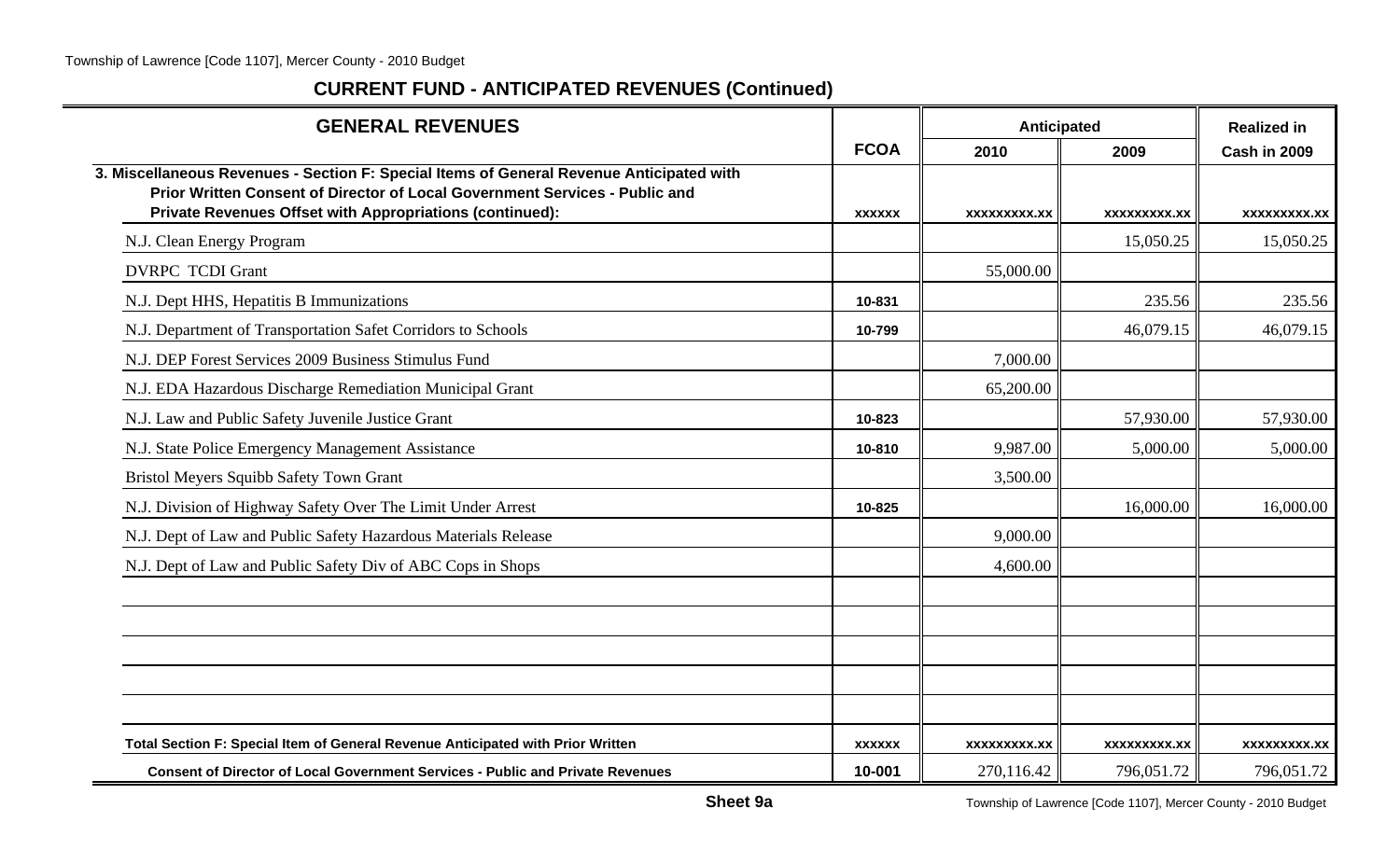| <b>GENERAL REVENUES</b>                                                                                                                                                    |               | Anticipated         | <b>Realized in</b>  |              |
|----------------------------------------------------------------------------------------------------------------------------------------------------------------------------|---------------|---------------------|---------------------|--------------|
|                                                                                                                                                                            | <b>FCOA</b>   | 2010                | 2009                | Cash in 2009 |
| 3. Miscellaneous Revenues - Section G: Special Items of General Revenue Anticipated with<br>Prior Written Consent of Director of Local Government Services - Other Special |               |                     |                     |              |
| Items:                                                                                                                                                                     | <b>XXXXXX</b> | <b>XXXXXXXXX.XX</b> | <b>XXXXXXXXX.XX</b> | XXXXXXXXX.XX |
| Utility Operating Surplus of Prior Year                                                                                                                                    | 08-116        |                     |                     |              |
| Uniform Fire Safety Act                                                                                                                                                    | 08-106        | 140,000.00          | 140,000.00          | 191,613.98   |
| Hotel/Motel Occupancy Tax                                                                                                                                                  | 08-162        | 130,000.00          | 113,000.00          | 165,835.22   |
| Quaker Bridge Mall Police Staffing Agreement                                                                                                                               | 08-163        | 125,000.00          | 120,000.00          | 168,008.00   |
| <b>COAH</b> Interest for Debt Service                                                                                                                                      | 08-164        | 180,026.00          |                     |              |
| <b>Capital Surplus</b>                                                                                                                                                     | 08-165        | 287,000.00          |                     |              |
| Premium on Bond Sale                                                                                                                                                       | 08-166        |                     | 238,811.00          | 238,811.00   |
| Reserve Sale of Municipal Assets                                                                                                                                           | 08-167        | 100,000.00          | 100,000.00          | 100,000.00   |
| The Lawrenceville School Contribution                                                                                                                                      | 08-168        | 35,000.00           | 35,000.00           | 35,000.00    |
| <b>Rider University Contribution</b>                                                                                                                                       | 08-169        | 15,000.00           | 15,000.00           | 15,000.00    |
| Proceeds of Sale of Alcoholic Beverage License                                                                                                                             | 08-170        |                     | 300,000.00          | 305,100.00   |
| Joint Insurance Fund Refund                                                                                                                                                |               | 60,000.00           |                     |              |
|                                                                                                                                                                            |               |                     |                     |              |
|                                                                                                                                                                            |               |                     |                     |              |
|                                                                                                                                                                            |               |                     |                     |              |
|                                                                                                                                                                            |               |                     |                     |              |
|                                                                                                                                                                            |               |                     |                     |              |
|                                                                                                                                                                            |               |                     |                     |              |
|                                                                                                                                                                            |               |                     |                     |              |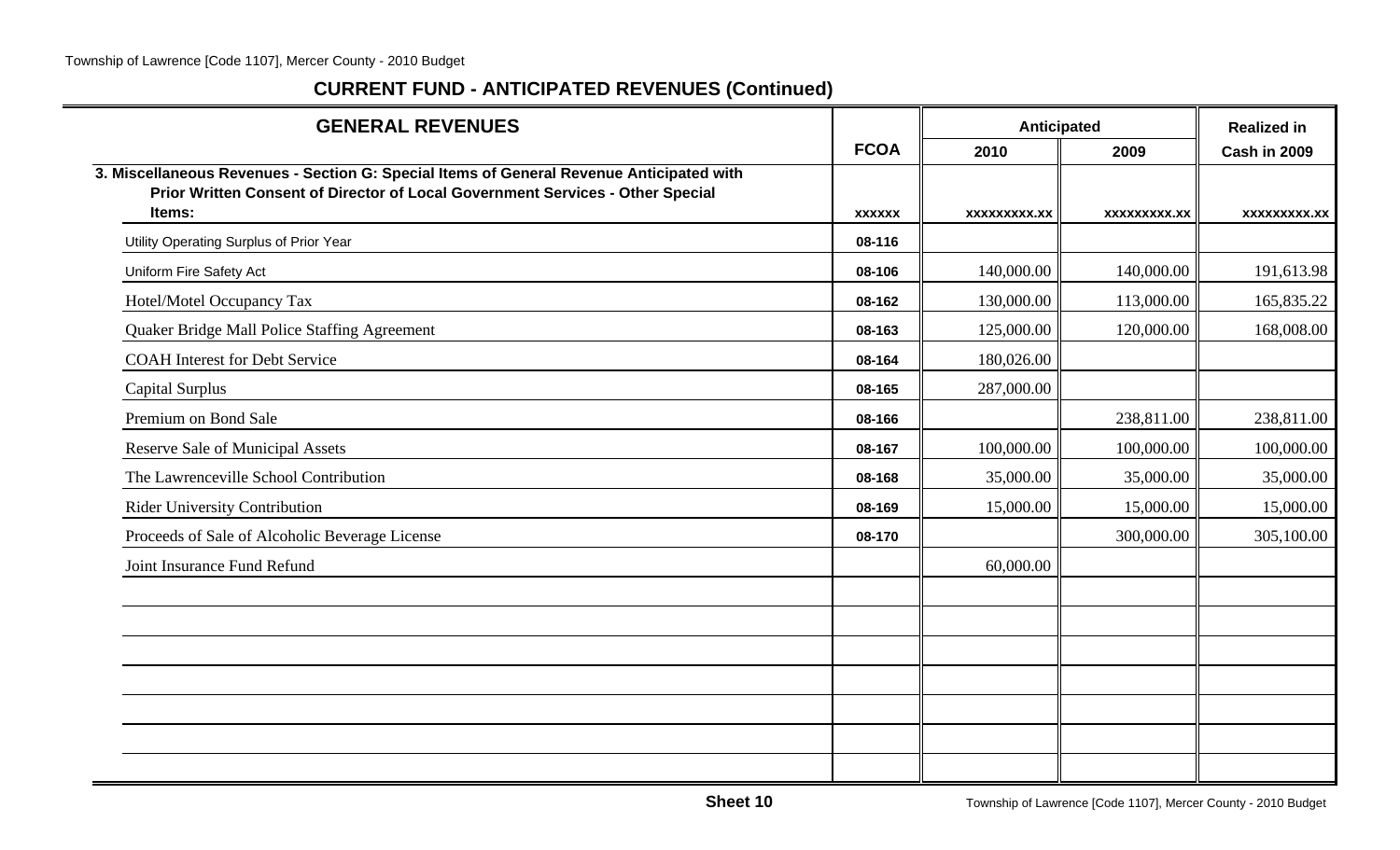| <b>GENERAL REVENUES</b>                                                                  |               |                     | Anticipated         |                     |
|------------------------------------------------------------------------------------------|---------------|---------------------|---------------------|---------------------|
|                                                                                          | <b>FCOA</b>   | 2010                | 2009                | Cash in 2009        |
| 3. Miscellaneous Revenues - Section G: Special Items of General Revenue Anticipated with |               |                     |                     |                     |
| Prior Written Consent of Director of Local Government Services - Other Special           |               |                     |                     |                     |
| Items (continued):                                                                       | <b>XXXXXX</b> | <b>XXXXXXXXX.XX</b> | <b>XXXXXXXXX.XX</b> | <b>XXXXXXXXX.XX</b> |
|                                                                                          |               |                     |                     |                     |
|                                                                                          |               |                     |                     |                     |
|                                                                                          |               |                     |                     |                     |
|                                                                                          |               |                     |                     |                     |
|                                                                                          |               |                     |                     |                     |
|                                                                                          |               |                     |                     |                     |
|                                                                                          |               |                     |                     |                     |
|                                                                                          |               |                     |                     |                     |
|                                                                                          |               |                     |                     |                     |
|                                                                                          |               |                     |                     |                     |
|                                                                                          |               |                     |                     |                     |
|                                                                                          |               |                     |                     |                     |
|                                                                                          |               |                     |                     |                     |
|                                                                                          |               |                     |                     |                     |
|                                                                                          |               |                     |                     |                     |
|                                                                                          |               |                     |                     |                     |
|                                                                                          |               |                     |                     |                     |
| Total Section G: Special Item of General Revenue Anticipated with Prior Written          | <b>XXXXXX</b> | <b>XXXXXXXXX.XX</b> | <b>XXXXXXXXX.XX</b> | <b>XXXXXXXXX.XX</b> |
| Consent of Director of Local Government Services - Other Special Items                   | 08-004        | 1,072,026.00        | 1,061,811.00        | 1,219,368.20        |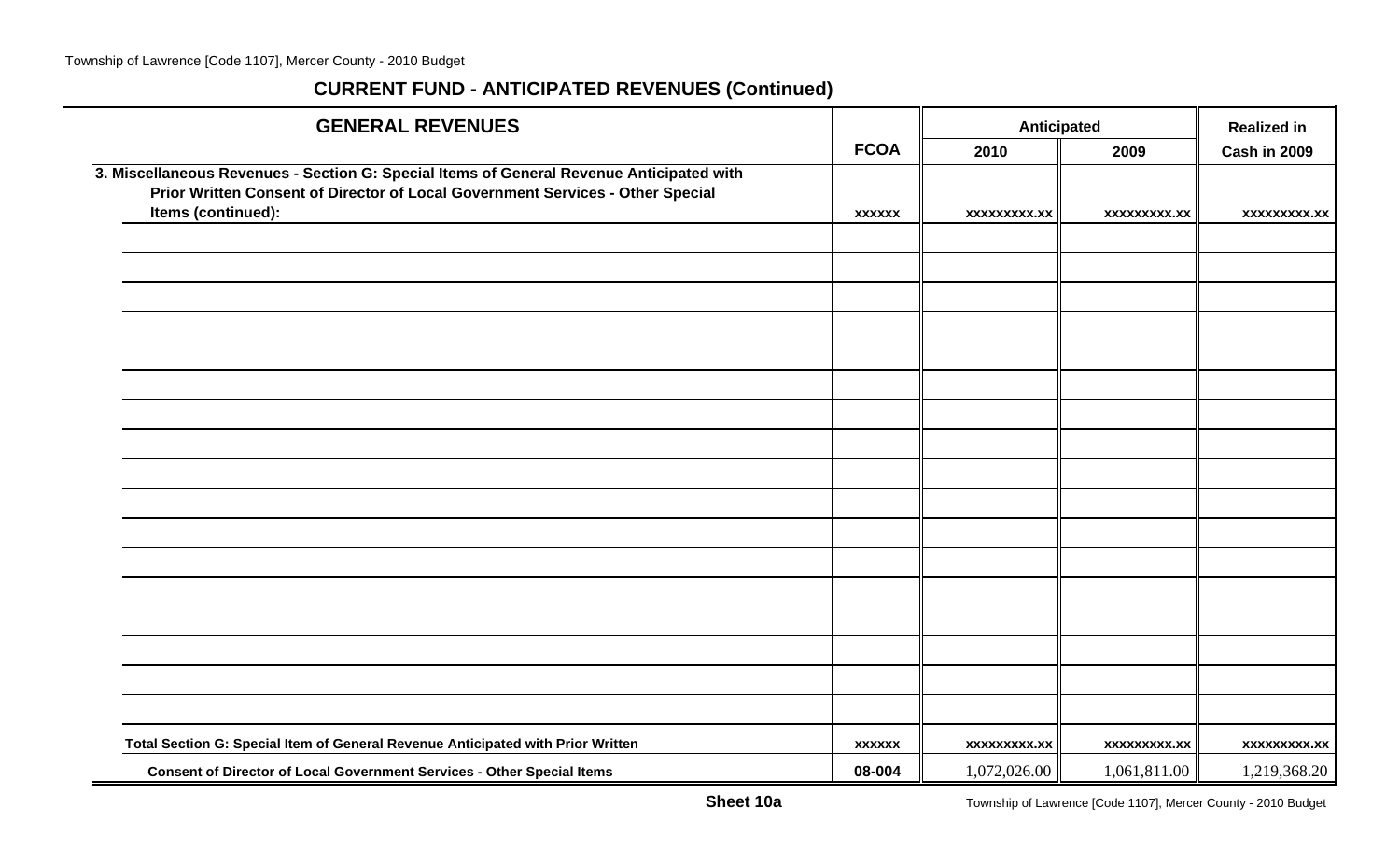| <b>GENERAL REVENUES</b>                                                                                                                                                            |               | Anticipated         | <b>Realized in</b>  |                     |
|------------------------------------------------------------------------------------------------------------------------------------------------------------------------------------|---------------|---------------------|---------------------|---------------------|
|                                                                                                                                                                                    | <b>FCOA</b>   | 2010                | 2009                | Cash in 2009        |
| <b>SUMMARY OF REVENUES</b>                                                                                                                                                         | <b>XXXXXX</b> | <b>XXXXXXXXX.XX</b> | <b>XXXXXXXXX.XX</b> | <b>XXXXXXXXX.XX</b> |
| 1. Surplus Anticipated (Sheet 4, #1)                                                                                                                                               | 08-101        | 5,870,000.00        | 6,150,000.00        | 6,150,000.00        |
| 2. Surplus Anticipated with Prior Written Consent of Director of Local Government Services (Sheet 4, #2)                                                                           | 08-102        | 0.00                | 0.00                | 0.00                |
| 3. Miscellaneous Revenues:                                                                                                                                                         | <b>XXXXXX</b> | <b>XXXXXXXXX.XX</b> | XXXXXXXXX.XX        | <b>XXXXXXXXX.XX</b> |
| Total Section A: Local Revenues                                                                                                                                                    | 08-001        | 6,902,000.00        | 6,929,000.00        | 7,514,927.91        |
| Total Section B: State Aid Without Offsetting Appropriations                                                                                                                       | 09-001        | 3,985,440.00        | 5,008,934.00        | 4,999,137.00        |
| Total Section C: Dedicated Uniform Construction Code Fees Offset with Appropriations                                                                                               | 08-002        | 970,000.00          | 970,000.00          | 1,065,011.50        |
| Special Items of General Revenue Anticipated with Prior Written Consent of<br><b>Total Section D:</b><br>Director of Local Government Service-Interlocal Muni. Services Agreements | 11-001        | 0.00                | 0.00                | 0.00                |
| Special Items of General Revenue Anticipated with Prior Written Consent of<br>Total Section E:<br>Director of Local Government Services - Additional Revenues                      | 08-003        | 600,000.00          | 430,000.00          | 478,196.40          |
| Special Items of General Revenue Anticipated with Prior Written Consent of<br><b>Total Section F:</b><br>Director of Local Government Services - Public and Private Revenues       | 10-001        | 270,116.42          | 796,051.72          | 796,051.72          |
| Special Items of General Revenue Anticipated with Prior Written Consent of<br><b>Total Section G:</b><br>Director of Local Government Services - Other Special Items               | 08-004        | 1,072,026.00        | 1,061,811.00        | 1,219,368.20        |
| <b>Total Miscellaneous Revenues</b>                                                                                                                                                | 13-099        | 13,799,582.42       | 15, 195, 796. 72    | 16,072,692.73       |
| 4. Receipts from Delinquent Taxes                                                                                                                                                  | 15-499        | 851,000.00          | 793,000.00          | 1,177,867.94        |
| 5. Subtotal General Revenues (Items 1,2,3 and 4)                                                                                                                                   | 13-199        | 20,520,582.42       | 22,138,796.72       | 23,400,560.67       |
| 6. Amount to be Raised by Taxes for Support of Municipal Budget:                                                                                                                   | <b>XXXXXX</b> |                     |                     |                     |
| a) Local Tax for Municipal Purposes Including Reserve for Uncollected Taxes                                                                                                        | 07-190        | 20,310,795.35       | 19,354,331.57       | <b>XXXXXXXXX.XX</b> |
| b) Addition to Local District School Tax                                                                                                                                           | 07-191        |                     |                     | <b>XXXXXXXXX.XX</b> |
| Total Amount to be Raised by Taxes for Support of Municipal Budget                                                                                                                 | 07-199        | 20,310,795.35       | 19,354,331.57       | 21,899,370.11       |
| 7. Total General Revenues                                                                                                                                                          | 13-299        | 40,831,377.77       | 41,493,128.29       | 45,299,930.78       |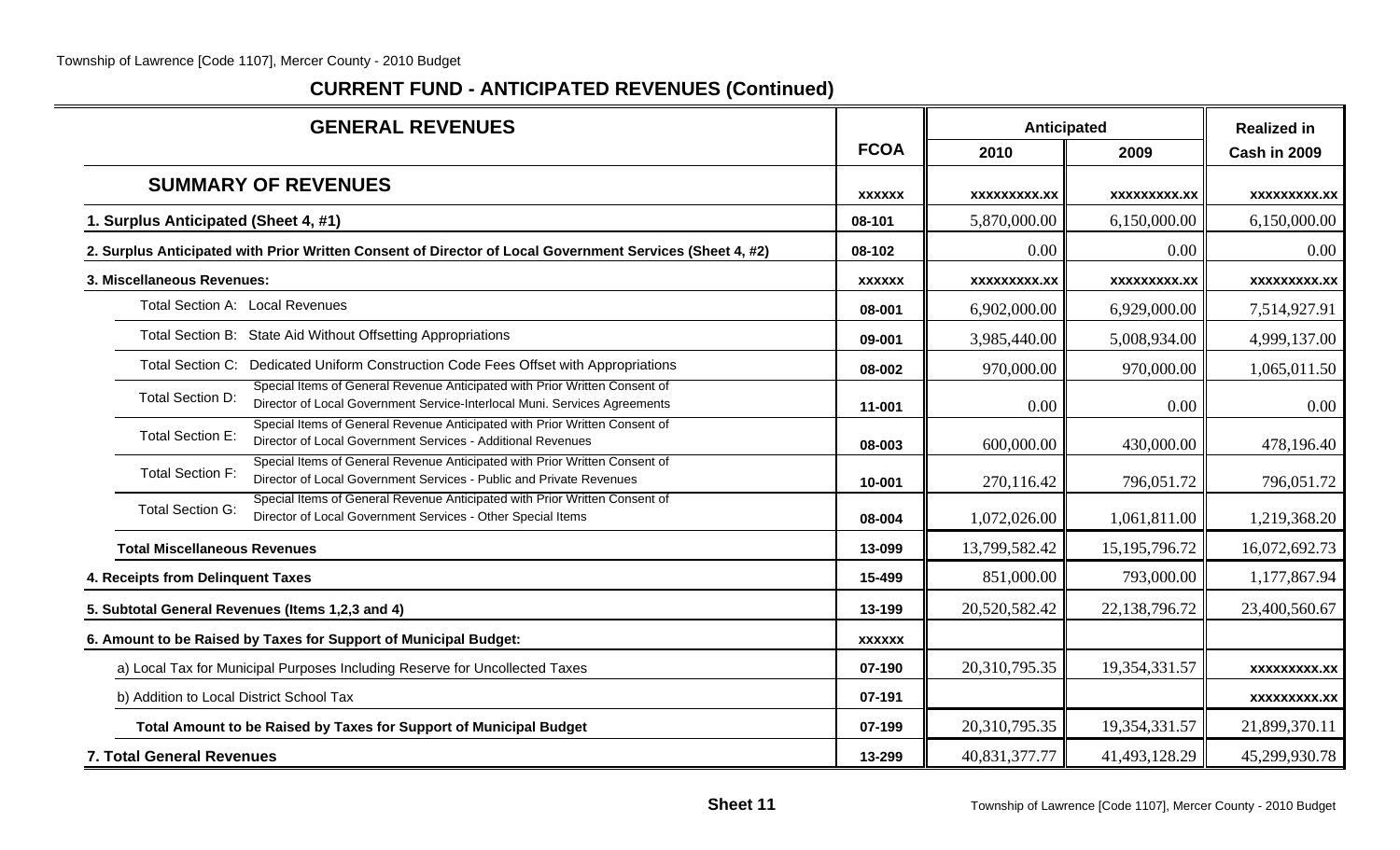| <b>8. GENERAL APPROPRIATIONS</b> |             | Appropriated |            |                                           |                                                                 | Expended 2009             |                 |
|----------------------------------|-------------|--------------|------------|-------------------------------------------|-----------------------------------------------------------------|---------------------------|-----------------|
| (A) Operations - within "CAPS"   | <b>FCOA</b> | for 2010     | for 2009   | for 2009 By<br>Emergency<br>Appropriation | Total for 2009<br><b>As Modified By</b><br><b>All Transfers</b> | Paid or<br><b>Charged</b> | <b>Reserved</b> |
| <b>General Government</b>        |             |              |            |                                           |                                                                 |                           |                 |
| Administrative and Executive     |             |              |            |                                           |                                                                 |                           |                 |
| Township Council                 | 20-110      |              |            |                                           |                                                                 |                           |                 |
| Salaries and Wages               | 20-110-1    | 54,388.00    | 60,000.00  |                                           | 60,000.00                                                       | 55,402.45                 | 4,597.55        |
| Other Expenses                   | 20-110-2    | 7,375.00     | 7,375.00   |                                           | 7,375.00                                                        | 6,829.35                  | 545.65          |
| Municipal Manager's Office       | 20-100      |              |            |                                           |                                                                 |                           |                 |
| Salaries and Wages               | 20-100-1    | 201,565.00   | 200,464.00 |                                           | 200,664.00                                                      | 197,626.22                | 3,037.78        |
| Other Expenses                   | 20-100-2    | 22,500.00    | 22,500.00  |                                           | 22,500.00                                                       | 16,548.34                 | 5,951.66        |
| Municipal Clerk                  | 20-120      |              |            |                                           |                                                                 |                           |                 |
| Salaries and Wages               | 20-120-1    | 202,514.00   | 210,273.00 |                                           | 220,773.00                                                      | 211,272.10                | 9,500.90        |
| <b>Other Expenses</b>            | 20-120-2    | 87,000.00    | 87,000.00  |                                           | 87,000.00                                                       | 85,545.01                 | 1,454.99        |
| <b>Legal Services</b>            | 20-155      |              |            |                                           |                                                                 |                           |                 |
| Other Expenses                   | 20-155-2    | 110,000.00   | 110,000.00 |                                           | 130,000.00                                                      | 100,848.65                | 29,151.35       |
|                                  |             |              |            |                                           |                                                                 |                           |                 |
|                                  |             |              |            |                                           |                                                                 |                           |                 |
|                                  |             |              |            |                                           |                                                                 |                           |                 |
|                                  |             |              |            |                                           |                                                                 |                           |                 |
|                                  |             |              |            |                                           |                                                                 |                           |                 |
|                                  |             |              |            |                                           |                                                                 |                           |                 |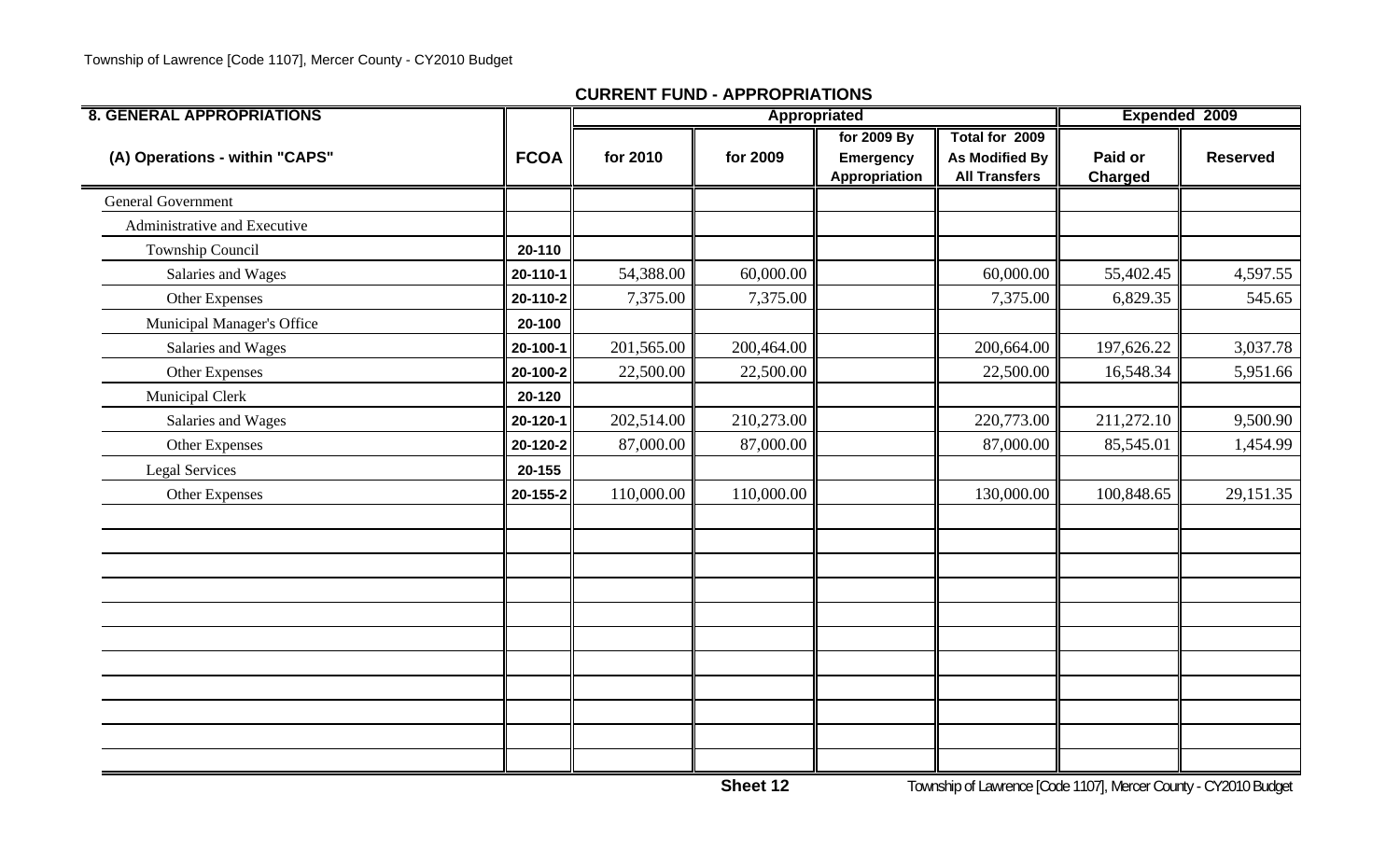| <b>8. GENERAL APPROPRIATIONS</b>             |                |              | Appropriated |                                                  |                                                                 | Expended 2009             |                 |
|----------------------------------------------|----------------|--------------|--------------|--------------------------------------------------|-----------------------------------------------------------------|---------------------------|-----------------|
| (A) Operations - within "CAPS" - (continued) | <b>FCOA</b>    | for 2010     | for 2009     | for 2009 By<br><b>Emergency</b><br>Appropriation | Total for 2009<br><b>As Modified By</b><br><b>All Transfers</b> | Paid or<br><b>Charged</b> | <b>Reserved</b> |
| Finance:                                     |                |              |              |                                                  |                                                                 |                           |                 |
| <b>Financial Administration</b>              | 20-130         |              |              |                                                  |                                                                 |                           |                 |
| Salaries and Wages                           | 20-130-1       | 353,385.00   | 354,181.00   |                                                  | 354,181.00                                                      | 341,983.51                | 12,197.49       |
| Other Expenses                               | 20-130-2       | 39,000.00    | 39,000.00    |                                                  | 39,000.00                                                       | 38,964.90                 | 35.10           |
| <b>Audit Services</b>                        | 20-135         |              |              |                                                  |                                                                 |                           |                 |
| Other Expenses                               | 20-135-2       | 50,700.00    | 50,700.00    |                                                  | 50,700.00                                                       | 50,700.00                 |                 |
| <b>Assessment of Taxes</b>                   | 20-150         |              |              |                                                  |                                                                 |                           |                 |
| Salaries and Wages                           | 20-150-1       | 281,249.00   | 281,249.00   |                                                  | 281,249.00                                                      | 276,941.90                | 4,307.10        |
| Other Expenses                               | 20-150-2       | 29,000.00    | 29,000.00    |                                                  | 29,000.00                                                       | 28,150.92                 | 849.08          |
| <b>Collection of Taxes</b>                   | 20-145         |              |              |                                                  |                                                                 |                           |                 |
| Salaries and Wages                           | 20-145-1       | 175,069.00   | 228,317.00   |                                                  | 233,317.00                                                      | 226,296.52                | 7,020.48        |
| Other Expenses                               | $20 - 145 - 2$ | 46,000.00    | 46,000.00    |                                                  | 46,000.00                                                       | 40,154.11                 | 5,845.89        |
|                                              |                |              |              |                                                  |                                                                 |                           |                 |
| <b>Unemployment Insurance</b>                | 23-225         | 40,000.00    | 30,000.00    |                                                  | 30,000.00                                                       | 30,000.00                 |                 |
| <b>General Liability</b>                     | 23-210-2       | 267,000.00   | 264,000.00   |                                                  | 264,000.00                                                      | 261,776.68                | 2,223.32        |
| <b>Workers Compensation</b>                  | 23-215-2       | 57,000.00    | 57,000.00    |                                                  | 57,000.00                                                       | 56,760.00                 | 240.00          |
| Employee Group Health                        | 23-220-2       | 3,053,000.00 | 2,650,000.00 |                                                  | 2,640,000.00                                                    | 2,610,999.23              | 29,000.77       |
|                                              |                |              |              |                                                  |                                                                 |                           |                 |
|                                              |                |              |              |                                                  |                                                                 |                           |                 |
|                                              |                |              |              |                                                  |                                                                 |                           |                 |
|                                              |                |              |              |                                                  |                                                                 |                           |                 |
|                                              |                |              |              |                                                  |                                                                 |                           |                 |
|                                              |                |              |              |                                                  |                                                                 |                           |                 |
|                                              |                |              |              |                                                  |                                                                 |                           |                 |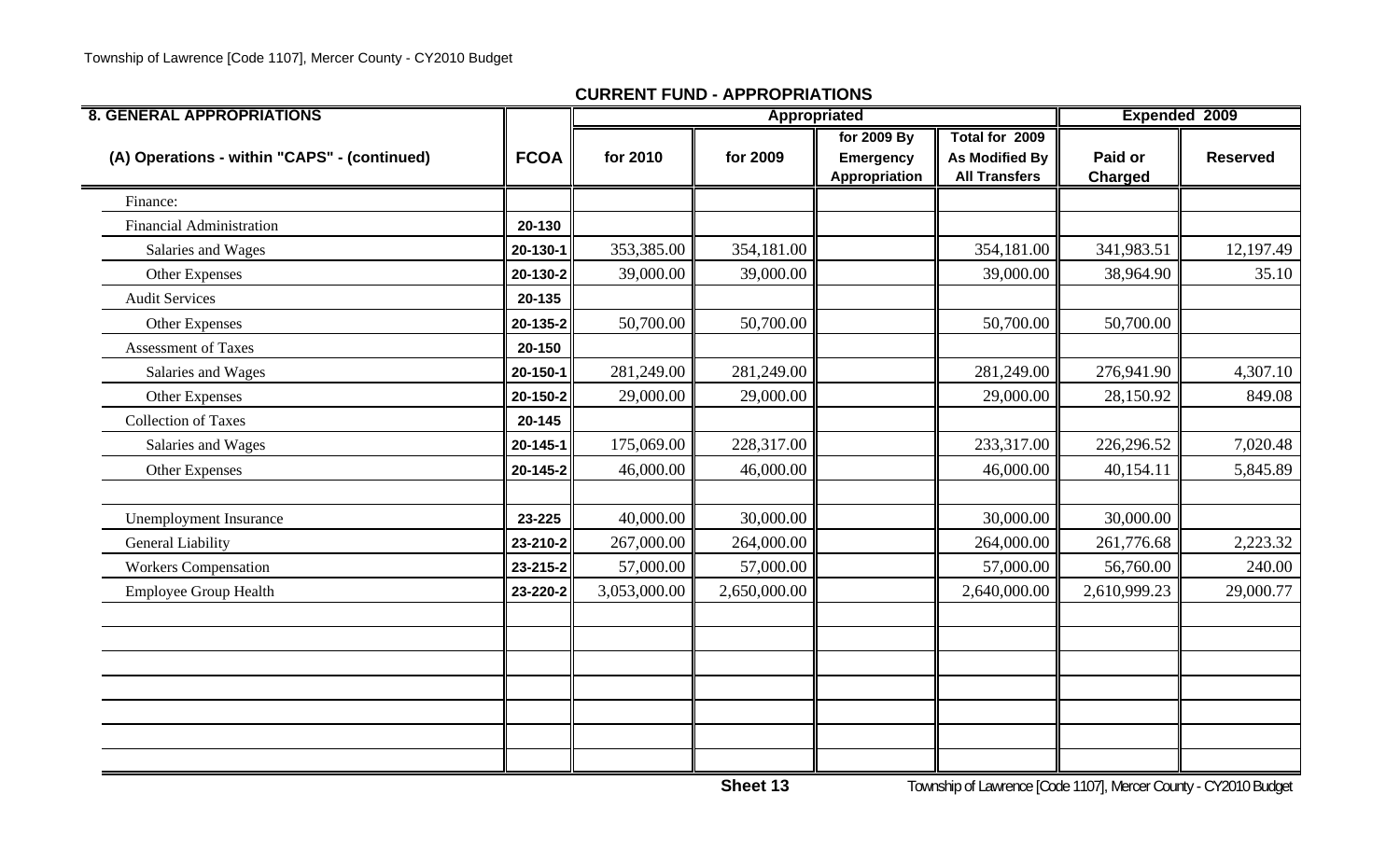| <b>8. GENERAL APPROPRIATIONS</b>             |             |              | Appropriated |                                           |                                                                 | Expended 2009             |                 |
|----------------------------------------------|-------------|--------------|--------------|-------------------------------------------|-----------------------------------------------------------------|---------------------------|-----------------|
| (A) Operations - within "CAPS" - (continued) | <b>FCOA</b> | for 2010     | for 2009     | for 2009 By<br>Emergency<br>Appropriation | Total for 2009<br><b>As Modified By</b><br><b>All Transfers</b> | Paid or<br><b>Charged</b> | <b>Reserved</b> |
| Police Department                            | 25-240      |              |              |                                           |                                                                 |                           |                 |
| Salaries and Wages                           | 25-240-1    | 7,451,405.00 | 7,285,100.00 |                                           | 7,285,100.00                                                    | 7,050,208.88              | 234,891.12      |
| Other Expenses                               | 25-240-2    | 239,000.00   | 239,000.00   |                                           | 239,000.00                                                      | 223,323.05                | 15,676.95       |
| Police Dispatch/911                          | 25-250      |              |              |                                           |                                                                 |                           |                 |
| Salaries and Wages                           | 25-250-1    | 380,493.00   | 404,347.00   |                                           | 387,347.00                                                      | 374,454.39                | 12,892.61       |
| Other Expenses                               | 25-250-2    | 1,000.00     | 1,500.00     |                                           | 1,500.00                                                        | 1,400.00                  | 100.00          |
| Office of Emergency Management               | 25-252      |              |              |                                           |                                                                 |                           |                 |
| Salaries and Wages                           | 25-252-1    | 50,722.00    | 59,235.00    |                                           | 59,235.00                                                       | 57,926.66                 | 1,308.34        |
| Other Expenses                               | 25-252-2    | 6,000.00     | 6,500.00     |                                           | 6,500.00                                                        | 87.05                     | 6,412.95        |
| Lawrence Township Fire Services              |             |              |              |                                           |                                                                 |                           |                 |
| Salaries and Wages                           | 25-264-1    | 342,251.00   | 277,503.00   |                                           | 298,503.00                                                      | 290,244.36                | 8,258.64        |
| Other Expenses                               | 25-264-2    | 35,000.00    | 35,000.00    |                                           | 35,000.00                                                       | 34,778.27                 | 221.73          |
|                                              |             |              |              |                                           |                                                                 |                           |                 |
|                                              |             |              |              |                                           |                                                                 |                           |                 |
|                                              |             |              |              |                                           |                                                                 |                           |                 |
|                                              |             |              |              |                                           |                                                                 |                           |                 |
|                                              |             |              |              |                                           |                                                                 |                           |                 |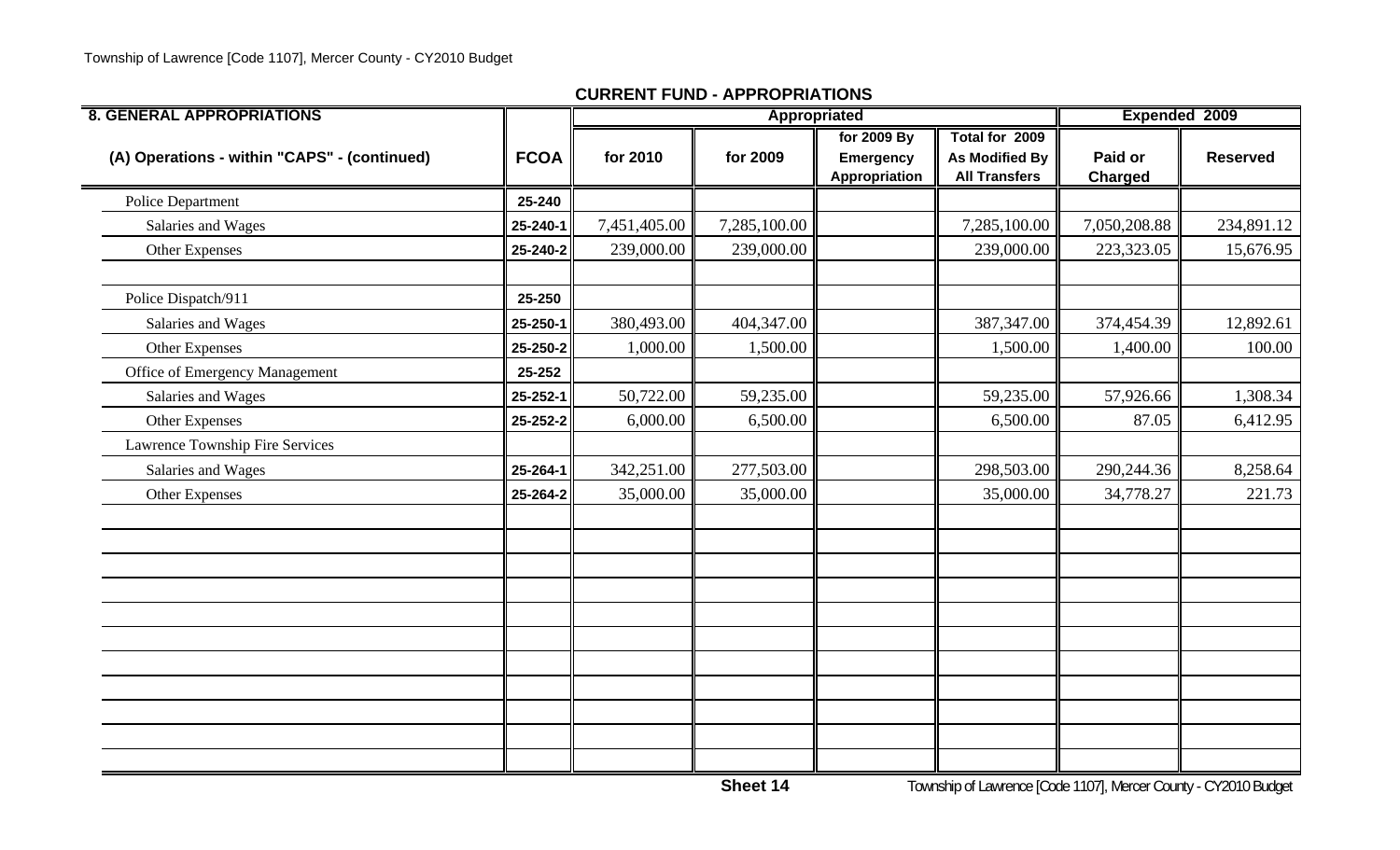| <b>8. GENERAL APPROPRIATIONS</b>             |             |            | Appropriated |                                   |                                               | Expended 2009  |                 |
|----------------------------------------------|-------------|------------|--------------|-----------------------------------|-----------------------------------------------|----------------|-----------------|
|                                              |             |            |              | for 2009 By                       | Total for 2009                                |                |                 |
| (A) Operations - within "CAPS" - (continued) | <b>FCOA</b> | for 2010   | for 2009     | <b>Emergency</b><br>Appropriation | <b>As Modified By</b><br><b>All Transfers</b> | Paid or        | <b>Reserved</b> |
|                                              |             |            |              |                                   |                                               | <b>Charged</b> |                 |
| <b>Public Safety Continued:</b>              |             |            |              |                                   |                                               |                |                 |
| Aid to Volunteer Fire Companies              | 25-255      |            |              |                                   |                                               |                |                 |
| Slackwood Volunteer Fire Company             | 25-255-2    | 30,000.00  | 30,000.00    |                                   | 30,000.00                                     | 30,000.00      |                 |
| Lawrence Road Fire Company                   | 25-255-2    | 30,000.00  | 30,000.00    |                                   | 30,000.00                                     | 30,000.00      |                 |
| Lawrenceville Fire Company                   | 25-255-2    | 30,000.00  | 30,000.00    |                                   | 30,000.00                                     | 30,000.00      |                 |
| Aid to Volunteer First Aid Organization      | 25-260      |            |              |                                   |                                               |                |                 |
| <b>Emergency Medical Services</b>            | 25-265      |            |              |                                   |                                               |                |                 |
| Salaries and Wages                           | 25-265-1    | 203,845.00 | 205,895.00   |                                   | 205,895.00                                    | 205,895.00     |                 |
| Other Expenses                               | 25-265-2    | 15,000.00  | 40,000.00    |                                   | 40,000.00                                     | 27,700.90      | 12,299.10       |
| Fire Inspection                              | 25-265      |            |              |                                   |                                               |                |                 |
| Salaries and Wages                           | 25-265-1    | 240,172.00 | 233,544.00   |                                   | 235,544.00                                    | 229,037.75     | 6,506.25        |
| Other Expenses                               | 25-265-2    | 13,000.00  | 13,000.00    |                                   | 13,000.00                                     | 12,877.40      | 122.60          |
| <b>Municipal Court</b>                       |             |            |              |                                   |                                               |                |                 |
| Salaries and Wages                           | 43-490-1    | 389,575.00 | 414,368.00   |                                   | 421,868.00                                    | 412,870.10     | 8,997.90        |
| Other Expenses                               | 43-490-2    | 50,000.00  | 60,000.00    |                                   | 60,000.00                                     | 55,625.60      | 4,374.40        |
| OSHA Compliance - P.L. 1983, Ch 516          |             |            |              |                                   |                                               |                |                 |
| Fire Inspection                              | 25-265      |            |              |                                   |                                               |                |                 |
| Salaries and Wages                           | 25-265-1    | 8,859.00   | 8,810.00     |                                   | 8,810.00                                      | 8,717.25       | 92.75           |
| Other Expenses                               | 25-265-2    | 40,000.00  | 39,000.00    |                                   | 39,000.00                                     | 34,974.26      | 4,025.74        |
|                                              |             |            |              |                                   |                                               |                |                 |
| Public Defender (P.L. 1997, c. 256)          | 43-495      |            |              |                                   |                                               |                |                 |
| Salaries and Wages                           | 43-495-1    | 7,000.00   | 7,000.00     |                                   | 7,000.00                                      | 7,000.00       |                 |
| Other Expenses                               | 43-495-2    |            |              |                                   |                                               |                |                 |
|                                              |             |            |              |                                   |                                               |                |                 |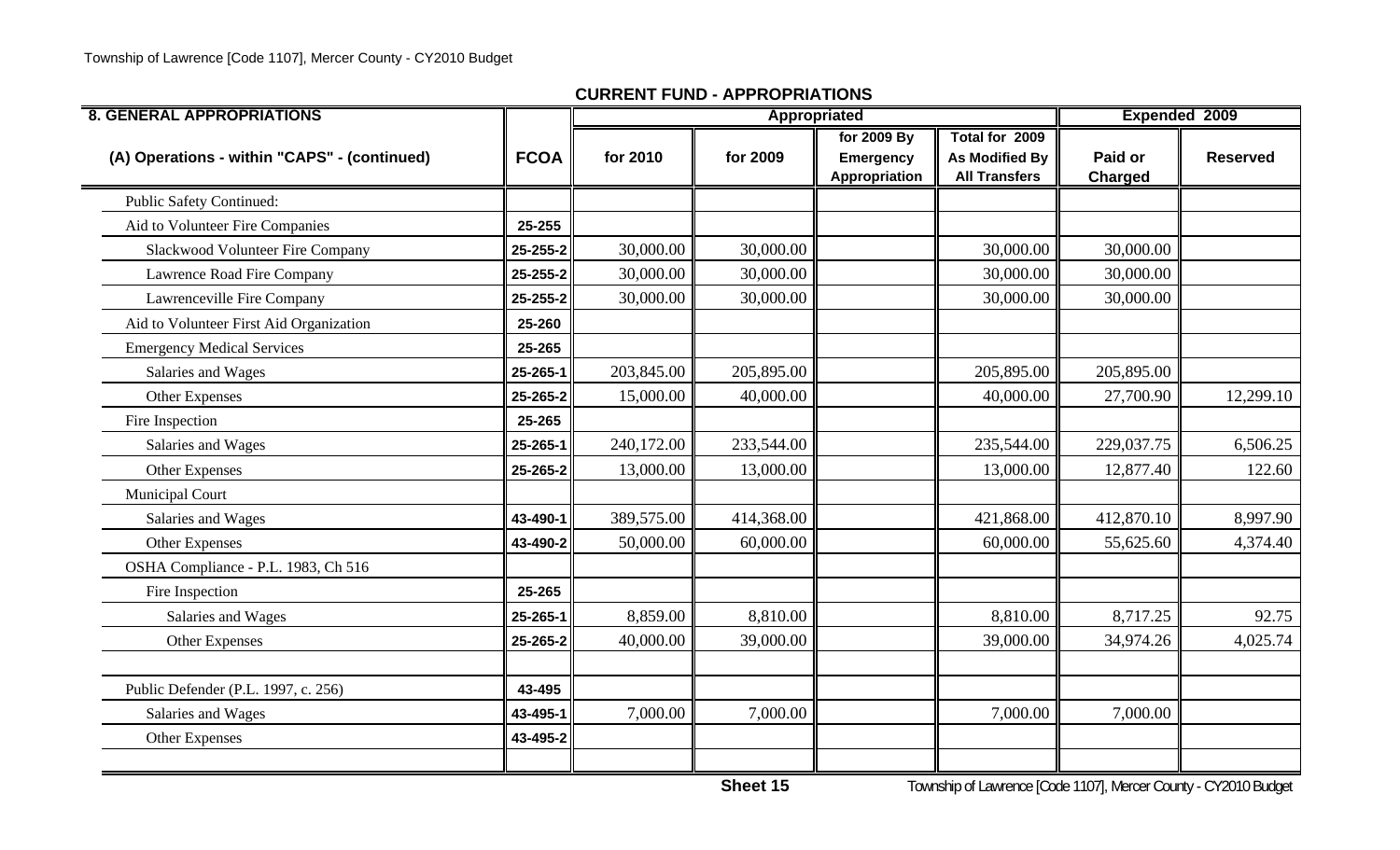|                                              |             | <b>CURRENT FUND - APPROPRIATIONS</b> | [Extra Sheet] |                                                  |                                                                 |                           |                      |  |
|----------------------------------------------|-------------|--------------------------------------|---------------|--------------------------------------------------|-----------------------------------------------------------------|---------------------------|----------------------|--|
| <b>8. GENERAL APPROPRIATIONS</b>             |             | Appropriated                         |               |                                                  |                                                                 |                           | <b>Expended 2009</b> |  |
| (A) Operations - within "CAPS" - (continued) | <b>FCOA</b> | for 2010                             | for 2009      | for 2009 By<br><b>Emergency</b><br>Appropriation | Total for 2009<br><b>As Modified By</b><br><b>All Transfers</b> | Paid or<br><b>Charged</b> | <b>Reserved</b>      |  |
| Public Works:                                |             |                                      |               |                                                  |                                                                 |                           |                      |  |
| <b>Public Works Administration</b>           | 26-300      |                                      |               |                                                  |                                                                 |                           |                      |  |
| Salaries and Wages                           | 26-300-1    | 202,307.00                           | 201,771.00    |                                                  | 202,271.00                                                      | 198,702.51                | 3,568.49             |  |
| Other Expenses                               | 26-300-2    | 23,550.00                            | 23,550.00     |                                                  | 23,550.00                                                       | 17,033.85                 | 6,516.15             |  |
| <b>Streets and Road</b>                      | 26-290      |                                      |               |                                                  |                                                                 |                           |                      |  |
| Salaries and Wages                           | 26-290-1    | 650,376.00                           | 658,425.00    |                                                  | 663,425.00                                                      | 644,729.67                | 18,695.33            |  |
| Other Expenses                               | 26-290-2    | 56,000.00                            | 47,000.00     |                                                  | 47,000.00                                                       | 46,016.51                 | 983.49               |  |
| Snow Removal                                 | 26-300      |                                      |               |                                                  |                                                                 |                           |                      |  |
| Salaries and Wages                           | 26-300-1    | 55,000.00                            | 35,000.00     |                                                  | 35,000.00                                                       | 25,209.87                 | 9,790.13             |  |
| Other Expenses                               | 26-300-2    | 60,000.00                            | 65,000.00     |                                                  | 65,000.00                                                       | 51,515.00                 | 13,485.00            |  |
| Vehicle Maintenance                          | 26-315      |                                      |               |                                                  |                                                                 |                           |                      |  |
| Salaries and Wages                           | 26-315-1    | 312,702.00                           | 291,004.00    |                                                  | 291,004.00                                                      | 273,061.32                | 17,942.68            |  |
| Other Expenses                               | 26-315-2    | 290,000.00                           | 290,000.00    |                                                  | 295,000.00                                                      | 280,806.19                | 14,193.81            |  |
| <b>Building and Grounds</b>                  | 26-310      |                                      |               |                                                  |                                                                 |                           |                      |  |
| Salaries and Wages                           | 26-310-1    | 233,667.00                           | 300,362.00    |                                                  | 300,362.00                                                      | 281,502.99                | 18,859.01            |  |
| <b>Other Expenses</b>                        | 26-310-2    | 172,000.00                           | 112,000.00    |                                                  | 107,000.00                                                      | 87,575.45                 | 19,424.55            |  |
| <b>Ecological Center</b>                     | 26-300      |                                      |               |                                                  |                                                                 |                           |                      |  |
| Other Expenses                               | 26-300-2    | 300.00                               | 500.00        |                                                  | 500.00                                                          | 110.00                    | 390.00               |  |
| Park Maintenance                             | 28-375      |                                      |               |                                                  |                                                                 |                           |                      |  |
| Salaries and Wages                           | 28-375-1    | 131,578.00                           | 181,624.00    |                                                  | 184,624.00                                                      | 181,624.00                | 3,000.00             |  |
| Other Expenses                               | 28-375-2    | 84,500.00                            | 70,000.00     |                                                  | 70,000.00                                                       | 65,236.22                 | 4,763.78             |  |
|                                              |             |                                      |               |                                                  |                                                                 |                           |                      |  |
|                                              |             |                                      |               |                                                  |                                                                 |                           |                      |  |
|                                              |             |                                      |               |                                                  |                                                                 |                           |                      |  |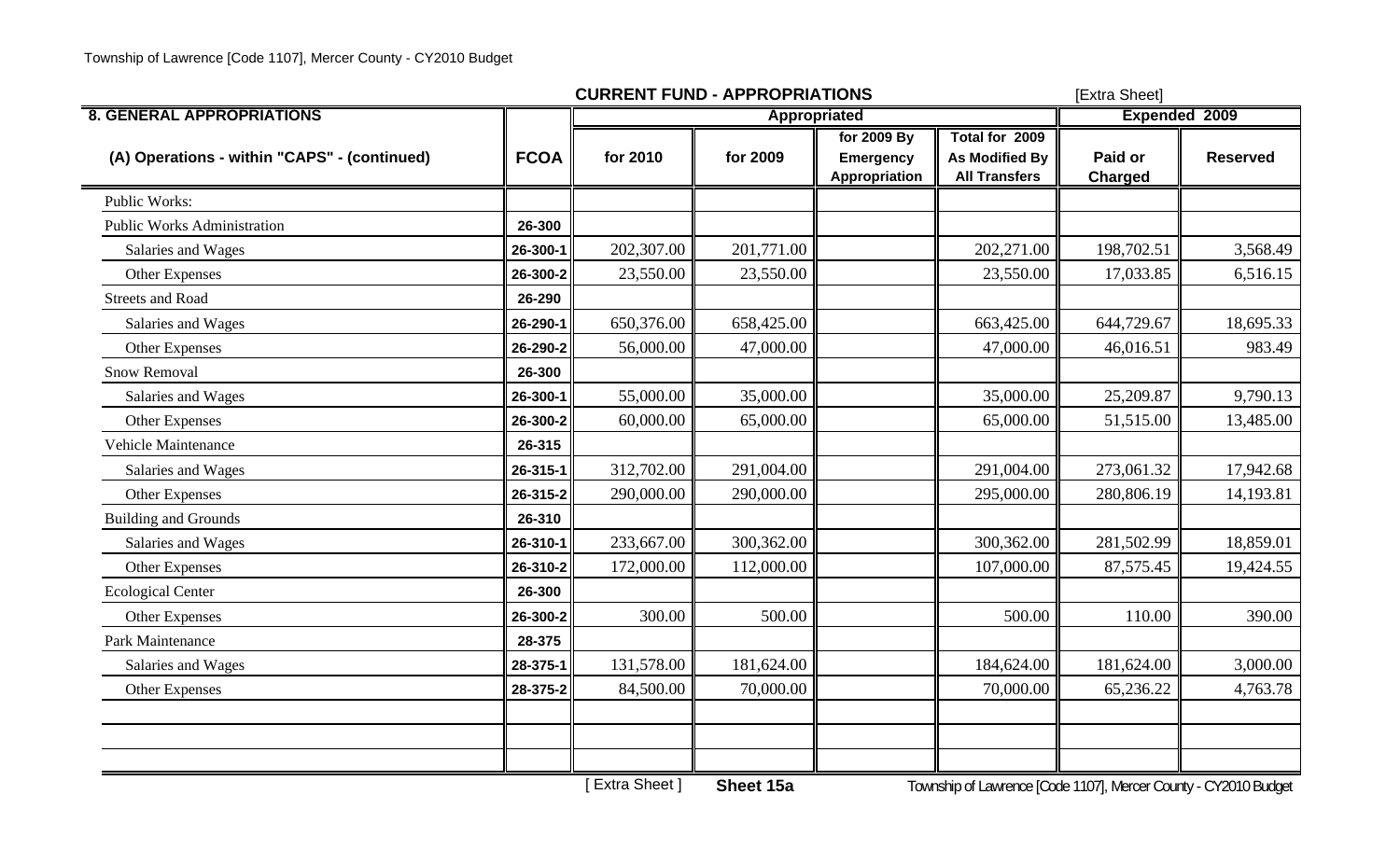|                                              |             | <b>CURRENT FUND - APPROPRIATIONS</b> | [Extra Sheet] |                                                  |                                                                 |                           |                 |
|----------------------------------------------|-------------|--------------------------------------|---------------|--------------------------------------------------|-----------------------------------------------------------------|---------------------------|-----------------|
| <b>8. GENERAL APPROPRIATIONS</b>             |             |                                      | Appropriated  |                                                  |                                                                 | <b>Expended 2009</b>      |                 |
| (A) Operations - within "CAPS" - (continued) | <b>FCOA</b> | for 2010                             | for 2009      | for 2009 By<br><b>Emergency</b><br>Appropriation | Total for 2009<br><b>As Modified By</b><br><b>All Transfers</b> | Paid or<br><b>Charged</b> | <b>Reserved</b> |
| Solid Waste Collection                       | 26-305      |                                      |               |                                                  |                                                                 |                           |                 |
| Other Expenses                               | 26-305-2    | 1,035,000.00                         | 1,090,000.00  |                                                  | 1,058,800.00                                                    | 975,427.25                | 83,372.75       |
| Garbage and Trash Disposal - MCIA            | 32-465      |                                      |               |                                                  |                                                                 |                           |                 |
| Other Expenses                               | 32-465-2    | 1,795,000.00                         | 1,800,000.00  |                                                  | 1,800,000.00                                                    | 1,574,050.98              | 225,949.02      |
| <b>Apartment Complex Trash Collection</b>    | 26-306      |                                      |               |                                                  |                                                                 |                           |                 |
| Other Expenses                               | 26-306-2    | 290,000.00                           | 300,000.00    |                                                  | 300,000.00                                                      | 115,602.62                | 184,397.38      |
| Recreation, Education and                    |             |                                      |               |                                                  |                                                                 |                           |                 |
| Senior Citizen Programs                      |             |                                      |               |                                                  |                                                                 |                           |                 |
| <b>Recreation Services and Programs</b>      | 28-370      |                                      |               |                                                  |                                                                 |                           |                 |
| Salaries and Wages                           | 28-370-1    | 360,600.00                           | 341,808.00    |                                                  | 341,808.00                                                      | 307,155.55                | 34,652.45       |
| Other Expenses                               | 28-370-2    | 153,000.00                           | 188,000.00    |                                                  | 155,900.00                                                      | 148,767.94                | 7,132.06        |
| Senior Citizen Program                       | 28-370      |                                      |               |                                                  |                                                                 |                           |                 |
| Salaries and Wages                           | 28-370-1    | 132,189.00                           | 110,805.00    |                                                  | 117,305.00                                                      | 114,138.18                | 3,166.82        |
| Other Expenses                               | 28-370-2    | 13,000.00                            | 13,000.00     |                                                  | 13,000.00                                                       | 12,004.52                 | 995.48          |
|                                              |             |                                      |               |                                                  |                                                                 |                           |                 |
|                                              |             |                                      |               |                                                  |                                                                 |                           |                 |
|                                              |             |                                      |               |                                                  |                                                                 |                           |                 |
|                                              |             |                                      |               |                                                  |                                                                 |                           |                 |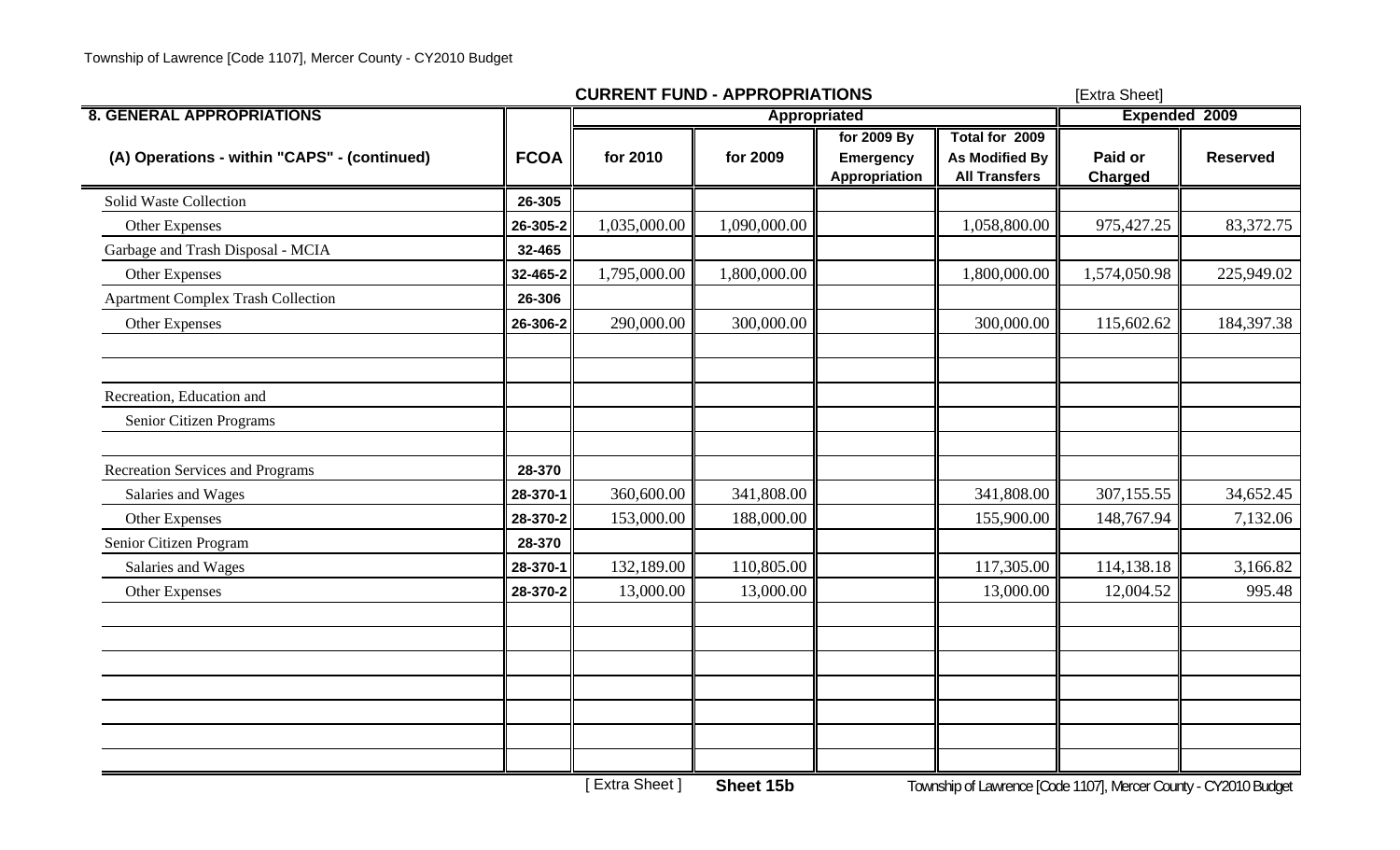|             |            | [Extra Sheet] |                                           |                                                                 |                    |                 |
|-------------|------------|---------------|-------------------------------------------|-----------------------------------------------------------------|--------------------|-----------------|
|             |            | Appropriated  |                                           |                                                                 | Expended 2009      |                 |
| <b>FCOA</b> | for 2010   | for 2009      | for 2009 By<br>Emergency<br>Appropriation | Total for 2009<br><b>As Modified By</b><br><b>All Transfers</b> | Paid or<br>Charged | <b>Reserved</b> |
|             |            |               |                                           |                                                                 |                    |                 |
|             |            |               |                                           |                                                                 |                    |                 |
| 27-330      |            |               |                                           |                                                                 |                    |                 |
| 27-330-1    | 345,061.00 | 369,045.00    |                                           | 371,545.00                                                      | 361,421.20         | 10,123.80       |
| 27-330-2    | 37,000.00  | 40,000.00     |                                           | 40,000.00                                                       | 37,770.14          | 2,229.86        |
| 27-340      |            |               |                                           |                                                                 |                    |                 |
| 27-340-1    | 33,793.00  | 46,168.00     |                                           | 46,168.00                                                       | 46,168.00          |                 |
| 27-340-2    | 14,000.00  | 14,000.00     |                                           | 14,000.00                                                       | 8,547.49           | 5,452.51        |
|             |            |               |                                           |                                                                 |                    |                 |
|             |            |               |                                           |                                                                 |                    |                 |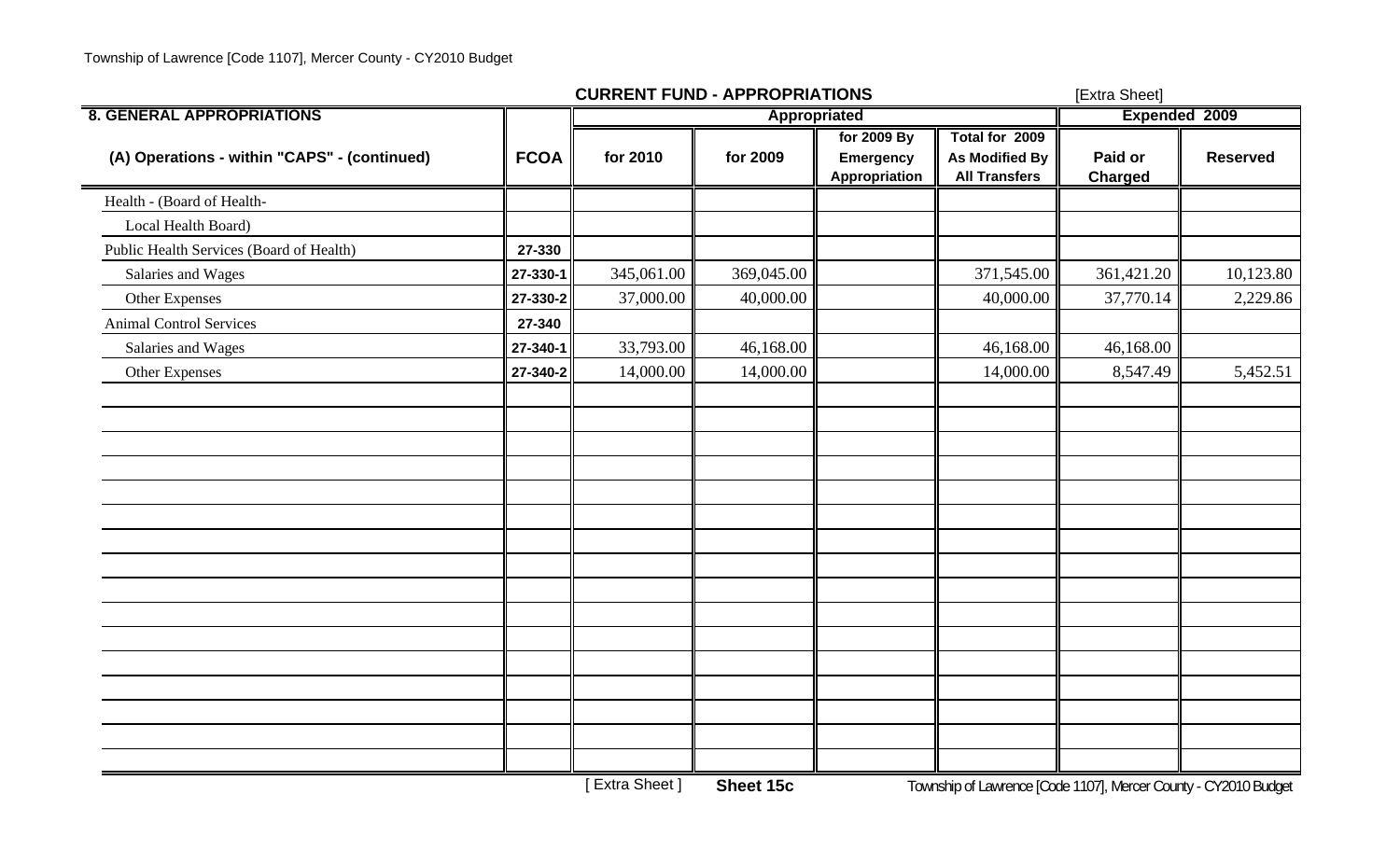|                                                |             | <b>CURRENT FUND - APPROPRIATIONS</b> | [Extra Sheet] |                                           |                                                                 |                           |                 |
|------------------------------------------------|-------------|--------------------------------------|---------------|-------------------------------------------|-----------------------------------------------------------------|---------------------------|-----------------|
| <b>8. GENERAL APPROPRIATIONS</b>               |             |                                      | Appropriated  |                                           |                                                                 | Expended 2009             |                 |
| (A) Operations - within "CAPS" - (continued)   | <b>FCOA</b> | for 2010                             | for 2009      | for 2009 By<br>Emergency<br>Appropriation | Total for 2009<br><b>As Modified By</b><br><b>All Transfers</b> | Paid or<br><b>Charged</b> | <b>Reserved</b> |
| <b>Community Development:</b>                  |             |                                      |               |                                           |                                                                 |                           |                 |
| <b>Community Development Director's Office</b> | 20-170      |                                      |               |                                           |                                                                 |                           |                 |
| Salaries and Wages                             | 20-170-1    | 135,863.00                           | 163,450.00    |                                           | 163,550.00                                                      | 160,985.94                | 2,564.06        |
| Other Expenses                                 | 20-170-2    | 10,000.00                            | 10,000.00     |                                           | 10,000.00                                                       | 2,274.90                  | 7,725.10        |
| <b>Engineering Services</b>                    | 20-165      |                                      |               |                                           |                                                                 |                           |                 |
| Salaries and Wages                             | 20-165-1    | 251,416.00                           | 309,027.00    |                                           | 315,527.00                                                      | 303,806.63                | 11,720.37       |
| Other Expenses                                 | 20-165-2    | 17,000.00                            | 17,000.00     |                                           | 17,000.00                                                       | 15,590.14                 | 1,409.86        |
| Planning and Redevelopment                     | 20-170      |                                      |               |                                           |                                                                 |                           |                 |
| Salaries and Wages                             | 20-170-1    | 84,765.00                            | 84,765.00     |                                           | 84,765.00                                                       | 82,144.44                 | 2,620.56        |
| Other Expenses                                 | 20-170-2    | 2,000.00                             | 2,000.00      |                                           | 2,000.00                                                        | 1,696.80                  | 303.20          |
| Housing                                        | 20-100      |                                      |               |                                           |                                                                 |                           |                 |
| Salaries and Wages                             | 20-100-1    | 1,064.00                             | 50,165.00     |                                           | 50,165.00                                                       | 50,165.00                 |                 |
| Other Expenses                                 | 20-100-2    | 1,100.00                             | 1,100.00      |                                           | 1,100.00                                                        | 659.08                    | 440.92          |
|                                                |             |                                      |               |                                           |                                                                 |                           |                 |
|                                                |             |                                      |               |                                           |                                                                 |                           |                 |
|                                                |             |                                      |               |                                           |                                                                 |                           |                 |
|                                                |             |                                      |               |                                           |                                                                 |                           |                 |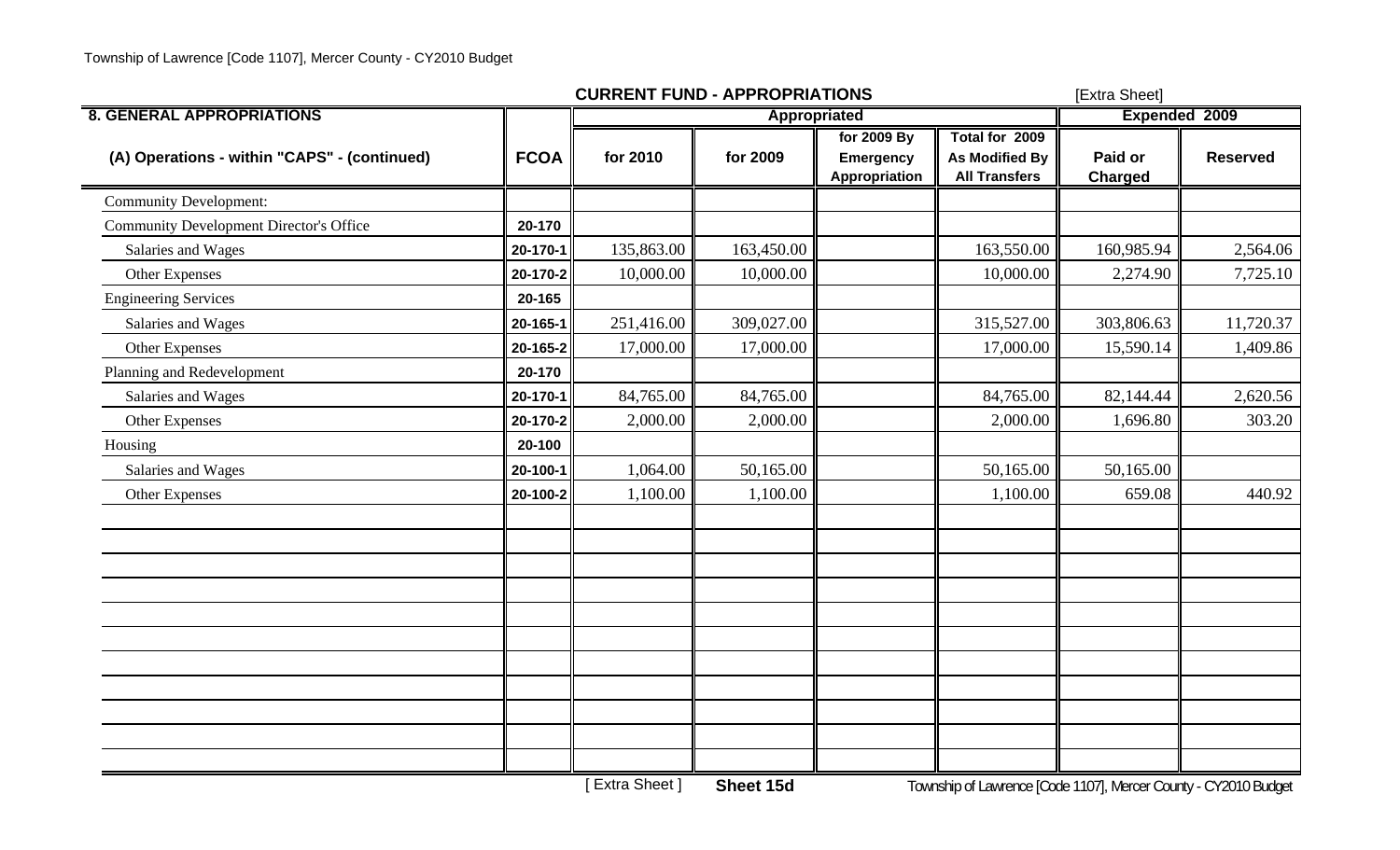|                                              |             | <b>CURRENT FUND - APPROPRIATIONS</b> |               | [Extra Sheet]                             |                                                          |                           |                 |
|----------------------------------------------|-------------|--------------------------------------|---------------|-------------------------------------------|----------------------------------------------------------|---------------------------|-----------------|
| <b>8. GENERAL APPROPRIATIONS</b>             |             |                                      | Expended 2009 |                                           |                                                          |                           |                 |
| (A) Operations - within "CAPS" - (continued) | <b>FCOA</b> | for 2010                             | for 2009      | for 2009 By<br>Emergency<br>Appropriation | Total for 2009<br>As Modified By<br><b>All Transfers</b> | Paid or<br><b>Charged</b> | <b>Reserved</b> |
| Separate Boards and Committees:              |             |                                      |               |                                           |                                                          |                           |                 |
| Zoning Board of Adjustment                   | 21-185      |                                      |               |                                           |                                                          |                           |                 |
| Other Expenses                               | 21-185-2    | 38,000.00                            | 38,000.00     |                                           | 38,000.00                                                | 37,461.82                 | 538.18          |
| Planning Board                               | 21-180      |                                      |               |                                           |                                                          |                           |                 |
| Other Expenses                               | 21-180-2    | 92,000.00                            | 92,000.00     |                                           | 92,000.00                                                | 79,871.49                 | 12,128.51       |
| <b>Community Action Program</b>              | 28-370      |                                      |               |                                           |                                                          |                           |                 |
| Other Expenses                               | 28-370-2    | 98,000.00                            | 104,000.00    |                                           | 104,000.00                                               | 93,833.33                 | 10,166.67       |
| Landmark Advisory Committee                  | 20-175      |                                      |               |                                           |                                                          |                           |                 |
| Other Expenses                               | 20-175-2    | 1,000.00                             | 1,000.00      |                                           | 1,000.00                                                 |                           | 1,000.00        |
| <b>Rent Stabilization Board</b>              | 22-200      |                                      |               |                                           |                                                          |                           |                 |
| Other Expenses                               | 22-200-2    | 500.00                               | 500.00        |                                           | 500.00                                                   |                           | 500.00          |
| Cable T.V. Advisory Board                    | 20-100      |                                      |               |                                           |                                                          |                           |                 |
| Other Expenses                               | 20-100-2    | 500.00                               | 500.00        |                                           | 500.00                                                   |                           | 500.00          |
| <b>Public Safety Advisory Committee</b>      | 25-265      |                                      |               |                                           |                                                          |                           |                 |
| Salaries and Wages                           | 25-265-1    | 1,200.00                             | 1,200.00      |                                           | 1,200.00                                                 | 758.31                    | 441.69          |
| Other Expenses                               | 25-265-2    | 100.00                               | 100.00        |                                           | 100.00                                                   |                           | 100.00          |
| <b>Environmental Resources Committee</b>     | 20-100      |                                      |               |                                           |                                                          |                           |                 |
| Other Expenses                               | 20-100-2    | 700.00                               | 700.00        |                                           | 700.00                                                   |                           | 700.00          |
|                                              |             |                                      |               |                                           |                                                          |                           |                 |
|                                              |             |                                      |               |                                           |                                                          |                           |                 |
|                                              |             |                                      |               |                                           |                                                          |                           |                 |
|                                              |             |                                      |               |                                           |                                                          |                           |                 |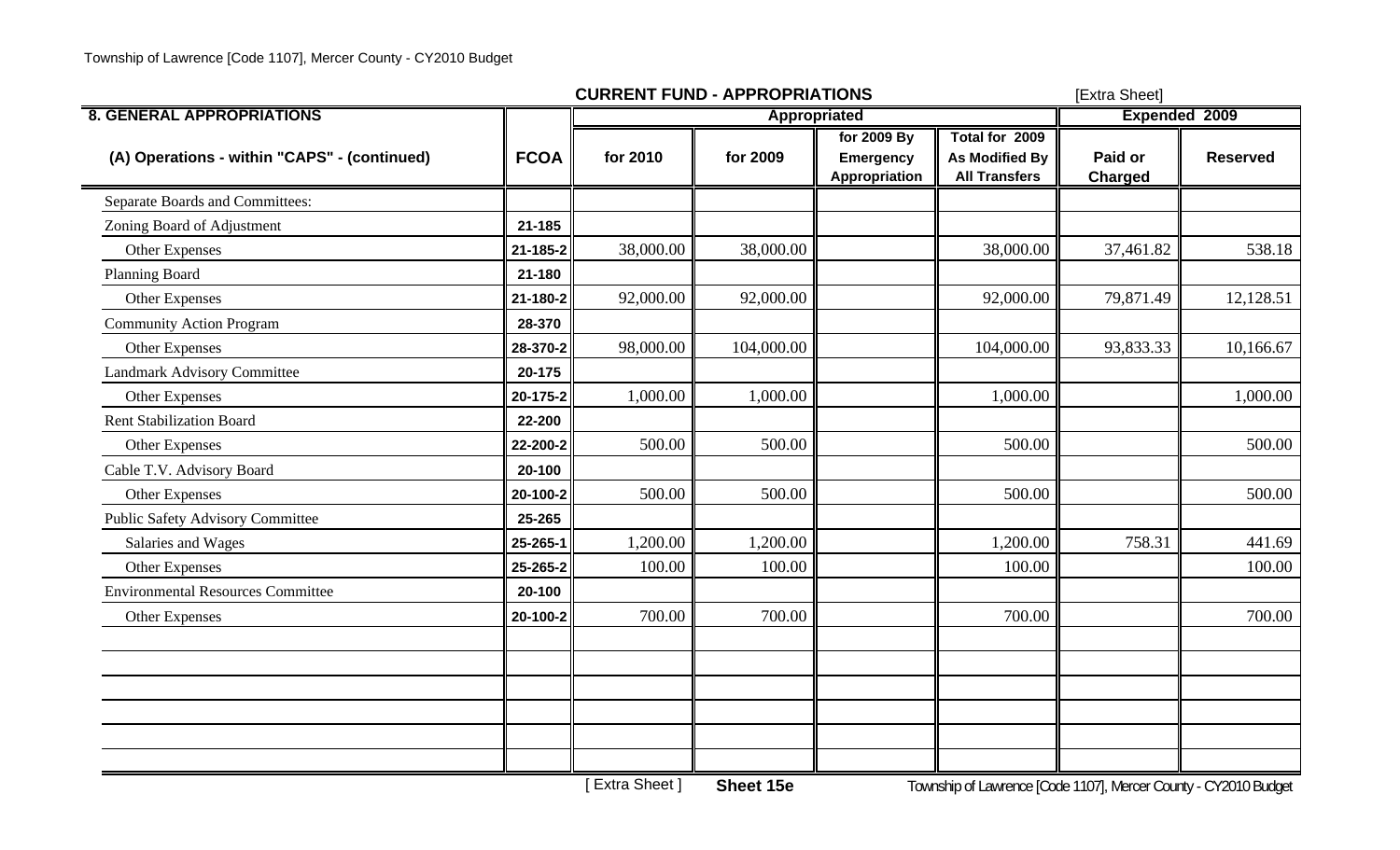|                                              |             | <b>CURRENT FUND - APPROPRIATIONS</b> |              | [Extra Sheet]                             |                                                                 |                           |                 |
|----------------------------------------------|-------------|--------------------------------------|--------------|-------------------------------------------|-----------------------------------------------------------------|---------------------------|-----------------|
| <b>8. GENERAL APPROPRIATIONS</b>             |             |                                      | Appropriated |                                           |                                                                 | <b>Expended 2009</b>      |                 |
| (A) Operations - within "CAPS" - (continued) | <b>FCOA</b> | for 2010                             | for 2009     | for 2009 By<br>Emergency<br>Appropriation | Total for 2009<br><b>As Modified By</b><br><b>All Transfers</b> | Paid or<br><b>Charged</b> | <b>Reserved</b> |
| Historian                                    | 20-175      |                                      |              |                                           |                                                                 |                           |                 |
| Salaries and Wages                           | 20-175-1    | 3,000.00                             | 3,000.00     |                                           | 3,000.00                                                        | 2,260.00                  | 740.00          |
| Other Expenses                               | 20-175-2    | 1,700.00                             | 1,700.00     |                                           | 1,700.00                                                        | 347.00                    | 1,353.00        |
| Shade Tree Advisory Committee                | 28-375      |                                      |              |                                           |                                                                 |                           |                 |
| Other Expenses                               | 28-375-2    | 1,000.00                             | 1,000.00     |                                           | 1,000.00                                                        | 503.00                    | 497.00          |
| <b>Construction Board of Appeals</b>         | 22-200      |                                      |              |                                           |                                                                 |                           |                 |
| Salaries and Wages                           | 22-200-1    | 200.00                               | 200.00       |                                           | 200.00                                                          | 108.33                    | 91.67           |
| Other Expenses                               | 22-200-2    | 100.00                               | 100.00       |                                           | 100.00                                                          |                           | 100.00          |
| Growth & Redevelopment Committee             | 20-170-     |                                      |              |                                           |                                                                 |                           |                 |
| Salaries and Wages                           | 20-170-1    | 1,300.00                             | 1,300.00     |                                           | 1,300.00                                                        | 433.32                    | 866.68          |
| Other Expenses                               | 20-170-2    | 3,000.00                             | 3,000.00     |                                           | 3,000.00                                                        | 1,761.47                  | 1,238.53        |
|                                              |             |                                      |              |                                           |                                                                 |                           |                 |
|                                              |             |                                      |              |                                           |                                                                 |                           |                 |
|                                              |             |                                      |              |                                           |                                                                 |                           |                 |
|                                              |             |                                      |              |                                           |                                                                 |                           |                 |
|                                              |             |                                      |              |                                           |                                                                 |                           |                 |
|                                              |             |                                      |              |                                           |                                                                 |                           |                 |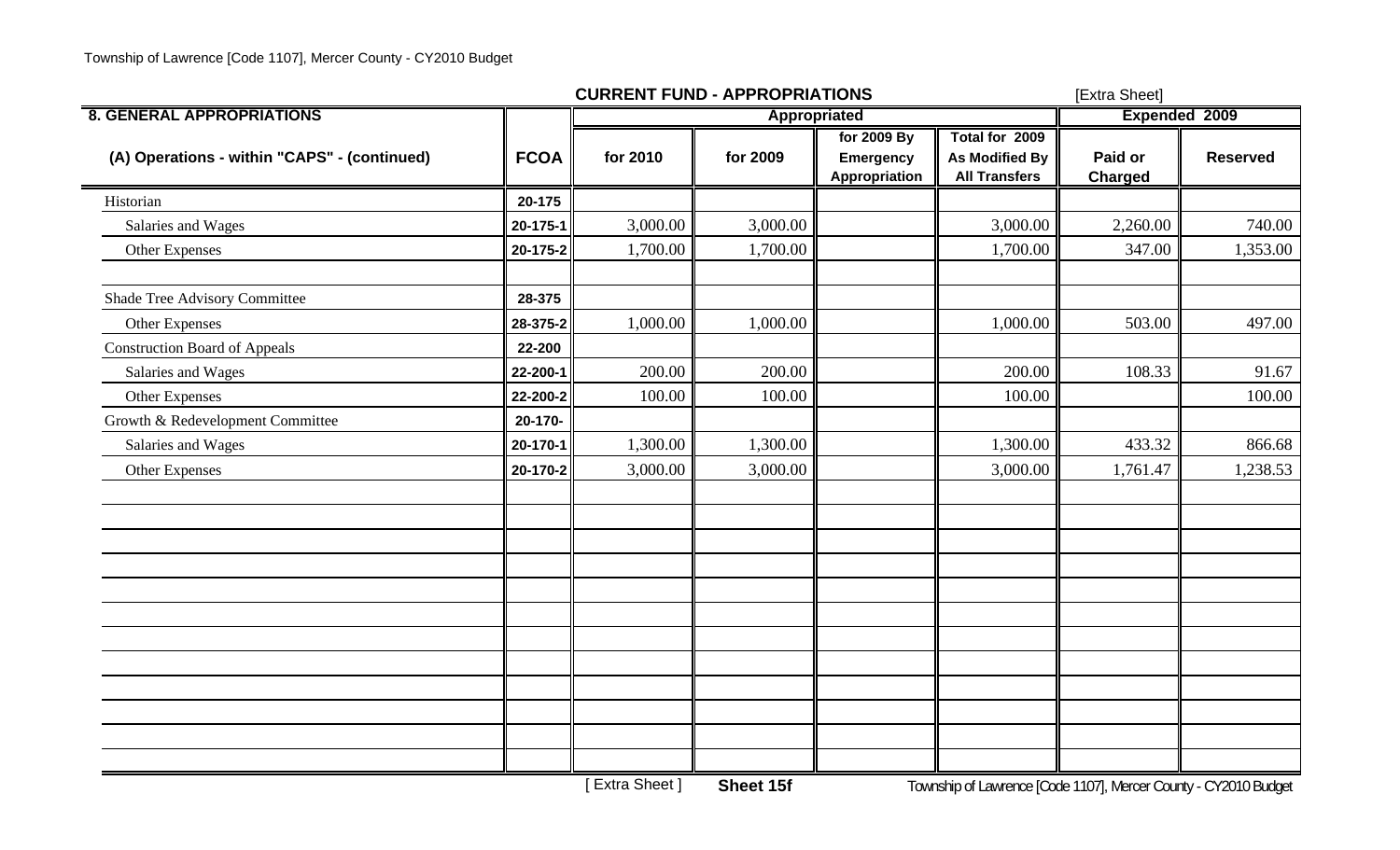| <b>8. GENERAL APPROPRIATIONS</b>                                           |               |                       | Appropriated        |                                                  |                                                                 | Expended 2009             |                     |
|----------------------------------------------------------------------------|---------------|-----------------------|---------------------|--------------------------------------------------|-----------------------------------------------------------------|---------------------------|---------------------|
| (A) Operations - within "CAPS" - (continued)                               | <b>FCOA</b>   | for 2010              | for 2009            | for 2009 By<br><b>Emergency</b><br>Appropriation | Total for 2009<br><b>As Modified By</b><br><b>All Transfers</b> | Paid or<br><b>Charged</b> | <b>Reserved</b>     |
| <b>Uniform Construction Code-</b>                                          | <b>XXXXXX</b> | <b>XXXXXXXXX.XX</b>   | xxxxxxxxx.xx        | xxxxxxxxx.xx                                     | <b>XXXXXXXXX.XX</b>                                             | xxxxxxxxx.xx              | <b>XXXXXXXXX.XX</b> |
| <b>Appropriations Offset by Dedicated</b><br>Revenues (N.J.A.C. 5:23-4.17) | <b>XXXXXX</b> | <b>XXXXXXXXX.XX</b>   | <b>XXXXXXXXX.XX</b> | <b>XXXXXXXXX.XX</b>                              | <b>XXXXXXXXX.XX</b>                                             | <b>XXXXXXXXX.XX</b>       | <b>XXXXXXXXX.XX</b> |
| <b>State Uniform Constuction Code</b>                                      |               |                       |                     |                                                  |                                                                 |                           |                     |
| <b>Construction Official</b>                                               | 22-195        |                       |                     |                                                  |                                                                 |                           |                     |
| Salaries and Wages                                                         | 22-195-1      | 703,546.00 867,610.00 |                     |                                                  | 867,610.00                                                      | 837,722.28                | 29,887.72           |
| Other Expenses                                                             | 22-195-2      | 492,000.00 492,000.00 |                     |                                                  | 492,000.00                                                      | 460,604.32                | 31,395.68           |
|                                                                            |               |                       |                     |                                                  |                                                                 |                           |                     |
|                                                                            |               |                       |                     |                                                  |                                                                 |                           |                     |
|                                                                            |               |                       |                     |                                                  |                                                                 |                           |                     |
|                                                                            |               |                       |                     |                                                  |                                                                 |                           |                     |
|                                                                            |               |                       |                     |                                                  |                                                                 |                           |                     |
|                                                                            |               |                       |                     |                                                  |                                                                 |                           |                     |
|                                                                            |               |                       |                     |                                                  |                                                                 |                           |                     |
|                                                                            |               |                       |                     |                                                  |                                                                 |                           |                     |
|                                                                            |               |                       |                     |                                                  |                                                                 |                           |                     |
|                                                                            |               |                       |                     |                                                  |                                                                 |                           |                     |
|                                                                            |               |                       |                     |                                                  |                                                                 |                           |                     |
|                                                                            |               |                       |                     |                                                  |                                                                 |                           |                     |
|                                                                            |               |                       |                     |                                                  |                                                                 |                           |                     |
|                                                                            |               |                       |                     |                                                  |                                                                 |                           |                     |

**Sheet 16**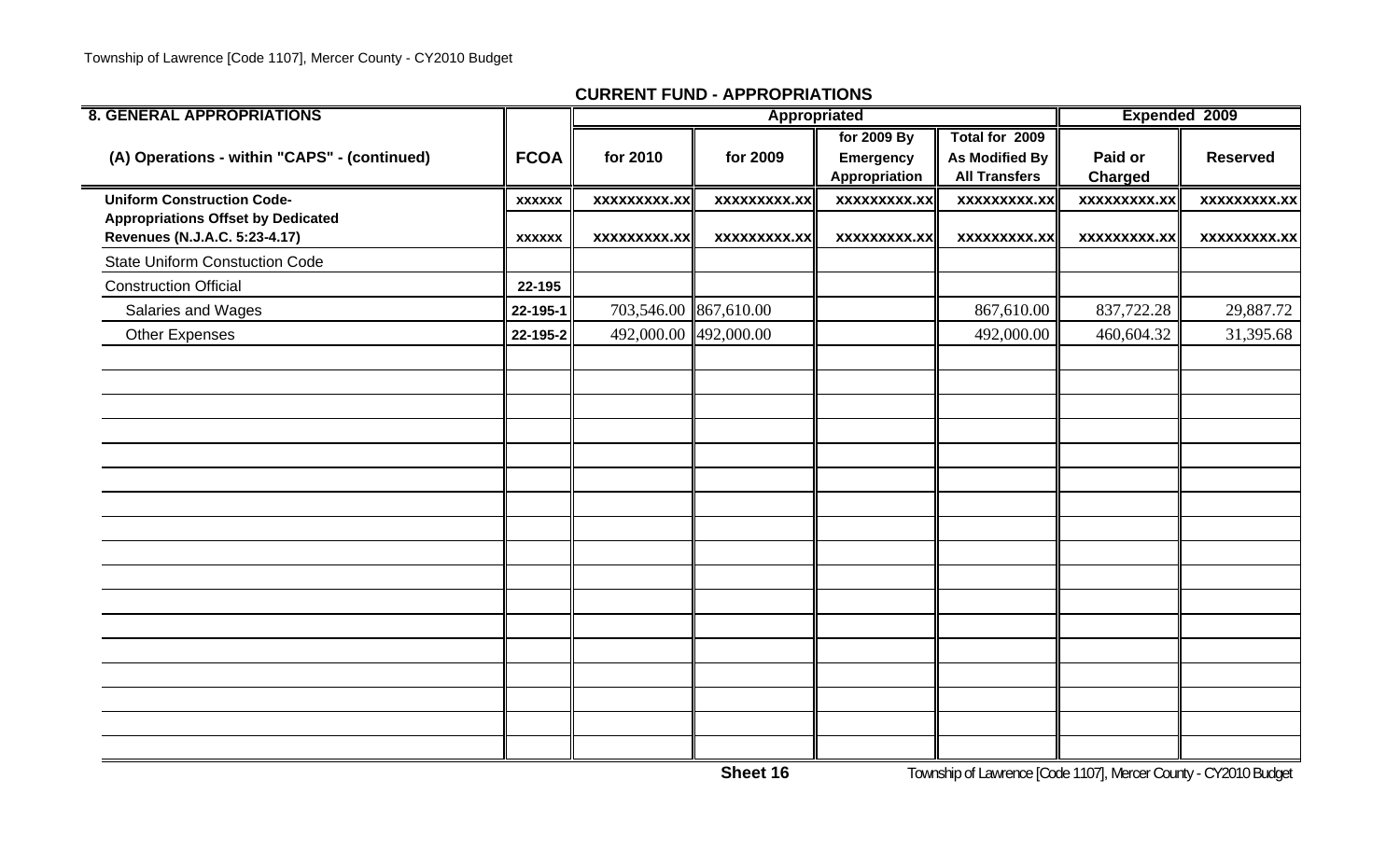| <b>8. GENERAL APPROPRIATIONS</b>                              |                |                     |                     | Appropriated                    |                                         |                    | <b>Expended 2009</b> |
|---------------------------------------------------------------|----------------|---------------------|---------------------|---------------------------------|-----------------------------------------|--------------------|----------------------|
| (A) Operations - within "CAPS" - (continued)                  | <b>FCOA</b>    | for 2010            | for 2009            | for 2009 By<br><b>Emergency</b> | Total for 2009<br><b>As Modified By</b> | Paid or            | <b>Reserved</b>      |
|                                                               |                |                     |                     | Appropriation                   | <b>All Transfers</b>                    | <b>Charged</b>     |                      |
| <b>UNCLASSIFIED:</b>                                          | <b>XXXXXX</b>  | <b>XXXXXXXXX.XX</b> | <b>XXXXXXXXX.XX</b> | <b>XXXXXXXXX.XX</b>             | <b>XXXXXXXXX.XX</b>                     | <b>XXXXXXXX.XX</b> | <b>XXXXXXXXX.XX</b>  |
|                                                               |                |                     |                     |                                 |                                         |                    |                      |
| <b>Celebration of Special Events</b>                          | 30-420         |                     |                     |                                 |                                         |                    |                      |
| <b>Other Expenses</b>                                         | 30-420-2       | 8,000.00            | 21,750.00           |                                 | 21,750.00                               | 17,849.36          | 3,900.64             |
| <b>Utilities</b>                                              | 31-430         | 1,470,000.00        | 1,530,000.00        |                                 | 1,530,000.00                            | 1,345,007.06       | 184,992.94           |
| <b>Accumulated Absences</b>                                   | 30-426         |                     |                     |                                 |                                         |                    |                      |
| Salaries and Wages                                            | 30-426-1       | 1.00                | 1.00                |                                 | 1.00                                    |                    | 1.00                 |
| Salary and Wage Adjustment                                    | 30-425         |                     |                     |                                 |                                         |                    |                      |
| Salaries and Wages                                            | $30 - 425 - 1$ | 1.00                | 410,000.00          |                                 | 410,000.00                              |                    | 410,000.00           |
|                                                               |                |                     |                     |                                 |                                         |                    |                      |
|                                                               |                |                     |                     |                                 |                                         |                    |                      |
|                                                               |                |                     |                     |                                 |                                         |                    |                      |
|                                                               |                |                     |                     |                                 |                                         |                    |                      |
| Total Operations {Item 8(A)} within "CAPS"                    | 34-199         | 24,539,746.00       | 24,943,091.00       | 0.00                            | 24,943,091.00                           | 23,103,942.28      | 1,839,148.72         |
| <b>B. Contingent</b>                                          | 35-470         |                     |                     | 0.00                            |                                         |                    |                      |
| <b>Total Operations Including Contingent</b><br>within "CAPS" | 34-201         | 24,539,746.00       | 24,943,091.00       | 0.00                            | 24,943,091.00                           | 23,103,942.28      | 1,839,148.72         |
| Detail:                                                       |                |                     |                     |                                 |                                         |                    |                      |
| <b>Salaries &amp; Wages</b>                                   | 34-201-1       | 13,982,121.00       | 14,657,016.00       | 0.00                            | 14,710,316.00                           | 13,817,974.63      | 892,341.37           |
| <b>Other Expenses (Including Contingent)</b>                  | 34-201-2       | 10,557,625.00       | 10,286,075.00       | 0.00                            | 10,232,775.00                           | 9,285,967.65       | 946,807.35           |

**Sheet 17**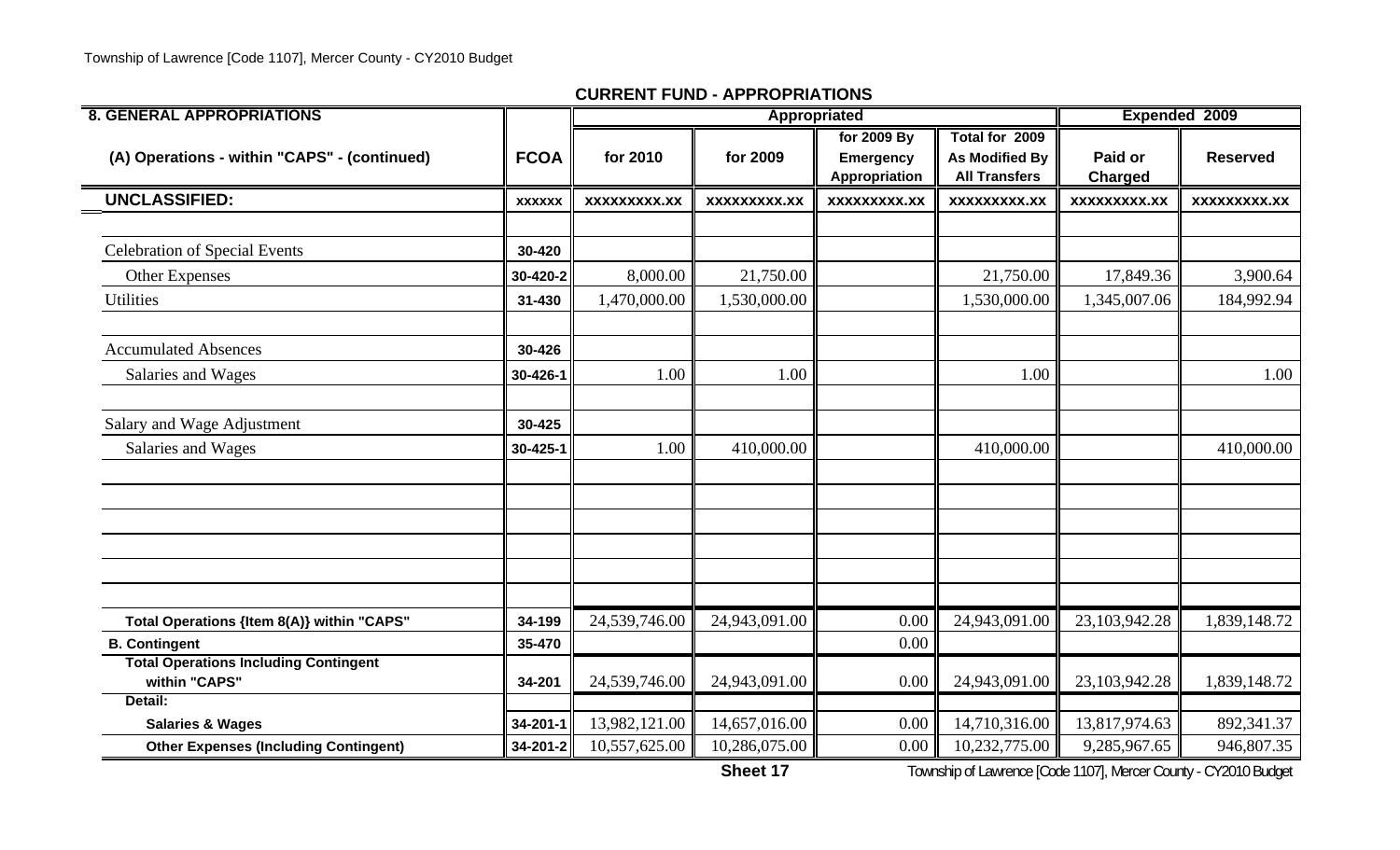| <b>8. GENERAL APPROPRIATIONS</b>                                                         |               |                     |                     | Appropriated                                     |                                                          |                           | <b>Expended 2009</b> |
|------------------------------------------------------------------------------------------|---------------|---------------------|---------------------|--------------------------------------------------|----------------------------------------------------------|---------------------------|----------------------|
|                                                                                          | <b>FCOA</b>   | for 2010            | for 2009            | for 2009 By<br><b>Emergency</b><br>Appropriation | Total for 2009<br>As Modified By<br><b>All Transfers</b> | Paid or<br><b>Charged</b> | <b>Reserved</b>      |
| (E) Deferred Charges and Statutory Expenditures -<br>Municipal within "CAPS" (continued) | <b>XXXXXX</b> | XXXXXXXXX.XX        | XXXXXXXXX.XX        | <b>XXXXXXXXX.XX</b>                              | <b>XXXXXXXXX.XX</b>                                      | XXXXXXXXX.XX              | <b>XXXXXXXXX.XX</b>  |
| (2) STATUTORY EXPENDITURES:                                                              | <b>XXXXXX</b> | <b>XXXXXXXXX.XX</b> | <b>XXXXXXXXX.XX</b> | <b>XXXXXXXXX.XX</b>                              | XXXXXXXXX.XX                                             | <b>XXXXXXXXX.XX</b>       | XXXXXXXXX.XX         |
| Contribution to:<br>Public Employees' Retirement System                                  | 36-471        | 550,259.00          | 487,670.00          |                                                  | 487,670.00                                               | 487,670.00                |                      |
| Social Security System (O.A.S.I.)                                                        | 36-472        | 620,000.00          | 620,000.00          |                                                  | 620,000.00                                               | 583,987.27                | 36,012.73            |
| <b>Consolidated Police and Firemen's</b><br>Pension Fund                                 | 36-474        |                     |                     |                                                  |                                                          |                           |                      |
| Police and Firemen's Retirement System<br>of N.J.                                        | 36-475        | 1,756,809.00        | 1,503,110.00        |                                                  | 1,503,110.00                                             | 1,503,103.00              | 7.00                 |
| Unemployment Insurance                                                                   | 23-225        |                     |                     |                                                  |                                                          |                           |                      |
| Defined Contribution Retirement Program                                                  | 36-477        |                     |                     |                                                  |                                                          |                           |                      |
|                                                                                          |               |                     |                     |                                                  |                                                          |                           |                      |
|                                                                                          |               |                     |                     |                                                  |                                                          |                           |                      |
|                                                                                          |               |                     |                     |                                                  |                                                          |                           |                      |
|                                                                                          |               |                     |                     |                                                  |                                                          |                           |                      |
|                                                                                          |               |                     |                     |                                                  |                                                          |                           |                      |
| Total Deferred Charges and Statutory<br>Expenditures - Municipal within "CAPS"           | 34-209        | 2,927,068.00        | 2,610,780.00        | 0.00                                             | 2,610,780.00                                             | 2,574,760.27              | 36,019.73            |
|                                                                                          |               |                     |                     |                                                  |                                                          |                           |                      |
| (G) Cash Deficit of Preceeding Year                                                      | 46-885        |                     |                     |                                                  |                                                          |                           |                      |
| (H-1) Total General Appropriations for Municipal<br><b>Purposes within "CAPS"</b>        | 34-299        | 27,466,814.00       | 27,553,871.00       | 0.00                                             | 27,553,871.00                                            | 25,678,702.55             | 1,875,168.45         |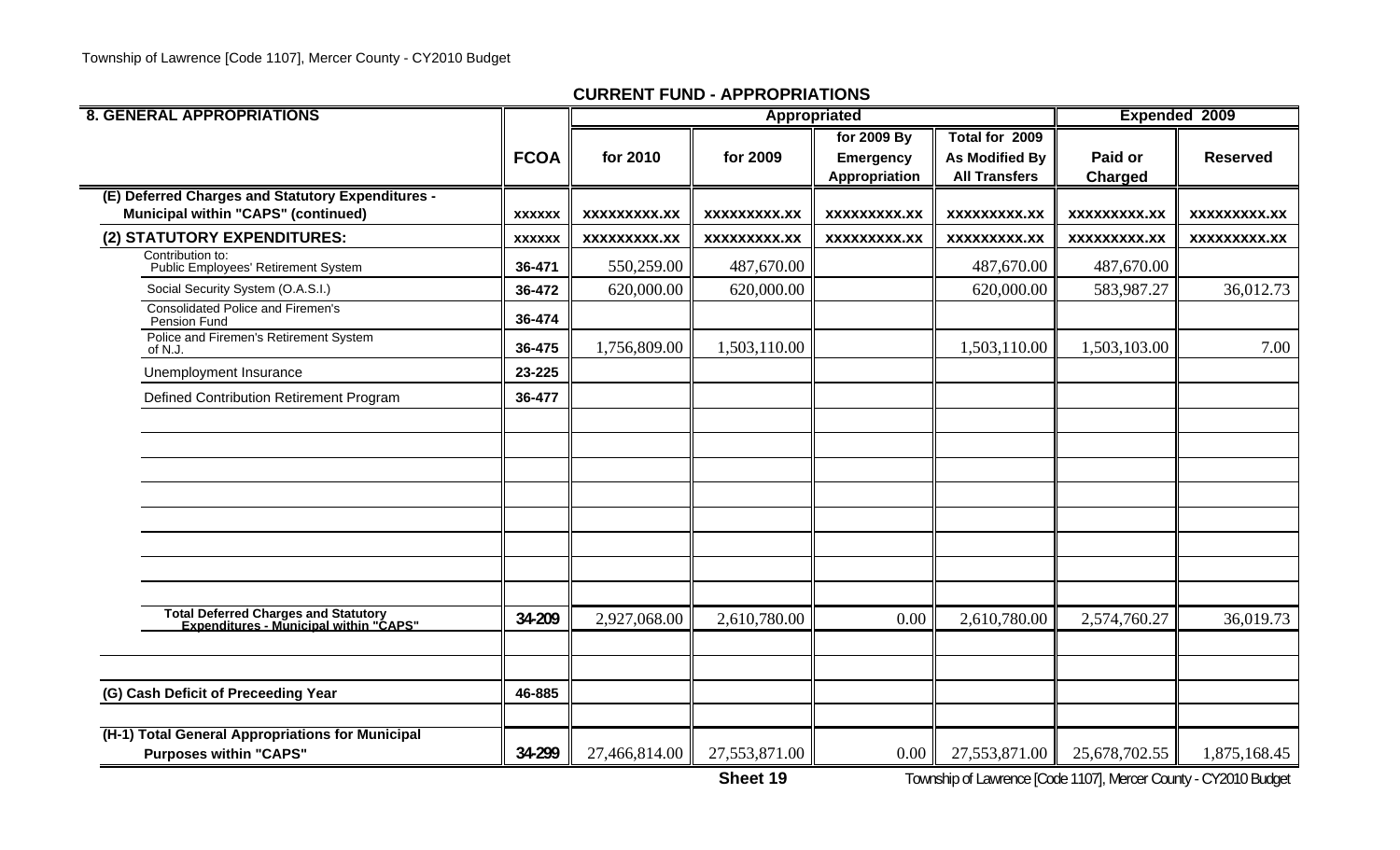| <b>8. GENERAL APPROPRIATIONS</b>                                                |                      |              | Appropriated | Expended 2009                                    |                                                                 |                           |                 |
|---------------------------------------------------------------------------------|----------------------|--------------|--------------|--------------------------------------------------|-----------------------------------------------------------------|---------------------------|-----------------|
| (A) Operations - Excluded from "CAPS"                                           | <b>FCOA</b>          | for 2010     | for 2009     | for 2009 By<br><b>Emergency</b><br>Appropriation | Total for 2009<br><b>As Modified By</b><br><b>All Transfers</b> | Paid or<br><b>Charged</b> | <b>Reserved</b> |
|                                                                                 |                      |              |              |                                                  |                                                                 |                           |                 |
| Sewer Service-Ewing-Lawrence Sewer Authority<br>Other Expenses - Share of Costs | 31-455<br>31-455-2   | 4,472,000.00 | 4,405,000.00 |                                                  | 4,405,000.00                                                    | 4,403,635.07              | 1,364.93        |
| Length of Service Award Program                                                 | 36-476               |              |              |                                                  |                                                                 |                           |                 |
| Other Expenses<br><b>Apartment Complex Trash Collection</b>                     | 36-476-2<br>26-306   | 37,000.00    | 37,000.00    |                                                  | 37,000.00                                                       | 31,500.00                 | 5,500.00        |
| Other Expenses<br>Fire Hydrant Service "Contractual"                            | 26-306-2<br>31-445-2 | 280,000.00   | 280,000.00   |                                                  | 280,000.00                                                      | 280,000.00                |                 |
| <b>Municipal Court</b><br>Salaries and Wages                                    | 43-490<br>43-490-1   | 37,980.00    | 37,980.00    |                                                  | 37,980.00                                                       | 28,922.78                 | 9,057.22        |
| NJDEP Recycling Tonnage Tax<br>Other Expenses                                   | 32-466<br>32-466-2   | 34,000.00    | 27,000.00    |                                                  | 27,000.00                                                       | 27,000.00                 |                 |
|                                                                                 |                      |              |              |                                                  |                                                                 |                           |                 |
|                                                                                 |                      |              |              |                                                  |                                                                 |                           |                 |
|                                                                                 |                      |              |              |                                                  |                                                                 |                           |                 |
|                                                                                 |                      |              |              |                                                  |                                                                 |                           |                 |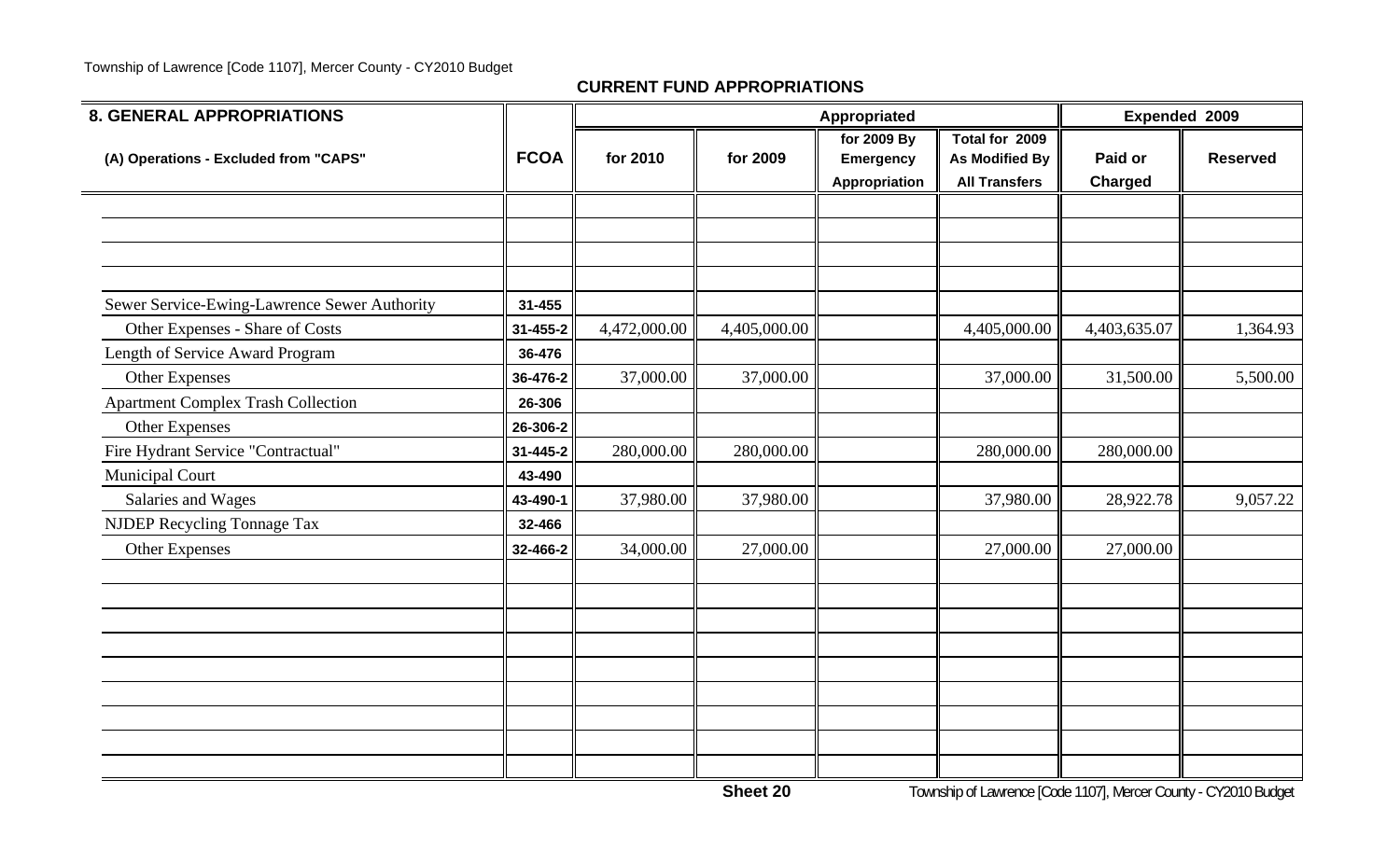| <b>8. GENERAL APPROPRIATIONS</b>                     |             |              |              | Appropriated     |                       | Expended 2009  |                 |  |
|------------------------------------------------------|-------------|--------------|--------------|------------------|-----------------------|----------------|-----------------|--|
|                                                      | <b>FCOA</b> |              | for 2009     | for 2009 By      | Total for 2009        | Paid or        | <b>Reserved</b> |  |
| (A) Operations - Excluded from "CAPS"                |             | for 2010     |              | <b>Emergency</b> | <b>As Modified By</b> |                |                 |  |
|                                                      |             |              |              | Appropriation    | <b>All Transfers</b>  | <b>Charged</b> |                 |  |
|                                                      |             |              |              |                  |                       |                |                 |  |
|                                                      |             |              |              |                  |                       |                |                 |  |
|                                                      |             |              |              |                  |                       |                |                 |  |
|                                                      |             |              |              |                  |                       |                |                 |  |
|                                                      |             |              |              |                  |                       |                |                 |  |
|                                                      |             |              |              |                  |                       |                |                 |  |
|                                                      |             |              |              |                  |                       |                |                 |  |
|                                                      |             |              |              |                  |                       |                |                 |  |
|                                                      |             |              |              |                  |                       |                |                 |  |
|                                                      |             |              |              |                  |                       |                |                 |  |
|                                                      |             |              |              |                  |                       |                |                 |  |
|                                                      |             |              |              |                  |                       |                |                 |  |
|                                                      |             |              |              |                  |                       |                |                 |  |
|                                                      |             |              |              |                  |                       |                |                 |  |
|                                                      |             |              |              |                  |                       |                |                 |  |
|                                                      |             |              |              |                  |                       |                |                 |  |
|                                                      |             |              |              |                  |                       |                |                 |  |
|                                                      |             |              |              |                  |                       |                |                 |  |
|                                                      |             |              |              |                  |                       |                |                 |  |
|                                                      |             |              |              |                  |                       |                |                 |  |
|                                                      |             |              |              |                  |                       |                |                 |  |
|                                                      |             |              |              |                  |                       |                |                 |  |
|                                                      |             |              |              |                  |                       |                |                 |  |
|                                                      |             |              |              |                  |                       |                |                 |  |
| <b>Total Other Operations - Excluded from "CAPS"</b> | 34-300      | 4,860,980.00 | 4,786,980.00 | 0.00             | 4,786,980.00          | 4,771,057.85   | 15,922.15       |  |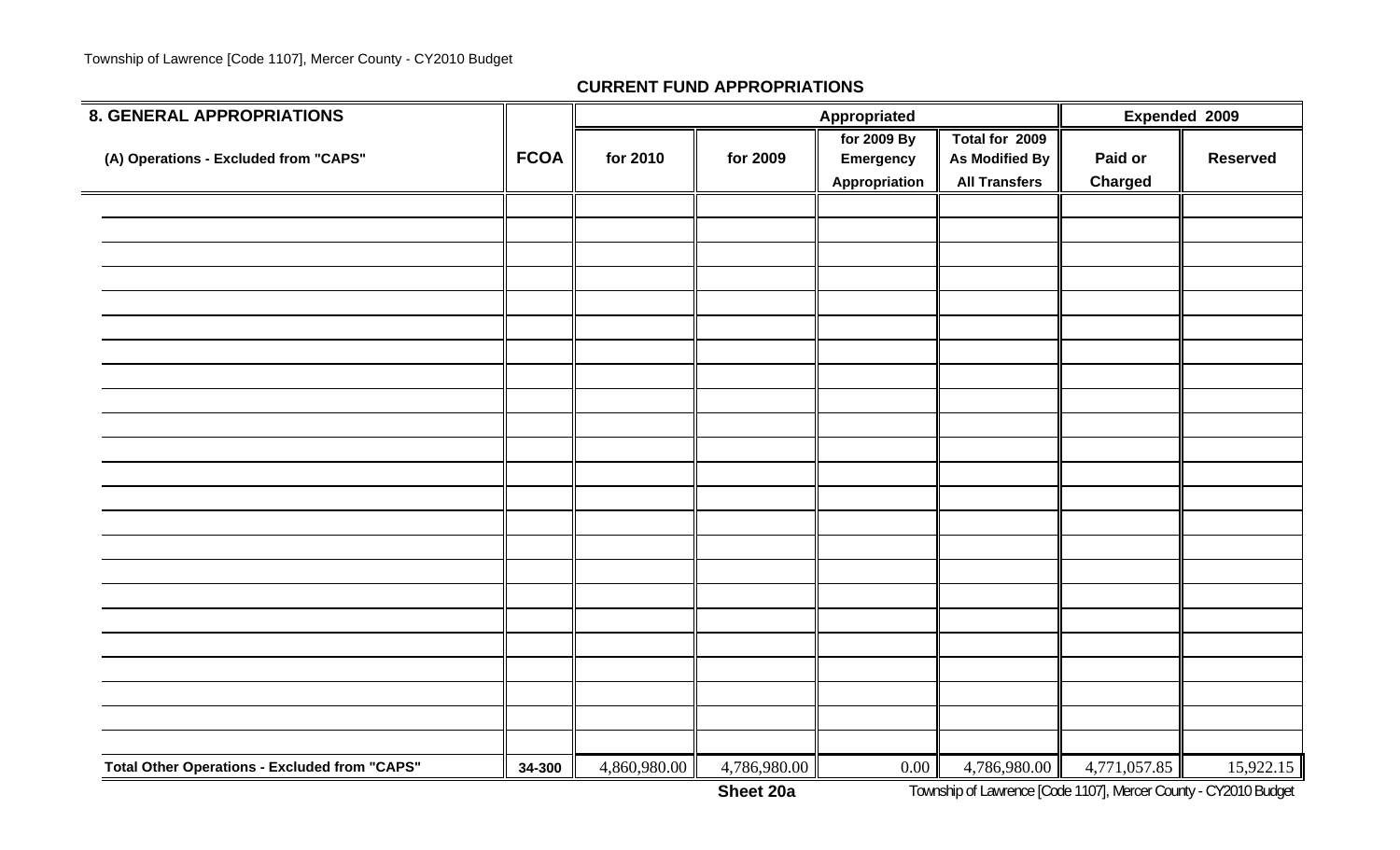| <b>8. GENERAL APPROPRIATIONS</b>                                                  |               |                    |                    | Appropriated                                     |                                                                 | Expended 2009             |                    |
|-----------------------------------------------------------------------------------|---------------|--------------------|--------------------|--------------------------------------------------|-----------------------------------------------------------------|---------------------------|--------------------|
| (A) Operations - Excluded from "CAPS"                                             | <b>FCOA</b>   | for 2010           | for 2009           | for 2009 By<br><b>Emergency</b><br>Appropriation | Total for 2009<br><b>As Modified By</b><br><b>All Transfers</b> | Paid or<br><b>Charged</b> | <b>Reserved</b>    |
| Additional Appropriations Offset by                                               |               |                    |                    |                                                  |                                                                 |                           |                    |
| Revenues (N.J.S. 40A:4-45.3h)                                                     | <b>XXXXXX</b> | <b>XXXXXXXXXXX</b> | <b>XXXXXXXXXXX</b> | <b>XXXXXXXXXXX</b>                               | <b>XXXXXXXXXXX</b>                                              | <b>XXXXXXXXXXX</b>        | <b>XXXXXXXXXXX</b> |
| <b>Ambulance Services</b>                                                         | 25-254        |                    |                    |                                                  |                                                                 |                           |                    |
| Salaries and Wages                                                                | 25-254-1      | 229,000.00         | 180,000.00         |                                                  | 180,000.00                                                      | 112,948.60                | 67,051.40          |
| Other Expenses                                                                    | 25-254-2      | 20,000.00          | 165,000.00         |                                                  | 165,000.00                                                      | 139,681.90                | 25,318.10          |
|                                                                                   |               |                    |                    |                                                  |                                                                 |                           |                    |
|                                                                                   |               |                    |                    |                                                  |                                                                 |                           |                    |
|                                                                                   |               |                    |                    |                                                  |                                                                 |                           |                    |
|                                                                                   |               |                    |                    |                                                  |                                                                 |                           |                    |
|                                                                                   |               |                    |                    |                                                  |                                                                 |                           |                    |
|                                                                                   |               |                    |                    |                                                  |                                                                 |                           |                    |
|                                                                                   |               |                    |                    |                                                  |                                                                 |                           |                    |
|                                                                                   |               |                    |                    |                                                  |                                                                 |                           |                    |
|                                                                                   |               |                    |                    |                                                  |                                                                 |                           |                    |
|                                                                                   |               |                    |                    |                                                  |                                                                 |                           |                    |
|                                                                                   |               |                    |                    |                                                  |                                                                 |                           |                    |
| <b>Total Additional Appropriations Offset by</b><br>Revenues (N.J.S. 40A:4-45.3h) | 34-303        | 249,000.00         | 345,000.00         | $0.00\,$                                         | 345,000.00                                                      | 252,630.50                | 92,369.50          |

**Sheet 23**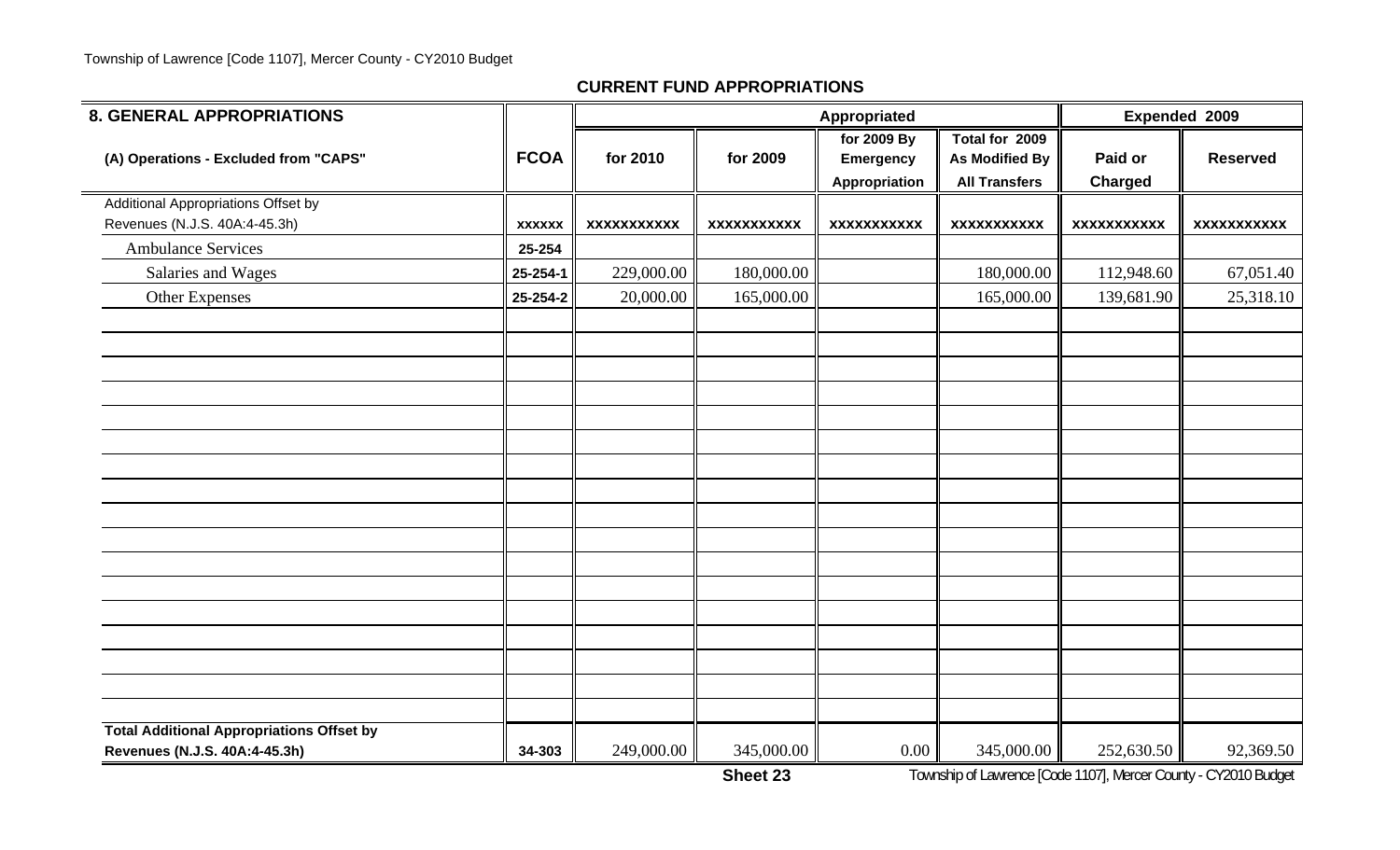| <b>8. GENERAL APPROPRIATIONS</b>                 |              |                    |                    | Appropriated                                     |                                                          | Expended 2009             |                    |
|--------------------------------------------------|--------------|--------------------|--------------------|--------------------------------------------------|----------------------------------------------------------|---------------------------|--------------------|
| (A) Operations - Excluded from "CAPS"            | <b>FCOA</b>  | for 2010           | for 2009           | for 2009 By<br><b>Emergency</b><br>Appropriation | Total for 2009<br>As Modified By<br><b>All Transfers</b> | Paid or<br><b>Charged</b> | <b>Reserved</b>    |
| Public and Private Programs Offset by Revenues   | <b>XXXXX</b> | <b>XXXXXXXXXXX</b> | <b>XXXXXXXXXXX</b> | <b>XXXXXXXXXXX</b>                               | <b>XXXXXXXXXXX</b>                                       | <b>XXXXXXXXXXX</b>        | <b>XXXXXXXXXXX</b> |
| Public Health Priority Funding Act of 1977       |              |                    |                    |                                                  |                                                          |                           |                    |
| <b>Board of Health</b>                           |              |                    |                    |                                                  |                                                          |                           |                    |
| <b>Other Expenses</b>                            | 41-785-2     | 5,033.00           | 9,880.00           |                                                  | 9,880.00                                                 | 9,880.00                  |                    |
| <b>DVRPC - TCDI</b>                              | 41-734       |                    |                    |                                                  |                                                          |                           |                    |
| Brunswick Pike Redevelopment Plan                |              |                    |                    |                                                  |                                                          |                           |                    |
| <b>Other Expenses</b>                            |              | 55,000.00          |                    |                                                  |                                                          |                           |                    |
| <b>Safe and Secure Communities</b>               |              |                    |                    |                                                  |                                                          |                           |                    |
| Salaries and Wages                               | 41-704-1     | 60,000.00          | 56,697.00          |                                                  | 56,697.00                                                | 56,697.00                 |                    |
| <b>Clean Communities</b>                         | 41-770       |                    |                    |                                                  |                                                          |                           |                    |
| <b>Other Expenses</b>                            | 41-770-2     |                    | 47,018.73          |                                                  | 47,018.73                                                | 47,018.73                 |                    |
| <b>Municipal Alliance</b>                        | 41-703       |                    |                    |                                                  |                                                          |                           |                    |
| <b>Other Expenses</b>                            | 41-703-2     | 21,682.00          | 21,682.00          |                                                  | 21,682.00                                                | 21,682.00                 |                    |
| <b>Municipal Match</b>                           | 41-703-2     | 5,421.00           | 5,421.00           |                                                  | 5,421.00                                                 | 5,421.00                  |                    |
| NJ State Police Hazardous Material Emrg Planning |              |                    |                    |                                                  |                                                          |                           |                    |
| Police Department                                | 41-820       |                    |                    |                                                  |                                                          |                           |                    |
| <b>Other Expenses</b>                            | 41-820-2     |                    | 5,000.00           |                                                  | 5,000.00                                                 | 5,000.00                  |                    |
| <b>Drunk Driving Enforcement</b>                 | 41-705       |                    |                    |                                                  |                                                          |                           |                    |
| <b>Police Department</b>                         |              |                    |                    |                                                  |                                                          |                           |                    |
| Salaries and Wages                               | 41-705-1     |                    | 12,075.98          |                                                  | 12,075.98                                                | 12,075.98                 |                    |
| NJDept of Health and Senior Services             | 41-831       |                    |                    |                                                  |                                                          |                           |                    |
| <b>H1N1 Mass Vacaination</b>                     |              |                    |                    |                                                  |                                                          |                           |                    |
| <b>Other Expenses</b>                            | 41-831-2     |                    | 86,276.00          |                                                  | 86,276.00                                                | 86,276.00                 |                    |
|                                                  |              |                    |                    |                                                  |                                                          |                           |                    |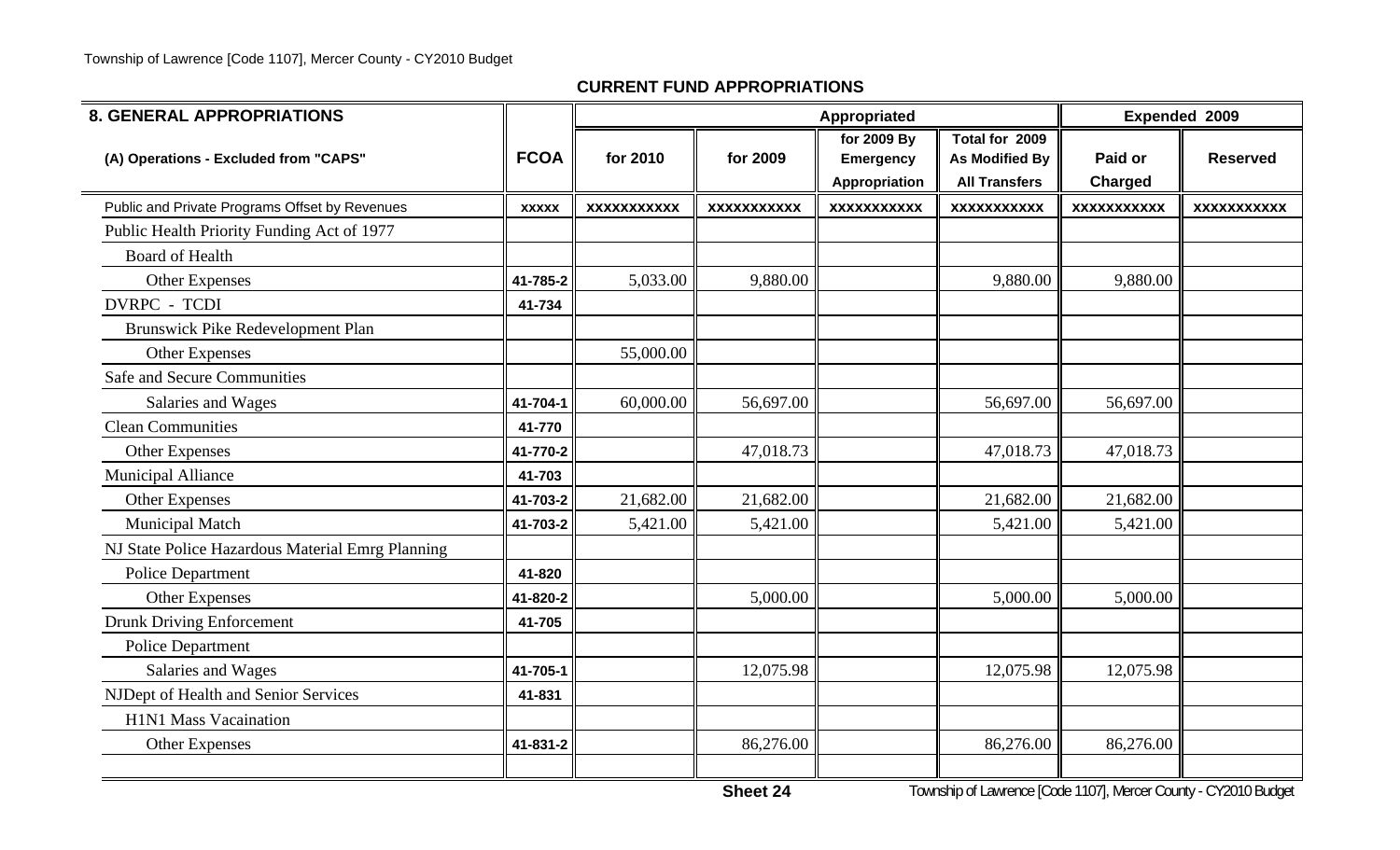[Extra Sheet]

| <b>8. GENERAL APPROPRIATIONS</b>                           |               |                    |                    | Appropriated                                     |                                                                 | Expended 2009             |                    |  |
|------------------------------------------------------------|---------------|--------------------|--------------------|--------------------------------------------------|-----------------------------------------------------------------|---------------------------|--------------------|--|
| [Extra Sheet]<br>(A) Operations - Excluded from "CAPS"     | <b>FCOA</b>   | for 2010           | for 2009           | for 2009 By<br><b>Emergency</b><br>Appropriation | Total for 2009<br><b>As Modified By</b><br><b>All Transfers</b> | Paid or<br><b>Charged</b> | <b>Reserved</b>    |  |
| Public and Private Programs Offset by Revenues (continued) | <b>XXXXXX</b> | <b>XXXXXXXXXXX</b> | <b>XXXXXXXXXXX</b> | <b>XXXXXXXXXXX</b>                               | <b>XXXXXXXXXXX</b>                                              | <b>XXXXXXXXXXX</b>        | <b>XXXXXXXXXXX</b> |  |
| Association of New Jersey Environmental Commissions        | 41-832        |                    |                    |                                                  |                                                                 |                           |                    |  |
| Smart Growth Planning, Green Building                      |               |                    |                    |                                                  |                                                                 |                           |                    |  |
| <b>Environmental Sustainability Element</b>                |               |                    |                    |                                                  |                                                                 |                           |                    |  |
| <b>Other Expenses</b>                                      | 41-832-2      |                    | 7,000.00           |                                                  | 7,000.00                                                        | 7,000.00                  |                    |  |
| Division of Highway Traffic Safety                         |               |                    |                    |                                                  |                                                                 |                           |                    |  |
| Click It or Ticket 2009                                    | 41-725-1      |                    |                    |                                                  |                                                                 |                           |                    |  |
| Police                                                     |               |                    |                    |                                                  |                                                                 |                           |                    |  |
| Salaries and Wages                                         |               |                    | 4,000.00           |                                                  | 4,000.00                                                        | 4,000.00                  |                    |  |
| N.J. DEP Division of Parks and Forestry                    | 41-808        |                    |                    |                                                  |                                                                 |                           |                    |  |
| 2009 Business Stimulus Fund                                |               |                    |                    |                                                  |                                                                 |                           |                    |  |
| <b>Other Expenses</b>                                      |               | 7,000.00           |                    |                                                  |                                                                 |                           |                    |  |
| N.J. Body Armor Grant                                      |               |                    |                    |                                                  |                                                                 |                           |                    |  |
| Police - Other Expenses                                    | 41-715-2      | 2,160.42           | 6,777.74           |                                                  | 6,777.74                                                        | 6,777.74                  |                    |  |
| <b>Alcohol Education</b>                                   | 41-713        |                    |                    |                                                  |                                                                 |                           |                    |  |
| <b>Municipal Court</b>                                     |               |                    |                    |                                                  |                                                                 |                           |                    |  |
| Other Expenses                                             | 41-713-1      |                    | 4,455.31           |                                                  | 4,455.31                                                        | 4,455.31                  |                    |  |
| <b>Bristol Meyers Squibb</b>                               |               |                    |                    |                                                  |                                                                 |                           |                    |  |
| <b>Safety Town Grant</b>                                   |               |                    |                    |                                                  |                                                                 |                           |                    |  |
| Other Expenses                                             |               | 3,500.00           |                    |                                                  |                                                                 |                           |                    |  |
| State of N.J. Housing Building Inspection                  |               |                    |                    |                                                  |                                                                 |                           |                    |  |
| Salaries and Wages                                         | 41-713-1      | 1,954.00           | 2,274.00           |                                                  | 2,274.00                                                        | 2,274.00                  |                    |  |
| N.J. Department of Environmental Protection                | 41-787        |                    |                    |                                                  |                                                                 |                           |                    |  |
| <b>Recycling Tonnage Grant</b>                             | 41-787-2      |                    |                    |                                                  |                                                                 |                           |                    |  |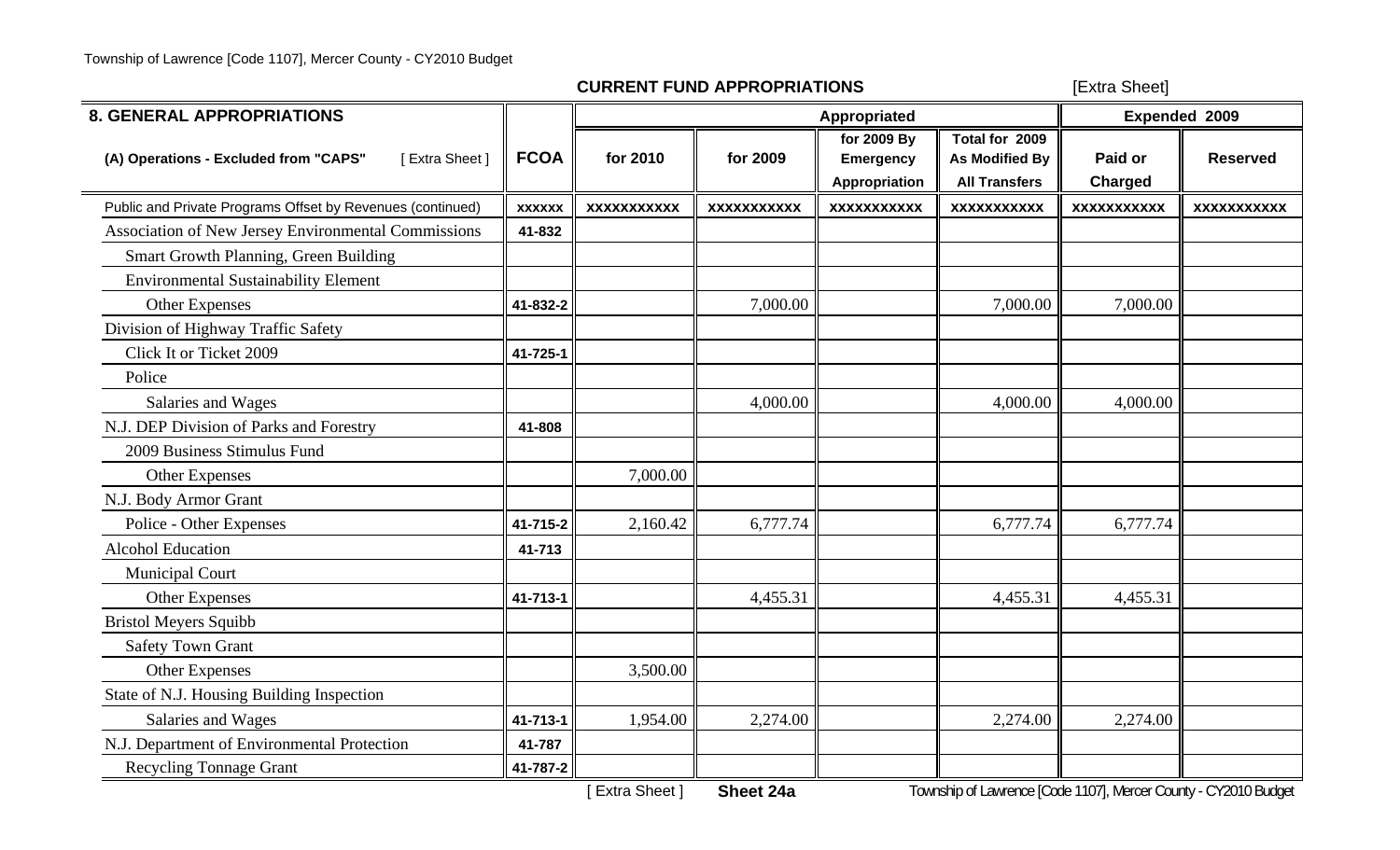[Extra Sheet]

| <b>8. GENERAL APPROPRIATIONS</b>                           |               |                    |                    | Appropriated                                     |                                                                 |                           | Expended 2009      |
|------------------------------------------------------------|---------------|--------------------|--------------------|--------------------------------------------------|-----------------------------------------------------------------|---------------------------|--------------------|
| [Extra Sheet]<br>(A) Operations - Excluded from "CAPS"     | <b>FCOA</b>   | for 2010           | for 2009           | for 2009 By<br><b>Emergency</b><br>Appropriation | Total for 2009<br><b>As Modified By</b><br><b>All Transfers</b> | Paid or<br><b>Charged</b> | <b>Reserved</b>    |
| Public and Private Programs Offset by Revenues (continued) | <b>XXXXXX</b> | <b>XXXXXXXXXXX</b> | <b>XXXXXXXXXXX</b> | <b>XXXXXXXXXXX</b>                               | <b>XXXXXXXXXXX</b>                                              | <b>XXXXXXXXXXX</b>        | <b>XXXXXXXXXXX</b> |
| NJ DL&PS Div. of Highway Traffic Cell Phone Enforcemt      | 41-835        |                    |                    |                                                  |                                                                 |                           |                    |
| Police                                                     |               |                    |                    |                                                  |                                                                 |                           |                    |
| Salaries and Wages                                         | 41-835-1      |                    | 4,000.00           |                                                  | 4,000.00                                                        | 4,000.00                  |                    |
| NJ DL&PS Div. of Highway Traffice Speed Enforcement        | 41-836        |                    |                    |                                                  |                                                                 |                           |                    |
| Police                                                     |               |                    |                    |                                                  |                                                                 |                           |                    |
| Salaries and Wages                                         | 41-836-1      |                    | 4,000.00           |                                                  | 4,000.00                                                        | 4,000.00                  |                    |
| New Jersey Clean Energy Program                            | 41-837        |                    |                    |                                                  |                                                                 |                           |                    |
| <b>Energy Audit</b>                                        |               |                    |                    |                                                  |                                                                 |                           |                    |
| Other Expenses                                             | 41-837        |                    | 15,050.25          |                                                  | 15,050.25                                                       | 15,050.25                 |                    |
| NJ State Police Emergency Management Assistance            |               |                    |                    |                                                  |                                                                 |                           |                    |
| Office of Emergency Management                             | 41-822        |                    |                    |                                                  |                                                                 |                           |                    |
| Salaries and Wages                                         | 41-822-1      | 9,987.00           |                    |                                                  |                                                                 |                           |                    |
| Other Expenses                                             | 41-822-2      |                    | 5,000.00           |                                                  | 5,000.00                                                        | 5,000.00                  |                    |
| New Jersey Health Officers Association                     | 41-838        |                    |                    |                                                  |                                                                 |                           |                    |
| <b>Communications Equipment Public Health Response</b>     |               |                    |                    |                                                  |                                                                 |                           |                    |
| Other Expenses                                             | 41-838-2      |                    | 2,150.00           |                                                  | 2,150.00                                                        | 2,150.00                  |                    |
| NJ Department of Transportation Highway Safety Program     | 41-839        |                    |                    |                                                  |                                                                 |                           |                    |
| Police                                                     |               |                    |                    |                                                  |                                                                 |                           |                    |
| Other Expenses                                             | 41-839-2      |                    | 46,079.15          |                                                  | 46,079.15                                                       | 46,079.15                 |                    |
| New Jersey Division of Highway Traffic Safety              |               |                    |                    |                                                  |                                                                 |                           |                    |
| Over The Limit Under Arrest                                |               |                    |                    |                                                  |                                                                 |                           |                    |
| Police                                                     |               |                    |                    |                                                  |                                                                 |                           |                    |
| Salaries and Wages                                         | 41-825-1      |                    | 16,000.00          |                                                  | 16,000.00                                                       | 16,000.00                 |                    |

[ Extra Sheet ] **Sheet 24b** Township of Lawrence [Code 1107], Mercer County - CY2010 Budget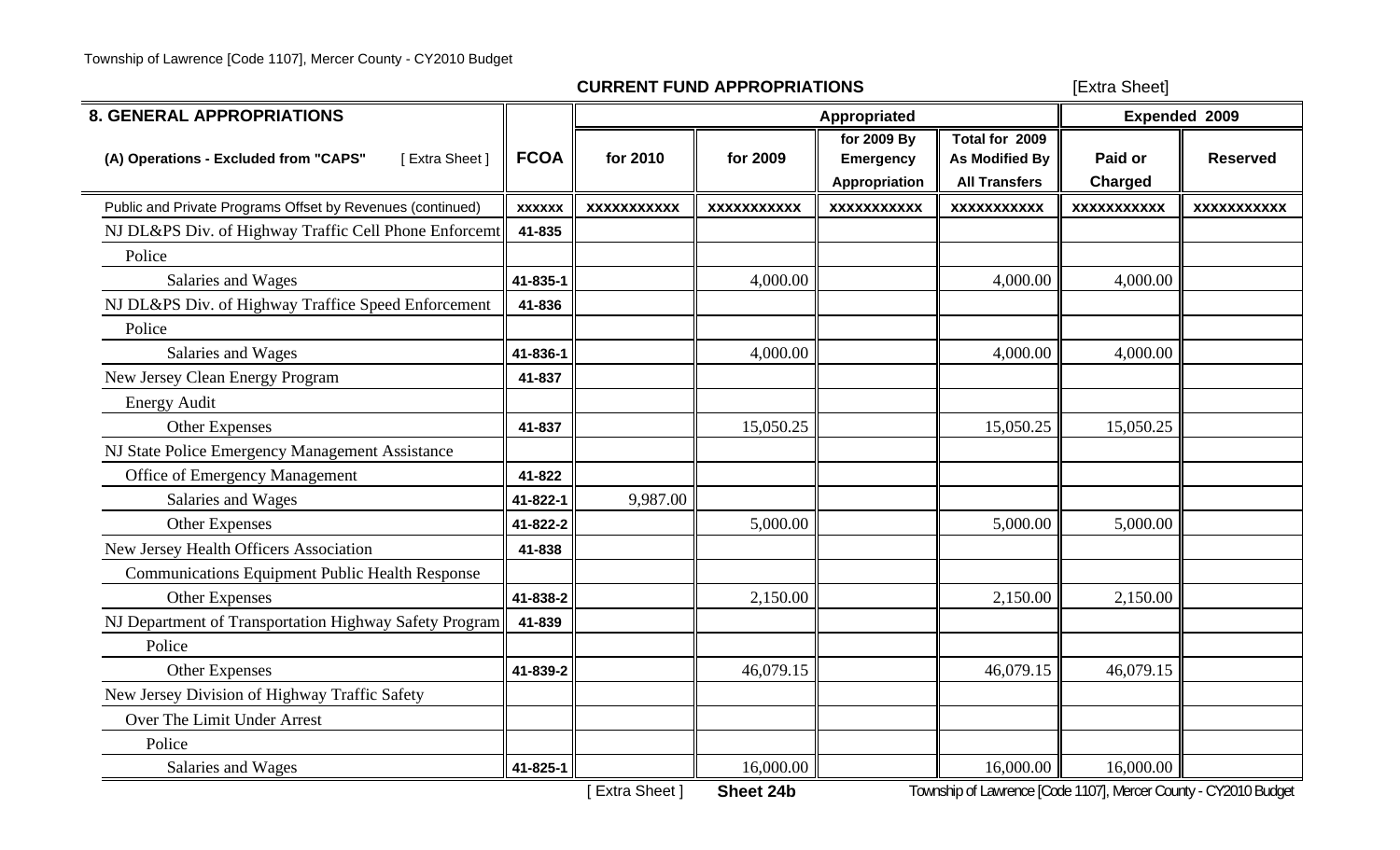[Extra Sheet]

| <b>8. GENERAL APPROPRIATIONS</b>                           |               |                    |                    | Appropriated                                     |                                                                 | Expended 2009             |                    |  |
|------------------------------------------------------------|---------------|--------------------|--------------------|--------------------------------------------------|-----------------------------------------------------------------|---------------------------|--------------------|--|
| [Extra Sheet]<br>(A) Operations - Excluded from "CAPS"     | <b>FCOA</b>   | for 2010           | for 2009           | for 2009 By<br><b>Emergency</b><br>Appropriation | Total for 2009<br><b>As Modified By</b><br><b>All Transfers</b> | Paid or<br><b>Charged</b> | <b>Reserved</b>    |  |
| Public and Private Programs Offset by Revenues (continued) | <b>XXXXXX</b> | <b>XXXXXXXXXXX</b> | <b>XXXXXXXXXXX</b> | <b>XXXXXXXXXXX</b>                               | <b>XXXXXXXXXXX</b>                                              | <b>XXXXXXXXXXX</b>        | <b>XXXXXXXXXXX</b> |  |
| <b>NJDEP Recreation Trails Program</b>                     | 41-841        |                    |                    |                                                  |                                                                 |                           |                    |  |
| Federal Highway Administration                             |               |                    |                    |                                                  |                                                                 |                           |                    |  |
| Other Expenses                                             | 41-841-2      | 25,000.00          | 16,520.00          |                                                  | 16,520.00                                                       | 16,520.00                 |                    |  |
| County of Mercer                                           |               |                    |                    |                                                  |                                                                 |                           |                    |  |
| <b>CDBG</b> Senior Center Renovation/Additions             | 41-840        |                    |                    |                                                  |                                                                 |                           |                    |  |
| <b>Other Expenses</b>                                      | 41-840-2      |                    | 365,950.00         |                                                  | 365,950.00                                                      | 365,950.00                |                    |  |
| NJ DL&PS Div. of Highway Juvenile Justice Comm             |               |                    |                    |                                                  |                                                                 |                           |                    |  |
| <b>Station House Adjustment Program</b>                    | 41-842        |                    |                    |                                                  |                                                                 |                           |                    |  |
| Police                                                     |               |                    |                    |                                                  |                                                                 |                           |                    |  |
| Other Expenses                                             | 41-842-2      |                    | 57,930.00          |                                                  | 57,930.00                                                       | 57,930.00                 |                    |  |
| NJ Department of Health and Senior Services                |               |                    |                    |                                                  |                                                                 |                           |                    |  |
| <b>Hepatitis B Innoculations</b>                           | 41-831        |                    |                    |                                                  |                                                                 |                           |                    |  |
| Other Expenses                                             | 41-831-2      |                    | 235.56             |                                                  | 235.56                                                          | 235.56                    |                    |  |
| N.J. EDA Hazardous Discharge Remediation Fund              |               |                    |                    |                                                  |                                                                 |                           |                    |  |
| <b>Dyson Tract</b>                                         |               |                    |                    |                                                  |                                                                 |                           |                    |  |
| Other Expenses                                             |               | 65,200.00          |                    |                                                  |                                                                 |                           |                    |  |
| N.J. Dept of Law and Public Safety Div of State Police     |               |                    |                    |                                                  |                                                                 |                           |                    |  |
| <b>Hazardous Materials Release</b>                         |               |                    |                    |                                                  |                                                                 |                           |                    |  |
| <b>Other Expenses</b>                                      |               | 9,000.00           |                    |                                                  |                                                                 |                           |                    |  |
| N.J. Dept of Law and Pubic Safety Dif of ABC               |               |                    |                    |                                                  |                                                                 |                           |                    |  |
| Cops in Shops                                              |               |                    |                    |                                                  |                                                                 |                           |                    |  |
| Police                                                     |               |                    |                    |                                                  |                                                                 |                           |                    |  |
| Salaries and Wages                                         |               | 4,600.00           |                    |                                                  |                                                                 |                           |                    |  |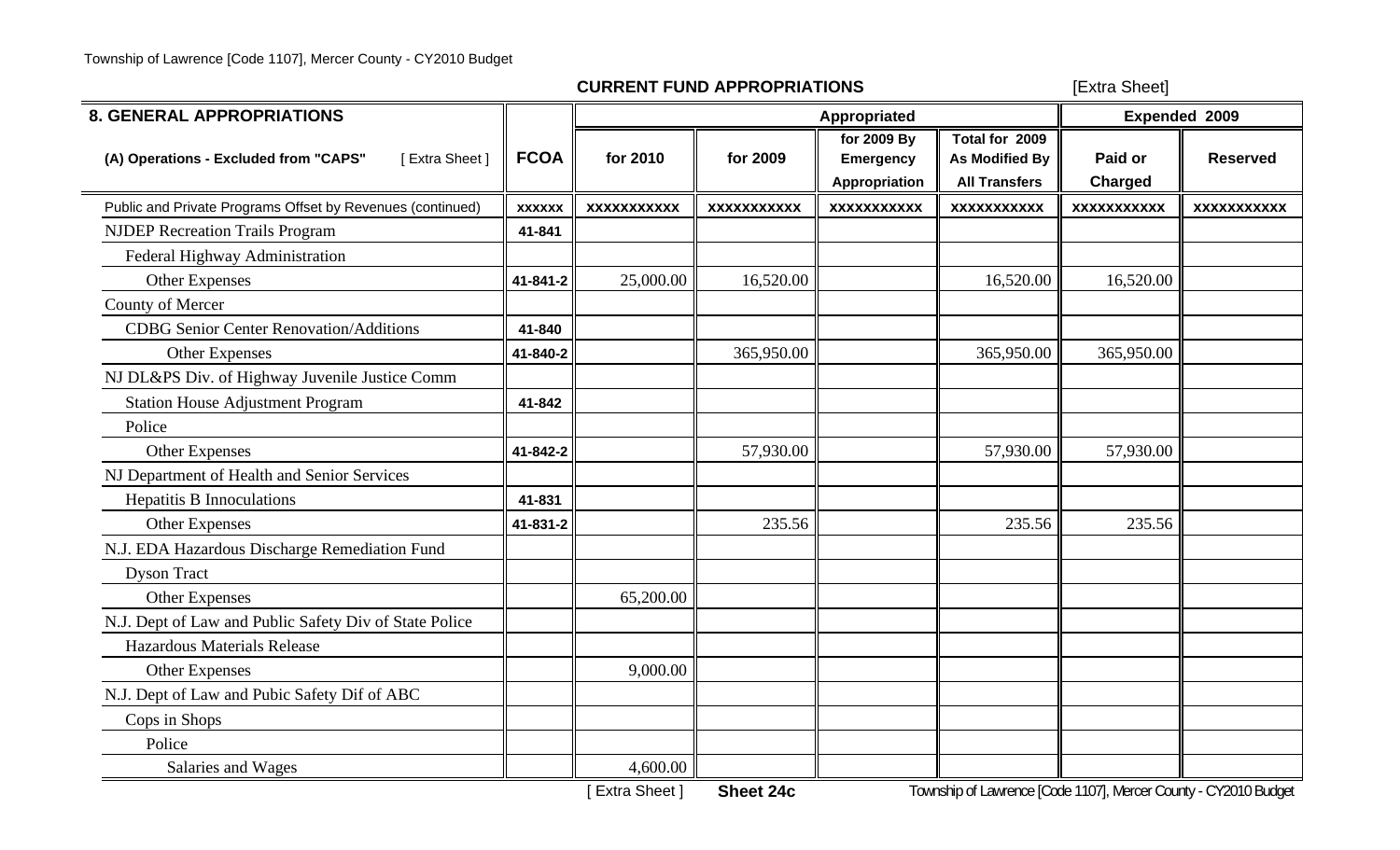$\overline{\phantom{a}}$ 

#### **CURRENT FUND APPROPRIATIONS**

| <b>8. GENERAL APPROPRIATIONS</b>                                     |                      |                                         |                            | Appropriated         |                            | Expended 2009              |                        |
|----------------------------------------------------------------------|----------------------|-----------------------------------------|----------------------------|----------------------|----------------------------|----------------------------|------------------------|
|                                                                      |                      |                                         |                            | for 2009 By          | Total for 2009             |                            |                        |
| (A) Operations - Excluded from "CAPS" (continued)                    | <b>FCOA</b>          | for 2010                                | for 2009                   | <b>Emergency</b>     | As Modified By             | Paid or                    | <b>Reserved</b>        |
|                                                                      |                      |                                         |                            | <b>Appropriation</b> | <b>All Transfers</b>       | <b>Charged</b>             |                        |
| <b>Public and Private Programs Offset</b><br>by Revenues (continued) |                      | <b>XXXXXXXXXXX</b>                      | <b>XXXXXXXXXXX</b>         | <b>XXXXXXXXXXX</b>   | <b>XXXXXXXXXXX</b>         | <b>XXXXXXXXXXX</b>         | <b>XXXXXXXXXXX</b>     |
|                                                                      | <b>XXXXXX</b>        |                                         |                            |                      |                            |                            |                        |
|                                                                      |                      |                                         |                            |                      |                            |                            |                        |
|                                                                      |                      |                                         |                            |                      |                            |                            |                        |
|                                                                      |                      |                                         |                            |                      |                            |                            |                        |
|                                                                      |                      |                                         |                            |                      |                            |                            |                        |
|                                                                      |                      |                                         |                            |                      |                            |                            |                        |
|                                                                      |                      |                                         |                            |                      |                            |                            |                        |
|                                                                      |                      |                                         |                            |                      |                            |                            |                        |
|                                                                      |                      |                                         |                            |                      |                            |                            |                        |
|                                                                      |                      |                                         |                            |                      |                            |                            |                        |
|                                                                      |                      |                                         |                            |                      |                            |                            |                        |
|                                                                      |                      |                                         |                            |                      |                            |                            |                        |
|                                                                      |                      |                                         |                            |                      |                            |                            |                        |
|                                                                      |                      |                                         |                            |                      |                            |                            |                        |
|                                                                      |                      |                                         |                            |                      |                            |                            |                        |
|                                                                      |                      |                                         |                            |                      |                            |                            |                        |
|                                                                      |                      |                                         |                            |                      |                            |                            |                        |
| <b>Total Public and Private Programs Offset</b>                      |                      |                                         |                            |                      |                            |                            |                        |
| by Revenue                                                           | 40-999               | 275,537.42                              | 801,472.72                 | 0.00                 | 801,472.72                 | 801,472.72                 | 0.00                   |
|                                                                      |                      |                                         |                            |                      |                            |                            |                        |
| <b>Total Operations - Excluded from "CAPS"</b><br>Detail:            | 34-305               | 5,385,517.42                            | 5,933,452.72               | 0.00                 | 5,933,452.72               | 5,825,161.07               | 108,291.65             |
|                                                                      |                      |                                         |                            | 0.00                 |                            |                            |                        |
| <b>Salaries &amp; Wages</b><br><b>Other Expenses</b>                 | 34-305-1<br>34-305-2 | 343,521.00<br>$5,041,996.\overline{42}$ | 317,026.98<br>5,616,425.74 | 0.00                 | 317,026.98<br>5,616,425.74 | 240,918.36<br>5,584,242.71 | 76,108.62<br>32,183.03 |
|                                                                      |                      |                                         |                            |                      |                            |                            |                        |

**Sheet 25**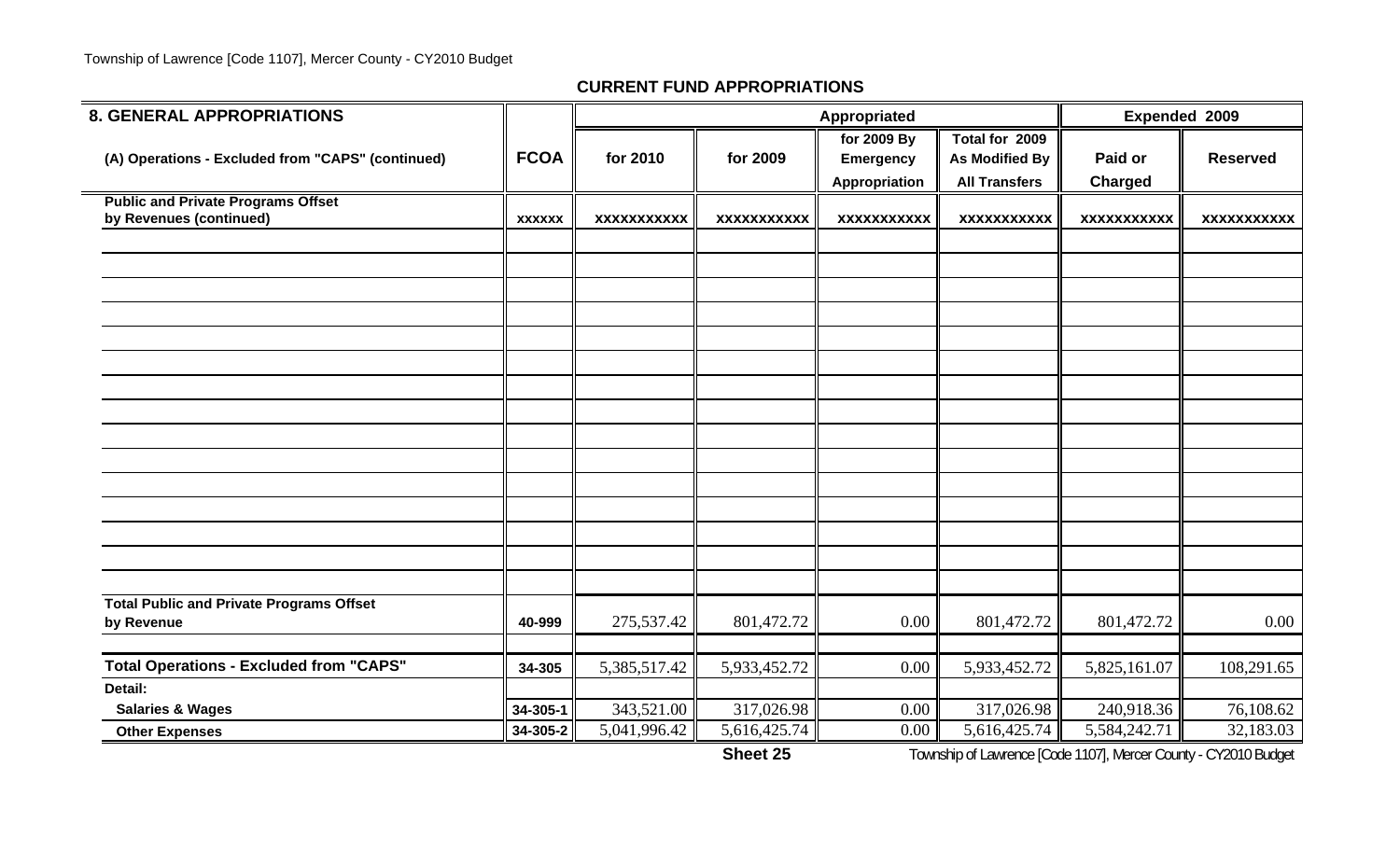| 8. GENERAL APPROPRIATIONS                       |             |           |            | Appropriated                              |                                                                 | Expended 2009             |                 |
|-------------------------------------------------|-------------|-----------|------------|-------------------------------------------|-----------------------------------------------------------------|---------------------------|-----------------|
| (C) Capital Improvements - Excluded from "CAPS" | <b>FCOA</b> | for 2010  | for 2009   | for 2009 By<br>Emergency<br>Appropriation | Total for 2009<br><b>As Modified By</b><br><b>All Transfers</b> | Paid or<br><b>Charged</b> | <b>Reserved</b> |
| <b>Down Payments on Improvements</b>            | 44-902      |           |            |                                           |                                                                 |                           |                 |
| <b>Capital Improvement Fund</b>                 | 44-901      | 75,000.00 | 105,000.00 | <b>XXXXXXXXXX</b>                         | 105,000.00                                                      | 105,000.00                |                 |
|                                                 |             |           |            |                                           |                                                                 |                           |                 |
|                                                 |             |           |            |                                           |                                                                 |                           |                 |
|                                                 |             |           |            |                                           |                                                                 |                           |                 |
|                                                 |             |           |            |                                           |                                                                 |                           |                 |
|                                                 |             |           |            |                                           |                                                                 |                           |                 |
|                                                 |             |           |            |                                           |                                                                 |                           |                 |
|                                                 |             |           |            |                                           |                                                                 |                           |                 |
|                                                 |             |           |            |                                           |                                                                 |                           |                 |
|                                                 |             |           |            |                                           |                                                                 |                           |                 |
|                                                 |             |           |            |                                           |                                                                 |                           |                 |
|                                                 |             |           |            |                                           |                                                                 |                           |                 |
|                                                 |             |           |            |                                           |                                                                 |                           |                 |
|                                                 |             |           |            |                                           |                                                                 |                           |                 |
|                                                 |             |           |            |                                           |                                                                 |                           |                 |
|                                                 |             |           |            |                                           |                                                                 |                           |                 |
|                                                 |             |           |            |                                           |                                                                 |                           |                 |
|                                                 |             |           |            |                                           |                                                                 |                           |                 |
|                                                 |             |           |            |                                           |                                                                 |                           |                 |
|                                                 |             |           |            |                                           |                                                                 |                           |                 |
|                                                 |             |           |            |                                           |                                                                 |                           |                 |
|                                                 |             |           |            |                                           |                                                                 |                           |                 |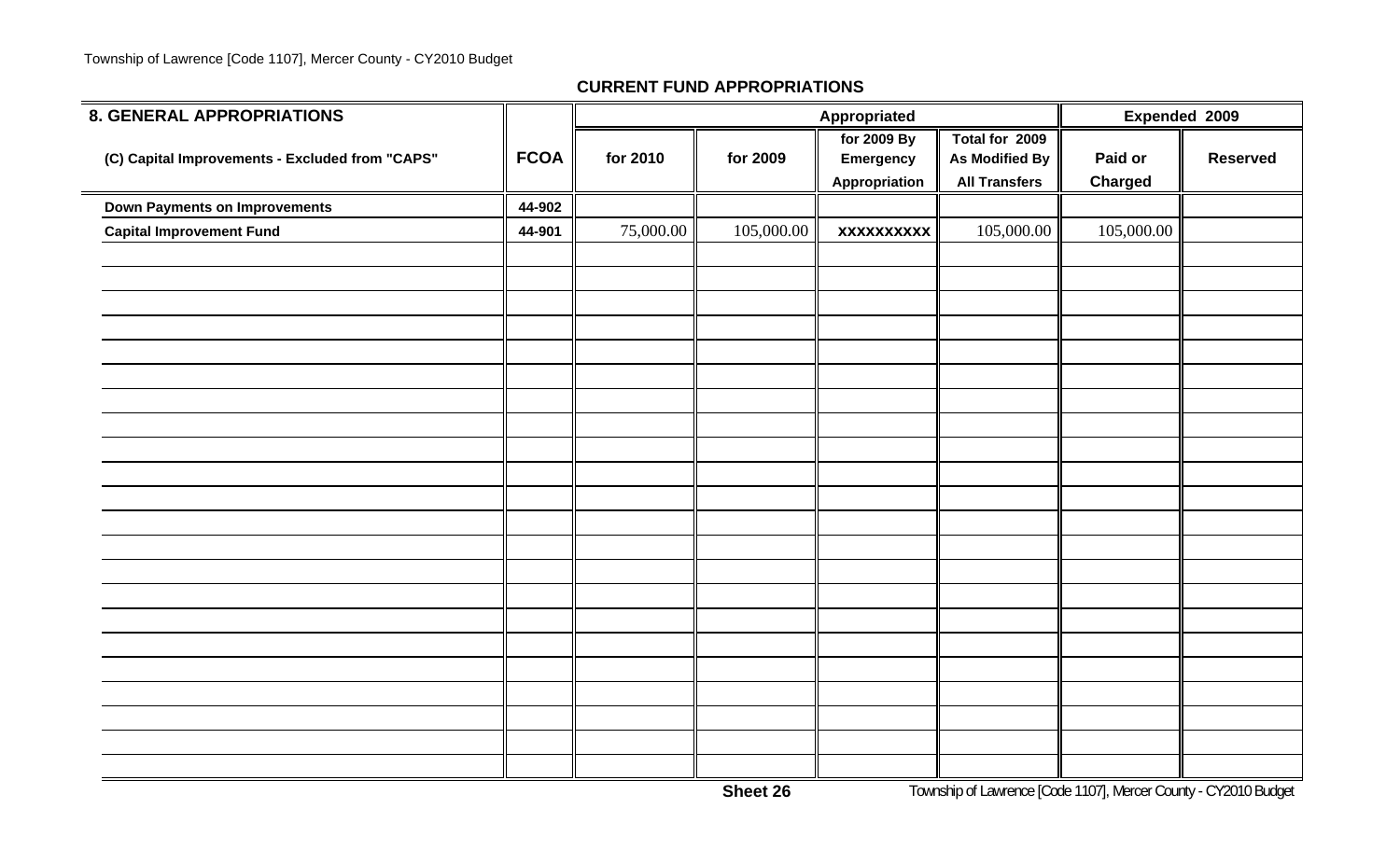| <b>8. GENERAL APPROPRIATIONS</b>                       |               |                    |                    | Appropriated                                     |                                                                 | Expended 2009             |                    |
|--------------------------------------------------------|---------------|--------------------|--------------------|--------------------------------------------------|-----------------------------------------------------------------|---------------------------|--------------------|
| (C) Capital Improvements - Excluded from "CAPS"        | <b>FCOA</b>   | for 2010           | for 2009           | for 2009 By<br><b>Emergency</b><br>Appropriation | Total for 2009<br><b>As Modified By</b><br><b>All Transfers</b> | Paid or<br><b>Charged</b> | <b>Reserved</b>    |
|                                                        |               |                    |                    |                                                  |                                                                 |                           |                    |
|                                                        |               |                    |                    |                                                  |                                                                 |                           |                    |
|                                                        |               |                    |                    |                                                  |                                                                 |                           |                    |
|                                                        |               |                    |                    |                                                  |                                                                 |                           |                    |
| <b>Public and Private Programs Offset by Revenues:</b> | <b>XXXXXX</b> | <b>XXXXXXXXXXX</b> | <b>XXXXXXXXXXX</b> | <b>XXXXXXXXXXX</b>                               | <b>XXXXXXXXXXX</b>                                              | <b>XXXXXXXXXXX</b>        | <b>XXXXXXXXXXX</b> |
| New Jersey DOT Trust Fund Authority Act                | 41-865        |                    |                    |                                                  |                                                                 |                           |                    |
|                                                        |               |                    |                    |                                                  |                                                                 |                           |                    |
|                                                        |               |                    |                    |                                                  |                                                                 |                           |                    |
|                                                        |               |                    |                    |                                                  |                                                                 |                           |                    |
|                                                        |               |                    |                    |                                                  |                                                                 |                           |                    |
|                                                        |               |                    |                    |                                                  |                                                                 |                           |                    |
|                                                        |               |                    |                    |                                                  |                                                                 |                           |                    |
|                                                        |               |                    |                    |                                                  |                                                                 |                           |                    |
|                                                        |               |                    |                    |                                                  |                                                                 |                           |                    |
|                                                        |               |                    |                    |                                                  |                                                                 |                           |                    |
|                                                        |               |                    |                    |                                                  |                                                                 |                           |                    |
|                                                        |               |                    |                    |                                                  |                                                                 |                           |                    |
|                                                        |               |                    |                    |                                                  |                                                                 |                           |                    |
|                                                        |               |                    |                    |                                                  |                                                                 |                           |                    |
|                                                        |               |                    |                    |                                                  |                                                                 |                           |                    |
| Total Capital Improvements - Excluded from "CAPS"      | 44-999        | 75,000.00          | 105,000.00         | $0.00\,$                                         | 105,000.00                                                      | 105,000.00                | $0.00\,$           |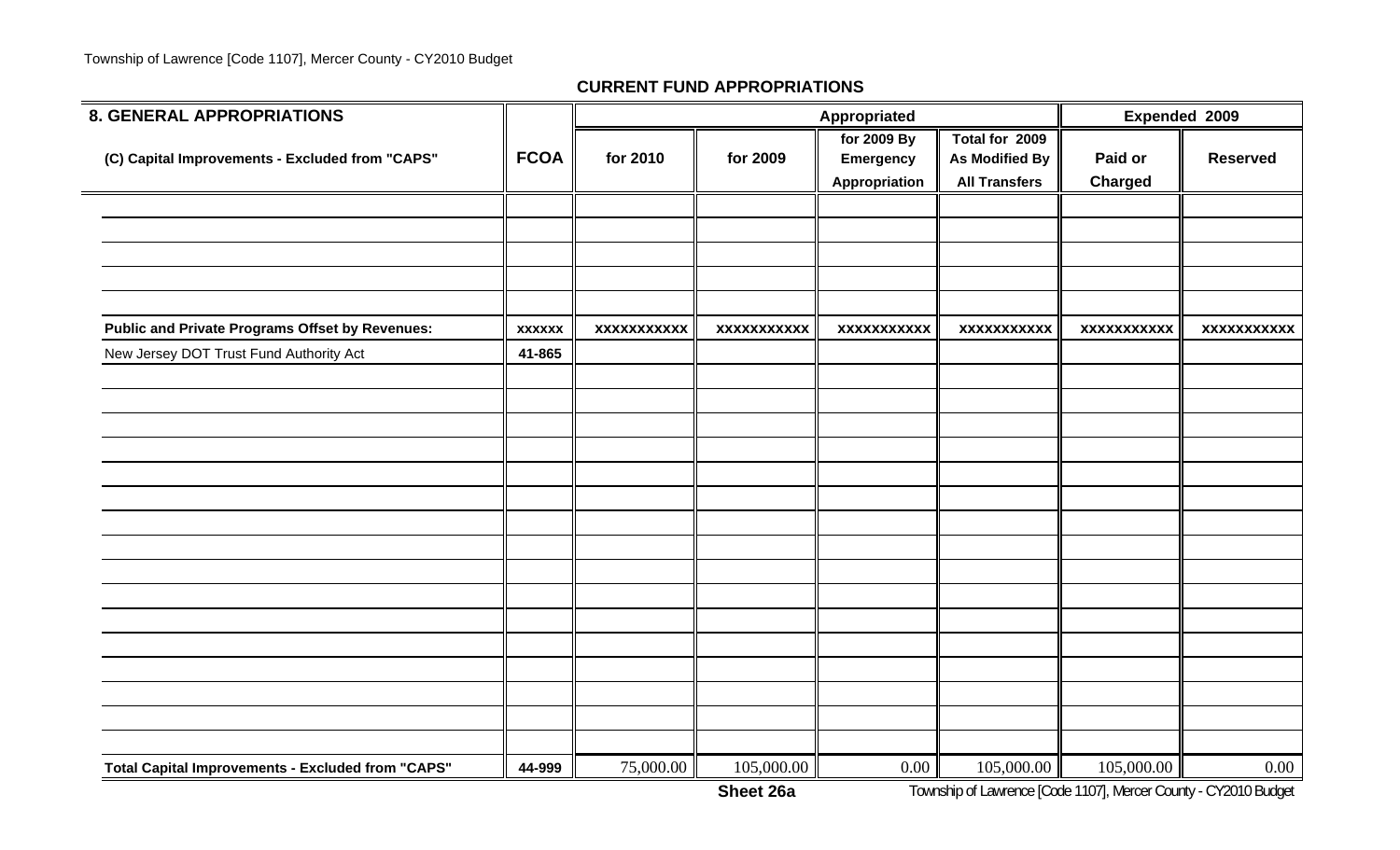| <b>8. GENERAL APPROPRIATIONS</b>                           |               |                    |                    | Appropriated                                     |                                                                 | <b>Expended 2009</b>      |                    |
|------------------------------------------------------------|---------------|--------------------|--------------------|--------------------------------------------------|-----------------------------------------------------------------|---------------------------|--------------------|
| (D) Municipal Debt Service - Excluded from "CAPS"          | <b>FCOA</b>   | for 2010           | for 2009           | for 2009 By<br><b>Emergency</b><br>Appropriation | Total for 2009<br><b>As Modified By</b><br><b>All Transfers</b> | Paid or<br><b>Charged</b> | <b>Reserved</b>    |
| Payment of Bond Principal                                  | 45-920        | 2,850,000.00       | 2,800,000.00       |                                                  | 2,800,000.00                                                    | 2,800,000.00              | <b>XXXXXXXXXXX</b> |
| Payment of Bond Anticipation Notes and Capital Notes       | 45-925        |                    |                    |                                                  |                                                                 |                           | <b>XXXXXXXXXXX</b> |
| Interest on Bonds                                          | 45-930        | 815,300.00         | 913,345.00         |                                                  | 913,345.00                                                      | 913,345.00                | <b>XXXXXXXXXXX</b> |
| Interest on Notes                                          | 45-935        | 32,800.00          |                    |                                                  |                                                                 |                           | <b>XXXXXXXXXXX</b> |
| <b>Green Trust Loan Program:</b>                           | <b>XXXXXX</b> | <b>XXXXXXXXXXX</b> | <b>XXXXXXXXXXX</b> | <b>XXXXXXXXXXX</b>                               | <b>XXXXXXXXXXX</b>                                              | <b>XXXXXXXXXXX</b>        | <b>XXXXXXXXXXX</b> |
| Loan Repayments for Principal and Interest                 | 45-940        |                    |                    |                                                  |                                                                 |                           | <b>XXXXXXXXXXX</b> |
| New Jersey Environmental Infrastructure Trust              | 45-941        |                    |                    |                                                  |                                                                 |                           | <b>XXXXXXXXXXX</b> |
|                                                            |               |                    |                    |                                                  |                                                                 |                           | <b>XXXXXXXXXXX</b> |
|                                                            |               |                    |                    |                                                  |                                                                 |                           | <b>XXXXXXXXXXX</b> |
|                                                            |               |                    |                    |                                                  |                                                                 |                           | <b>XXXXXXXXXXX</b> |
|                                                            |               |                    |                    |                                                  |                                                                 |                           | <b>XXXXXXXXXXX</b> |
|                                                            |               |                    |                    |                                                  |                                                                 |                           | <b>XXXXXXXXXXX</b> |
|                                                            |               |                    |                    |                                                  |                                                                 |                           | <b>XXXXXXXXXXX</b> |
|                                                            |               |                    |                    |                                                  |                                                                 |                           | <b>XXXXXXXXXXX</b> |
|                                                            |               |                    |                    |                                                  |                                                                 |                           | <b>XXXXXXXXXXX</b> |
|                                                            |               |                    |                    |                                                  |                                                                 |                           | <b>XXXXXXXXXXX</b> |
|                                                            |               |                    |                    |                                                  |                                                                 |                           | <b>XXXXXXXXXXX</b> |
| Capital Lease Obligations Approved Prior to 7/1/2007       |               |                    |                    |                                                  |                                                                 |                           | <b>XXXXXXXXXXX</b> |
| Principal                                                  | 45-941        |                    |                    |                                                  |                                                                 |                           | <b>XXXXXXXXXXX</b> |
| Interest                                                   | 45-941        |                    |                    |                                                  |                                                                 |                           | <b>XXXXXXXXXXX</b> |
| Capital Lease Obligations Approved After 7/1/2007          |               |                    |                    |                                                  |                                                                 |                           | <b>XXXXXXXXXXX</b> |
| Principal                                                  | 45-941        |                    |                    |                                                  |                                                                 |                           | <b>XXXXXXXXXXX</b> |
| Interest                                                   | 45-941        |                    |                    |                                                  |                                                                 |                           | <b>XXXXXXXXXXX</b> |
| <b>Total Municipal Debt Service - Excluded from "CAPS"</b> | 45-999        | 3,698,100.00       | 3,713,345.00       | $0.00\,$                                         | 3,713,345.00                                                    | 3,713,345.00              | <b>XXXXXXXXXXX</b> |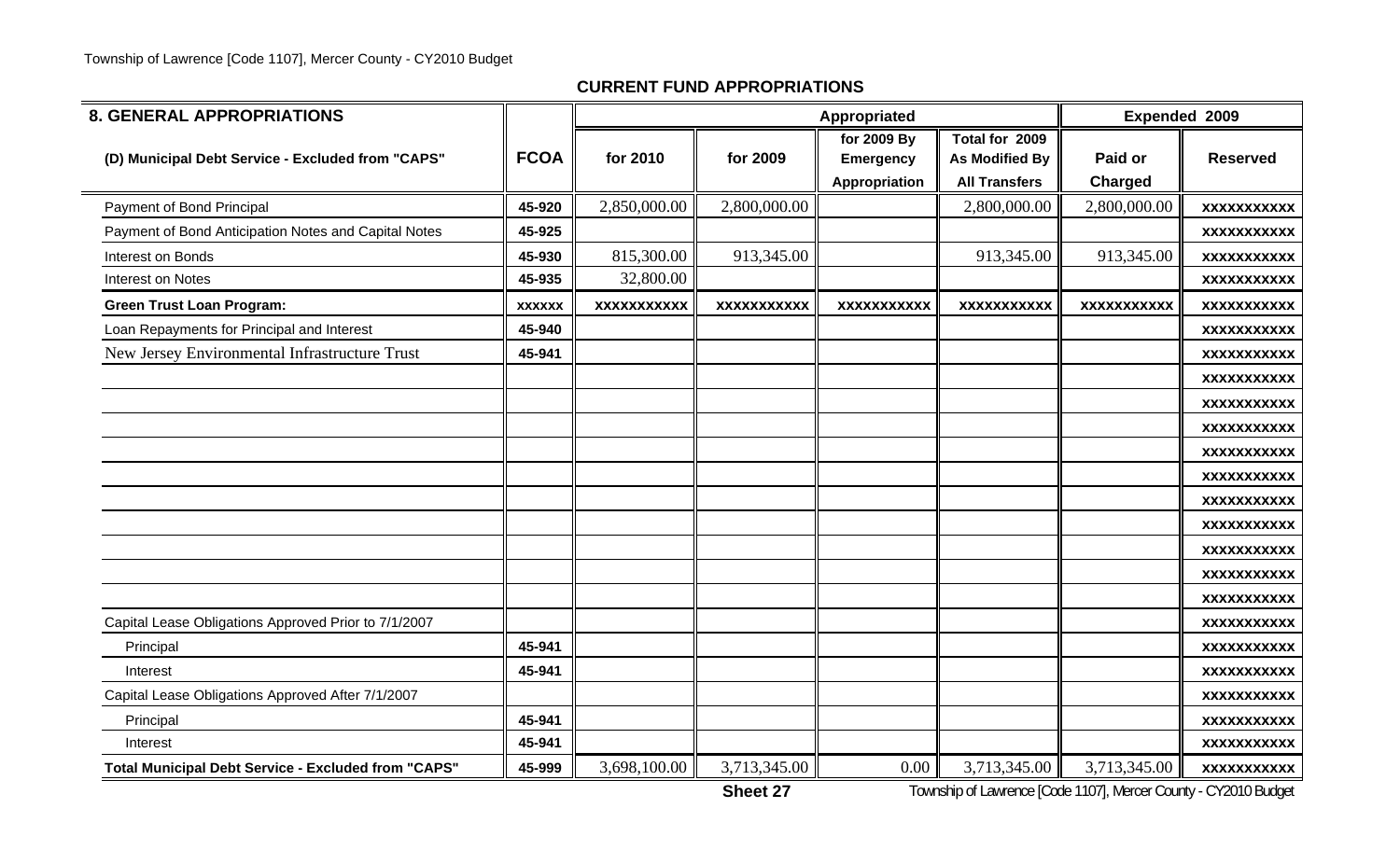| <b>8. GENERAL APPROPRIATIONS</b>                                                               |              |                    |                    | Appropriated       |                      | Expended 2009      |                    |
|------------------------------------------------------------------------------------------------|--------------|--------------------|--------------------|--------------------|----------------------|--------------------|--------------------|
|                                                                                                |              |                    |                    | for 2009 By        | Total for 2009       |                    |                    |
| (E) Deferred Charges - Municipal -                                                             | <b>FCOA</b>  | for 2010           | for 2009           | <b>Emergency</b>   | As Modified By       | Paid or            | <b>Reserved</b>    |
| <b>Excluded from "CAPS"</b>                                                                    |              |                    |                    | Appropriation      | <b>All Transfers</b> | Charged            |                    |
| (1) DEFERRED CHARGES:                                                                          | <b>XXXXX</b> | <b>XXXXXXXXXXX</b> | <b>XXXXXXXXXXX</b> | <b>XXXXXXXXXXX</b> | <b>XXXXXXXXXXX</b>   | <b>XXXXXXXXXXX</b> | <b>XXXXXXXXXXX</b> |
| <b>Emergency Authorizations</b>                                                                | 46-870       |                    |                    | <b>XXXXXXXXXXX</b> |                      |                    | <b>XXXXXXXXXXX</b> |
| <b>Special Emergency Authorizations-</b><br>5 Years (N.J.S. 40A:4-55)                          | 46-875       |                    |                    | <b>XXXXXXXXXXX</b> |                      |                    | XXXXXXXXXXX        |
| <b>Special Emergency Authorizations-</b><br>3 Years (N.J.S. 40A:4-55.1 & 40A:4-55.13)          | 46-871       |                    |                    | <b>XXXXXXXXXXX</b> |                      |                    | <b>XXXXXXXXXXX</b> |
| Deferred Charge                                                                                |              |                    |                    | <b>XXXXXXXXXXX</b> |                      |                    | <b>XXXXXXXXXXX</b> |
| <b>School Lease</b>                                                                            | 46-877       |                    |                    | <b>XXXXXXXXXXX</b> |                      |                    | <b>XXXXXXXXXXX</b> |
| Deficit in General Capital Fund                                                                |              |                    |                    | <b>XXXXXXXXXXX</b> |                      |                    | XXXXXXXXXXX        |
|                                                                                                |              |                    |                    | XXXXXXXXXX         |                      |                    | XXXXXXXXXXX        |
|                                                                                                |              |                    |                    | <b>XXXXXXXXXXX</b> |                      |                    | <b>XXXXXXXXXXX</b> |
|                                                                                                |              |                    |                    | <b>XXXXXXXXXXX</b> |                      |                    | XXXXXXXXXXX        |
|                                                                                                |              |                    |                    | <b>XXXXXXXXXXX</b> |                      |                    | <b>XXXXXXXXXXX</b> |
|                                                                                                |              |                    |                    | XXXXXXXXXX         |                      |                    | XXXXXXXXXXX        |
|                                                                                                |              |                    |                    | <b>XXXXXXXXXXX</b> |                      |                    | XXXXXXXXXXX        |
|                                                                                                |              |                    |                    | XXXXXXXXXXX        |                      |                    | XXXXXXXXXXX        |
| Total Deferred Charges - Municipal -<br><b>Excluded from "CAPS"</b>                            | 46-999       | 0.00               | 0.00               | <b>XXXXXXXXXXX</b> | 0.00                 | 0.00               | XXXXXXXXXXX        |
| (F) Judgements (N.J.S. 40A:4-45.3cc)                                                           | 37-480       |                    |                    |                    |                      |                    |                    |
| (N) Transferred to Board of Education for Use of<br>Local Schools (N.J.S.A. 40:48-17.1 & 17.3) | 29-405       |                    |                    | <b>XXXXXXXXXXX</b> |                      |                    | XXXXXXXXXXX        |
|                                                                                                |              |                    |                    | <b>XXXXXXXXXXX</b> |                      |                    | <b>XXXXXXXXXXX</b> |
| (G) With Prior Consent of Local Finance Board:<br><b>Cash Deficit of Preceeding Year</b>       | 46-885       |                    |                    | <b>XXXXXXXXXXX</b> |                      |                    | <b>XXXXXXXXXXX</b> |
|                                                                                                |              |                    |                    | <b>XXXXXXXXXXX</b> |                      |                    | <b>XXXXXXXXXXX</b> |
| (H-2) Total General Appropriations for Municipal<br><b>Purposes Excluded from "CAPS"</b>       | 34-309       | 9,158,617.42       | 9,751,797.72       | 0.00               | 9,751,797.72         | 9,643,506.07       | 108,291.65         |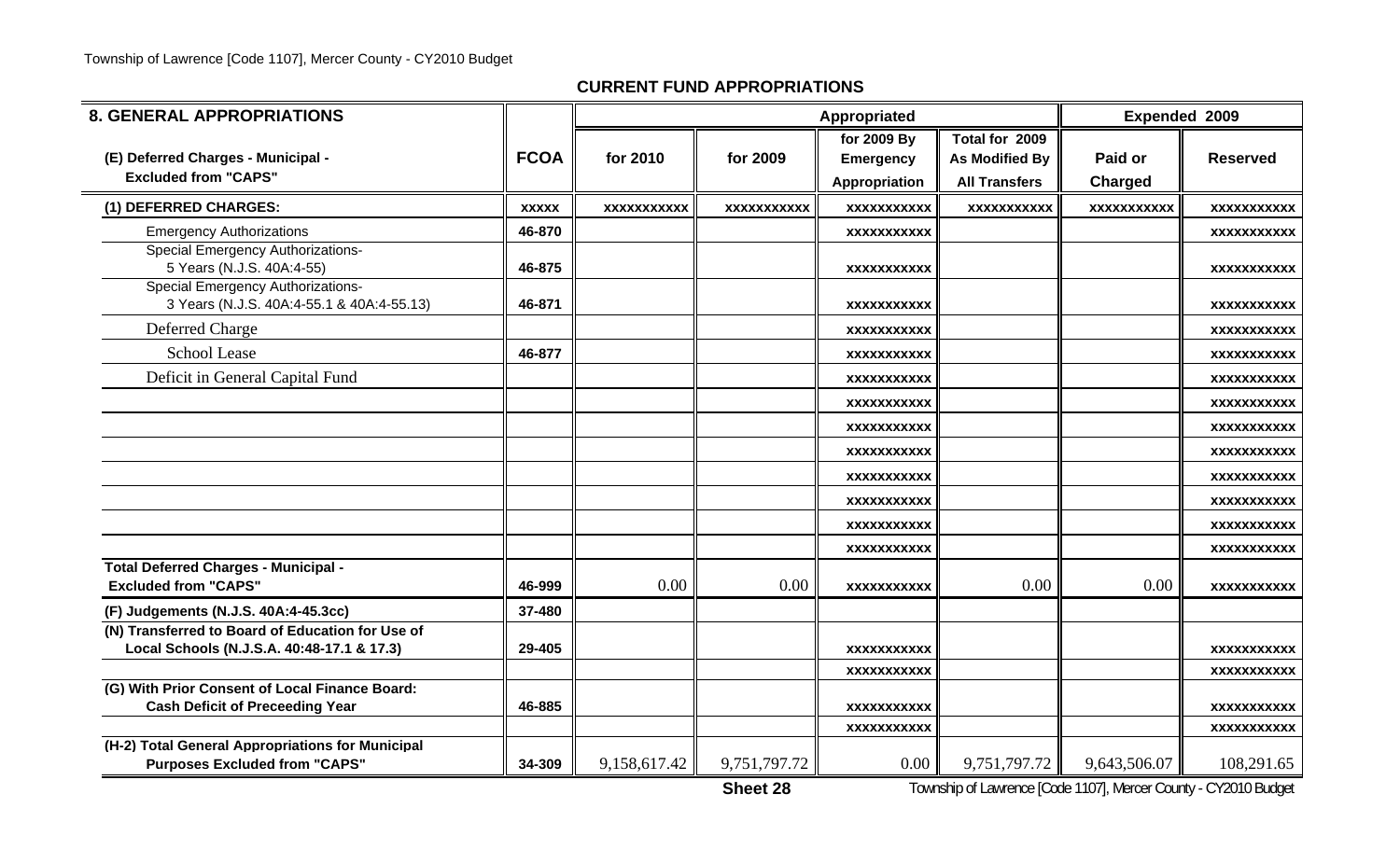| <b>8. GENERAL APPROPRIATIONS</b>                                                                            |               |                    |                    | <b>Expended 2009</b> |                      |                    |                    |
|-------------------------------------------------------------------------------------------------------------|---------------|--------------------|--------------------|----------------------|----------------------|--------------------|--------------------|
|                                                                                                             |               |                    |                    | for 2009 By          | Total for 2009       |                    |                    |
|                                                                                                             | <b>FCOA</b>   | for 2010           | for 2009           | <b>Emergency</b>     | As Modified By       | Paid or            | <b>Reserved</b>    |
|                                                                                                             |               |                    |                    | Appropriation        | <b>All Transfers</b> | Charged            |                    |
| For Local District School Purposes -                                                                        | <b>XXXXXX</b> | <b>XXXXXXXX.XX</b> | <b>XXXXXXXX.XX</b> | <b>XXXXXXXX.XX</b>   | <b>XXXXXXXX.XX</b>   | <b>XXXXXXXX.XX</b> | <b>XXXXXXXX.XX</b> |
| <b>Excluded from "CAPS"</b>                                                                                 |               |                    |                    |                      |                      |                    |                    |
| (I) Type 1 District School Debt Service                                                                     | <b>XXXXXX</b> | <b>XXXXXXXX.XX</b> | <b>XXXXXXXX.XX</b> | <b>XXXXXXXX.XX</b>   | <b>XXXXXXXX.XX</b>   | XXXXXXXX.XX        | <b>XXXXXXXX.XX</b> |
| Payment of Bond Principal                                                                                   | 48-920        |                    |                    |                      |                      |                    | XXXXXXXX.XX        |
| Payment of Bond Anticipation Notes                                                                          | 48-925        |                    |                    |                      |                      |                    | XXXXXXXX.XX        |
| Interest on Bonds                                                                                           | 48-930        |                    |                    |                      |                      |                    | XXXXXXXX.XX        |
| Interest on Notes                                                                                           | 48-935        |                    |                    |                      |                      |                    | <b>XXXXXXXX.XX</b> |
|                                                                                                             |               |                    |                    |                      |                      |                    | <b>XXXXXXXX.XX</b> |
|                                                                                                             |               |                    |                    |                      |                      |                    | <b>XXXXXXXX.XX</b> |
| <b>Total of Type 1 District School Debt Service</b>                                                         |               |                    |                    |                      |                      |                    |                    |
| - Excluded from "CAPS"                                                                                      | 48-999        | 0.00               | 0.00               | 0.00                 | 0.00                 | 0.00               | <b>XXXXXXXX.XX</b> |
| (J) Deferred Charges and Statutory Expenditures -<br>Local School - Excluded from "CAPS"                    | <b>XXXXXX</b> | XXXXXXXX.XX        | XXXXXXXX.XX        | XXXXXXXX.XX          | XXXXXXXX.XX          | <b>XXXXXXXX.XX</b> | <b>XXXXXXXX.XX</b> |
| <b>Emergency Authorizations - Schools</b>                                                                   | 29-406        |                    |                    | <b>XXXXXXXX.XX</b>   |                      |                    | <b>XXXXXXXX.XX</b> |
| Capital Project for Land, Building or Equipment<br>N.J.S. 18A:22-20                                         | 29-407        |                    |                    |                      |                      |                    | <b>XXXXXXXX.XX</b> |
| <b>Total of Deferred Charges and Statutory Expen-</b>                                                       |               | 0.00               | 0.00               |                      |                      |                    |                    |
| ditures-Local School - Excluded from "CAPS"<br>(K) Total Municipal Appropriations for Local District School | 29-409        |                    |                    | 0.00                 | $0.00\,$             | 0.00               | <b>XXXXXXXX.XX</b> |
| Purposes {Item (I) and (J)} - Excluded from "CAPS"                                                          | 29-410        | 0.00               | 0.00               | 0.00                 | 0.00                 | 0.00               | <b>XXXXXXXX.XX</b> |
| (O) Total General Appropriations - Excluded from<br>"CAPS"                                                  | 34-399        | 9,158,617.42       | 9,751,797.72       | 0.00                 | 9,751,797.72         | 9,643,506.07       | 108,291.65         |
|                                                                                                             |               |                    |                    |                      |                      |                    |                    |
| (L) Subtotal General Appropriations<br>{Items $(H-1)$ and $(O)$ }                                           | 34-400        | 36,625,431.42      | 37, 305, 668. 72   | 0.00                 | 37, 305, 668. 72     | 35,322,208.62      | 1,983,460.10       |
| (M) Reserve for Uncollected Taxes                                                                           | 50-899        | 4,205,946.35       | 4,187,459.57       | <b>XXXXXXXX.XX</b>   | 4,187,459.57         | 4,187,459.57       | <b>XXXXXXXX.XX</b> |
| 9. Total General Appropriations                                                                             | 34-499        | 40,831,377.77      | 41,493,128.29      | $0.00\,$             | 41,493,128.29        | 39,509,668.19      | 1,983,460.10       |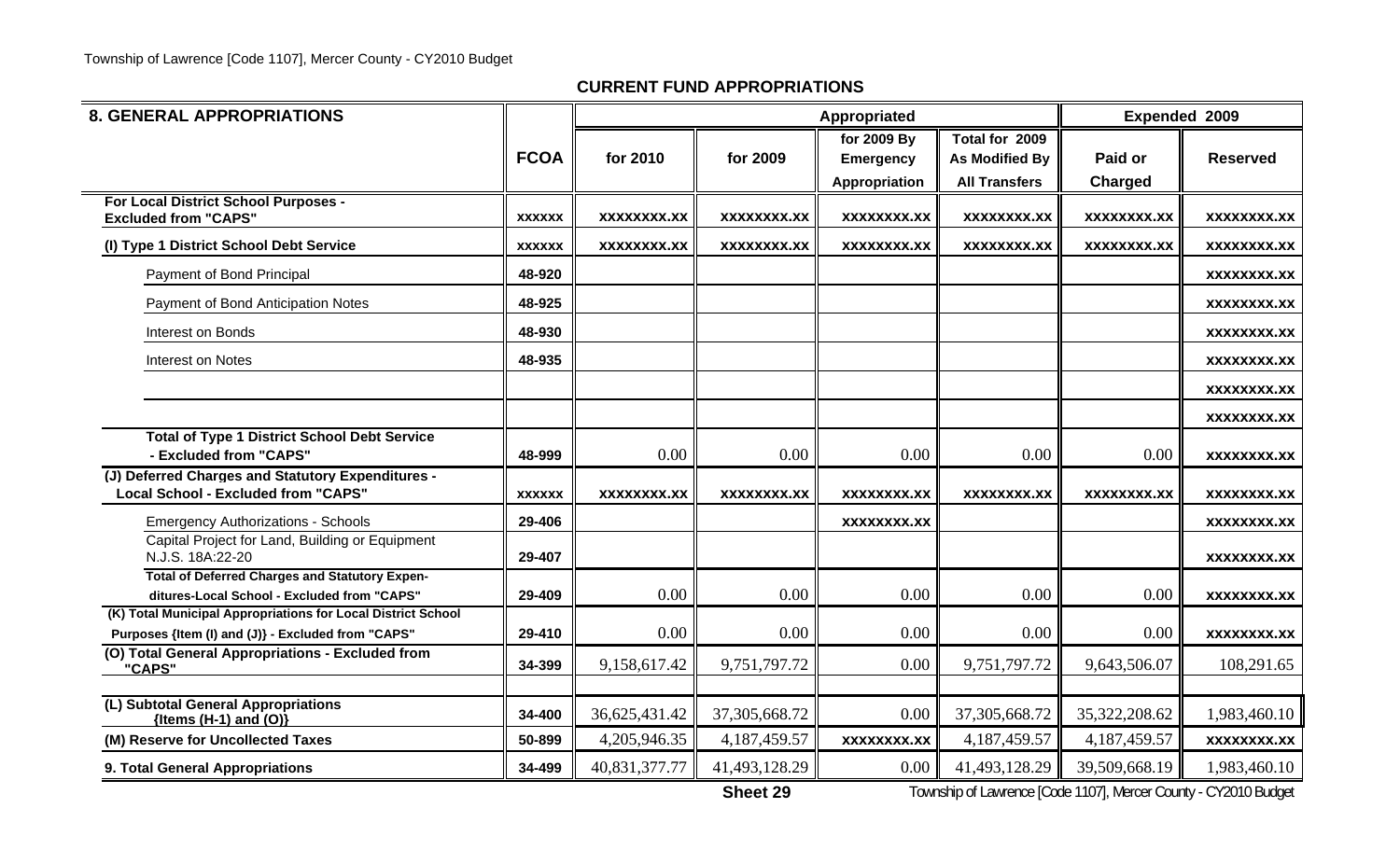| <b>8. GENERAL APPROPRIATIONS</b>                            |               |                    |                    | Expended 2009                                    |                                                                 |                    |                    |
|-------------------------------------------------------------|---------------|--------------------|--------------------|--------------------------------------------------|-----------------------------------------------------------------|--------------------|--------------------|
| <b>Summary of Appropriations</b>                            | <b>FCOA</b>   | for 2010           | for 2009           | for 2009 By<br><b>Emergency</b><br>Appropriation | Total for 2009<br><b>As Modified By</b><br><b>All Transfers</b> | Paid or<br>Charged | <b>Reserved</b>    |
| (H-1) Total General Appropriations for                      |               |                    |                    |                                                  |                                                                 |                    |                    |
| <b>Municipal Purposes within "CAPS"</b>                     | 34-299        | 27,466,814.00      | 27,553,871.00      | 0.00                                             | 27,553,871.00                                                   | 25,678,702.55      | 1,875,168.45       |
|                                                             | <b>XXXXXX</b> |                    |                    |                                                  |                                                                 |                    |                    |
| <b>Operations - Excluded from "CAPS"</b><br>(A)             | <b>XXXXXX</b> | <b>XXXXXXXX.XX</b> | <b>XXXXXXXX.XX</b> | <b>XXXXXXXX.XX</b>                               | <b>XXXXXXXX.XX</b>                                              | <b>XXXXXXXX.XX</b> | <b>XXXXXXXX.XX</b> |
| <b>Other Operations</b>                                     | 34-300        | 4,860,980.00       | 4,786,980.00       | 0.00                                             | 4,786,980.00                                                    | 4,771,057.85       | 15,922.15          |
| <b>Uniform Construction Code</b>                            | 22-999        | 0.00               | 0.00               | 0.00                                             | $0.00\,$                                                        | 0.00               | 0.00               |
| <b>Shared Service Agreements</b>                            | 42-999        | 0.00               | 0.00               | 0.00                                             | $0.00\,$                                                        | 0.00               | 0.00               |
| <b>Additional Appropriations Offset by Revs.</b>            | 34-303        | 249,000.00         | 345,000.00         | 0.00                                             | 345,000.00                                                      | 252,630.50         | 92,369.50          |
| Public & Private Progs Offset by Revs.                      | 40-999        | 275,537.42         | 801,472.72         | 0.00                                             | 801,472.72                                                      | 801,472.72         | 0.00               |
| <b>Total Operations - Excluded from "CAPS"</b>              | 34-305        | 5,385,517.42       | 5,933,452.72       | 0.00                                             | 5,933,452.72                                                    | 5,825,161.07       | 108,291.65         |
| <b>Capital Improvements</b><br>(C)                          | 44-999        | 75,000.00          | 105,000.00         | 0.00                                             | 105,000.00                                                      | 105,000.00         | 0.00               |
| <b>Municipal Debt Service</b><br>(D)                        | 45-999        | 3,698,100.00       | 3,713,345.00       | 0.00                                             | 3,713,345.00                                                    | 3,713,345.00       | <b>XXXXXXX.XX</b>  |
| <b>Total Deferred Charges - Excluded from "CAPS"</b><br>(E) | 46-999        | 0.00               | 0.00               | <b>XXXXXXX.XX</b>                                | 0.00                                                            | 0.00               | <b>XXXXXXX.XX</b>  |
| Judgements<br>(F)                                           | 37-480        | 0.00               | 0.00               | 0.00                                             | 0.00                                                            | 0.00               | 0.00               |
| <b>Cash Deficit</b><br>(G)                                  | 46-885        | 0.00               | 0.00               | XXXXXXX.XX                                       | 0.00                                                            | 0.00               | <b>XXXXXXX.XX</b>  |
| (K) Local District School Purposes                          | 29-410        | 0.00               | 0.00               | 0.00                                             | 0.00                                                            | 0.00               | <b>XXXXXXX.XX</b>  |
| <b>Transferred to Board of Education</b><br>(N)             | 29-405        | 0.00               | 0.00               | <b>XXXXXXX.XX</b>                                | 0.00                                                            | 0.00               | <b>XXXXXXX.XX</b>  |
| (M) Reserve for Uncollected Taxes                           | 50-899        | 4,205,946.35       | 4,187,459.57       | <b>XXXXXXX.XX</b>                                | 4,187,459.57                                                    | 4,187,459.57       | <b>XXXXXXX.XX</b>  |
| <b>Total General Appropriations</b>                         | 34-499        | 40,831,377.77      | 41,493,128.29      | 0.00                                             | 41,493,128.29                                                   | 39,509,668.19      | 1,983,460.10       |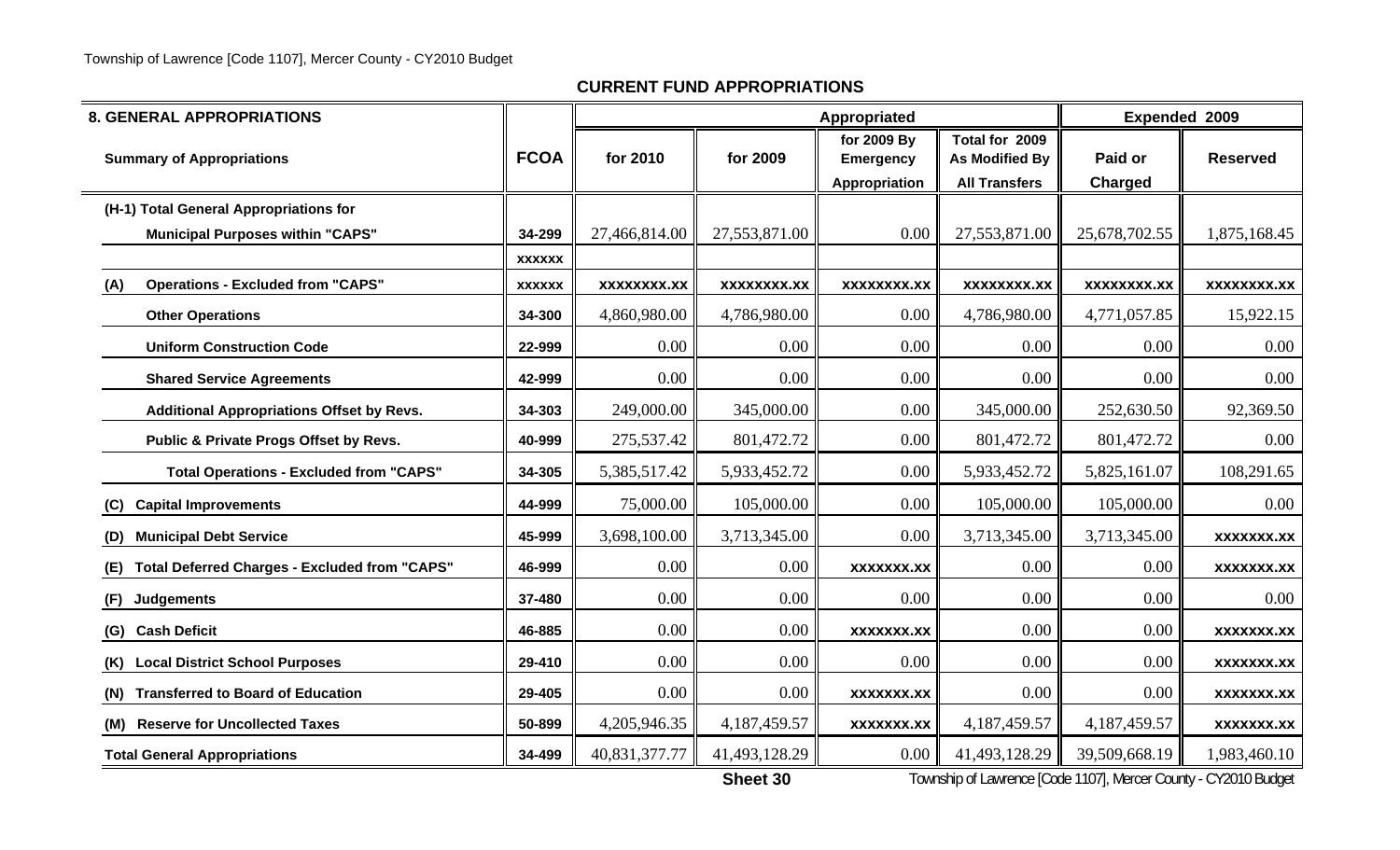## **DEDICATED ASSESSMENT BUDGET SECOND UTILITY**

|                                                 |             | Anticipated | <b>Realized in</b> |                 |
|-------------------------------------------------|-------------|-------------|--------------------|-----------------|
| <b>14. DEDICATED REVENUES FROM</b>              | <b>FCOA</b> | 2010        | 2009               | Cash in 2009    |
| <b>Assessment Cash</b>                          | 53-101      |             |                    |                 |
|                                                 |             |             |                    |                 |
| <b>Deficit (Second Utility Budget)</b>          | 53-885      |             |                    |                 |
| <b>Total Second Utility Assessment Revenues</b> | 53-899      | $0.00\,$    | 0.00               | 0.00            |
| <b>15. APPROPRIATIONS FOR ASSESSMENT DEBT</b>   |             |             | Appropriated       | Expended 2009   |
|                                                 |             | 2010        | 2009               | Paid or Charged |
| <b>Payment of Bond Principal</b>                | 53-920      |             |                    |                 |
| <b>Payment of Bond Anticipation Notes</b>       | 53-925      |             |                    |                 |
| <b>Total Second Utility</b>                     |             |             |                    |                 |
| <b>Assessment Appropriations</b>                | 53-999      | 0.00        | 0.00               | $0.00\,$        |

**Dedication by Rider - (N.J.S. 40A:4-39) "The dedicated revenues anticipated during the year 2010 from Animal Control, State or Federal Aid for Maintenance of Libraries, Bequest, Escheat; Construction Code Fees Due Hackensak Meadowlands Development Commission; Outside Employment of Off-Duty Municipal Police Officers; Unemployment Compensation Insurance; Reimbursement of Sale of Gasoline to State Automobiles; State Training Fees - Uniform Construction Code Act; Older Americans Act - Program Contributions; Municipal Alliance on Alcoholism and Drug Abuse - Program Income;** Housing and Community Development Act of 1974, Recycling Program, Neighborhood Preservation Program, Rental Rehbilitation Program, Accumulated Sick Leave Compensation, Subdivision and Site Plan review and Inspection Escrow Fees, Senior Citizen recreation Activities, Disposal of Forfeited Property, Fair Housing Act, Self-Insurance Programs, Parking Offenses Adjudication Act, Local Law Enforcement, Block Grant, Distribution of Tobacco To Minors: Penalty Monies, Municipal Public Defender, Maintenance of Shade Trees: Donations, Open Space, Recreation, Farmland and Historic Preservation, Adopt-A-Cop Program, Snow Removal Trust Fund, Uniform Fire Safety Act Penalty Monies, Outside Employment of Off-Duty Municipal Police Officers. **are hereby anticipated as revenue and are hereby appropriated for the purposes to which said revenue is dedicated by statute or other legal requirement."**

*(Insert additional, appropriate titles in space above when applicable, if resolution for rider has been approved by the Director)*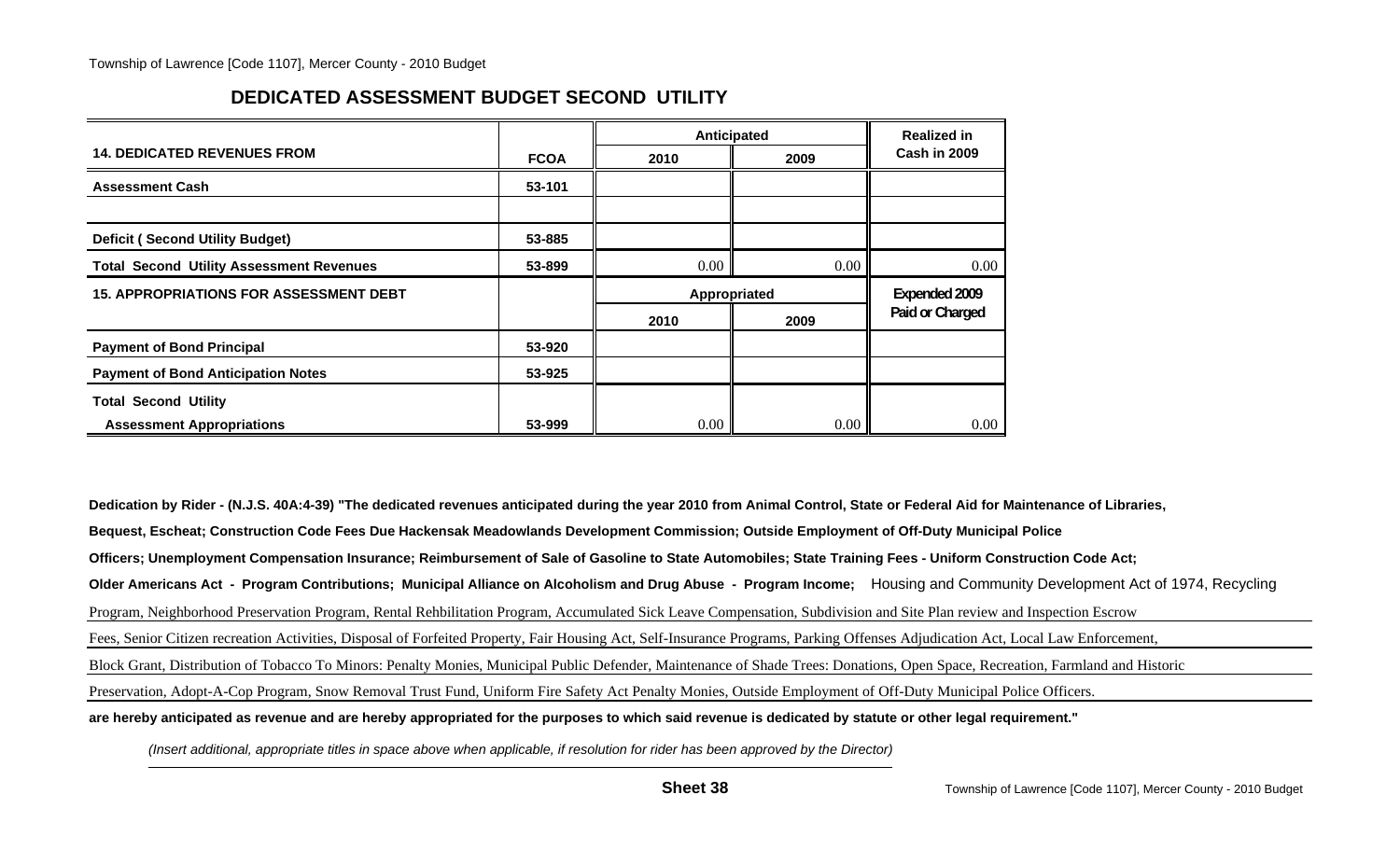## **APPENDIX TO BUDGET STATEMENTS**

#### **CURRENT FUND BALANCE SHEET - DECEMBER 31, 2009 CURRENT SURPLUS**

# **COMPARATIVE STATEMENT OF CURRENT FUND OPERATIONS AND CHANGE IN**

| <b>ASSETS</b>                                                           |                |               |                                                                                                |         |
|-------------------------------------------------------------------------|----------------|---------------|------------------------------------------------------------------------------------------------|---------|
| <b>Cash and Investments</b>                                             | 1110100        | 13,212,080.98 | <b>Surplus Balance, January 1st</b>                                                            | 2310100 |
| Due from State of N.J. (c. 20, P.L. 1971)                               | 1111000        | 19,116.36     | <b>CURRENT REVENUE ON A CASH BASIS</b>                                                         |         |
| <b>Federal and State Grants Receivable</b>                              | 1110200        | 1,180,634.55  | <b>Current Taxes</b><br>$\# \# \# \#$ %, 2008 $\# \# \# \#$ %)<br>*(Percentage collected: 2009 | 2310200 |
| <b>Receivables with Offsetting Reserves:</b>                            | <b>XXXXXXX</b> | XXXXXXXXXX.XX | <b>Delinquent Taxes</b>                                                                        | 2310300 |
| <b>Taxes Receivable</b>                                                 | 1110300        | 1,800,364.07  | <b>Other Revenues and Additions to Income</b>                                                  | 2310400 |
| <b>Tax Title Liens Receivable</b>                                       | 1110400        | 1,127,357.60  | <b>Total Funds</b>                                                                             | 2310500 |
| <b>Property Acquired by Tax Title Lien</b><br>Liquidation               | 1110500        | 193,410.00    | <b>EXPENDITURES AND TAX REQUIREMENTS:</b><br><b>Municipal Appropriations</b>                   | 2310600 |
| <b>Other Receivables</b>                                                | 1110600        | 587,701.18    | <b>School Taxes (Including Local and Regional)</b>                                             | 2310700 |
| Deferred Charges Required to be in 2010 Budget                          | 1110700        | 0.00          | <b>County Taxes (Including Added Tax Amounts)</b>                                              | 2310800 |
| <b>Deferred Charges Required to be in Budgets</b><br>Subsequent to 2010 | 1110800        | 0.00          | <b>Special District Taxes</b>                                                                  | 2310900 |
| <b>Total Assets</b>                                                     | 1110900        | 18,120,664.74 | <b>Other Expenditures and Deductions from Income</b>                                           | 2311000 |
| <b>LIABILITIES, RESERVES AND SURPLUS</b>                                |                |               | <b>Total Expenditures and Tax Requirements</b>                                                 | 2311100 |
| <i><b>*Cash Liabilities</b></i>                                         | 2110100        | 4,895,294.90  | Less: Expenditures to be Raised by Future Taxes                                                | 2311200 |
| <b>Reserves for Receivables</b>                                         | 2110200        | 4,983,154.65  | <b>Total Adjusted Expenditures and Tax Requirements</b>                                        | 2311300 |
| <b>Surplus</b>                                                          | 2110300        | 8,242,215.19  | <b>Surplus Balance - December 31st</b>                                                         | 2311400 |
| <b>Total Liabilities, Reserves and Surplus</b>                          |                | 18,120,664.74 | * Nearest even percent may be used                                                             |         |

| <b>School Tax Levy Unpaid</b> | 2220100 |  |
|-------------------------------|---------|--|
| Less: School Tax Deferred     | 2220200 |  |
| l*Balance Included in Above   |         |  |
| "Cash Liabilities"            | 2220300 |  |

| (Important: This appendix must be included in advertisement of budget.) |  |
|-------------------------------------------------------------------------|--|
|-------------------------------------------------------------------------|--|

| <b>ASSETS</b>                                                           |                |               |                                                                                                |         | <b>YEAR 2009</b>  | <b>YEAR 2008</b>  |
|-------------------------------------------------------------------------|----------------|---------------|------------------------------------------------------------------------------------------------|---------|-------------------|-------------------|
| <b>Cash and Investments</b>                                             | 1110100        | 13,212,080.98 | <b>Surplus Balance, January 1st</b>                                                            | 2310100 | 9,366,407.96      | 9,542,912.61      |
| Due from State of N.J. (c. 20, P.L. 1971)                               | 1111000        | 19,116.36     | <b>CURRENT REVENUE ON A CASH BASIS</b>                                                         |         |                   |                   |
| <b>Federal and State Grants Receivable</b>                              | 1110200        | 1,180,634.55  | <b>Current Taxes</b><br>$\# \# \# \#$ %, 2008 $\# \# \# \#$ %)<br>*(Percentage collected: 2009 | 2310200 | 108, 125, 272.87  | 106,369,136.08    |
| <b>Receivables with Offsetting Reserves:</b>                            | <b>XXXXXXX</b> | XXXXXXXXXX.XX | <b>Delinquent Taxes</b>                                                                        | 2310300 | 1,331,242.17      | 1,339,119.97      |
| <b>Taxes Receivable</b>                                                 | 1110300        | 1,800,364.07  | <b>Other Revenues and Additions to Income</b>                                                  | 2310400 | 20,538,075.37     | 20,944,415.76     |
| <b>Tax Title Liens Receivable</b>                                       | 1110400        | 1,127,357.60  | <b>Total Funds</b>                                                                             | 2310500 | 139,360,998.37    | 138, 195, 584. 42 |
| <b>Property Acquired by Tax Title Lien</b><br>Liquidation               | 1110500        | 193,410.00    | <b>EXPENDITURES AND TAX REQUIREMENTS:</b><br><b>Municipal Appropriations</b>                   | 2310600 | 40,841,156.77     | 40,031,731.55     |
| <b>Other Receivables</b>                                                | 1110600        | 587,701.18    | <b>School Taxes (Including Local and Regional)</b>                                             | 2310700 | 59,376,325.00     | 59,024,914.00     |
| Deferred Charges Required to be in 2010 Budget                          | 1110700        | 0.00          | <b>County Taxes (Including Added Tax Amounts)</b>                                              | 2310800 | 30,091,995.55     | 28,962,431.81     |
| Deferred Charges Required to be in Budgets<br><b>Subsequent to 2010</b> | 1110800        | 0.00          | <b>Special District Taxes</b>                                                                  | 2310900 | 809,305.86        | 810,099.10        |
| <b>Total Assets</b>                                                     | 1110900        | 18,120,664.74 | <b>Other Expenditures and Deductions from Income</b>                                           | 2311000 | 0.00              |                   |
| <b>LIABILITIES, RESERVES AND SURPLUS</b>                                |                |               | <b>Total Expenditures and Tax Requirements</b>                                                 | 2311100 | 131, 118, 783. 18 | 128,829,176.46    |
| *Cash Liabilities                                                       | 2110100        | 4,895,294.90  | Less: Expenditures to be Raised by Future Taxes                                                | 2311200 | 0.00              |                   |
| <b>Reserves for Receivables</b>                                         | 2110200        | 4,983,154.65  | <b>Total Adjusted Expenditures and Tax Requirements</b>                                        | 2311300 | 131, 118, 783. 18 | 128,829,176.46    |
| Surplus                                                                 | 2110300        | 8,242,215.19  | <b>Surplus Balance - December 31st</b>                                                         | 2311400 | 8, 242, 215. 19   | 9,366,407.96      |
|                                                                         |                |               |                                                                                                |         |                   |                   |

#### **Proposed Use of Current Fund Surplus in 2010 Budget**

| <b>School Tax Levy Unpaid</b> | 2220100 | 0.00 | <b>Surplus Balance December 31, 2009</b>                    | 2311500 | 8,242,215.19 |
|-------------------------------|---------|------|-------------------------------------------------------------|---------|--------------|
| Less: School Tax Deferred     | 2220200 | 0.00 | <b>Current Surplus Anticipated in 2010</b><br><b>Budget</b> | 2311600 | 5,870,000.00 |
| *Balance Included in Above    |         |      |                                                             |         |              |
| "Cash Liabilities"            | 2220300 | 0.00 | <b>Surplus Balance Remaining</b>                            | 2311700 | 2,372,215.19 |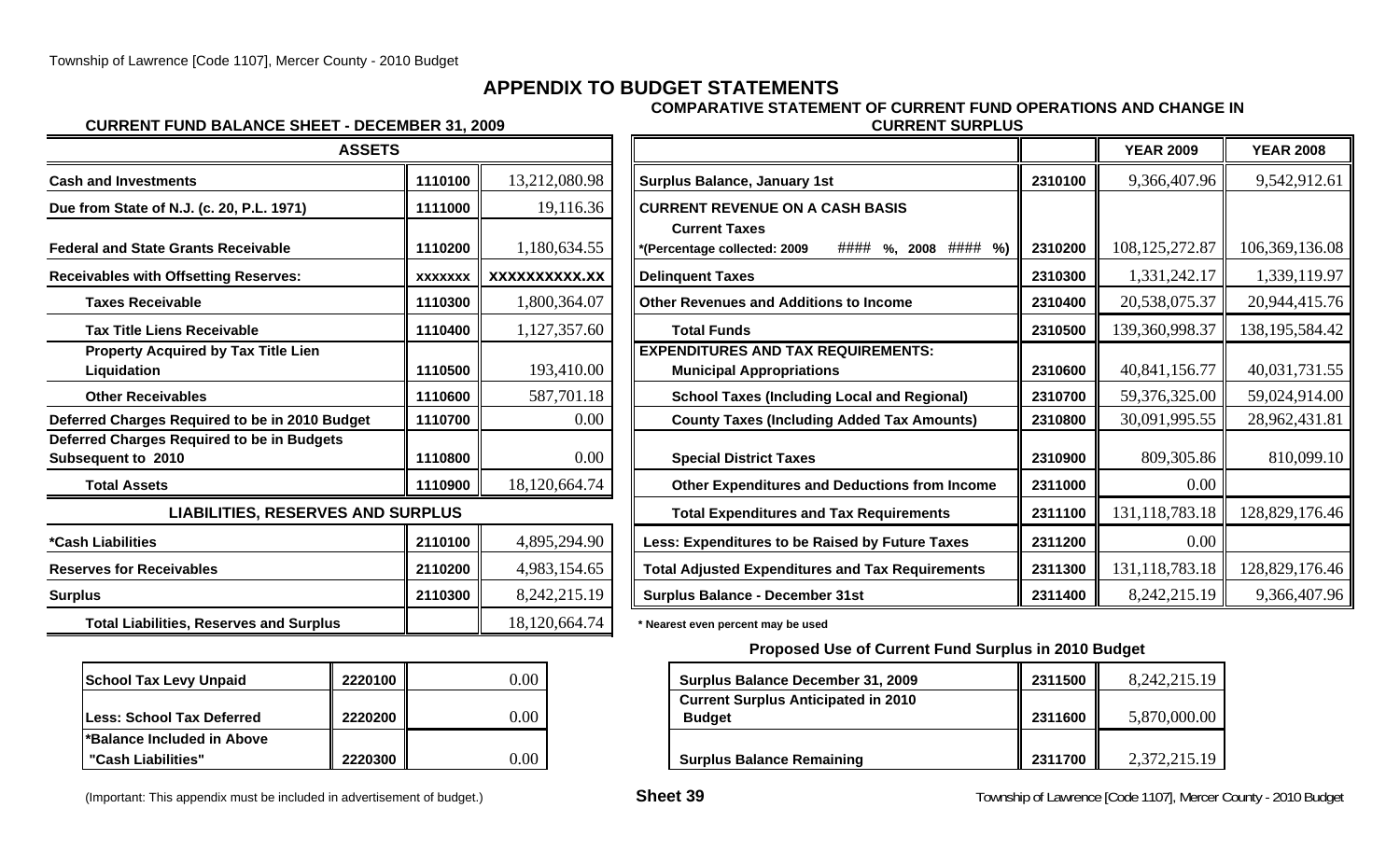| 2010                                           |
|------------------------------------------------|
| CAPITAL BUDGET AND CAPITAL IMPROVEMENT PROGRAM |

 **This section is included with the Annual Budget pursuant to N.J.A.C. 5:30-4. It does not in itself confer any authorization to raise or expend funds. Rather it is a document used as part of the local unit's planning and management program. Specific authorization to expend funds for purposes described in this section must be granted elsewhere, by a separate bond ordinance, by inclusion of a line item in the Capital Improvement Section of this budget, by an ordinance taking the money from the Capital Improvement Fund, or other lawful means.**

| <b>CAPITAL BUDGET</b>              | - A plan for all capital expenditures for the current fiscal year.                                                                                                           |
|------------------------------------|------------------------------------------------------------------------------------------------------------------------------------------------------------------------------|
|                                    | If no Capital Budget is included, check the reason why:                                                                                                                      |
|                                    | Total capital expenditures this year do not exceed \$25,000, including appropriations for Capital Improvement Fund,<br>Capital Line Items and Down Payments on Improvements. |
|                                    | No bond ordinances are planned this year.                                                                                                                                    |
| <b>CAPITAL IMPROVEMENT PROGRAM</b> | - A multi-year list of planned capital projects, including the current year.<br>Check appropriate box for number of years covered, including current year:                   |
|                                    | 3 years. (Population under 10,000)                                                                                                                                           |
|                                    | 6 years. (Over 10,000 and all county governments)                                                                                                                            |
|                                    | years. (Exceeding minimum time period)                                                                                                                                       |
|                                    | Check if municipality is under 10,000, has not expended more than \$25,000 annually for capital purposes in immediately<br>previous three years, and is not adopting CIP.    |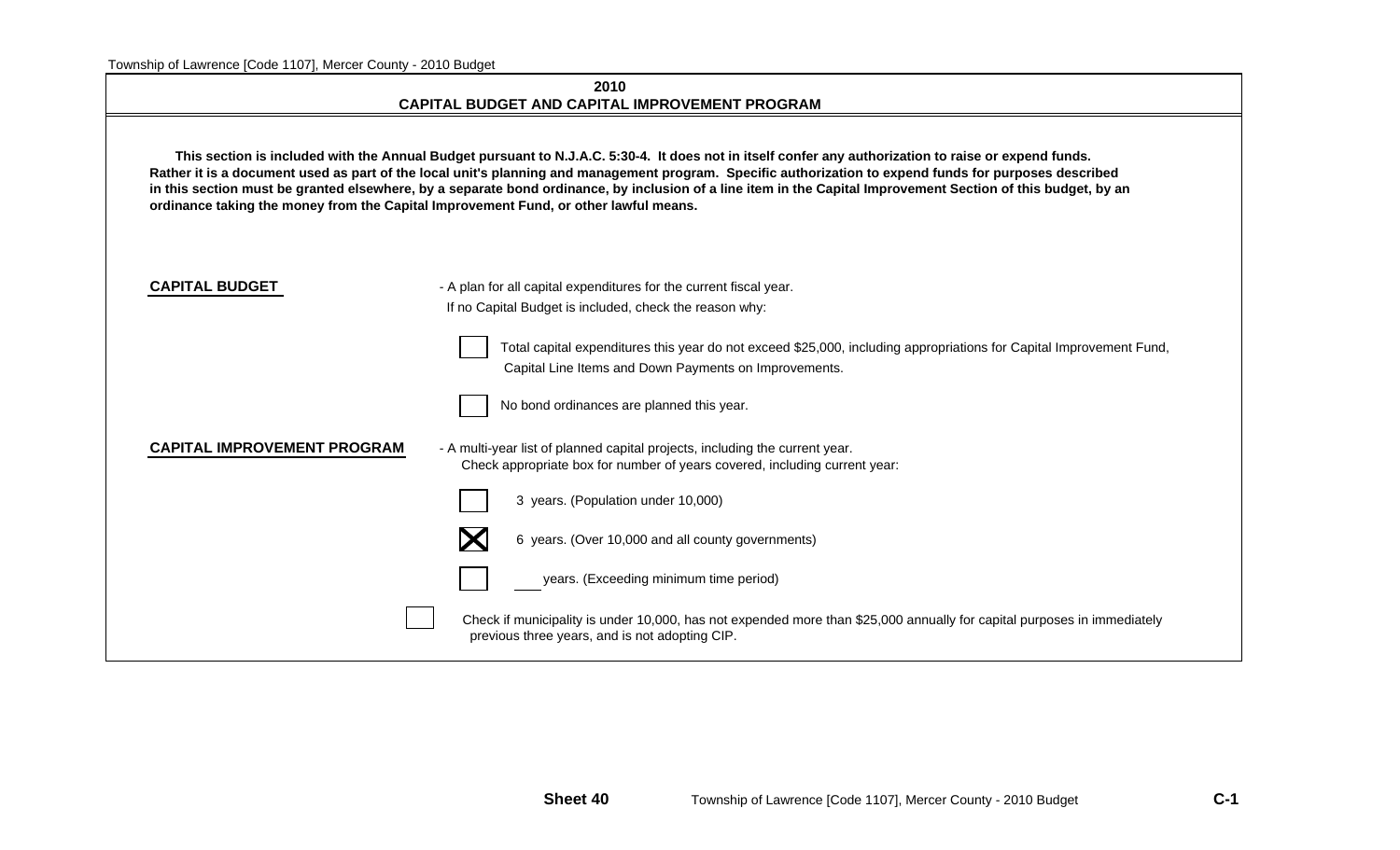#### **NARRATIVE FOR CAPITAL IMPROVEMENT PROGRAM**

#### **Purchase of Equipment**

One (1) mini dump with plow and sander, one (1) six (6) cubic yard refuse truck with plow and sander, two (2) hybrid SUV's, one (1) 4x4 pick up with plow and power lift gate, one (1) stump grinder and one (1) grounds mower.

#### **Municipal Building/Property Improvements**

One (1) space saver mobile shelving unity, underground truck lift with associated environmental work, Lawrence Community Center gymnasium roof replacement, Senior Center furnishings, resurface parking lot Slackwood Fire Company, roof rehabilitation Lawrenceville Fire Company, apparatus room floor resurfacing Lawrenceville Fire.

#### **Acquisition of Fire/Rescue Equipment**

One (1) emergency management response vehicle, ten (10) self-contained breathing apparatuses and replacements, fourteen (14) sets turnout gear, fifteen (15) pagers, emergency extraction air bags, one (1) ambulance.

#### **Purchase of Computers/Office Equipment**

Three (3) computer replacements, twenty (20) software licenses for upgrades, fire house management software.

#### **Acquisition of Public Safety Equipment**

Sixteen (16) police shotguns

#### **Various Park/Recreational Facility Improvements**

Twin Pines recreational area improvements, improvements to Heritage Park

#### **Various Road Improvements**

Bakers Basin Road reconstruction.

Road Improvement Program: Province Line Road (Carson to Rosedale), The Enclave Development, intersection Province Line Road and Princeton Pike, Betts Avenue, Alcazar Avenue and Slack Avenue.

Engineering/repairs drainage Havenson Avenue and Princeton Pike culvert, pedestrian safety improvements Marlboro Road foot bridge, road striping, lighted crosswalk Route 206.

Overlay/Repair Program: Nassau Drive east, Shelmet Lane, Valerie Lane.

Concrete Improvement Program.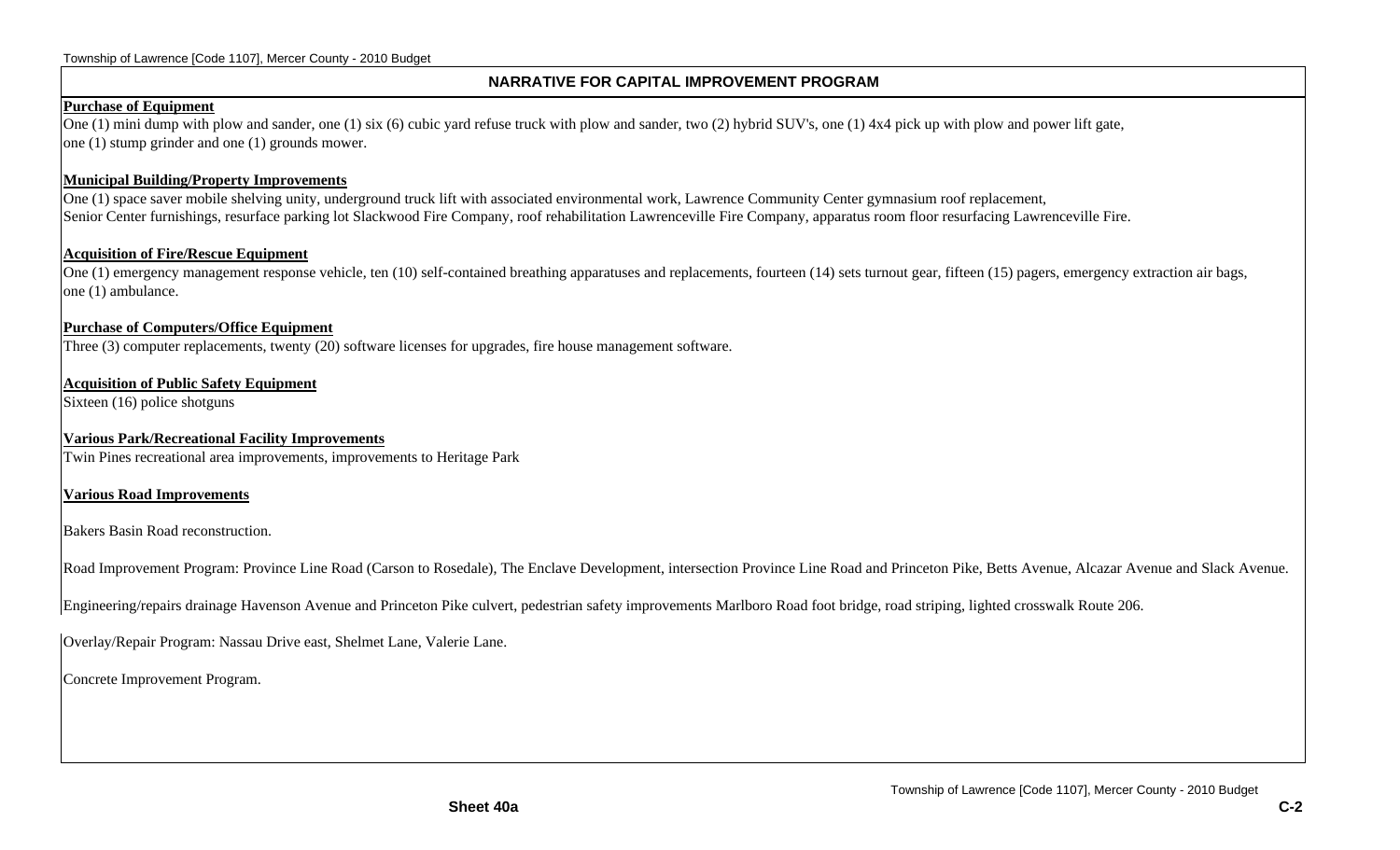**CAPITAL BUDGET (Current Year Action)**

**2010**

|                                            |                                 |                                                 |                                                    | <b>2010</b>                   |                                  |                                  |                                                        |                    |                                                   |
|--------------------------------------------|---------------------------------|-------------------------------------------------|----------------------------------------------------|-------------------------------|----------------------------------|----------------------------------|--------------------------------------------------------|--------------------|---------------------------------------------------|
|                                            |                                 |                                                 |                                                    |                               |                                  | Local Unit: Township of Lawrence |                                                        |                    |                                                   |
|                                            | $\mathbf{2}$                    | $3\phantom{a}$                                  | 4<br><b>AMOUNTS</b>                                | $\overline{5a}$               | 5b                               | 5c                               | PLANNED FUNDING SERVICES FOR CURRENT YEAR - 2010<br>5d | 5e                 | 6<br>TO BE                                        |
| <b>PROJECT TITLE</b>                       | <b>PROJECT</b><br><b>NUMBER</b> | <b>ESTIMATED</b><br><b>TOTAL</b><br><b>COST</b> | <b>RESERVED</b><br><b>IN PRIOR</b><br><b>YEARS</b> | 2010 Budget<br>Appropriations | Capital Im-<br>provement<br>Fund | Capital<br><b>Surplus</b>        | <b>Grants in Aid</b><br>and Other<br>Funds             | Debt<br>Authorized | <b>FUNDED IN</b><br><b>FUTURE</b><br><b>YEARS</b> |
| Purchase of Equipment                      | $\mathbf{1}$                    | 1,865,000.00                                    |                                                    |                               | 15,750.00                        |                                  |                                                        | 299,250.00         | 1,550,000.00                                      |
| Municipal Building/Property Improvements   | $\overline{2}$                  | 2,247,000.00                                    |                                                    |                               | 14,850.00                        |                                  |                                                        | 282,150.00         | 1,950,000.00                                      |
| Acquisition Fire/Rescue Equipment          | $\mathfrak{Z}$                  | 890,000.00                                      |                                                    |                               | 12,000.00                        |                                  |                                                        | 228,000.00         | 650,000.00                                        |
| Acquisition of Computer/Office Equipment   | $\overline{A}$                  | 360,000.00                                      |                                                    |                               | 1,750.00                         |                                  |                                                        | 33,250.00          | 325,000.00                                        |
| Acquisition of Public Safety Equipment     | 5                               | 258,000.00                                      |                                                    |                               | 650.00                           |                                  |                                                        | 12,350.00          | 245,000.00                                        |
| Park and Recreational Facility Improvemets | 6                               | 585,000.00                                      |                                                    |                               | 8,750.00                         |                                  |                                                        | 166,250.00         | 410,000.00                                        |
| Various Road Improvements                  | $\overline{7}$                  | 6,580,000.00                                    |                                                    |                               | 41,750.00                        |                                  | 245,000.00                                             | 793,250.00         | 5,500,000.00                                      |
|                                            |                                 |                                                 |                                                    |                               |                                  |                                  |                                                        |                    |                                                   |
|                                            |                                 |                                                 |                                                    |                               |                                  |                                  |                                                        |                    |                                                   |
|                                            |                                 |                                                 |                                                    |                               |                                  |                                  |                                                        |                    |                                                   |
|                                            |                                 |                                                 |                                                    |                               |                                  |                                  |                                                        |                    |                                                   |
|                                            |                                 |                                                 |                                                    |                               |                                  |                                  |                                                        |                    |                                                   |
|                                            |                                 |                                                 |                                                    |                               |                                  |                                  |                                                        |                    |                                                   |
|                                            |                                 |                                                 |                                                    |                               |                                  |                                  |                                                        |                    |                                                   |
|                                            |                                 |                                                 |                                                    |                               |                                  |                                  |                                                        |                    |                                                   |
|                                            |                                 |                                                 |                                                    |                               |                                  |                                  |                                                        |                    |                                                   |
|                                            |                                 |                                                 |                                                    |                               |                                  |                                  |                                                        |                    |                                                   |
|                                            |                                 |                                                 |                                                    |                               |                                  |                                  |                                                        |                    |                                                   |
|                                            |                                 |                                                 |                                                    |                               |                                  |                                  |                                                        |                    |                                                   |
| TOTALS - ALL PROJECTS                      | 33-199                          | 12,785,000.00                                   | 0.00                                               | 0.00                          | 95,500.00                        | 0.00                             | 245,000.00                                             |                    | 1,814,500.00 10,630,000.00                        |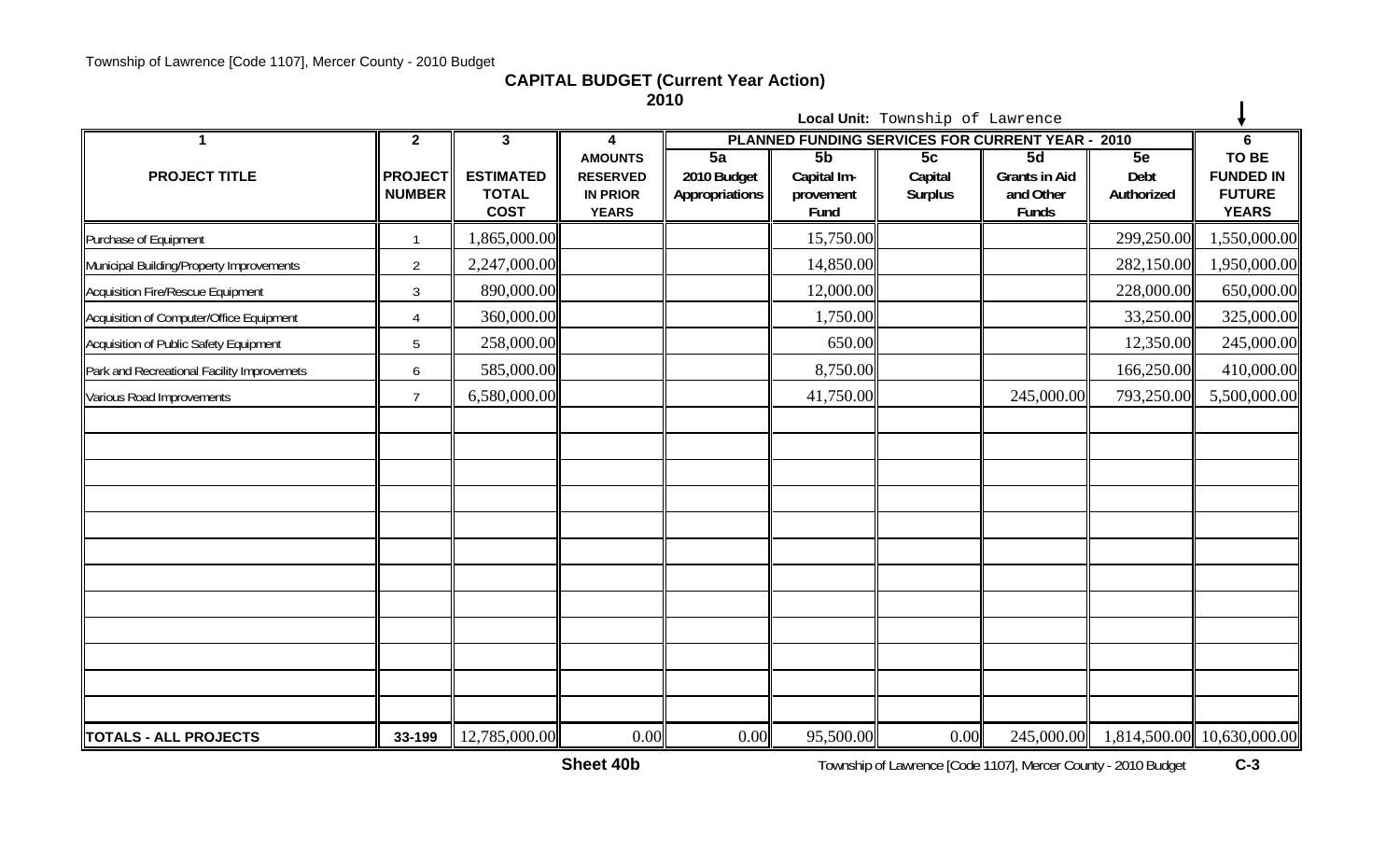### **6 YEAR CAPITAL PROGRAM 2010 - 2015**

**Anticipated Project Schedule and Funding Requirements** 

**Local Unit** Township of Lawrence

| 1                                          | $\mathbf{2}$                    | $\mathbf{3}$                                    | $\overline{\mathbf{4}}$                              | <b>FUNDING AMOUNTS PER BUDGET YEAR</b> |                        |                        |                                                                  |              |              |
|--------------------------------------------|---------------------------------|-------------------------------------------------|------------------------------------------------------|----------------------------------------|------------------------|------------------------|------------------------------------------------------------------|--------------|--------------|
| <b>PROJECT TITLE</b>                       | <b>PROJECT</b><br><b>NUMBER</b> | <b>ESTIMATED</b><br><b>TOTAL</b><br><b>COST</b> | <b>ESTIMATED</b><br><b>COMPLETION</b><br><b>TIME</b> | 5a<br>2010                             | 5 <sub>b</sub><br>2011 | 5 <sub>c</sub><br>2012 | 5d<br>2013                                                       | 5e<br>2014   | 5f<br>2015   |
| Purchase of Equipment                      |                                 | ,865,000.00                                     | 2015                                                 | 315,000.00                             | 300,000.00             | 325,000.00             | 325,000.00                                                       | 300,000.00   | 300,000.00   |
| Municipal Building/Property Improvements   | $\overline{2}$                  | 2,247,000.00                                    | 2015                                                 | 297,000.00                             | 350,000.00             | 400,000.00             | 400,000.00                                                       | 400,000.00   | 400,000.00   |
| Acquisition Fire/Rescue Equipment          | 3                               | 890,000.00                                      | 2015                                                 | 240,000.00                             | 50,000.00              | 50,000.00              | 250,000.00                                                       | 50,000.00    | 250,000.00   |
| Acquisition of Computer/Office Equipment   | 4                               | 360,000.00                                      | 2015                                                 | 35,000.00                              | 50,000.00              | 75,000.00              | 75,000.00                                                        | 75,000.00    | 50,000.00    |
| Acquisition of Public Safety Equipment     | 5                               | 258,000.00                                      | 2015                                                 | 13,000.00                              | 50,000.00              | 40,000.00              | 40,000.00                                                        | 65,000.00    | 50,000.00    |
| Park and Recreational Facility Improvemets | 6                               | 585,000.00                                      | 2015                                                 | 175,000.00                             | 75,000.00              | 75,000.00              | 80,000.00                                                        | 80,000.00    | 100,000.00   |
| Various Road Improvements                  | $\overline{7}$                  | 6,580,000.00                                    | 2015                                                 | 00.000.000.1                           | 000,000.00             | 1,100,000.00           | 1,000,000.00                                                     | 1,200,000.00 | ,200,000.00  |
|                                            |                                 |                                                 |                                                      |                                        |                        |                        |                                                                  |              |              |
| <b>TOTALS - ALL PROJECTS</b>               | 33-299                          | 12,785,000.00                                   |                                                      |                                        |                        |                        | 2,155,000.00 1,875,000.00 2,065,000.00 2,170,000.00 2,170,000.00 |              | 2,350,000.00 |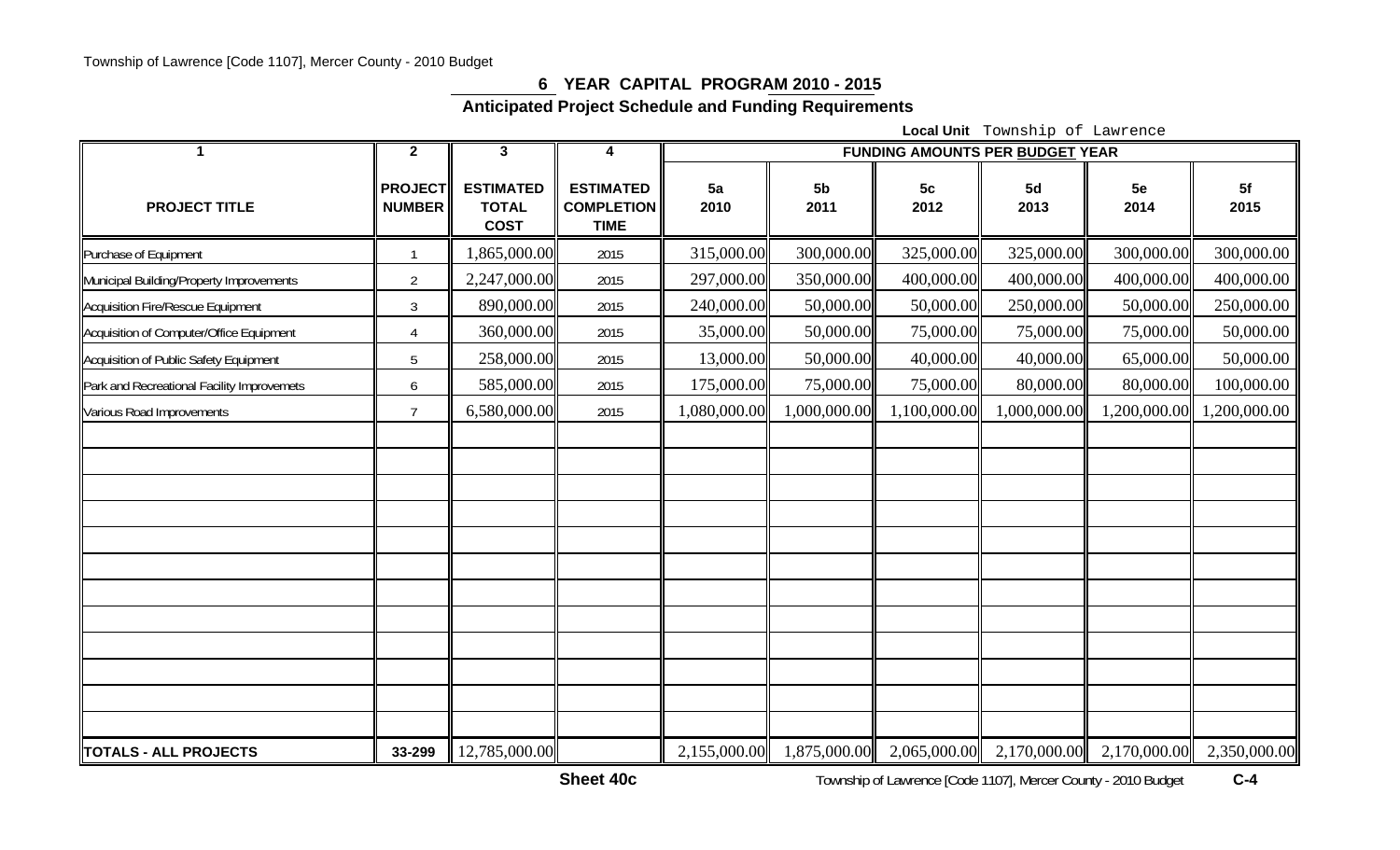# **6 YEAR CAPITAL PROGRAM 2010 - 2015 SUMMARY OF ANTICIPATED FUNDING SOURCES AND AMOUNTS**

**Local Unit:** Township of Lawrence

| $\mathbf 1$                                | $\overline{2}$    |                           | <b>BUDGET APPROPRIATIONS</b>          | $\overline{4}$      | $5\phantom{.0}$                  | 6                     | <b>BONDS AND NOTES</b>     |             |                   |               |
|--------------------------------------------|-------------------|---------------------------|---------------------------------------|---------------------|----------------------------------|-----------------------|----------------------------|-------------|-------------------|---------------|
| <b>Project Title</b>                       | <b>Estimated</b>  | 3a<br><b>Current Year</b> | 3 <sub>b</sub><br><b>Future Years</b> | Capital<br>Improve- | <b>Capital</b><br><b>Surplus</b> | Grants-In-<br>Aid and | 7a                         | 7b<br>Self  | 7c                | 7d            |
|                                            | <b>Total Cost</b> | 2010                      |                                       | ment Fund           |                                  | <b>Other Funds</b>    | General                    | Liquidating | <b>Assessment</b> | <b>School</b> |
| Purchase of Equipment                      | 1,865,000.00      |                           |                                       | 93,250.00           |                                  |                       | 1,771,750.00               |             |                   |               |
| Municipal Building/Property Improvements   | 2,247,000.00      |                           |                                       | 112,350.00          |                                  |                       | 2,134,650.00               |             |                   |               |
| Acquisition Fire/Rescue Equipment          | 890,000.00        |                           |                                       | 44,500.00           |                                  |                       | 845,500.00                 |             |                   |               |
| Acquisition of Computer/Office Equipment   | 360,000.00        |                           |                                       | 18,000.00           |                                  |                       | 342,000.00                 |             |                   |               |
| Acquisition of Public Safety Equipment     | 258,000.00        |                           |                                       | 12,900.00           |                                  |                       | 245,100.00                 |             |                   |               |
| Park and Recreational Facility Improvemets | 585,000.00        |                           |                                       | 29,250.00           |                                  |                       | 555,750.00                 |             |                   |               |
| Various Road Improvements                  | 6,580,000.00      |                           |                                       | 279,000.00          |                                  | 1,000,000.00          | 5,301,000.00               |             |                   |               |
|                                            |                   |                           |                                       |                     |                                  |                       |                            |             |                   |               |
|                                            |                   |                           |                                       |                     |                                  |                       |                            |             |                   |               |
|                                            |                   |                           |                                       |                     |                                  |                       |                            |             |                   |               |
|                                            |                   |                           |                                       |                     |                                  |                       |                            |             |                   |               |
|                                            |                   |                           |                                       |                     |                                  |                       |                            |             |                   |               |
|                                            |                   |                           |                                       |                     |                                  |                       |                            |             |                   |               |
|                                            |                   |                           |                                       |                     |                                  |                       |                            |             |                   |               |
|                                            |                   |                           |                                       |                     |                                  |                       |                            |             |                   |               |
|                                            |                   |                           |                                       |                     |                                  |                       |                            |             |                   |               |
|                                            |                   |                           |                                       |                     |                                  |                       |                            |             |                   |               |
|                                            |                   |                           |                                       |                     |                                  |                       |                            |             |                   |               |
|                                            |                   |                           |                                       |                     |                                  |                       |                            |             |                   |               |
| <b>TOTALS - ALL PROJECTS</b>               | 12,785,000.00     | 0.00                      | 0.00                                  | 589,250.00          | 0.00                             |                       | 1,000,000.00 11,195,750.00 | 0.00        | 0.00              | 0.00          |

**FCOA 33-399**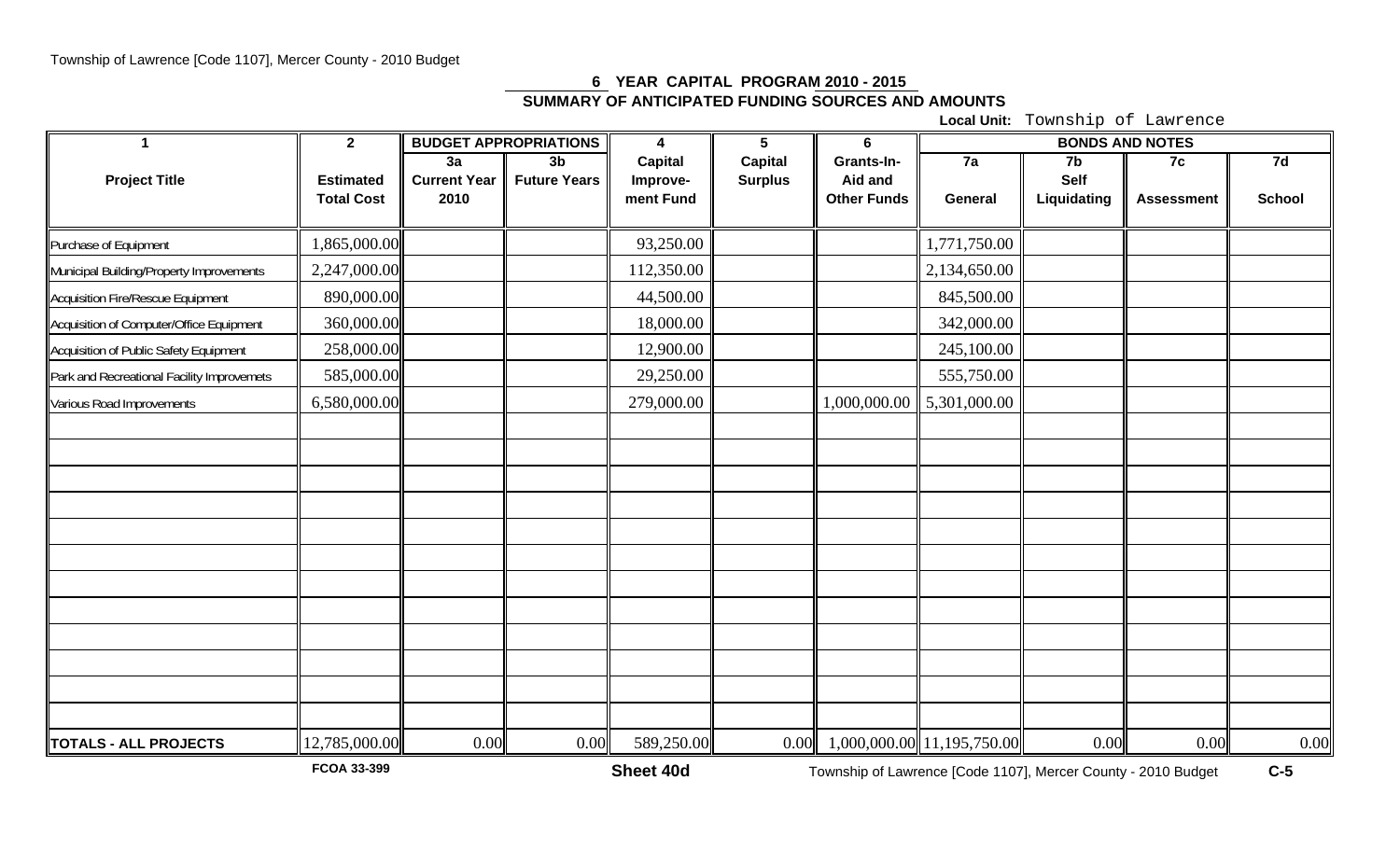**SECTION 2 - UPON ADOPTION FOR YEAR 2010**

**(Only to be included in the Budget as Finally Adopted)**

**RESOLUTION**

| Be it Resolved by the Township Council<br>of the                                                                                                           | Township |                  |               |    |               |  |  |
|------------------------------------------------------------------------------------------------------------------------------------------------------------|----------|------------------|---------------|----|---------------|--|--|
| of Lawrence<br>that the budget hereinbefore set forth is hereby<br>, County of Mercer                                                                      |          |                  |               |    |               |  |  |
| adopted and shall constitute an appropriation for the purposes stated of the sums therein set forth as appropriations, and authorization of the amount of: |          |                  |               |    |               |  |  |
| $(a)$ \$<br>$20,310,795.35$ (Item 2 below) for municipal purposes, and                                                                                     |          |                  |               |    |               |  |  |
| $0.00\,$<br>(Item 3 below) for school purposes in Type I School Districts only (N.J.S. 18A:9-2) to be raised by taxation and,<br>$(b)$ \$                  |          |                  |               |    |               |  |  |
| $0.00\,$<br>(Item 4 below) to be added to the certificate of amount to be raised by taxation for local school purposes in<br>$(c)$ \$                      |          |                  |               |    |               |  |  |
| Type II School Districts only (N.J.S. 18A:9-3) and certification to the County Board of Taxation of                                                        |          |                  |               |    |               |  |  |
| the following summary of general revenues and appropriations.                                                                                              |          |                  |               |    |               |  |  |
| 782,000.00 (Sheet 43) Open Space, Recreation, Farmland and Historic Preservation Trust Fund Levy<br>(d) \$                                                 |          |                  |               |    |               |  |  |
|                                                                                                                                                            |          |                  |               |    |               |  |  |
| James Kownacki                                                                                                                                             |          | <b>Abstained</b> |               |    |               |  |  |
| Robert Bostock<br>Pamela Mount<br><b>RECORDED VOTE</b>                                                                                                     |          |                  |               |    |               |  |  |
| Nays <<br><b>Michael Powers</b><br>(Insert last name)<br><b>Ayes</b>                                                                                       |          |                  |               |    |               |  |  |
| Gregory Puliti                                                                                                                                             |          |                  |               |    |               |  |  |
|                                                                                                                                                            |          | <b>Absent</b>    |               |    |               |  |  |
| <b>SUMMARY OF REVENUES</b><br>1. General Revenues                                                                                                          |          |                  |               |    |               |  |  |
| <b>Surplus Anticipated</b>                                                                                                                                 |          |                  | 08-100        | \$ | 5,870,000.00  |  |  |
| <b>Miscellaneous Revenues Anticipated</b>                                                                                                                  |          |                  | 13-099        | \$ | 13,799,582.42 |  |  |
| 15-499<br><b>Receipts from Delinquent Taxes</b>                                                                                                            |          |                  |               |    |               |  |  |
| 2. AMOUNT TO BE RAISED BY TAXATION FOR MUNICIPAL PURPOSES (Item 6(a), Sheet 11)                                                                            | 07-190   | \$               | 20,310,795.35 |    |               |  |  |
| 3. AMOUNT TO BE RAISED BY TAXATION FOR SCHOOLS IN TYPE I SCHOOL DISTRICTS ONLY:                                                                            |          |                  |               |    |               |  |  |
| Item 6, Sheet 42                                                                                                                                           | 07-195   | 0.00<br>- \$     |               |    |               |  |  |
| Item 6(b), sheet 11 (N.J.S. 40A:4-14)                                                                                                                      | 07-191   | 0.00<br>\$       |               |    |               |  |  |
| Total Amount to be Raised by Taxation for Schools in Type I School Districts Only                                                                          |          |                  |               |    |               |  |  |
| 4. To Be Added TO THE CERTIFICATE FOR AMOUNT TO BE RAISED BY TAXATION FOR SCHOOLS IN TYPE II SCHOOL DISTRICTS ONLY:                                        |          |                  |               |    |               |  |  |
| 07-191<br>Item 6(b), Sheet 11 (N.J.S. 40A:4-14)                                                                                                            |          |                  |               |    |               |  |  |
| 13-299<br><b>Total Revenues</b>                                                                                                                            |          |                  |               |    |               |  |  |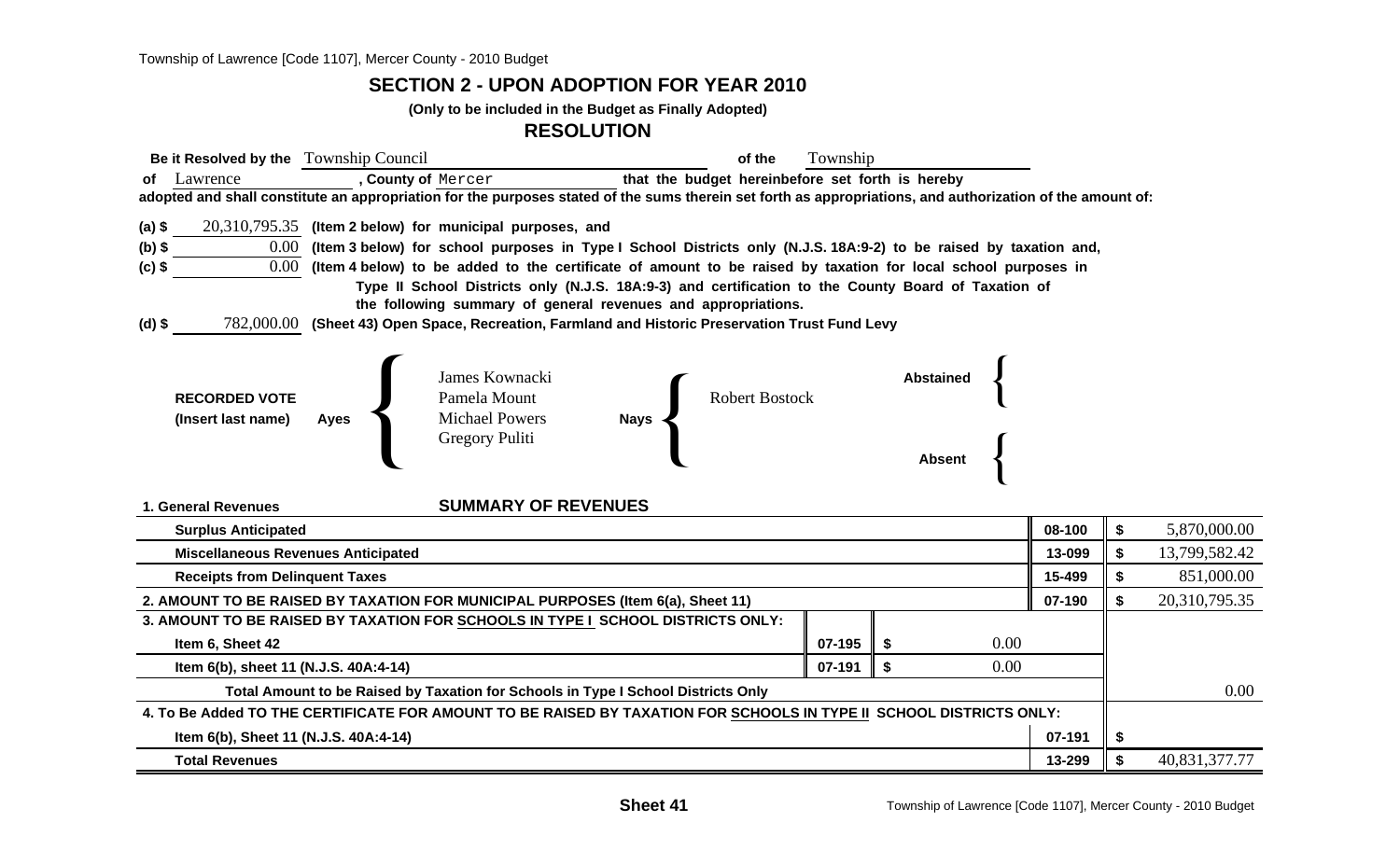$\begin{array}{c} \hline \end{array}$ 

### **SUMMARY OF APPROPRIATIONS**

|                                                                                           |                 | 2010                 |
|-------------------------------------------------------------------------------------------|-----------------|----------------------|
| <b>5. GENERAL APPROPRIATIONS</b>                                                          | XXXXXXXX        | xxxxxxxxxx.xx        |
| Within "CAPS"                                                                             | XXXXXXXX        | XXXXXXXXXX.XX        |
| (a&b) Operations Including Contingent                                                     | 34-201          | 24,539,746.00<br>\$  |
| (e) Deferred Charges and Statutory Expenditures - Municipal                               | 34-209          | 2,927,068.00<br>\$   |
| (g) Cash Deficit                                                                          | 46-885          | 0.00<br>\$           |
| <b>Excluded from "CAPS"</b>                                                               | <b>XXXXXXXX</b> | <b>XXXXXXXXXX.XX</b> |
| (a) Operations - Total Operations Excluded from "CAPS"                                    | 34-305          | 5,385,517.42<br>\$   |
| (c) Capital Improvements                                                                  | 44-999          | 75,000.00<br>\$      |
| (d) Municipal Debt Service                                                                | 45-999          | 3,698,100.00<br>\$   |
| (e) Deferred Charges - Municipal                                                          | 46-999          | 0.00<br>\$           |
| (f) Judgements                                                                            | 37-480          | 0.00<br>\$           |
| (n) Transferred to Board of Education for Use of Local Schools (N.J.S. 40:48-17.1 & 17.3) | 29-405          | 0.00<br>\$           |
| (g) Cash Deficit                                                                          | 46-885          | 0.00<br>\$           |
| (k) For Local District School Purposes                                                    | 29-410          | 0.00<br>\$           |
| (m) Reserve for Uncollected Taxes (Include Other Reserves if Any)                         | 50-899          | 4,205,946.35<br>\$   |
| 6. SCHOOL APPROPRIATIONS - TYPE I SCHOOL DISTRICTS ONLY (N.J.S. 40A:4-13)                 |                 | 0.00<br>\$           |
| <b>Total Appropriations</b>                                                               | 34-499          | 40,831,377.77<br>\$  |

It is hereby certified that the within budget is a true copy of the budget finally adopted by resolution of the Governing Body on the  $1st$ day of . It is further certified that each item of revenue and appropriation is set forth in the same amount and by the same title as June, 2010 appeared in the 2010 approved budget and all amendments thereto, if any, which have been previously approved by the Director of Local Government Services.

> Certified by me this 3rd day of June, 2010

loy seed Clerk. Signature

Township of Lawrence [Code 1107], Mercer County - 2010 Budget

Sheet 42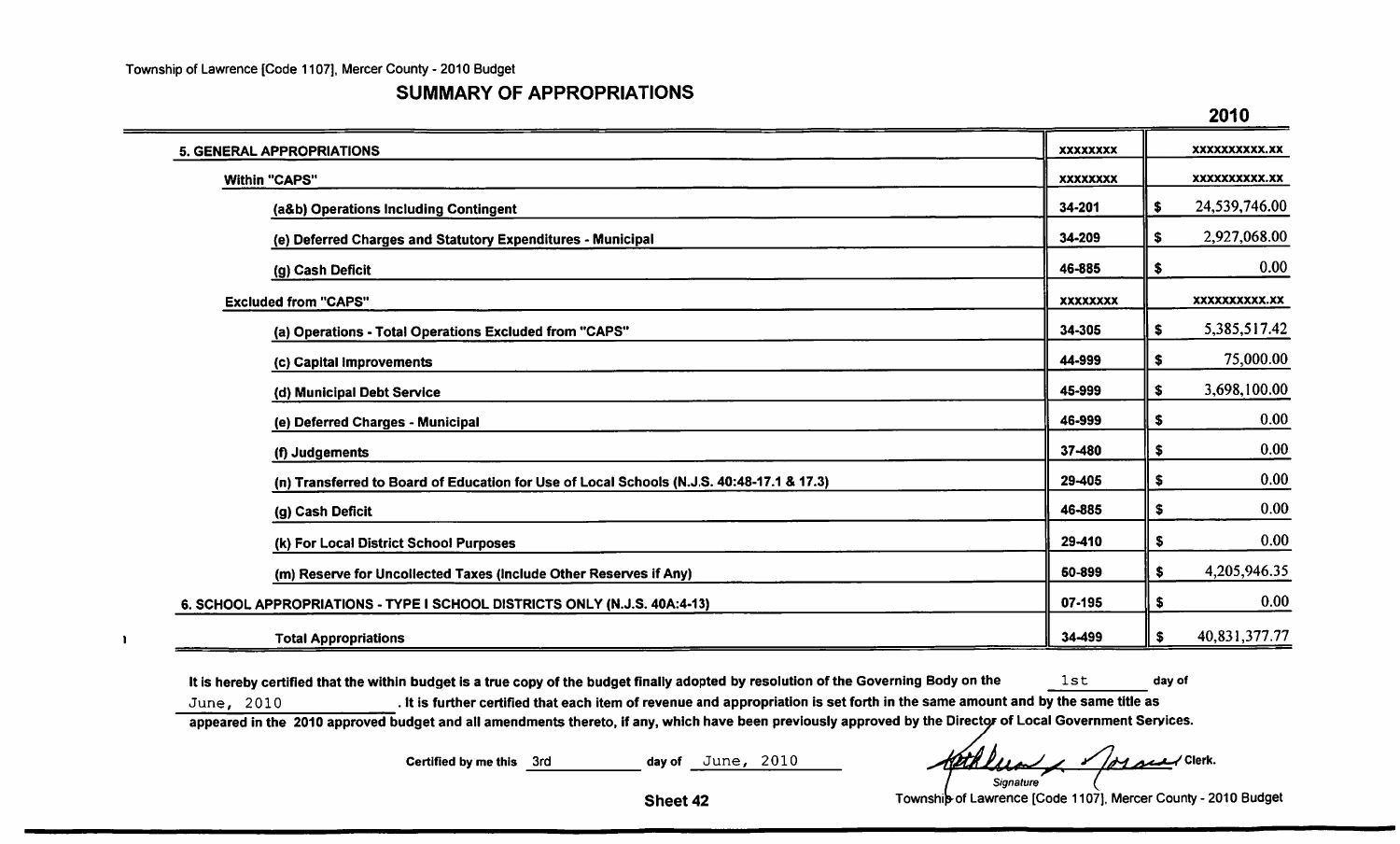## **MUNICIPALITY: TOWNSHIP of LAWRENCE MUNICIPAL OPEN SPACE, RECREATIONAL, FARMLAND AND HISTORIC PRESERVATION TRUST FUND**

|                                                  |             |                    |                               |                             |                                                                        | Appropriated      |                   | <b>Expended 2009</b> |                   |                   |
|--------------------------------------------------|-------------|--------------------|-------------------------------|-----------------------------|------------------------------------------------------------------------|-------------------|-------------------|----------------------|-------------------|-------------------|
| <b>DEDICATED REVENUES</b>                        | <b>FCOA</b> | <b>Anticipated</b> |                               | <b>Realized in</b>          | <b>APPROPRIATIONS</b><br><b>FCOA</b>                                   |                   |                   |                      | Paid or           |                   |
| <b>FROM TRUST FUND</b>                           |             | 2010               | 2009                          | Cash in 2009                |                                                                        |                   | for 2010          | for 2009             | Charged           | <b>Reserved</b>   |
| <b>Amount To Be Raised</b><br><b>By Taxation</b> |             | 54-190 782,000.00  | 806,439.00                    | 855,604.72                  | <b>Development of Lands for<br/>Recreation and Conservation:</b>       |                   | <b>XXXXXXX.XX</b> | XXXXXXX.XX           | XXXXXXX.XX        | XXXXXXX.XX        |
|                                                  |             |                    |                               |                             | Salaries & Wages                                                       | 54-385-1          |                   |                      |                   |                   |
| <b>Interest Income</b>                           | 54-113      | 1,000.00           | 1,000.00                      | 1,822.46                    | Other Expenses                                                         | 54-385-2          |                   |                      |                   |                   |
|                                                  |             |                    |                               |                             | <b>Maintenance of Lands for</b><br><b>Recreation and Conservation:</b> |                   | <b>XXXXXXX.XX</b> | <b>XXXXXXX.XX</b>    | <b>XXXXXXX.XX</b> | <b>XXXXXXX.XX</b> |
| <b>Reserve Funds:</b>                            |             |                    |                               |                             | Salaries & Wages                                                       | 54-375-1          | 260,000.00        | 268,813.00           | 257,590.00        | 11,223.00         |
|                                                  |             |                    |                               |                             | <b>Other Expenses</b>                                                  | 54-375-2          |                   | 62,317.68            | 62,317.68         |                   |
|                                                  |             |                    |                               |                             | <b>Historic Preservation:</b>                                          |                   | <b>XXXXXXX.XX</b> | <b>XXXXXXX.XX</b>    | XXXXXXX.XX        | <b>XXXXXXX.XX</b> |
|                                                  |             |                    |                               |                             | Salaries & Wages                                                       | 54-176-1          |                   |                      |                   |                   |
|                                                  |             |                    |                               |                             | Other Expenses                                                         | 54-176-2          |                   |                      |                   |                   |
|                                                  |             |                    |                               |                             |                                                                        |                   |                   |                      |                   |                   |
|                                                  |             |                    |                               |                             | <b>Acquisition of Lands for Recreation</b><br>and Conservation         | 54-915-2          |                   |                      |                   |                   |
| <b>Total Trust Fund Revenues</b>                 | 54-299      | 783,000.00         | 807,439.00                    | 857,427.18                  | <b>Acquisition of Farmland</b>                                         | 54-916-2          |                   |                      |                   |                   |
| <b>Summary of Program</b>                        |             |                    | Down Payments on Improvements | 54-906-2                    |                                                                        |                   |                   |                      |                   |                   |
| Year Referendum Passed / Implemented<br>1999     |             |                    |                               | <b>Debt Service:</b>        |                                                                        | <b>XXXXXXX.XX</b> | <b>XXXXXXX.XX</b> | XXXXXXX.XX           | XXXXXXX.XX        |                   |
| <b>Rate Assessed:</b>                            |             |                    |                               | (Date)<br>0.0300            | Payment of Bond Principal                                              | 54-920-2          | 175,276.00        | 173,859.77           | 173,859.77        | <b>XXXXXXX.XX</b> |
| <b>Total Tax Collected to date</b>               |             |                    |                               | \$7,069,185.04              | Payment of Bond Anticipation<br>Notes and Capital Notes                | 54-925-2          |                   |                      |                   | <b>XXXXXXX.XX</b> |
| <b>Total Expended to date:</b>                   |             |                    |                               | \$6,592,980.59              | Interest on Bonds                                                      | 54-930-2          | 344,725.00        | 356,138.36           | 355,781.02        | <b>XXXXXXX.XX</b> |
| <b>Total Acreage Preserved to date</b>           |             |                    |                               | 281.000                     | Interest on Notes                                                      | 54-935-2          |                   |                      |                   | <b>XXXXXXX.XX</b> |
| Recreation land preserved in 2009:               |             |                    |                               | (Acres)<br>6.000            | <b>Reserve for Future Use</b>                                          | 54-950-2          | 2,999.00          | 8,627.87             |                   | 8,627.87          |
| Farmland preserved in 2009:                      |             |                    |                               | (Acres)<br>0.000<br>(Acres) | <b>Total Trust Fund Appropriations:</b>                                | 54-499            | 783,000.00        | 869,756.68           | 849,548.47        | 19,850.87         |